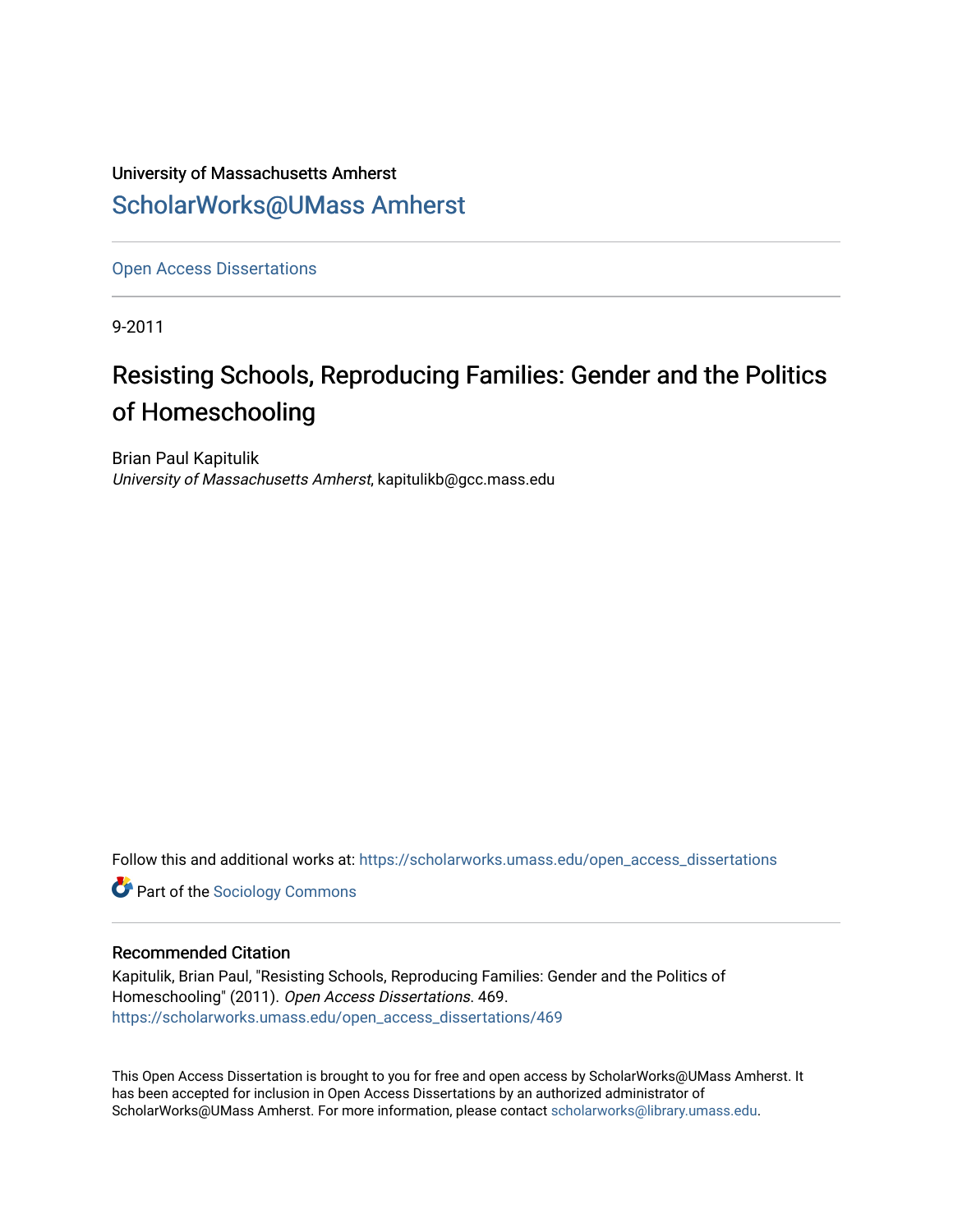# RESISTING SCHOOLS, REPRODUCING FAMILIES: GENDER AND THE POLITICS OF HOMESCHOOLING

A Dissertation Presented

by

BRIAN P. KAPITULIK

Submitted to the Graduate School of the University of Massachusetts Amherst in partial fulfillment

of the requirements for the degree of

### DOCTOR OF PHILOSOPHY

September 2011

Sociology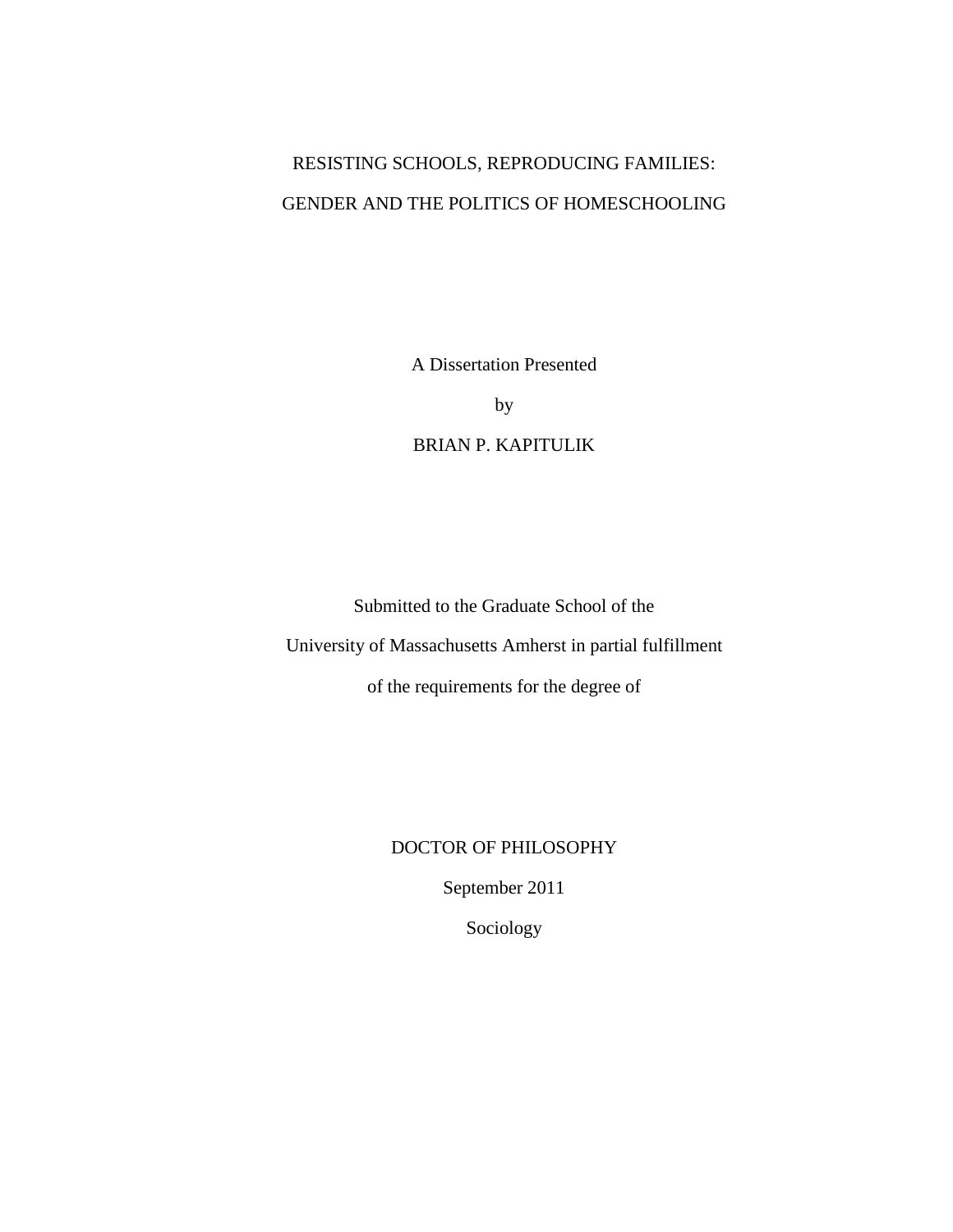© Copyright by Brian P. Kapitulik 2011

All Rights Reserved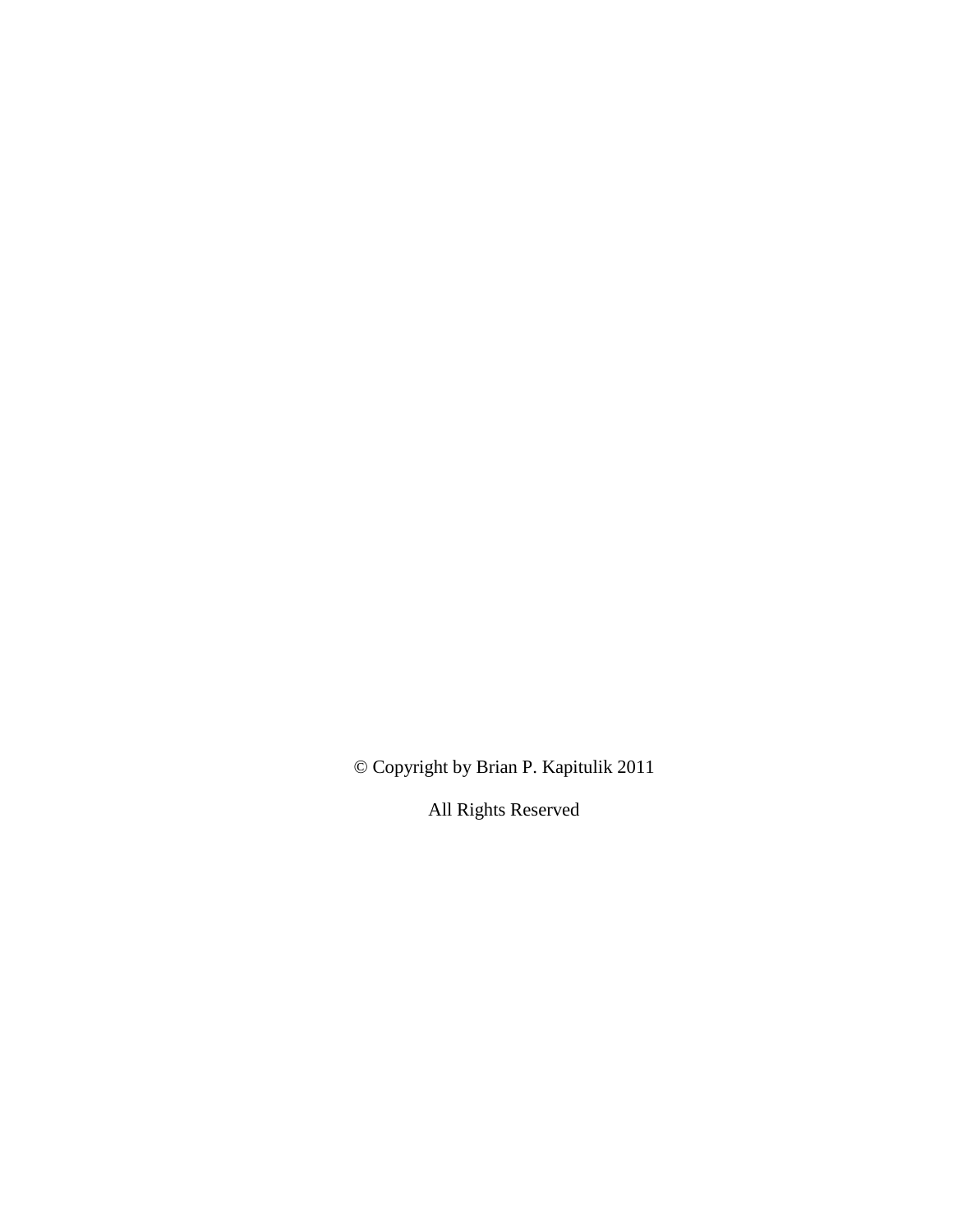## RESISTING SCHOOLS, REPRODUCING FAMILIES: GENDER AND THE POLITICS OF HOMESCHOOLING

A Dissertation Presented

By

## BRIAN P. KAPITULIK

Approved as to style and content by:

\_\_\_\_\_\_\_\_\_\_\_\_\_\_\_\_\_\_\_\_\_\_\_\_\_\_\_\_\_\_\_\_\_\_\_

\_\_\_\_\_\_\_\_\_\_\_\_\_\_\_\_\_\_\_\_\_\_\_\_\_\_\_\_\_\_\_\_\_\_\_

\_\_\_\_\_\_\_\_\_\_\_\_\_\_\_\_\_\_\_\_\_\_\_\_\_\_\_\_\_\_\_\_\_\_\_

\_\_\_\_\_\_\_\_\_\_\_\_\_\_\_\_\_\_\_\_\_\_\_\_\_\_\_\_\_\_\_\_\_\_\_

Naomi Gerstel, Chair

Robert Zussman, Member

Dan Clawson, Member

Kathryn McDermott

Donald Tomaskovic-Devey, Department Chair Sociology

\_\_\_\_\_\_\_\_\_\_\_\_\_\_\_\_\_\_\_\_\_\_\_\_\_\_\_\_\_\_\_\_\_\_\_\_\_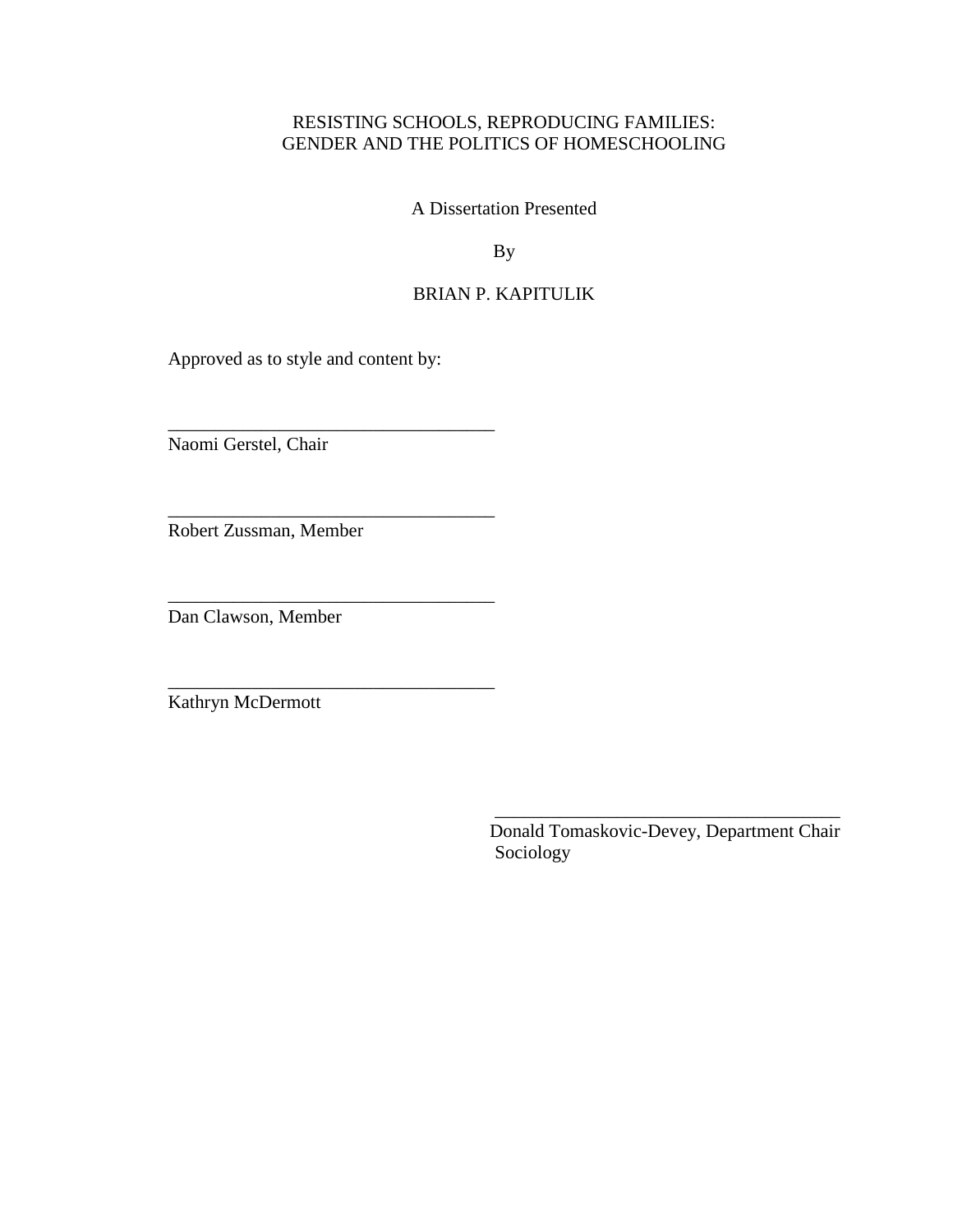#### ACKNOWLEDGMENTS

There are a number of important people without whom this dissertation never would have been completed. First, I want to thank my chair, Naomi Gerstel. From the first time we met to discuss writing a dissertation about homeschooling, to the meeting we had to schedule the defense, Naomi"s support, encouragement, and thoughtful feedback have been invaluable.

Bob Zussman was extremely helpful and supportive throughout the process. He pushed me to think carefully about all phases of this dissertation. Many thanks to Dan Clawson who graciously agreed to join my committee at the later stages. I appreciate his insights and suggestions for improving this dissertation. Thank you to Katie McDermott for serving on my committee and offering her insights from an educational perspective, and to Nancy Whittier for helping me conceive of this project, especially at the earliest stages.

Finally, without the unwavering love and support of my wife, Liz, I am pretty sure that this dissertation would never have been completed. She deserves a lot of credit (and maybe an honorary doctorate) for our countless conversations about gender, family, and homeschooling. Most of all, thank you for running interference with our children, Izzy and Avery, so I could steal away and write this dissertation, piece by piece, an hour at a time.

iv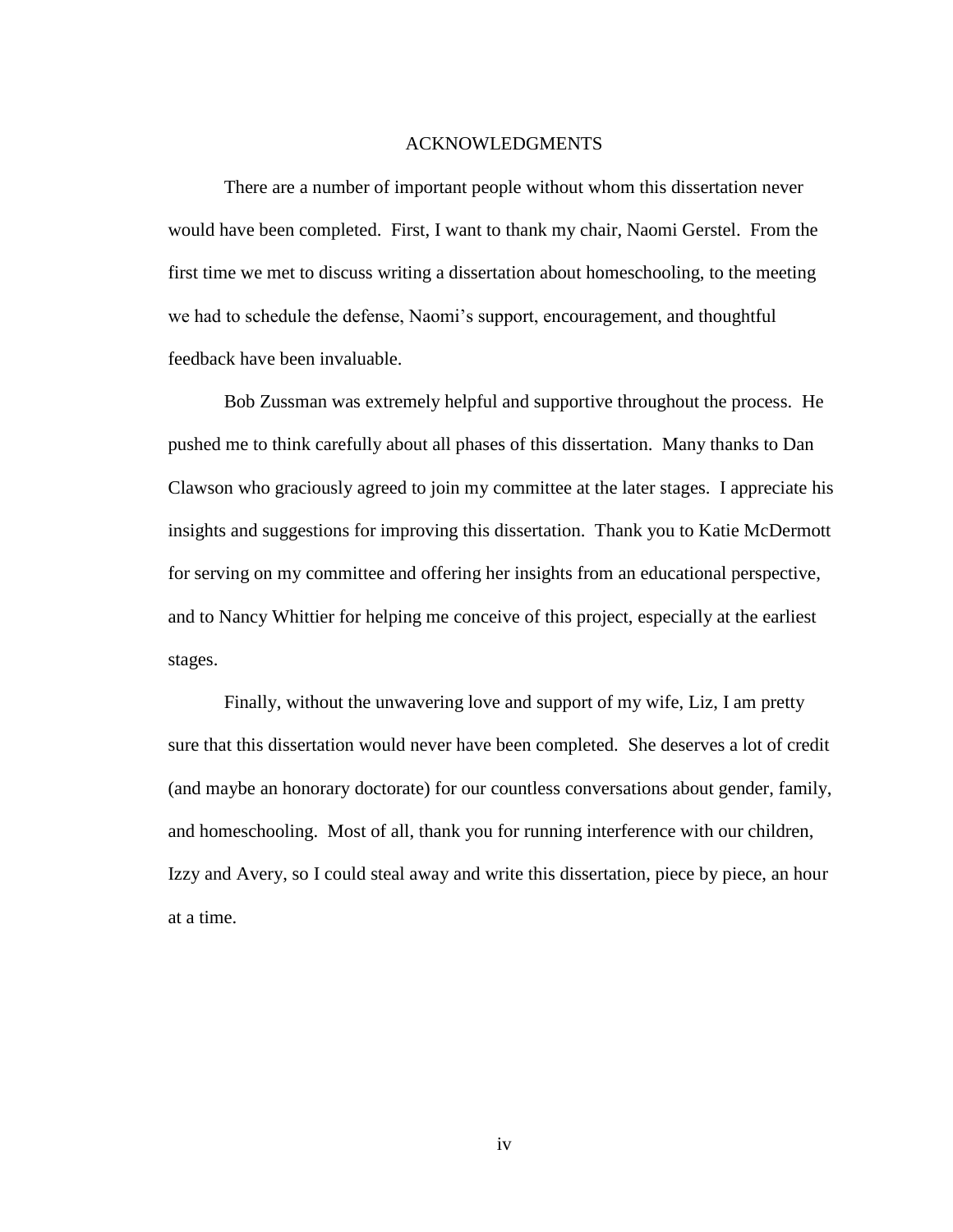#### ABSTRACT

# RESISTING SCHOOLS, REPRODUCING FAMILIES: GENDER AND THE POLITICS OF HOMESCHOOLING SEPTEMBER 2011 BRIAN P. KAPITULIK, B.A., UNIVERSITY OF MASSACHUSETTS BOSTON M.A., NEW MEXICO STATE UNIVERSITY

Ph.D., UNIVERSITY OF MASSACHUSETTS AMHERST

Directed by: Professor Naomi Gerstel

The contemporary homeschooling movement sits at the intersection of several important social trends: widespread concern about the effectiveness and safety of public schools, feminist challenges to the patriarchal family structure, anxiety about the state of the family as an institution, and challenging economic conditions. The central concern of this dissertation is to make sense of homeschooling within this broader context.

Data were gathered through interviews with forty-five homeschooling parents, approximately half of whom are religious and half of whom are secular. The interviews were organized around three central questions: 1) What are the frames that parents use to justify homeschooling? 2) What are their particular tactics or methods for homeschooling? 3) What are the components of homeschoolers' collective identity?

I argue that homeschooling bears the imprint of broader changes regarding the gender system and contemporary family life, as well as other economic and cultural changes. Both religious and secular parents come to homeschooling out of shared concerns about schools being ineffective and incapable of catering to their children"s individual needs. They also share concerns about the state of the family and the general

v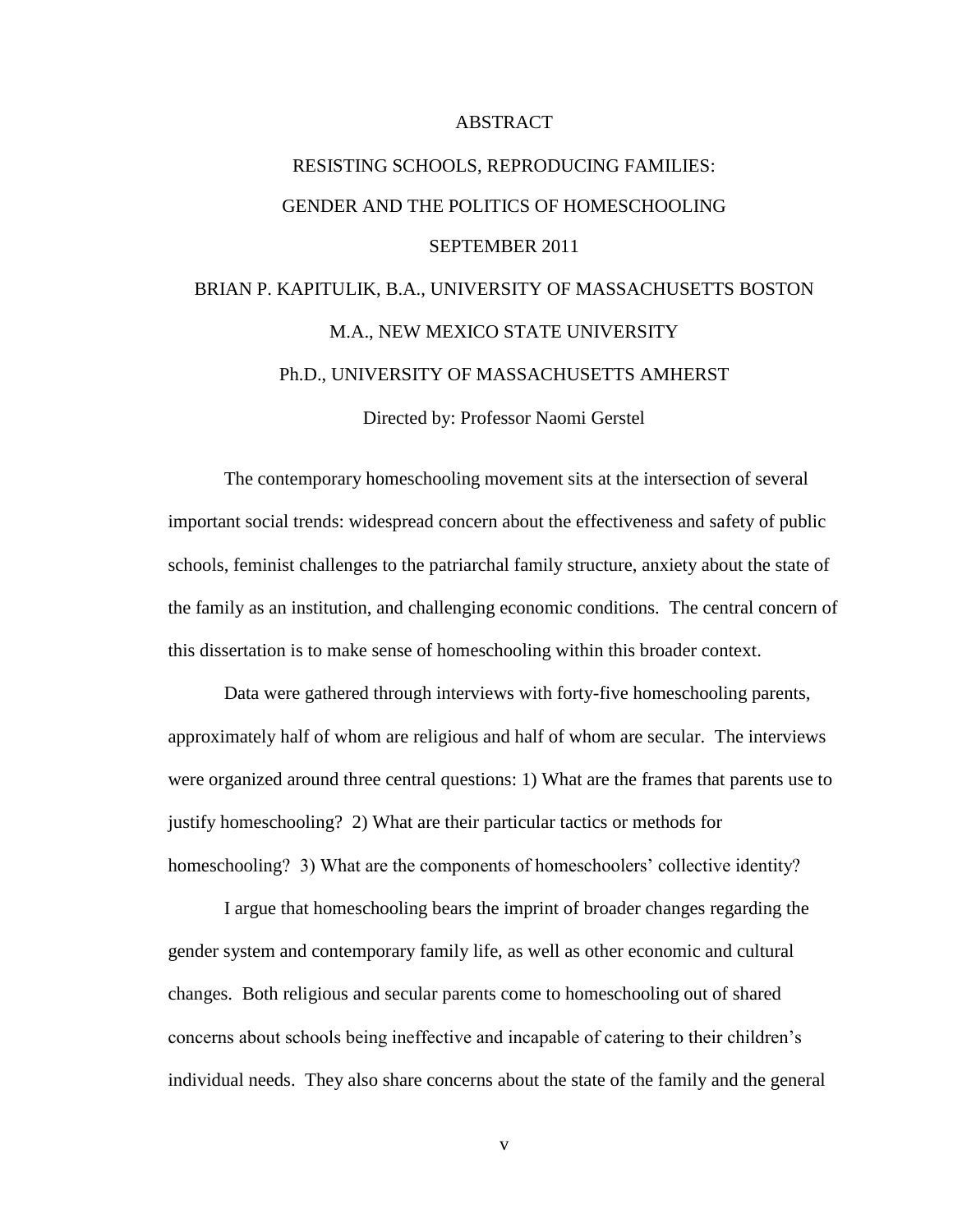moral decline of society. Religious and secular parents differ in their actual practice of homeschooling, depending on their particular conceptions of childhood, but they are alike in the fact that it is women who do most of the homeschooling work. These parents are also different in their collective identities. Religious parents regard homeschooling as just something they do. However, secular parents characterize homeschooling as part of who they are as moral people and this compels them to employ various strategies of identity work.

In the end, I argue that this movement is unlikely to contribute to meaningful social change. I base this conclusion on the fact that the homeschooling movement contains two major contradictions: 1) This movement is simultaneously resisting one alleged failing institution – schools - while reproducing another highly criticized institution – the patriarchal nuclear family. 2) This movement offers individual solutions to social problems. While the participants have many concerns about social institutions, their answer is to withdraw their participation and retreat into their own families.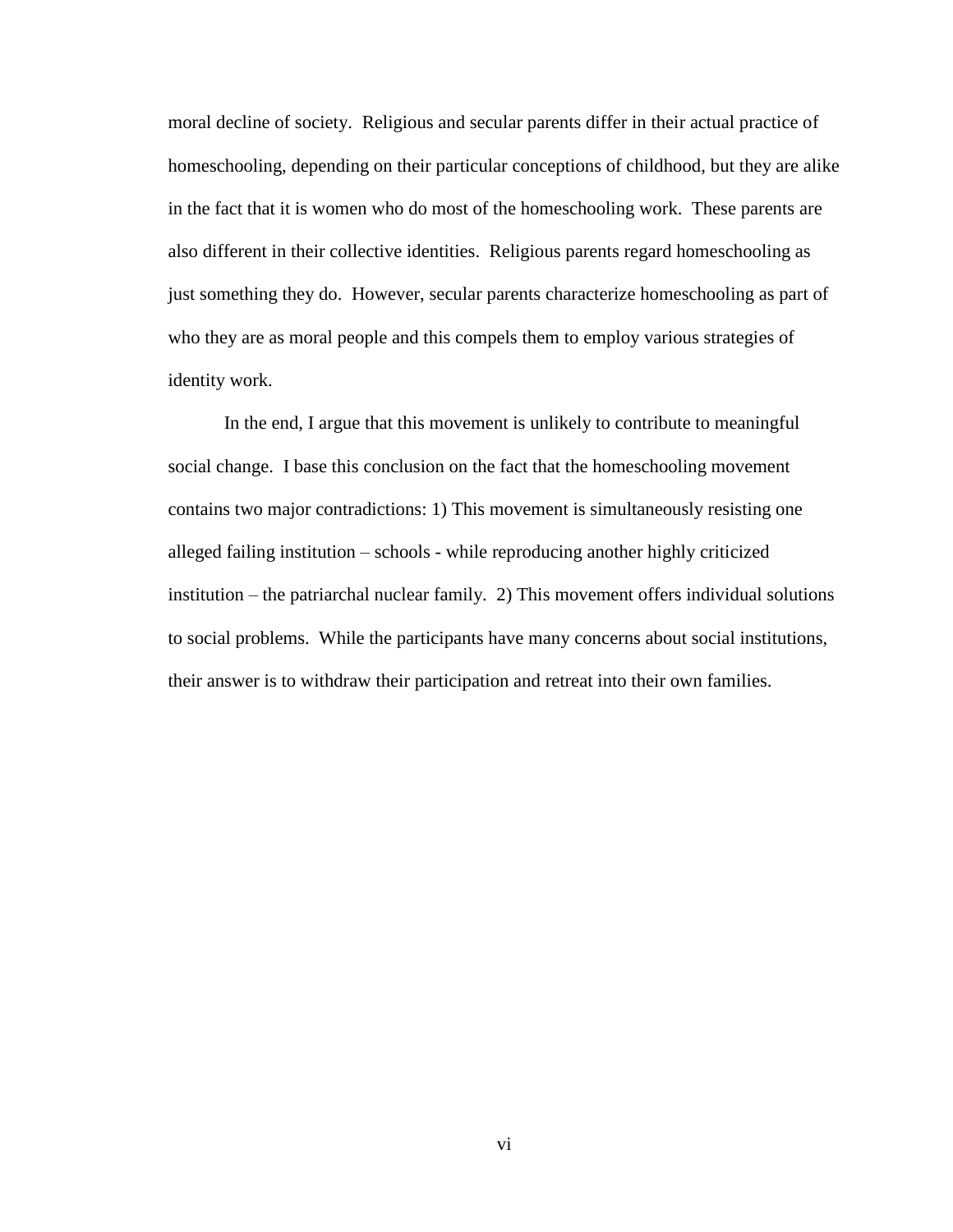## TABLE OF CONTENTS

| <b>CHAPTER</b> |
|----------------|
|                |
|                |
|                |
|                |
|                |
|                |
|                |
|                |
|                |
|                |
|                |
|                |
|                |
|                |
|                |
|                |
|                |
|                |
|                |
|                |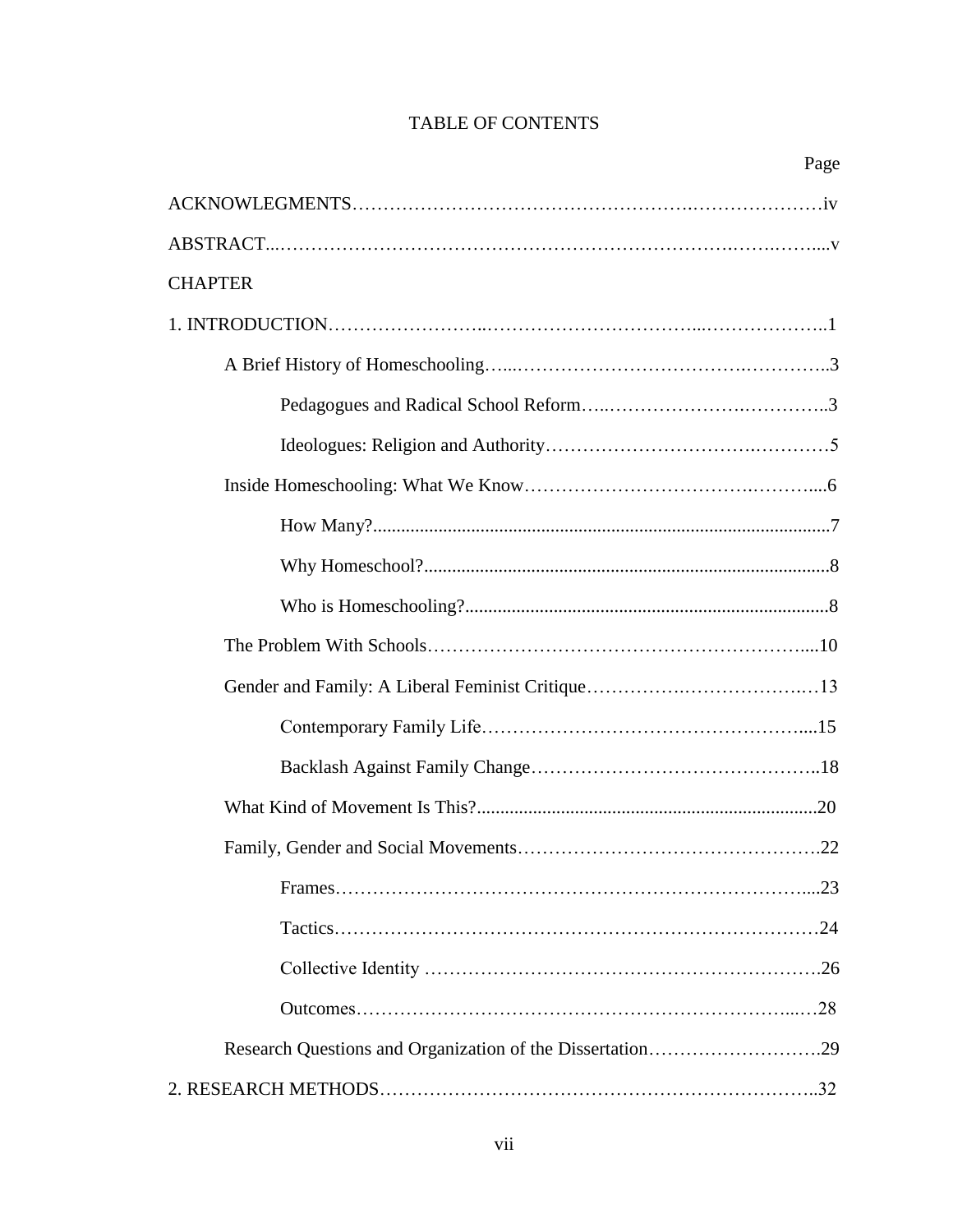| 3. WHY HOMESCHOOL?: THE CULTURAL BELIEFS OF HOMESCHOOLING |  |
|-----------------------------------------------------------|--|
|                                                           |  |
|                                                           |  |
|                                                           |  |
|                                                           |  |
|                                                           |  |
|                                                           |  |
|                                                           |  |
|                                                           |  |
|                                                           |  |
|                                                           |  |
|                                                           |  |
|                                                           |  |
|                                                           |  |
|                                                           |  |
|                                                           |  |
|                                                           |  |
| 5. COLLECTIVE IDENTITIES IN THE HOMESCHOOLING             |  |
|                                                           |  |
|                                                           |  |
|                                                           |  |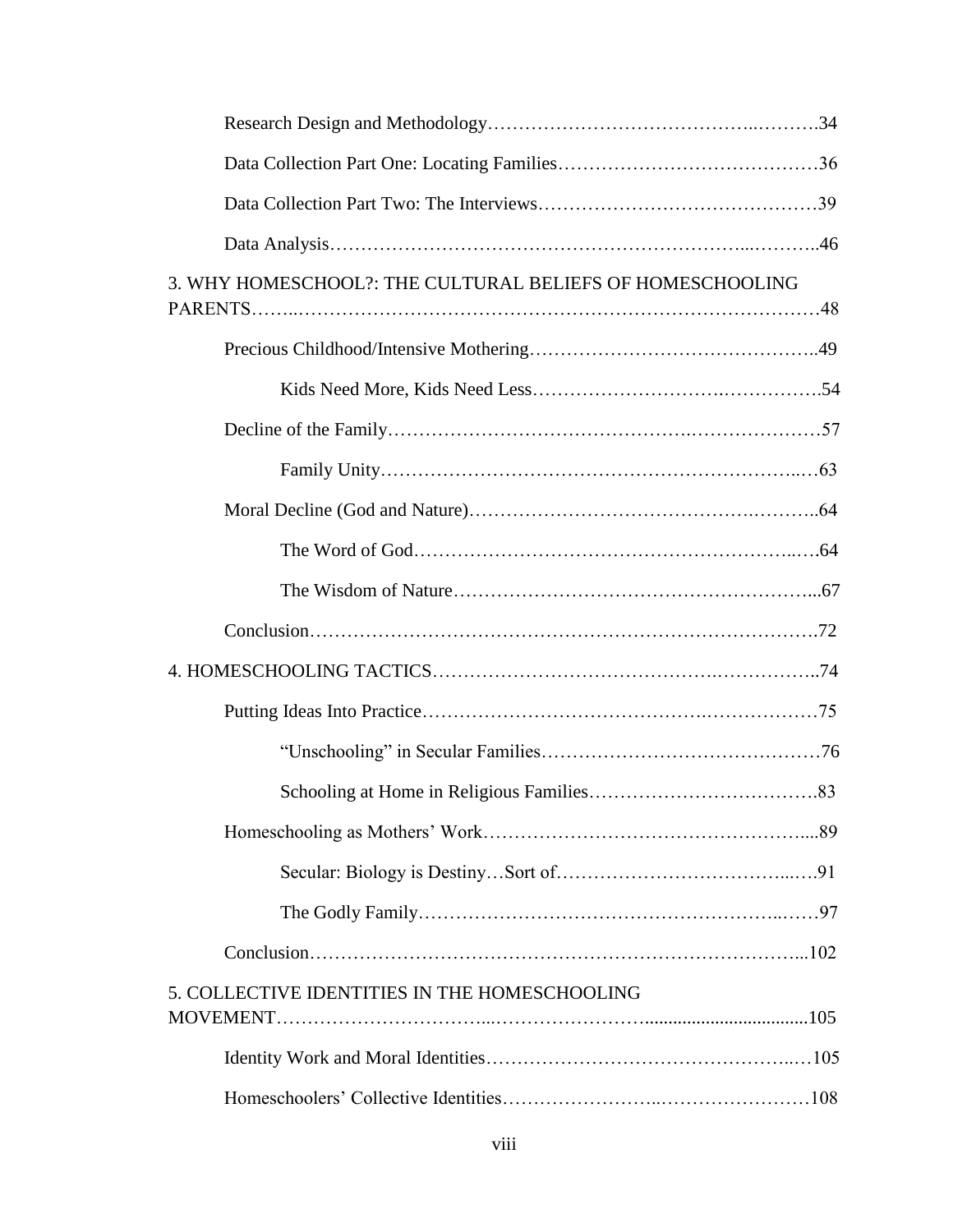| Anyone Can Do it, But Homeschooling Isn't For Everybody: The Moral Identity Work of |
|-------------------------------------------------------------------------------------|
|                                                                                     |
| Gender and Secular Homeschoolers' Moral Identity Work: Quasi-Activist               |
|                                                                                     |
|                                                                                     |
|                                                                                     |
|                                                                                     |
|                                                                                     |
| What Does All This Mean?: Implictions and Suggestions for Further Study138          |
|                                                                                     |
|                                                                                     |
|                                                                                     |
|                                                                                     |
| <b>APPENDICES</b>                                                                   |
|                                                                                     |
| <b>B. TABLES OF SELECT CHARACTERISTICS OF HOMESCHOOLING</b>                         |
|                                                                                     |
|                                                                                     |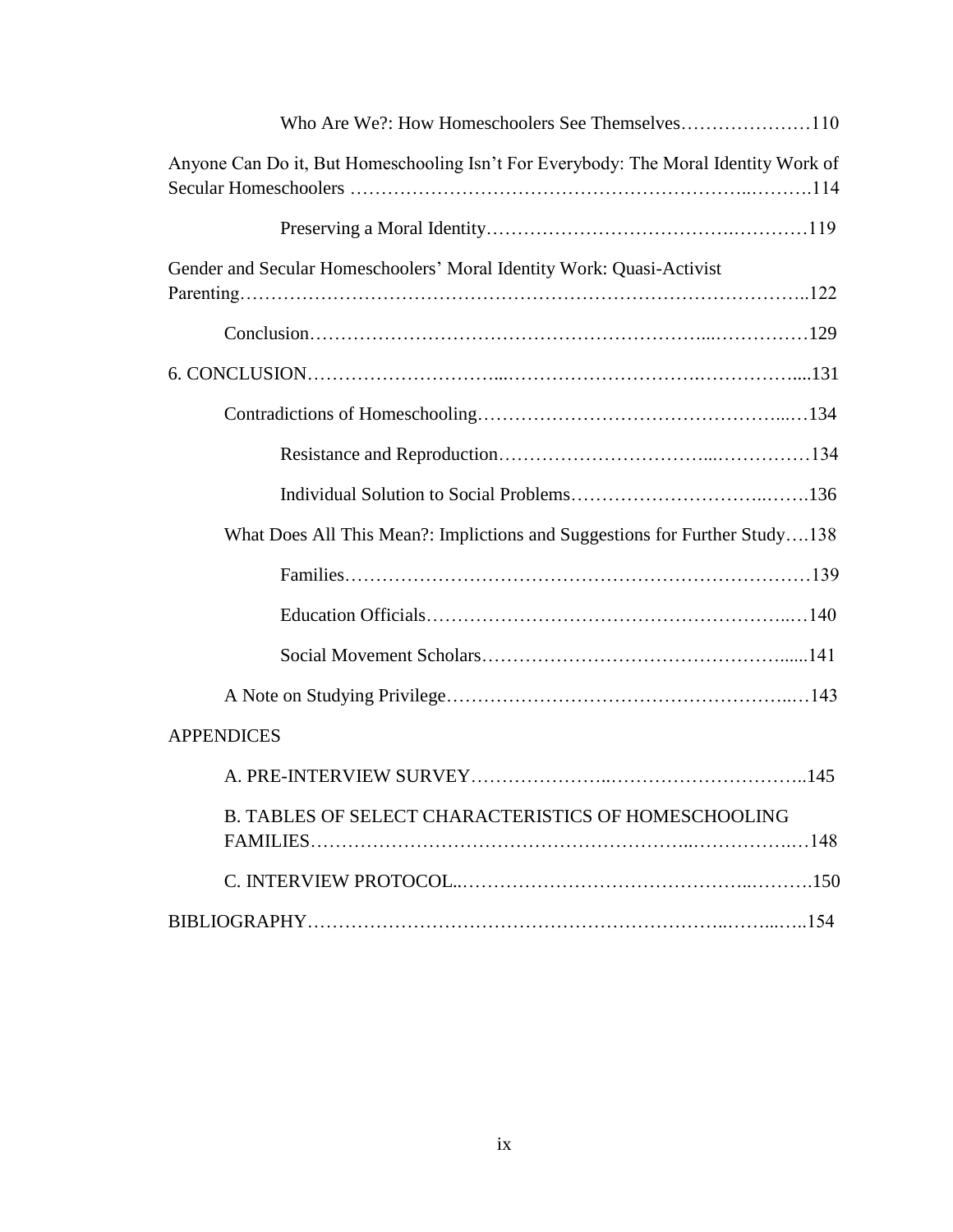#### **CHAPTER 1**

#### **INTRODUCTION**

We live in an era of discontent over the quality and efficacy of compulsory public schooling. Concerned about the education and safety of their children, an increasing number of parents are seeking educational alternatives. The options include private schools, charter schools and school vouchers. A small but growing number of parents are foregoing institutionalized schools altogether in favor of homeschooling. Estimates of the number of children currently homeschooled in the United States range from 1.5 to 2 million (Ray 2006). Though parents vary in their justifications for teaching their children at home, they share a common family structure: most are white, middle-class, with at least two children, a breadwinning father and a stay-at-home mother. In virtually all cases, the mother is responsible for the daily operation of the homeschool.

We are also living in an era marked by considerable debate about the state of the family. Some observers claim that the family is in crisis. The importance of the family is being eclipsed by other institutions and roles within the family are no longer clearly defined. While the validity of the family in crisis claim is debatable, the fact that gender norms within families have changed is undeniable. Compared to previous generations, women now have greater opportunities in education and employment and social expectations for appropriate parenthood have changed. Although the primary responsibility of childrearing is still thrust upon women, they are also expected to be more than "just a mom." Contemporary women, especially in the middle-class, go to college and pursue a career of their own. If they do choose to have children, then they juggle both paid work and childcare. In fact, more than three-quarters of mothers of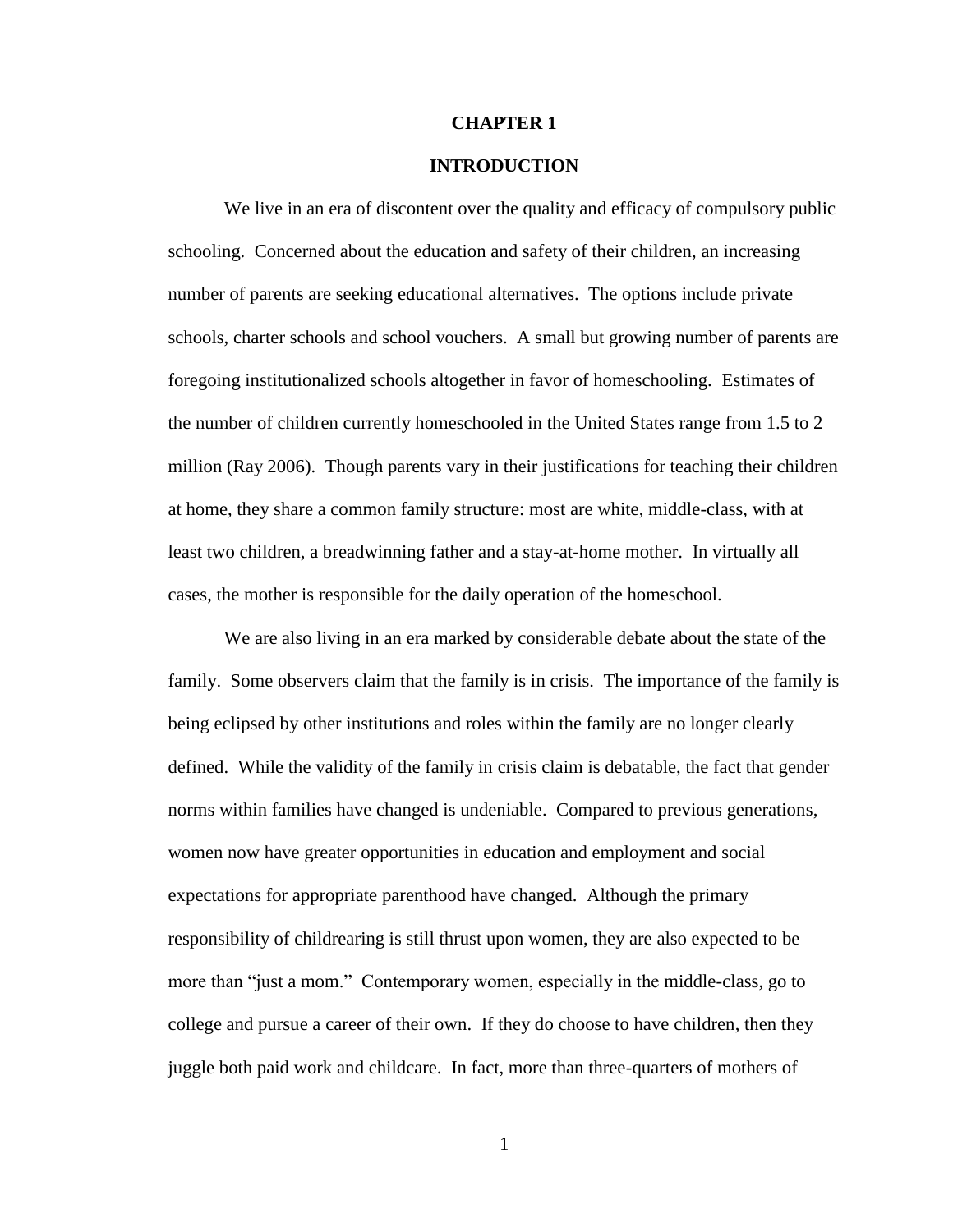school-age children are employed. More is also expected of contemporary fathers, at least on the home-front. The "new fatherhood" model urges men to be more involved in the daily activities of childrearing. They are expected to do more "sharing and caring" than their own fathers did.

Given the broader context of discontent about public schools, shifting meanings of mothering and fathering, and concerns about the family as an institution, how do we make sense of this burgeoning social movement? Does it represent a rejection of new parenting norms? Is it a statement about the place of the family in modern society? What do the participants in this movement think about gender, family and education? Why are these families, who are rejecting conventional schools, also reproducing conventional families? Due to a lack of in-depth sociological research, we do not know enough about homeschoolers to answer these questions. This dissertation addresses this gap in our understanding by placing homeschooling within the broader social context and then considering the implications.

This introduction provides the analytical framework of this dissertation. First is a review of the literature on homeschooling covering its recent history, the scope, characteristics and motivations of homeschoolers. The next section begins to put homeschooling into context. There is a review of some of the major concerns about the current state of public education. Then there is a discussion of feminist critiques of family and how they have led to changes in contemporary family life. After considering the implications of some of those changes, the introduction then turns to social movement theory to articulate a lens for understanding the implications of this growing movement.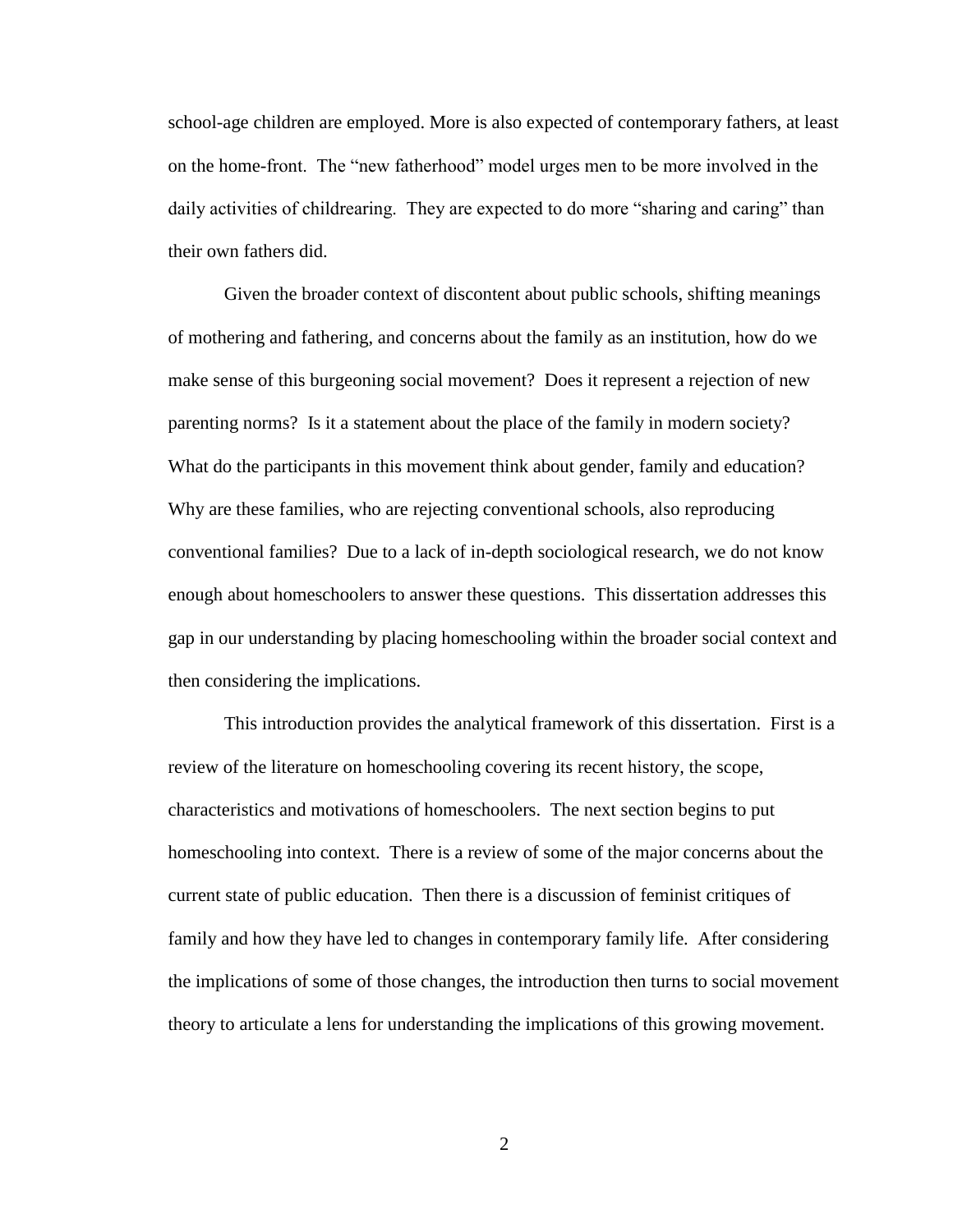Finally, there is a discussion of the overarching research questions and general organization of this dissertation.

#### **A Brief History Of Homeschooling in the United States**

Homeschooling, defined here as educating children primarily at home rather than in schools, has been practiced in the United States as long as public schools have existed. The modern-day American homeschool movement has emerged out of two historical strands, both beginning roughly four decades ago: one counter-cultural and leftist and the other conservative and religious. Education researcher Jane Van Galen (1988) refers to these groups as "pedagogues" and "ideologues," respectively. In general, pedagogues promote homeschooling because they view public schools as inept and incapable of catering to the specific needs of each child. Ideologues, on the other hand, fault schools for not teaching the conservative social values and fundamentalist religious beliefs that their families espouse at home. Understanding the varied origins and ideologies of these two *movements within a movement* provides some insight into the characteristics and beliefs of the current generation of homeschoolers.

#### **Pedagogues and Radical School Reform**

Early proponents of the modern homeschool movement were initially more interested in keeping children in public schools than taking them out. During the 60s and early 70s, countercultural scholars and social critics focused their energies on reforming public schools. Radical scholars such as Herbert Kohl (1969), Jonathan Kozol (1972) and Ivin Illich (1971) criticized public schools for their one-size-fits-all curricula and their hierarchical structure. They opposed the unequal power dynamics between the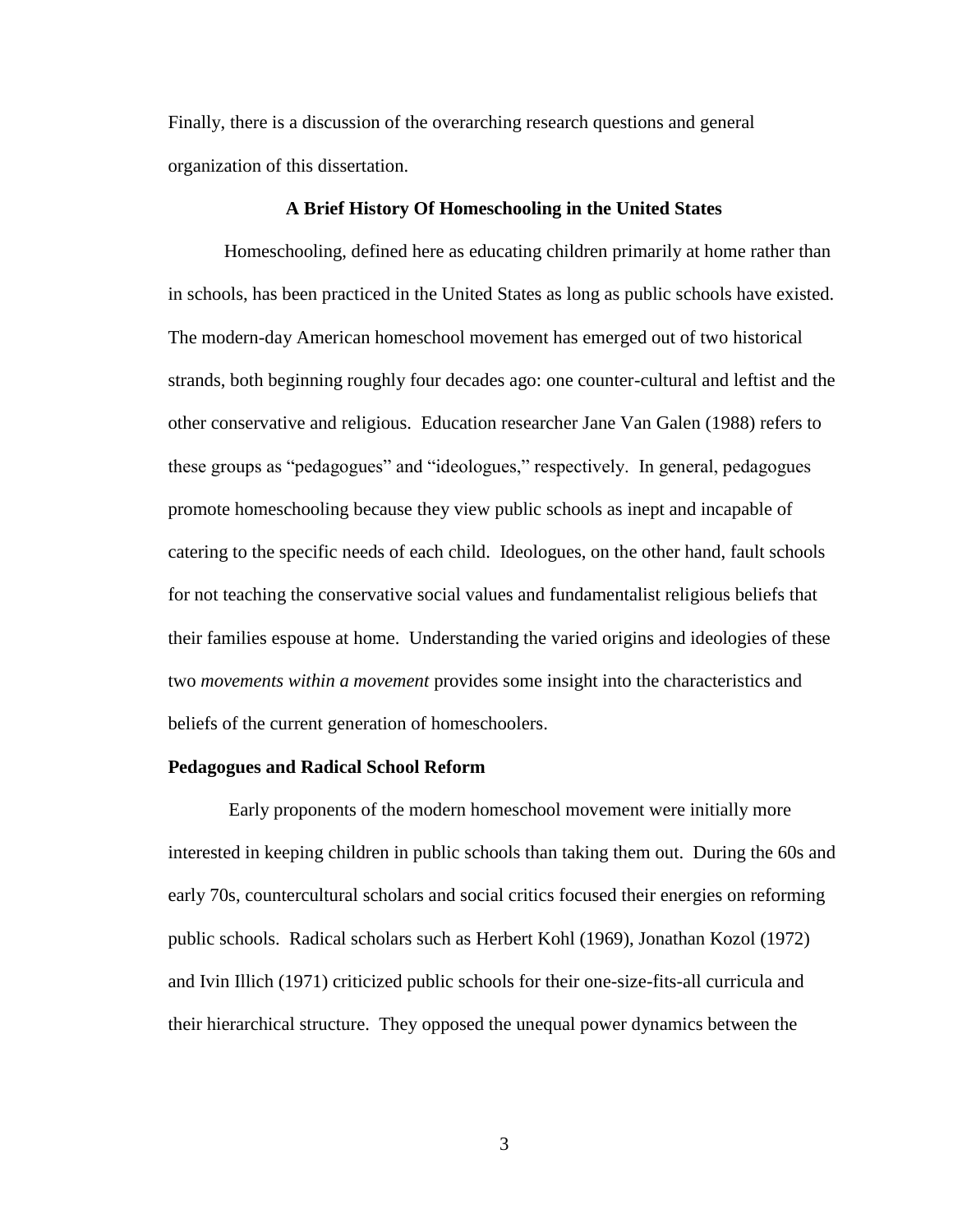teachers and administrators who ran schools and the students and families they served. These critics saw schools as factories that reproduced unequal social relations.

Their first impulse, however, was not to abandon schools altogether but to work to change them. Radical school reformers sought to wrest control of educating American children from the state and give it to parents and local communities. They envisioned schools that would provide high quality education for all children. In their view, schools could, if properly reformed, promote democratic principles and ameliorate race and social class inequalities. For many, this optimism quickly faded as efforts to change school were thwarted by conservative politicians and non-sympathetic parents and educators. A number of these reformers gave up on schools and began to promote a new way of educating young children: homeschooling (Miller 2002).

The most prominent and influential radical school reformer turned homeschooling advocate was the late John Holt. Holt, himself a former teacher in private schools, wrote extensively about the inadequacies of public schooling and, at the end of his career, the promise of teaching children at home. In *Why Children Fail* (1964) and *How Children Learn* (1967) Holt synthesized his theories on the failure of compulsory public education. His main criticism was the schools squash children"s natural curiosity with standardized testing and inflexible curricula. Holt opposed formal instruction of any kind, and thought that children best learned when left to their own devices. In *Teach Your Own* (1981), his only book on homeschooling, Holt advocated a pedagogy of "unschooling," which is a child-centered, self-directed, informal approach to education. By the late 70s and early 80s, most homeschoolers in the United States identified with Holt"s counter-cultural philosophy.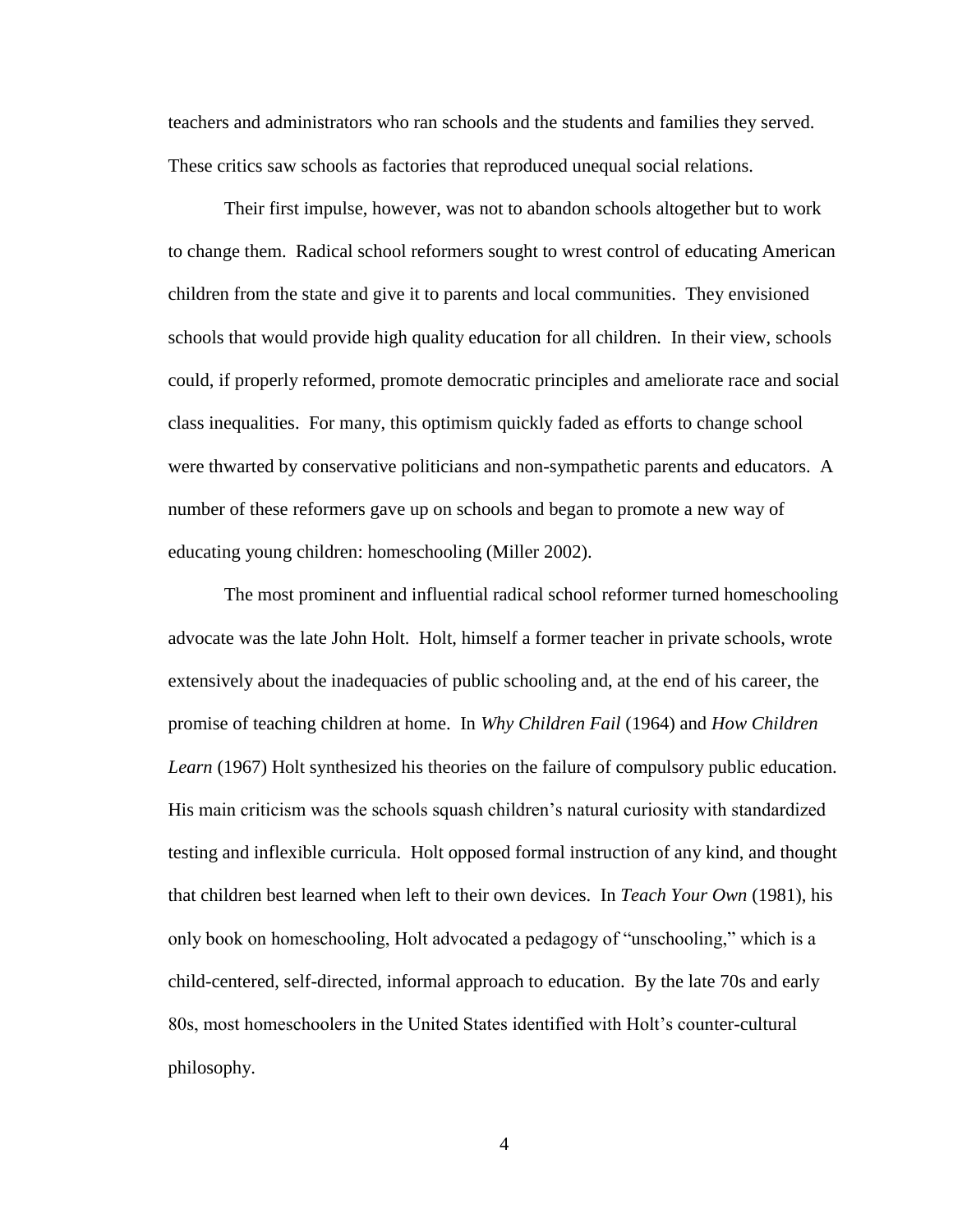#### **Ideologues: Religion and Authority**

What John Holt was to the pedagogues, Raymond and Dorothy Moore were to the ideologues. During the 1970s, the Moores were well-known across the U.S. for their controversial views on early childhood education. Trained educational researchers and Seventh-Day Adventists, the Moores challenged the taken-for-granted assumption that schooling was good for young children (Stevens 2001). Working with a team of likeminded colleagues, the Moores surveyed thousands of studies and consulted with over 100 family and child development specialists. They concluded that placing young children in institutionalized schools before the age of 10 could negatively affect their normal development (Moore and Moore 1975; Moore et al. 1979).

Though they initially supported school reform, the Moores eventually shifted their focus. Like Holt, they became advocates of taking children out of public schools and teaching them at home. While they shared Holt"s commitment to home education, they developed a different pedagogy of homeschooling. Whereas Holt and his followers rejected hierarchical, authoritative relationships of any kind, the Moores presumed the God-given authority of parents over their children (Stevens 2001). In their widely read books *Home Grown Kids* (1981) and *Home-Spun Schools* (1982), the Moores advocated a model of homeschooling that was based on parental authority, formalized curricula and Christian values. The unabashed religious conviction of the Moores" message appealed to scores of conservative Christian families who were becoming increasingly disenchanted with the secular social institutions of the state. A new wave of homeschooling had begun. By the mid-80s the countercultural pedagogues, the first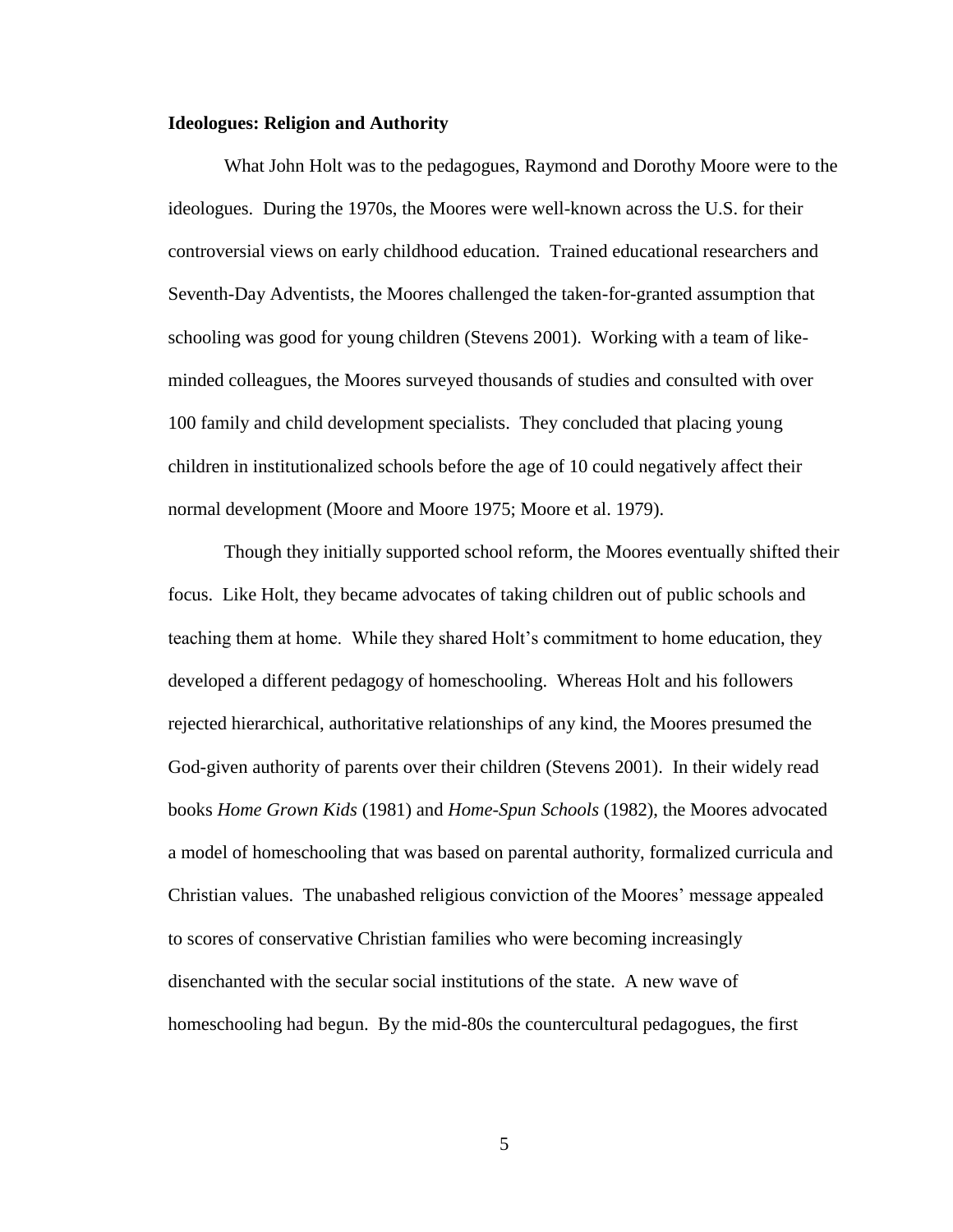homeschoolers of the modern movement, were eclipsed in size and visibility by the fundamentalist ideologues (Lyman 1998).

Twenty years later, religiously oriented homeschoolers are the best organized, and some believe the largest, segment of the movement (Stevens 2001). However, some observers suggest, this initial distinction between counterculturalists and conservative Christians is no longer completely accurate (Collom and Mitchell 2005). A broader range of families is choosing to homeschool than was true two decades ago and their motivations sometimes blend both pedagogical and ideological concerns (Nemer 2004).

#### **Inside Homeschooling: What We Know**

What follows is a focused review of the literature about current patterns within homeschooling. The bulk of the available literature is descriptive, failing to relate homeschooling to broader social trends. Nevertheless, it is useful insofar as it provides a glimpse into the growing movement. I reviewed the literature to address three questions: 1) How many children are being homeschooled, 2) Why do parents make this choice, and 3) What are the characteristics of homeschool families?

It is important at the outset to note the limitations of the literature on homeschooling. Foremost, there is currently no mechanism for locating and identifying all homeschooling families in the nation. Though currently legal in all fifty states, the extent of state oversight of homeschooling varies. In some states parents are required to register their children with the local school board and to keep meticulous records of their children"s educational goals and achievements. Other states have no such requirements and some parents choose not to register their children. Hence, statistical accuracy varies by state. There is also an ideological dimension to the difficulty in studying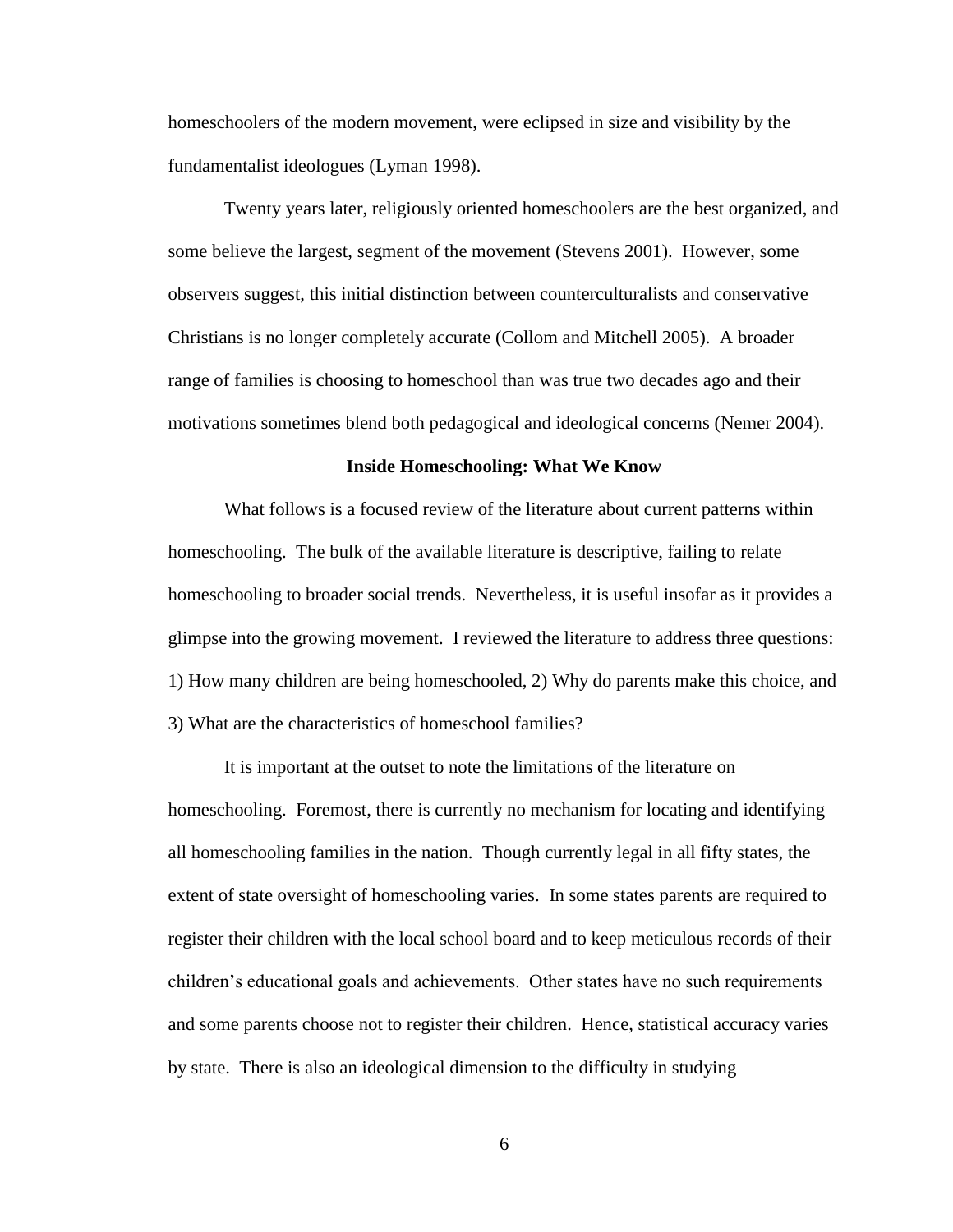homeschoolers. Many hold alternative world views and are reluctant to participate in studies conducted by unfamiliar researchers (Collom and Mitchell 2005). This makes it less likely for them to voluntarily offer information about their activities.

#### **How Many?**

There are conflicting estimates of the number of homeschooled children in the United States. Homeschool advocacy groups, such as the National Home Education Research Institute, have estimated the current population to be 1.5 to 2 million (Ray 2006). Meanwhile, the federal government has generated slightly more conservative estimates, ranging from 1 to 1.1 million (Lines 1999; Princiotta et al. 2004). Whichever estimate we accept as most accurate, two things are certain. First, the homeschooling population has grown significantly over the past 30 years and it continues to grow. One researcher for the United States Department of Education estimates that there were between 10,000 and 15,000 homeschoolers in the early 1970s, as many as 244,000 by 1985 and up to 300,000 in 1988 (Lines 1991). According to some researchers and homeschooling advocacy groups, the number of homeschoolers grows annually by 15 to 25 percent (Bauman 2002; Lines 2000; McDowell and Ray 2000). Second, homeschooling may be the largest of the current educational movements yet receives less public attention than other "school choice" options. Charter schools, for example, receive far more scrutiny by both scholars and mass media (Bauman 2002). Yet the number of students enrolled in charter schools is slightly less than the number of children who are homeschooled (Center for Educational Reform 2009). This is clearly a formidable alternative to mass schooling.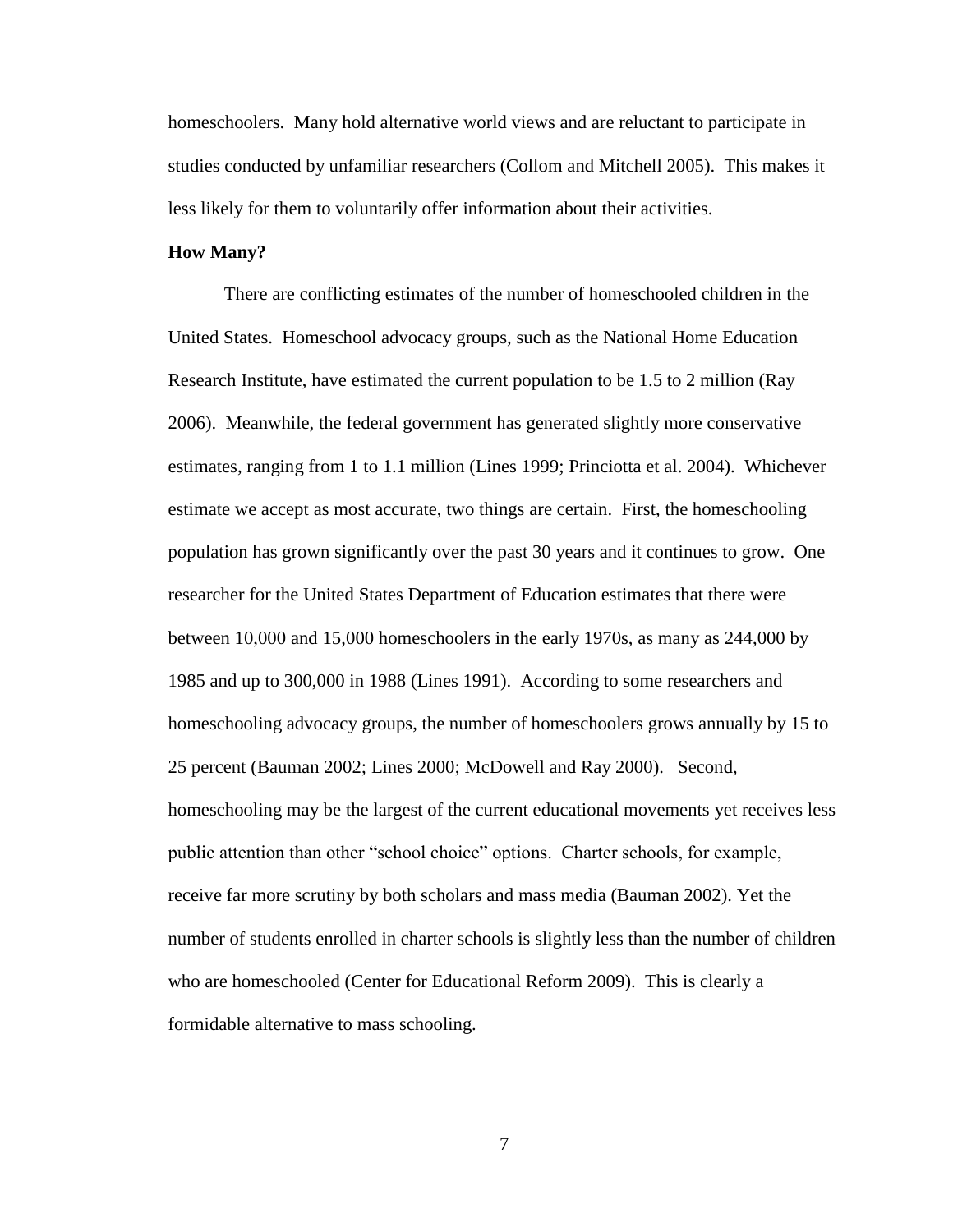#### **Why Homeschool?**

According to Collom and Mitchell (2005) there are four sets of overlapping frames that parents use in explaining their decision to homeschool. First, there are religious motivations. Between 30 and 38% of homeschooling parents choose to teach their children at home in order to provide religious instruction (Princiotta et al. 2004). Other parents claim that public schools have an anti-religious bias which they wish to shield their children from (Green and Hoover-Dempsey 2007; Lines 2000; Ray 1997; Stevens 2001). Second, there are families who are primarily motivated by academic and pedagogical concerns (Hern 1996; Lyman 1998). Nationwide about a third of homeschooling parents feel that the academic quality of schools is lacking (Princiotta et al. 2004) and about one-half feel they can do a better job of teaching their children than schools can (Bielick et al. 2001). A third category includes general concern about the school environment. For these parents, concerns about the safety of their children and negative peer influences are paramount (Bielick et al. 2001). Finally, there are some families who cite "family lifestyle" reasons (Collom and Mitchell 2005). Included in this category are families who homeschool because it provides a source of family cohesion and unity (Knowles 1992; Marchant and MacDonald 1994; Mayberry and Knowles 1989).

#### **Who is Homeschooling?**

Despite the methodological issues mentioned earlier, researchers have produced a demographic picture of what homeschooling families look like. Based on socioeconomic variables, most are middle class. Homeschooling parents have higher than average incomes and levels of education and the fathers tend to be employed in professional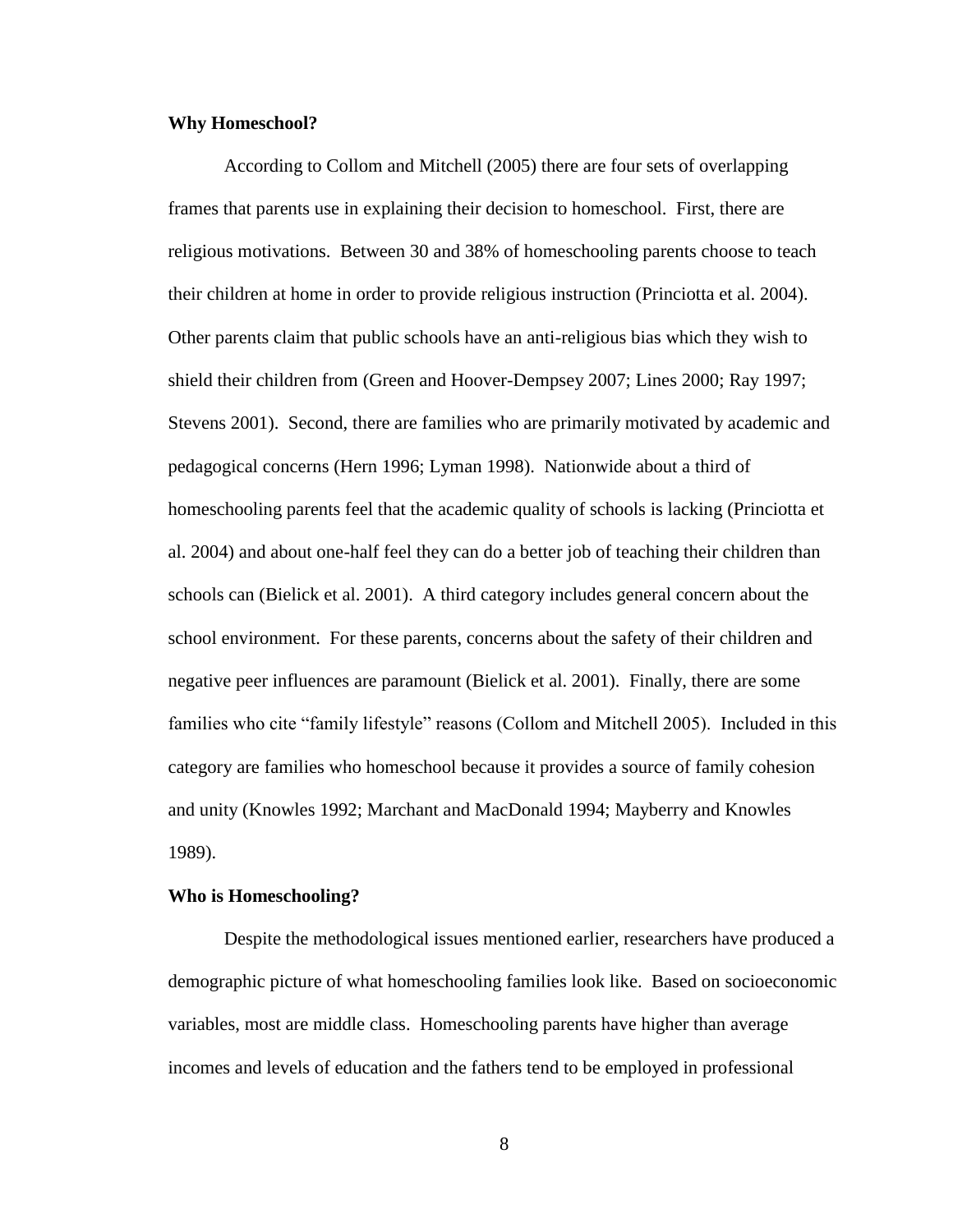positions or are self-employed (Mayberry et al. 1995; Muncy 1996; Wagenaar 1997). In most cases, the father provides the family"s main source of income and the mother does not work outside of the home. When mothers do work, it tends to be part time (Lyman 2000). The vast majority of homeschooling families are comprised of married couples with two or three children (Bielick et al. 2001; Ray 1999; Wagenaar 1997). Research also suggests that although increasing numbers of people of color are choosing to homeschool, this remains largely a white phenomenon. Between 75 and 90 percent of homeschooled children in the United States are white (Bielick et al. 2001; Ray 1999). Ideologically, these families tend to be more religious and politically conservative than the general population. The largest segment of religiously motivated homeschoolers is Fundamentalist (Lyman 2000; Nemer 2004; Wagenaar 1997).

Researchers have also shown that the overwhelming majority of the day-to-day work of teaching children at home is done by mothers. Some estimate that mothers are the primary teachers in 90 percent of families (Lines 1991; Mayberry 1988; Stambach and David 2005). As I mentioned above, most of these women are financially dependent on their husbands. In one large scale study of homeschooling families (Mayberry et al. 1995), 78% of women listed "homemaker/home educator" as their primary occupation, while most of their husbands worked in professional, technical and managerial positions. What's more, women are also responsible for the bulk of local and national organizing on behalf of the movement (Stevens 2001; Stambach and David 2005).

In summary, homeschooling is a burgeoning alternative education movement. This is a movement comprised mostly of white, middle-class families who choose to educate their children at home for a variety of reasons. As I explain in the next section,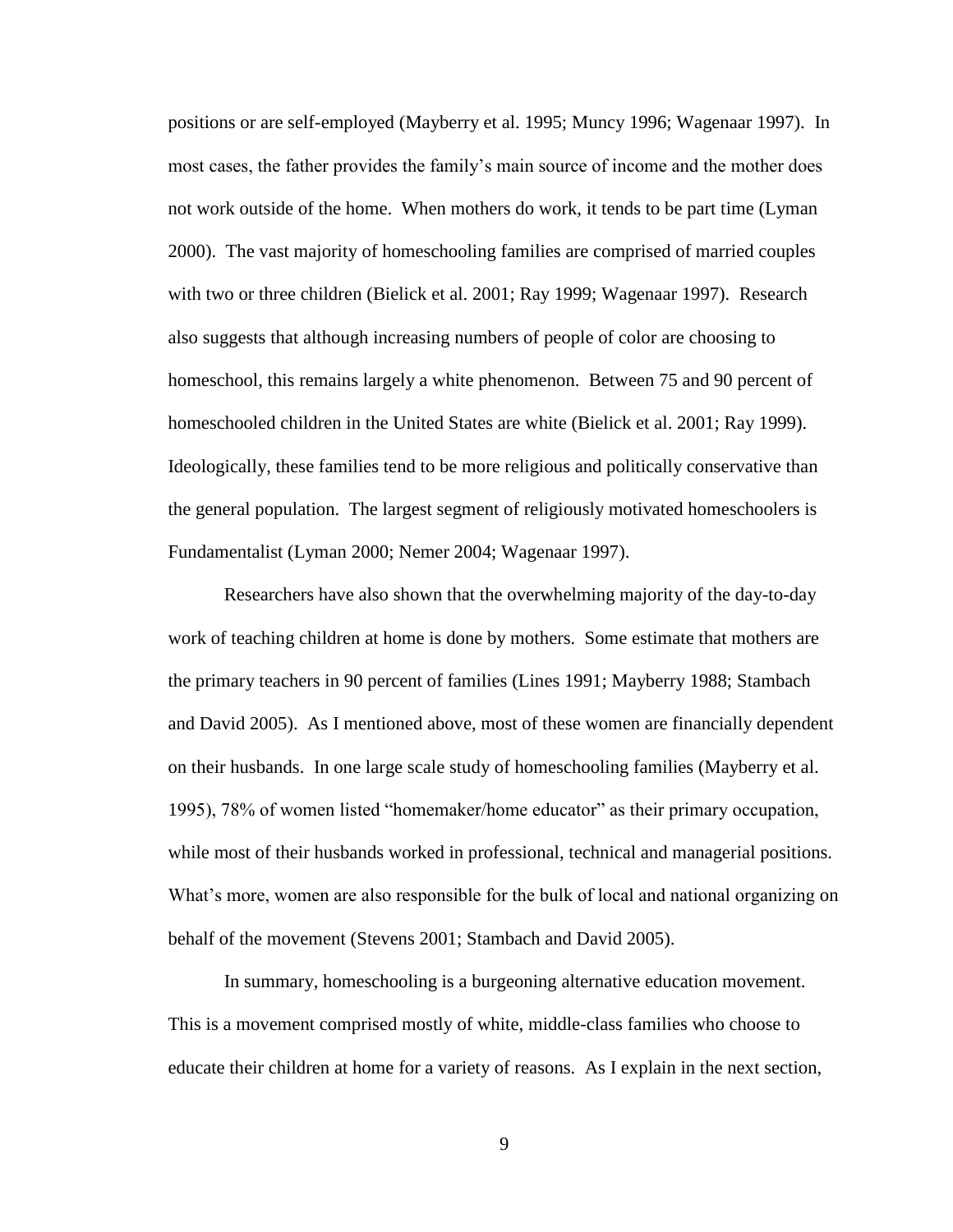these parents are not unique in their critiques of public education. What sets them apart are two things: 1) how they express their critique and 2) how this critique is translated into a gendered division of household labor. Homeschoolers pull their children out of schools or never send them in the first place. Other disillusioned parents choose to send their children to charter schools, private schools or use vouchers to find schools that better suit their needs. Their children still participate in institutionalized forms of education. Homeschoolers do not participate in the "system." Second, as the research demonstrates, most homeschooling families resemble the idealized 1950s family with a stay-at-home mother and a breadwinning father. The commitment to homeschool requires someone to be at home teaching the children and it is almost always the mother. I explore the significance of the gender dynamics of homeschooling in the subsequent section.

#### **The Problem With Schools**

There has been no shortage of debate about the current state of public education in the United States and it is not just parents who are concerned. A recent poll suggests that only 18 percent of Americans would grade the public schools in the nation with an A or B and more than one quarter would give a grade of D or Failing (Bushaw and Lopez 2010). Nor is this criticism limited to one particular political group. People from all points on the political spectrum levy criticisms against public schools. Some of the more common critiques of schools can be grouped into three categories: school environment, formal curriculum and "hidden curriculum." Below I offer examples of each.

There are at least two main areas of concern regarding *school environment*. First, parents are concerned about school safety. Over the past fifteen years there have been a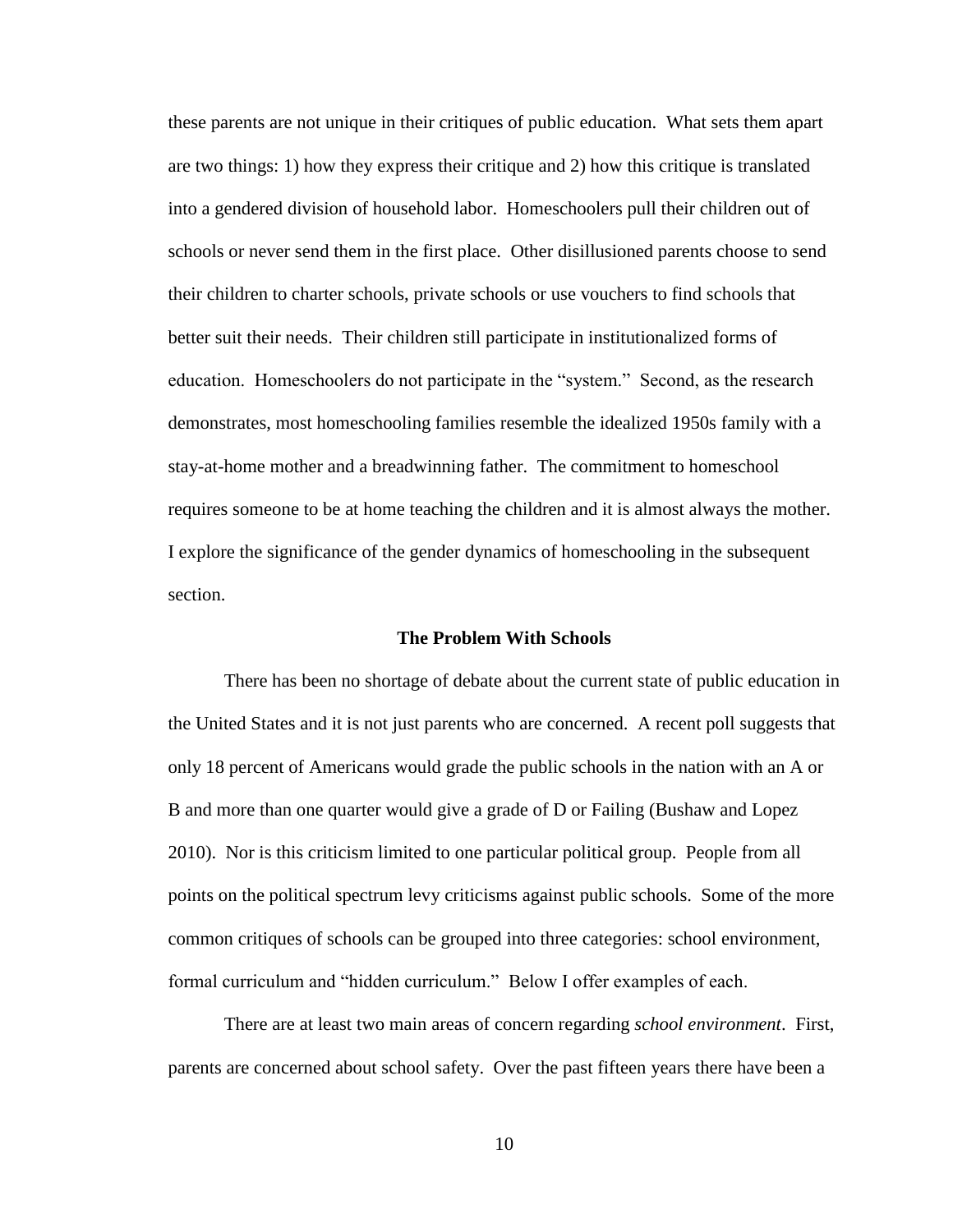number of highly publicized cases of school shootings, including Littleton, Colorado and Jonesboro, Arkansas. These incidents have served to heighten parents' concerns about their children"s safety. After all, if schools cannot protect children from being shot, then how can they protect them from less lethal physical attacks? Researchers have shown that schools are especially dangerous for gay, lesbian, bisexual and transgender youth (Bochenek and Brown 2001). Recently, there has also been increased attention paid to the issue of school bullying including "cyber-bullying" or the use of the internet or cell phones for the purpose of harassment or intimidation. Following several high profile cases where bullying allegedly resulted in the victims committing suicide, concern about this problem has arguably grown into a "moral panic" (Tettegah et al. 2006).

Second, some groups regard schools as anti-religious, especially to Christians. They feel that children should be allowed to have prayer groups, to say "God" in the Pledge of Allegiance and to pray before school events like football games (Lee 2006). Political correctness, they argue, has created a hostile environment for Christian students and their moral virtues. While this group may be a minority of Americans, they are certainly a vocal minority that garners significant public attention.

The *formal curriculum,* which describes what students are actually taught in schools through direct instruction, is another area of debate and concern. The formal curriculum in schools has been criticized on a number of fronts. First, concern that U.S. students are falling behind their peers in other countries, particularly in math and science achievement, has led to a push for schools to produce better "results." Nowadays, results are measured in the form of high-stakes standardized test scores. This has led some critics to chide schools for stripping their curriculum down and "teaching to the test"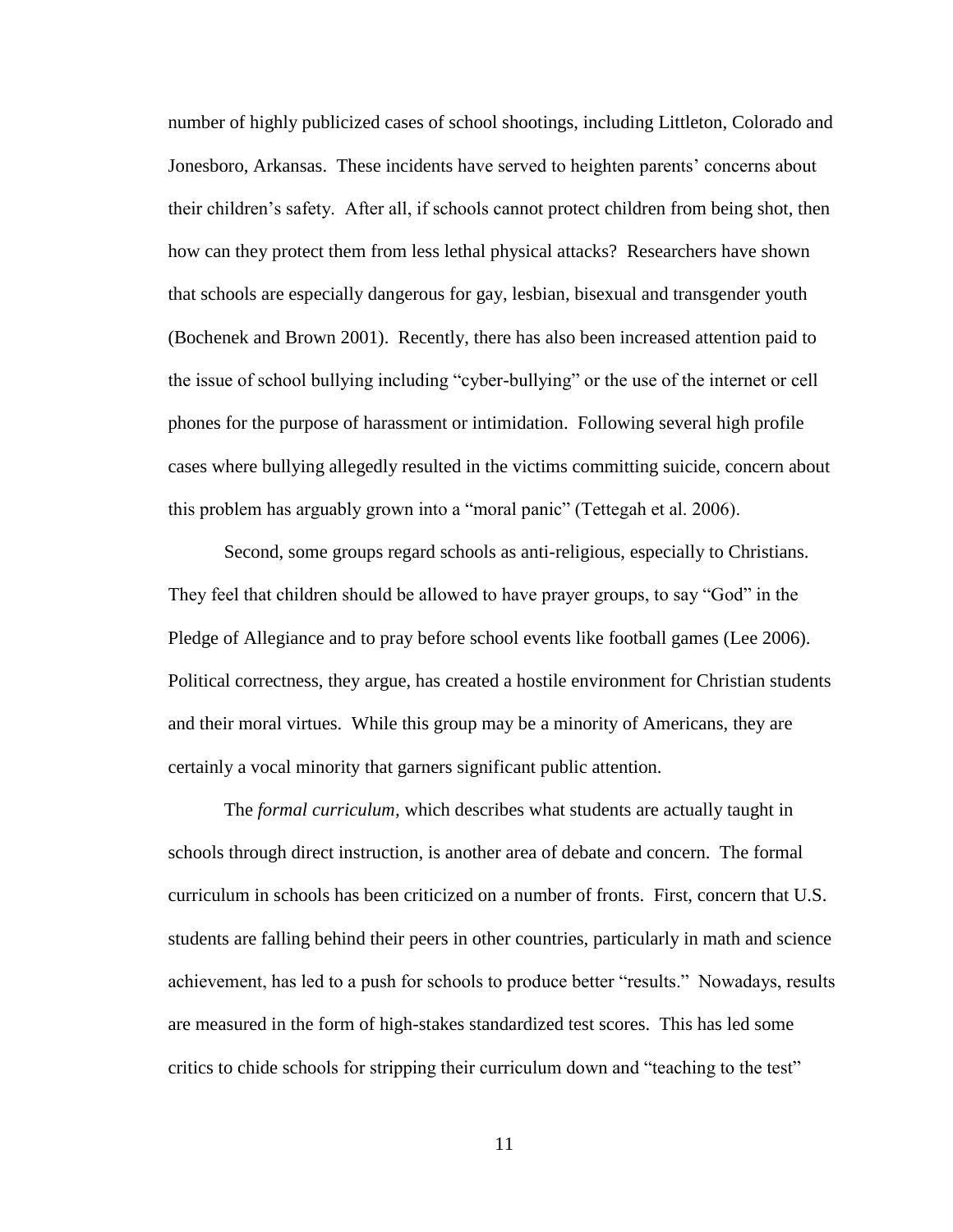(Meier and Harman 2008). This particular concern has intensified recently as schools deal with the mandates of the Bush Administration"s "No Child Left Behind" act. Among other provisions, this act requires schools to perform well on standardized tests and if they fail to do so, they risk losing federal funding.

We have also witnessed intense debate over sex education in our schools (Irvine 2002). While the overwhelming majority of parents support comprehensive sex education, a small but vocal minority argues that all schools should teach children about sex is to remain abstinent until marriage (Bleakley et al. 2010). Other constituencies feel that topics like sex should not even be covered in schools. They feel that the form and content is a decision best left to individual parents within the confines of their own homes.

For some parents and policymakers, it is the implicit lessons that students learn in school that are most problematic. The *hidden curriculum* in schools describes the values and beliefs that schools transmit is less obvious, and sometimes unintended, ways (Bowles and Gintis 1976; Willis 1977). For example, the intense pressure to perform on standardized tests, the importance of grades and class-rank teach children to compete and to focus on individual achievement. Also, some critics argue that the mandatory recitation of the "Pledge of Allegiance" teaches children to be blindly patriotic conformists. This controversy has gained even more significance lately, as our country finds itself bogged down in two unpopular wars.

In light of this review of some of the major concerns about the public school system, it is not surprising that some families pull their children out of public schools or never send them in the first place. Some parents exercise "school choice" options,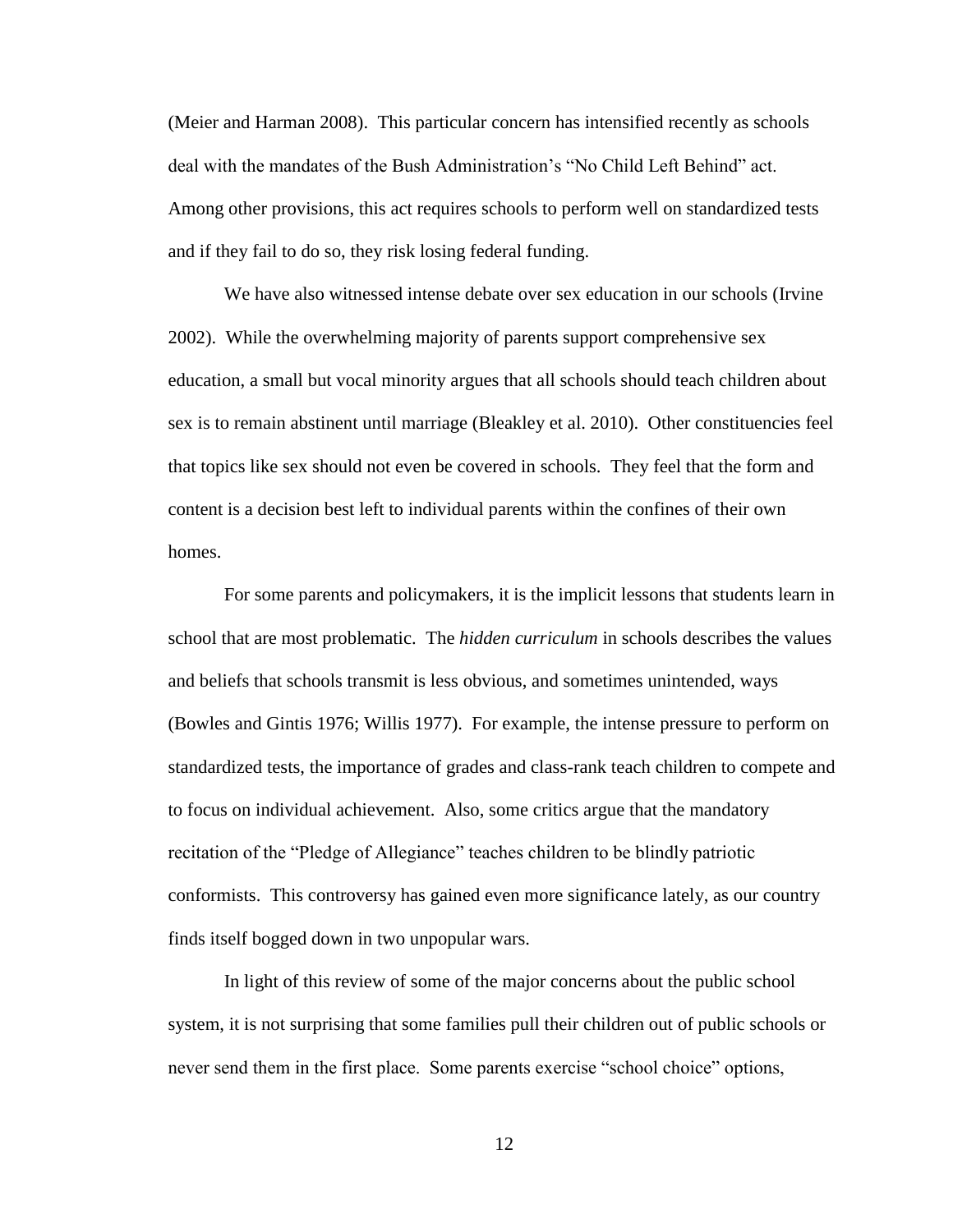including private schools, magnet schools and voucher programs. For a small but growing number of parents this means teaching their children at home. The actions of these parents do differentiate them from most other parents. While they may share similar concerns about public schooling, they are the only parents that go so far as to withdraw their children from institutionalized education altogether. That is indeed a rebellious act. However, as I explain in the section below, they seem to reject criticisms of another important social institution, the "traditional family." As others seem to be moving away from this conventional family form, homeschoolers seem to be embracing it.

#### **Gender and Family: A Liberal Feminist Critique**

Researchers are clear that most homeschooling families are organized in a manner that has been heavily scrutinized in recent history. Since the 1960s, a second wave of feminist scholars has been insisting on the need to rethink dominant notions of the family (Ferree 2010; Fox and Murry 2000; Friedan 1963; Stacey 2011; Thorne and Yalon 1992). Central to a feminist perspective is a critique of the ideology of "the monolithic family," which Barrie Thorne (1992) describes as the assumption that the patriarchal nuclear family is the only desirable and legitimate family structure. This idealized family form assumes a gendered division of household labor characterized by "…a breadwinner husband, freed for and identified with activities in a separate economic sphere, and a fulltime wife and mother…"(Thorne 1992:7) who is relegated to the domestic sphere of housework and childcare.

Feminists criticize this monolithic view of "the family" because it invalidates and delegitimizes the myriad forms that families actually take. Most families do not look like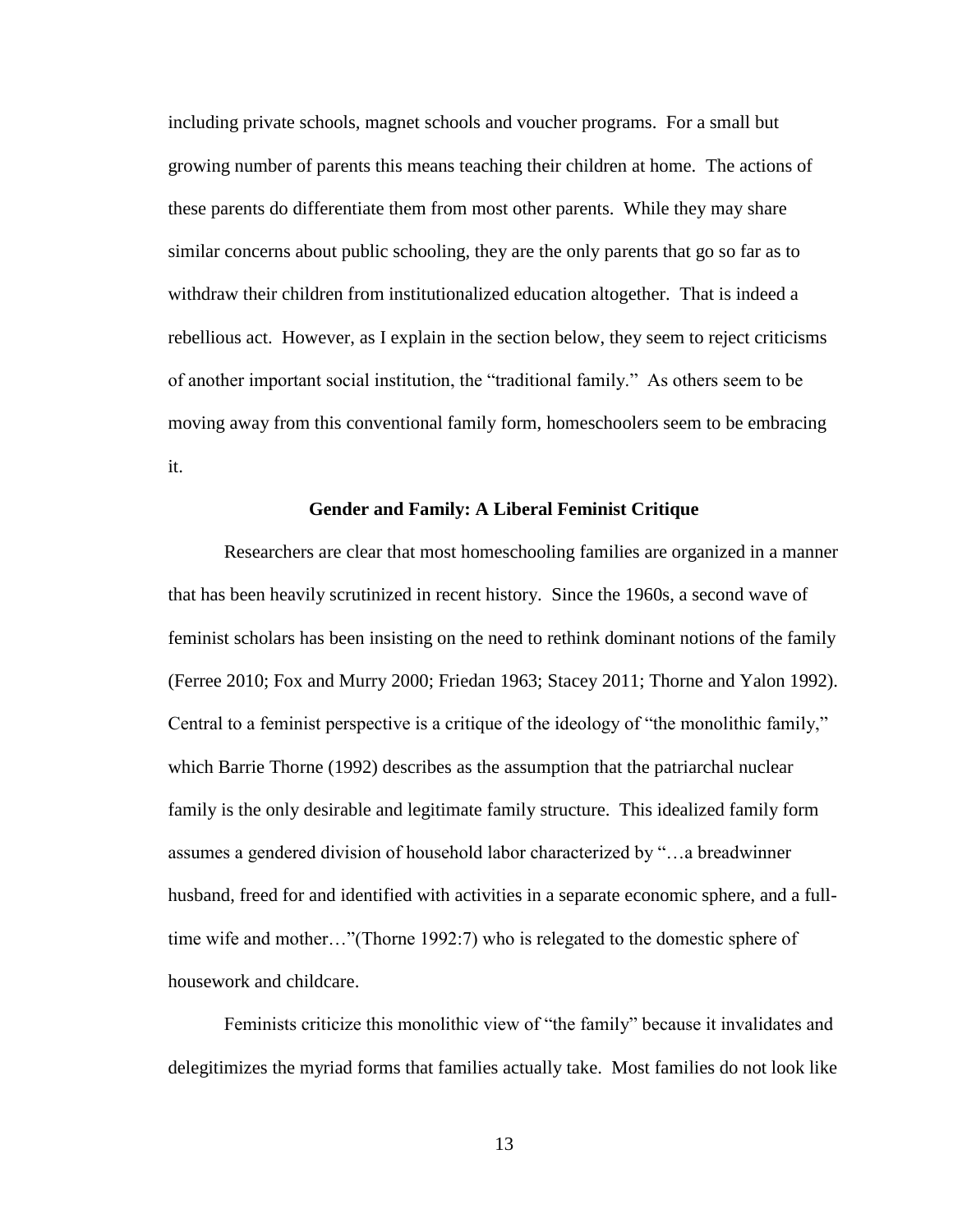the nuclear family. More importantly, feminists link this myopic view of the family as both an ideology and a household arrangement that subordinates women. Since women are economically dependent on men in this conception of the nuclear family, they lack access to income, social status and the political power associated with participation in the male dominated public sphere (Thorne 1992:4). In this arrangement, women"s unpaid domestic labor (housework and childcare) is devalued and largely invisible.

As an ideology, the monolithic family also legitimizes women"s inferior position in the paid labor force. Because this ideology assumes that women"s primary calling is motherhood, and men are naturally the primary breadwinner, women"s participation in the workforce is devalued and their economic exploitation is justified (Ferree 2010). Hence, the gender gap in pay, the "glass ceiling" phenomenon and the relatively low pay of pink collar occupations like schoolteachers and social workers are all rationalized on the grounds that women are mothers first and workers second.

This perspective, which presupposes the naturalness and superiority of the nuclear family, is bolstered by hegemonic ideals of parenthood. At the core is a version of motherhood that Sharon Hays refers to as the "ideology of intensive motherhood." This white, middle-class model of mothering is "child-centered, expert-guided, emotionally absorbing, labor intensive, and financially expensive…" (1996:129). This ideology assumes the natural abilities of women to care for their children and insists on mothers" complete and total devotion to meeting all of children"s psychological, emotional and material needs. Nothing should come between a mother, her children and her family: not demands from the workplace, personal ambitions or social commitments.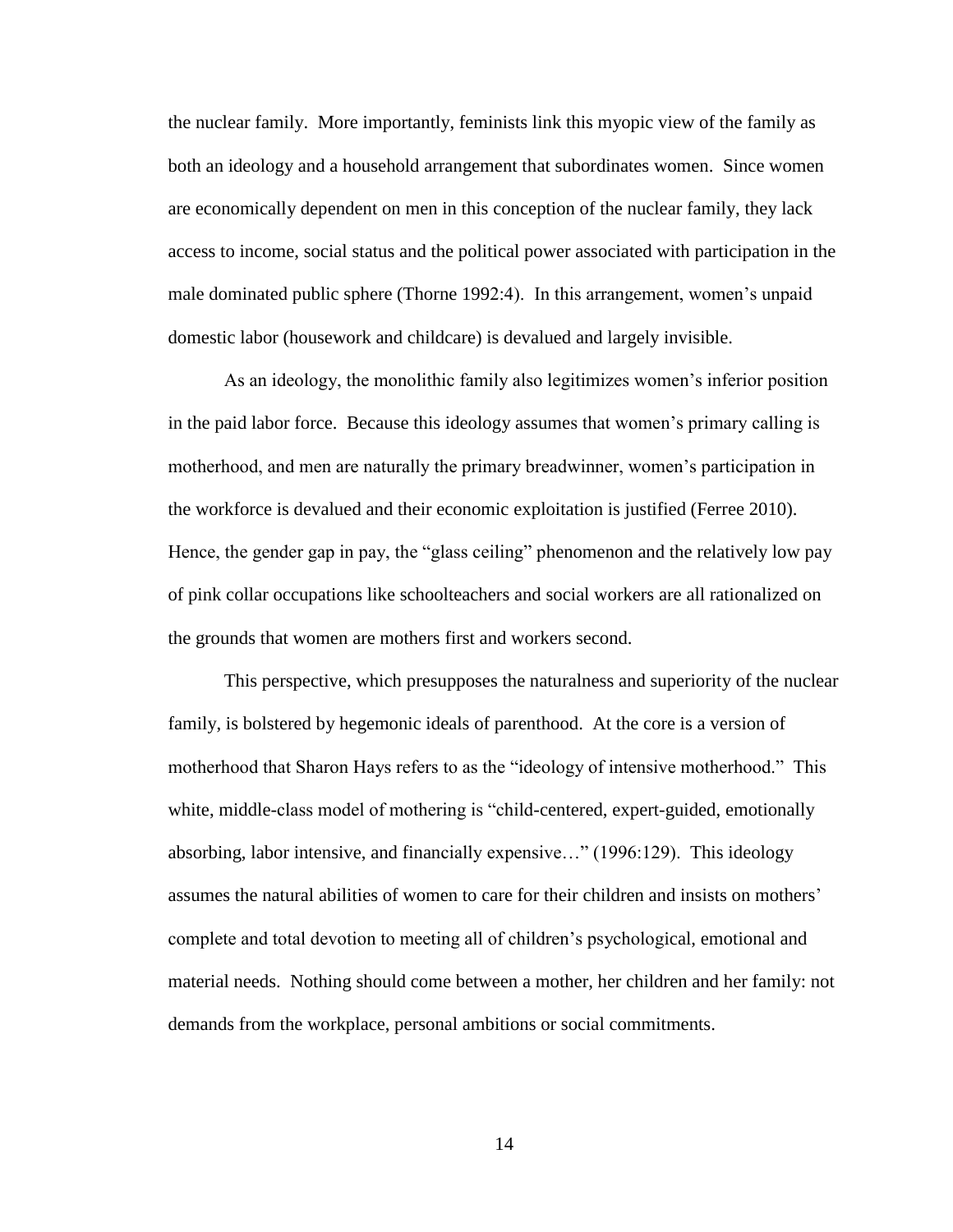Feminists have not only focused their criticism on the ways in which women are oppressed by the patriarchal nuclear family. They have also interrogated conventional notions of fatherhood. Beginning in the early 1970s, feminists began to articulate a critique of the breadwinner role as "…anachronistic, dysfunctional, and a symbol of outmoded patriarchal prerogatives" (Griswold 1993:247). They have argued that this ideal is problematic for mothers, fathers and their children. The obvious implication for the women is that this notion cements women"s role as intensive mother. So long as the father is consumed with providing for the family, the mother is exclusively responsible for childcare. Feminists argued that the "breadwinner" version of fatherhood is bad for children because it cheats them of the opportunity of having two adults to provide attention, guidance and nurturance. It also sets a bad example for male children, who may grow up to be the type of father that their father was. For men, being just a breadwinner consigns them to a limited role of providing financial support, without the emotional and psychological rewards of intimacy with one"s children (Townsend 2002).

#### **Contemporary Family Life**

The feminist critique of the patriarchal nuclear family has had a complicated and contradictory effect on contemporary family life, especially for mothers. The feminist movement has been successful in crafting a vision of ideal womanhood that stands in sharp contrast to the stay-at-home mom of 1950s lore. The contemporary ideal is a woman who has choices and agency. She may or may not get married and if she does, she is likely to expect equitable gender relations. She has access to higher education if she desires. She is expected to work outside of the home and she may or may not choose to have children. From this perspective, a woman who is a full-time, stay-at-home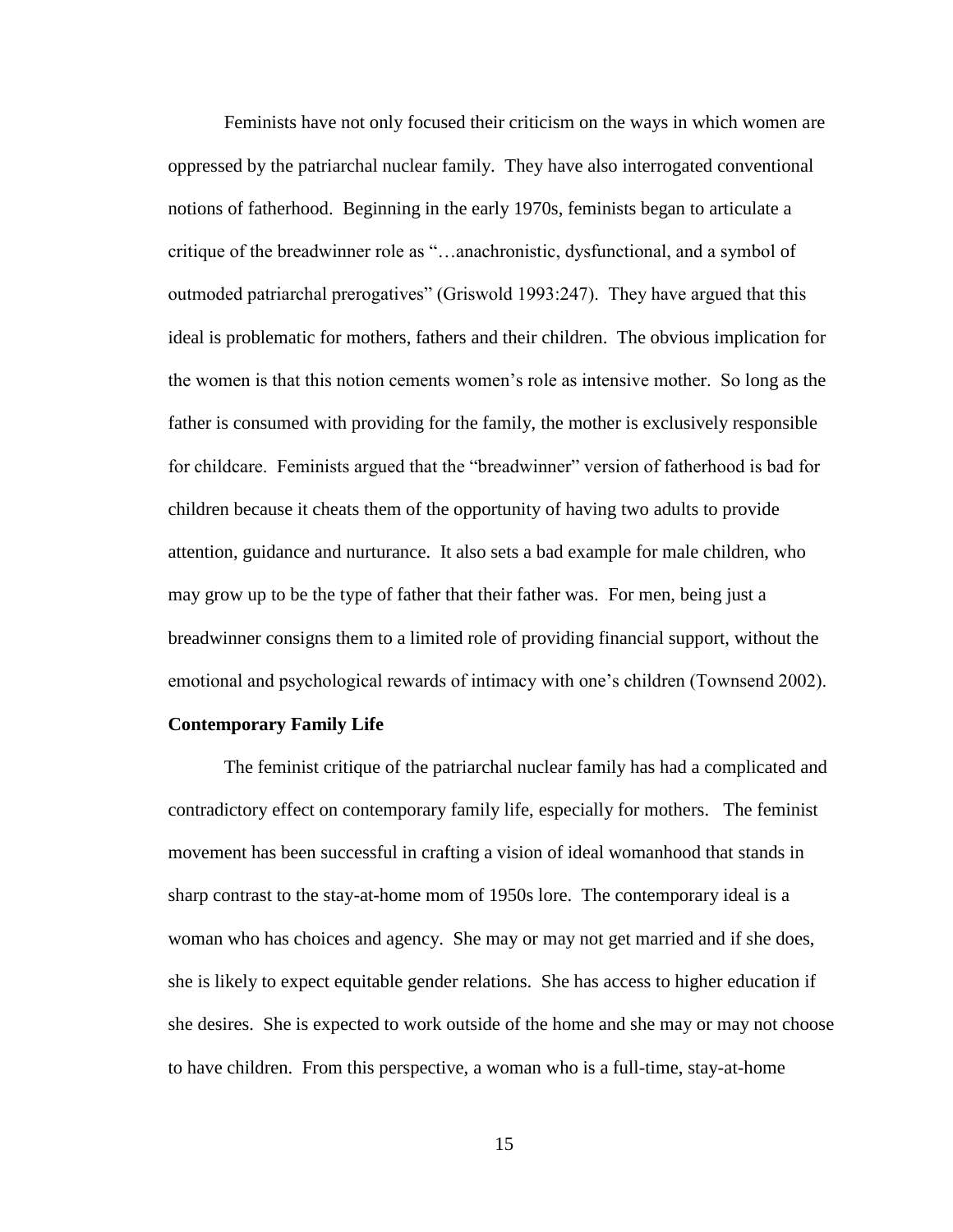mother is an anachronism. She is turning her back on the victories of the women"s movement. The ideal woman is more than "just a housewife."

However, when contemporary woman do have children, the result is a contradiction that impacts most mothers" lives. There is a competing cultural ideal that suggests that women"s primary vocation should be childrearing first, and all else second. Ironically, women"s participation in paid employment, touted by liberal feminists as a key to women"s liberation from the patriarchal nuclear family, has not lessened the demands of motherhood (Hays 1996). If anything, it has served to heighten these unrealistic demands. A "good" mother is still one who fully devotes her emotional, physical and intellectual being to her children (Douglas and Michaels 2004:4). The fact is, however, that most mothers, especially those with small children, are working outside of the home. In 2004, the vast majority of women with school-aged children, 73.4 %, were employed (United States Department of Labor 2005). Therefore, most mothers are trying to balance their need and desire for employment with the impossible demands of intensive mothering.

However, mainstream U.S. culture is ambivalent about what the ideal mother should be. Within the so-called "mommy wars" the Super Mom, who combines her challenging career with devotion to her children, competes for social acceptance with the "traditional" mom who stays home full-time and practices intensive mothering to the fullest (Hays 1996). According to media reports, Super Moms criticize traditional mothers for being throwbacks and accommodating male privilege and traditional moms accuse Super Moms of being selfish, money-grubbing and materialistic (Douglas and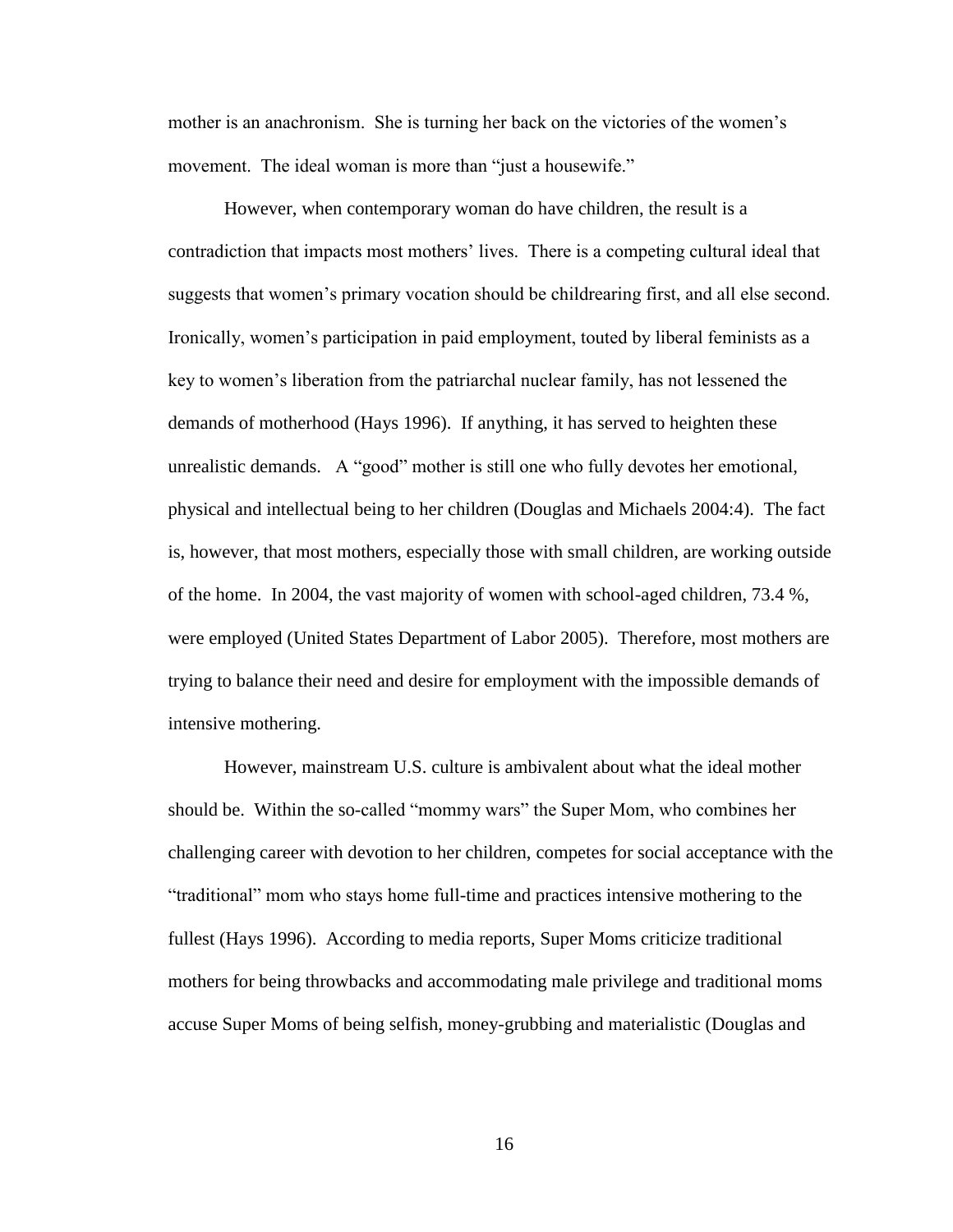Michaels 2004). Either way, it seems that contemporary mothers are in a bind (Blair-Loy 2003).

Contemporary motherhood rests on the uniquely modern notion that children are "priceless," innocent beings who need to be nurtured, guided and protected from harm (Nelson 2010; Zelizer 1994). Among middle-class families, this conception is manifested in a style of childrearing which Annette Lareau (2003) coined "concerted cultivation." The central premise of this approach is that children are malleable and require virtually constant stimulation in order to reach their full potential. She describes middle class mothers whisking their children from one enrichment activity to another at a dizzying pace. Parents negotiate with their children, explaining why something must be done as opposed to just telling them to do this. The result of this approach, Lareau contends, is an "emerging sense of entitlement" among middle-class children. That is, these middle class children develop a sense that they are entitled to individualized attention from their teachers, doctors and other significant institutional representatives. This conception of childhood requires intense commitment on behalf of parents. In most families, including homeschoolers, most of this burden falls onto mothers.

The modern conception of fatherhood also bears the imprint of liberal feminism. Over the past three decades, the culture of fatherhood has changed significantly. Whereas the 1950s ideal suggested that a father"s responsibility was limited to financial support and the disciplining of children (Amato 1998), the "new fatherhood" of the early 21<sup>st</sup> century challenges men to be more than just breadwinners. According to this middle-class ideal, fathers are expected to be more nurturing, involved and active in the work of raising children. Researchers have demonstrated that there is relatively wide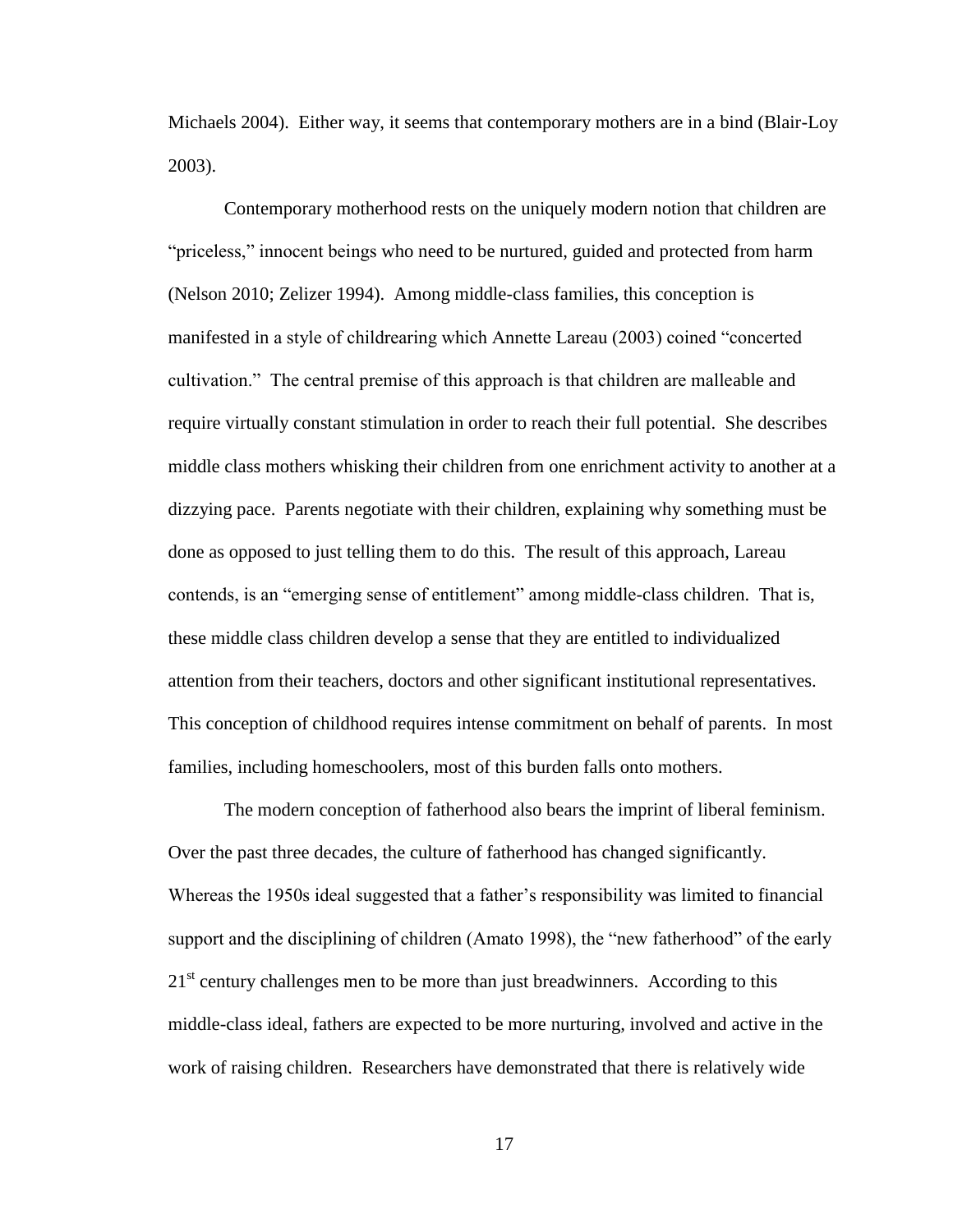social support for expanding their role within the family (Bianchi et al. 2006; Shows and Gerstel 2009; Wilkie 1993).

However, there persists a gap between the culture of fatherhood and the conduct. A considerable body of research has demonstrated that unpaid household labor continues to be heavily gendered (Kroska 2003; Shelton and John 1996). Although, on average, men today do more around the house than 50 years ago, they still are not sharing equally (Coltrane 2000; Hochschild 1989). Women continue to do two or three times as much housework as men and they are responsible for the majority of childcare (Coltrane 1996; Hays 1996; Sanchez and Thompson 1997). Many men still cling to the breadwinner role as an ideal even though the structural and ideological support for its enactment is eroding (Townsend 2002; Wilkie 1993; Zuo 1994).

#### **Backlash Against Family Change**

Recent changes in family life have been met with a cultural and political backlash (Faludi 1991). Some contemporary social critics and scholars claim that "the family" is in crisis (Popenoe 2005). About one-half of all marriages end in divorce, rates of births out-of-wedlock are climbing, as are rates of cohabitation and single parent households (Cherlin 2004). These dramatic shifts in family life, the reasoning goes, are to blame for a whole host of social ills, including poverty, crime and juvenile delinquency (Coontz 2000).

The root of the problem is the alleged demise of the "traditional family," which is code for the patriarchal nuclear family. The underlying assumption is that the married, heterosexual, two parent household is both the ideal setting for raising children and the bedrock of a healthy society. Critics often blame liberal feminists for the downfall of the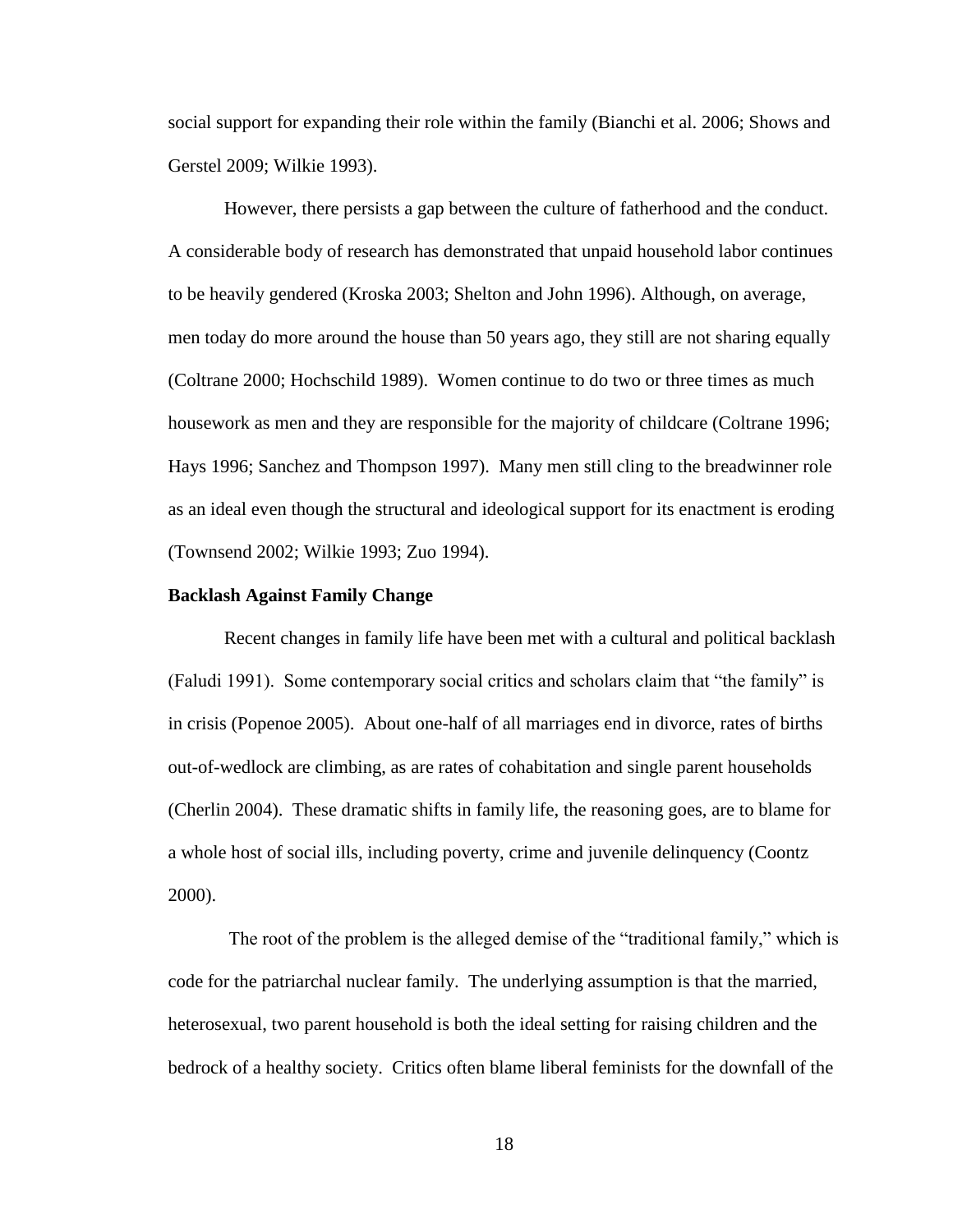traditional family. They suggest that the feminists" insistence on women"s increased participation in higher education and paid employment has blurred gender lines and contributed to a cultural devaluation of families in general, and motherhood in particular. As a result, they claim, marriages are less stable and it is becoming more common for people to live together without being married.

Another dimension of the family in crisis discourse is the fear that the family as an institution is losing its symbolic place of importance in the lives of children. They are concerned that some of the basic functions of the family, including socialization, emotional support, and the transmission of values, are being taken over by other social institutions. For example, some feel that the influence of schools and mass media is reaching inordinate proportions compared to the role that families play in children"s lives.

In response to the perceived crisis in the family, there have been movements to restore the traditional family to its proper place within society. Groups like the "Promise Keepers" have worked to restore conventional, patriarchal gender roles within the family (Newton 2005; Schwalbe 1996). There has also been a "post-feminist" backlash (Faludi 1991). This perspective suggests that feminism, as a movement, is dead or at the very least has outlived its practical significance. According to some observers, women nowadays are free to do whatever they want and the idea that the only way to be a "real woman" is to have a career and a family is misguided (Kuperberg and Stone 2008; Williams 2000).

The homeschooling movement sits at the intersection of these current developments in U.S. society: broad social concerns about public schools, the legacy of the feminist critique of the patriarchal nuclear family, a backlash against that critique, and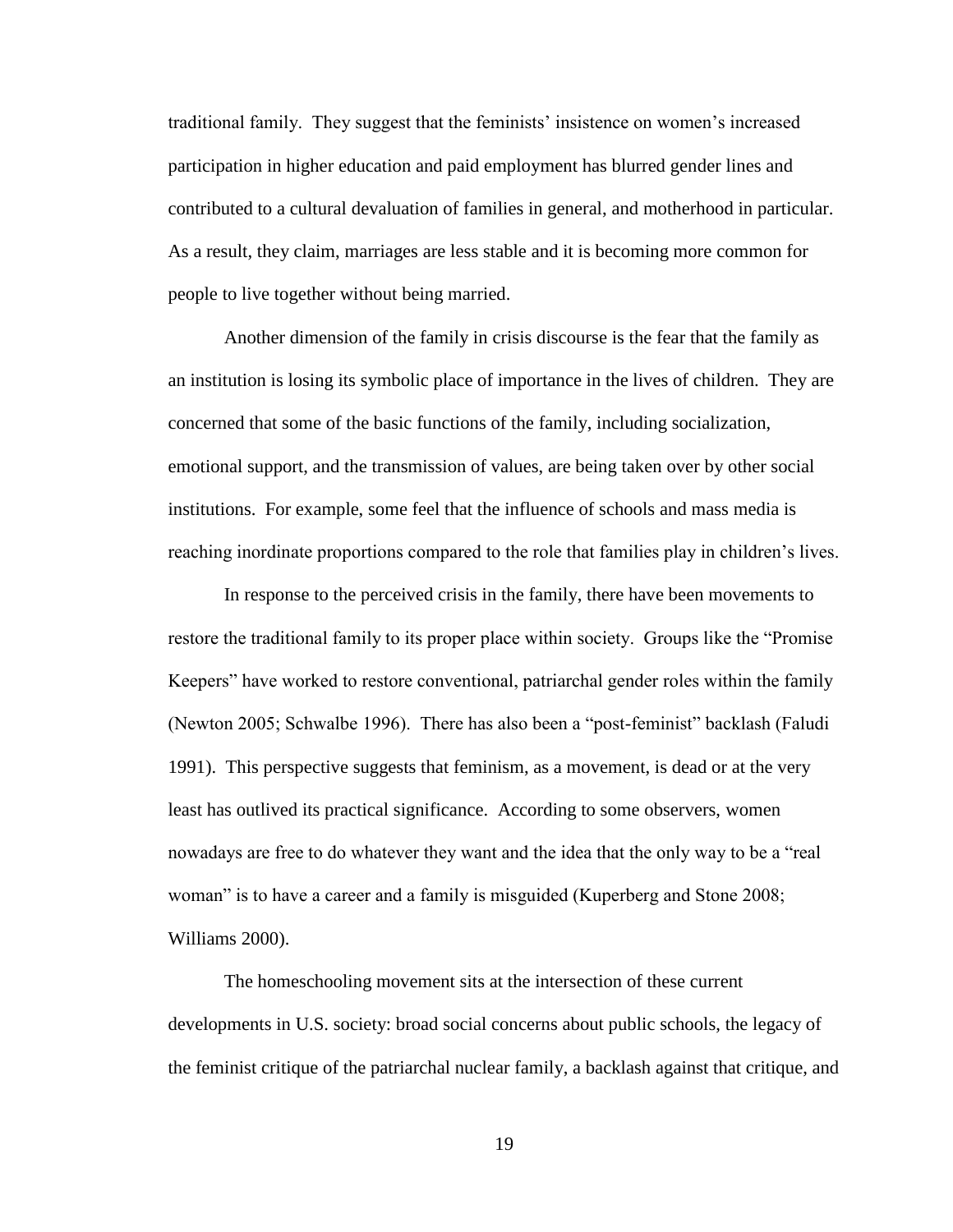general anxieties about the state of "the family." In this dissertation, I examine the beliefs, motivations, activities and identities of homeschooling parents with an eye toward this wider context. By exploring the ideas and intentions of the participants, I hope to better understand the potential implications of this burgeoning movement. I use social movement theory to frame this analysis. In the following section, I discuss what makes homeschooling a unique type of movement and then the next section develops the conceptual and theoretical frame that guides this dissertation.

#### **What Kind of Movement is This?**

For years, social movement theory had been dominated by two main approaches: resource mobilization (RM) and political opportunity (PO). The RM perspective focuses on importance of financial and human resources in social movements, whereas PO emphasizes elements of the political process as key to understanding collective struggles. Both of these perspectives tend to focus on the role of social movement organizations in challenging formal authority structures and advocating for political change. Critics of RM and PO perspectives fault them for overemphasizing organizations and structural factors, while ignoring the importance of ideology and cultural characteristics of movements (Haenfler 2004). By contrast, New Social Movements (NSM) scholars argue that there is much to be learned from examining the non-institutionalized aspects of movements. Further, they argue that many contemporary movements are fundamentally different than earlier forms of collective protest and those differences need to be accounted for. In this dissertation, I argue that homeschooling is an example of a new social movement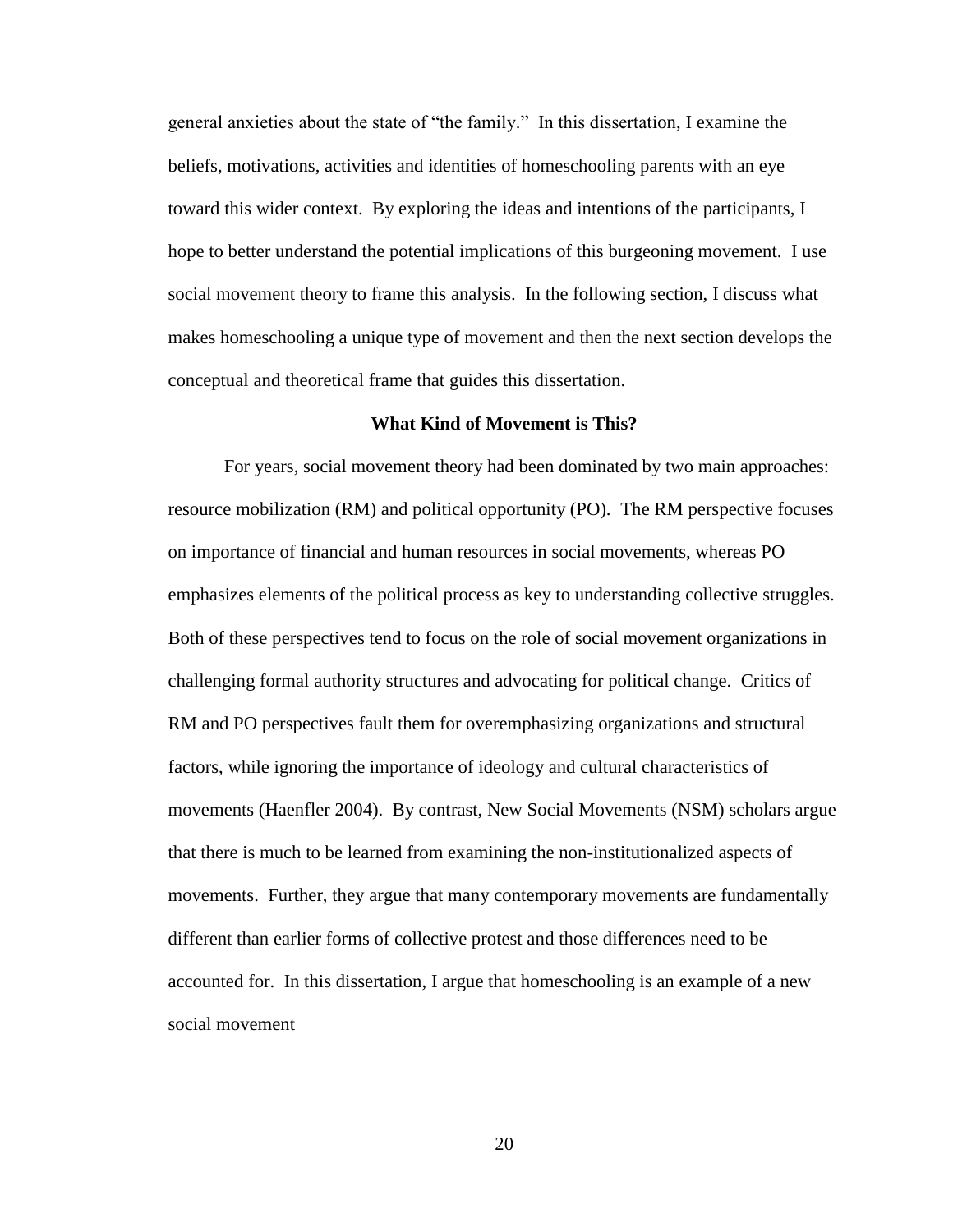Haenfler (2004) suggests that there are several features that differentiate NSMs from earlier class-based struggles. First, NSMs tend to be diffuse, lacking a formal organizational structure. Rather than coalescing around social movement organizations, they are comprised of loosely connected groups and individuals. Second, these movements entail modes of protest that are outside of conventional political arenas. Rather than taking political action through conventional channels, like legislatures and corporate boardrooms, or demonstrations and strikes, activism in NSMs takes place in non-institutional contexts. Finally, these movements are unique in their goals. Rather than focusing on instrumental goals like passing new laws, these movements are more concerned with lifestyle, identity, or ethical issues. Examples would be the gay and lesbian movement, peace movements, and the "green" movement (Calhoun 1993).

Homeschooling can be considered a NSM on all three levels. Although there is a formal institutional structure within the homeschooling movement (Stevens 2001), there is reason to believe this is actually a diffuse movement. While there are some homeschoolers who actively participate in local and national organizations, there are many, like those described in this dissertation, who do not (Collom and Mitchell 2005). Second, in a related point, the political action of homeschooling takes place outside of the purview of social movement organizations. For the typical participant, homeschooling activism takes place primarily within their own homes. Teaching their children at home is their primary, if not singular, form of activism. Finally, the goals of this movement have little to do with achieving instrumental aims. Most participants, except for a handful of national advocates (Stevens 2001), do not seem to be concerned with passing laws, reforming the school system, or changing the society. Their primary goal is to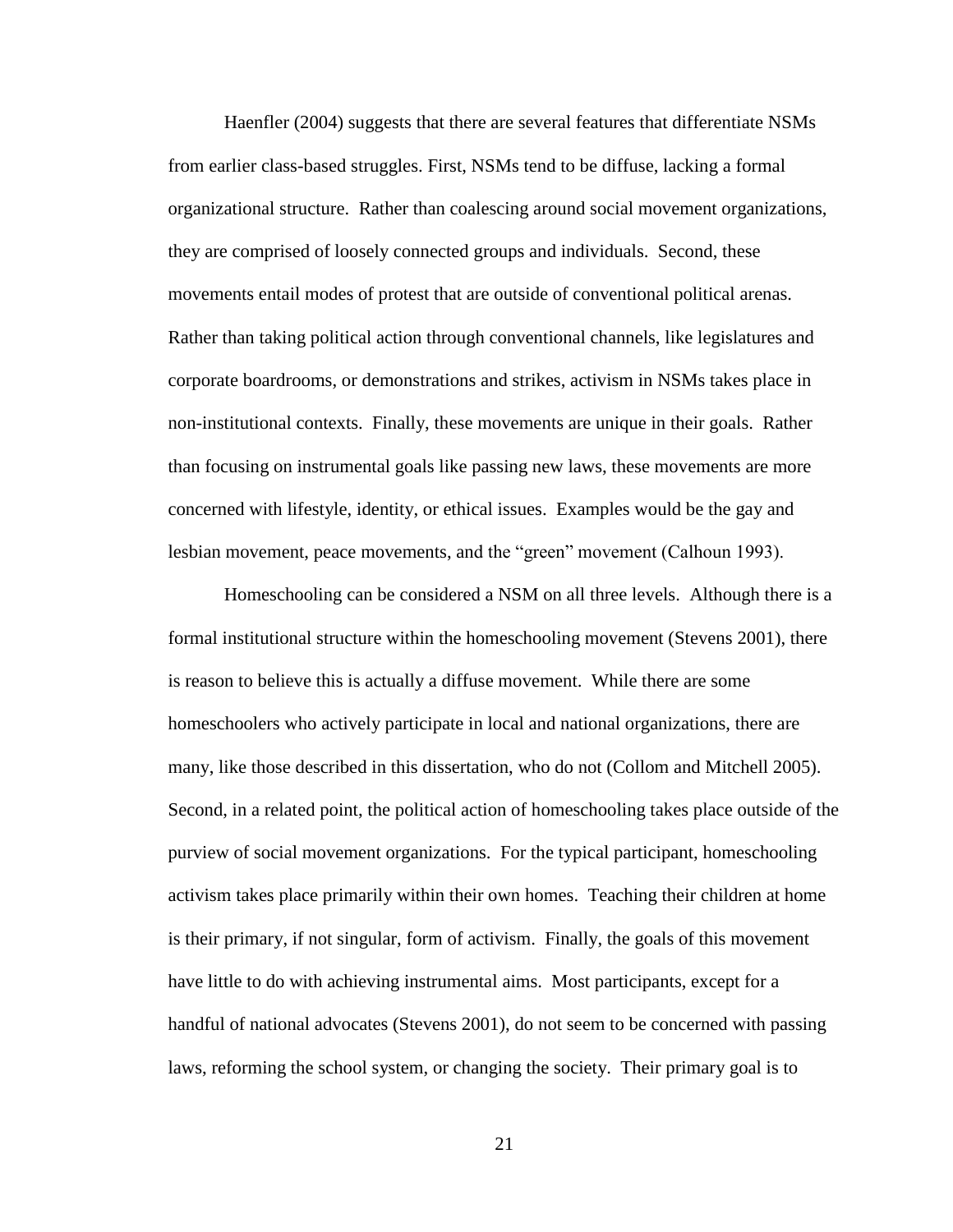provide their children with a quality educational experience where children reach their full potential. This goal is buttressed by a curious mix of cultural beliefs, lifestyle practices, and identity politics. This is a point I develop in this dissertation.

In sum, homeschooling is a new social movement because of its peculiar form, mode of participation, and non-institutional goals. There is another sense in which this is a unique movement. As Stevens (2001) describes it, homeschooling is actually a *movement within a movement*. In general, there are two large factions of homeschoolers: one religious and one secular. Stevens demonstrates that there are support groups, publications, and internet resources that cater to the two groups. Moreover, he argues that these two groups have distinct reasons for participating and styles of home education. These differences are based on the unique ideological perspectives of these groups. In general, religious homeschoolers are guided by their beliefs about God and God"s will, whereas the secular families follow the wisdom of nature. The families in this dissertation represent these two general types of homeschoolers and I discuss the implications of their different perspectives later in the dissertation.

#### **Family, Gender, And Social Movements**

Until relatively recently, the study of gender and social movements remained largely separate. This has changed, however, and researchers have begun to theorize about the ways in which social movements are influenced by conceptualizations of masculinity and femininity and, conversely, how social movements impact how we think about gender. These studies address such diverse topics as women"s self-help, toxicwaste, animal rights, and the voluntary simplicity movement (Einwohner 1999; Grigsby 2006; Krauss 1993; Taylor 1996).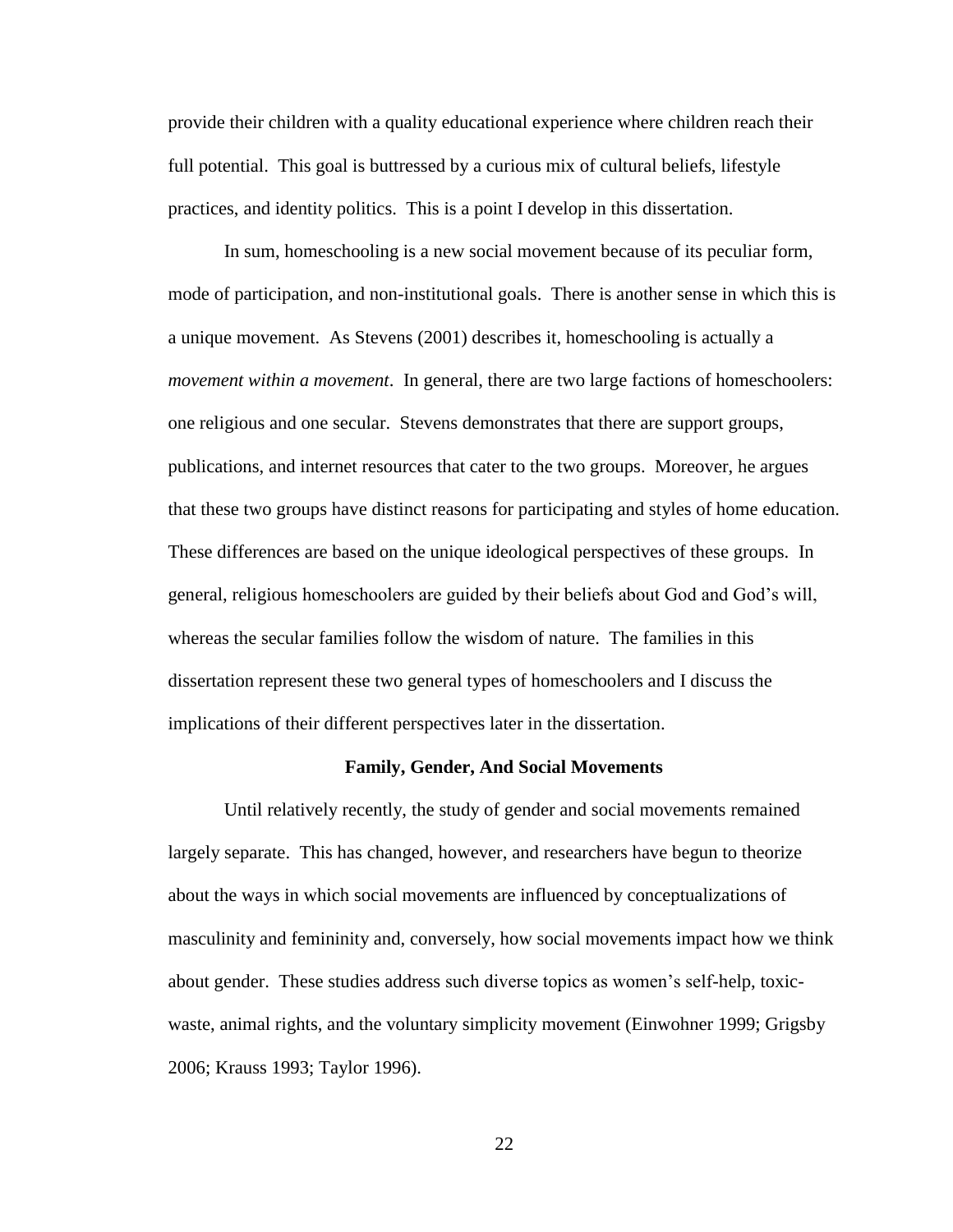Within the growing range of scholarship on gender and social movements is a specific emphasis on families. This perspective focuses more narrowly on how gender and family relationships interact within the context of social movements. There are two overarching questions addressed by this research, "First, how have changes in gender and family arrangements affected the rise and development of social movements. Second, how have social movements altered gender and family arrangements" (Staggenborg 1998; xii)?

In this dissertation, I use this lens to make sense of the homeschooling movement. I consider both how major changes in family life contribute to the development and growth of the homeschooling movement, and I theorize about the potential consequences of homeschooling for gender relations within families and beyond. To analyze how changes in gender and family have affected the development and growth of homeschooling I focus on three related dimensions of social movements: *frames, tactics*, and *collective identity*. To discern the extent to which homeschooling may contribute to changes in gender and family, I consider the *outcomes* of the movement.

#### **Frames**

Social movement scholars use the concept of frames to describe the shared concerns, beliefs, values and ways of thinking that people use to understand their situation and legitimate their collective actions (Taylor 1999). Frames are cultural products that are simultaneously objective and subjective. They are objective insofar as they are shared and publicly available. They are part of social structures that govern and shape social life, including government, mass media and education. Frames are also partially internalized, affecting people"s identities, aspirations, and actions. People draw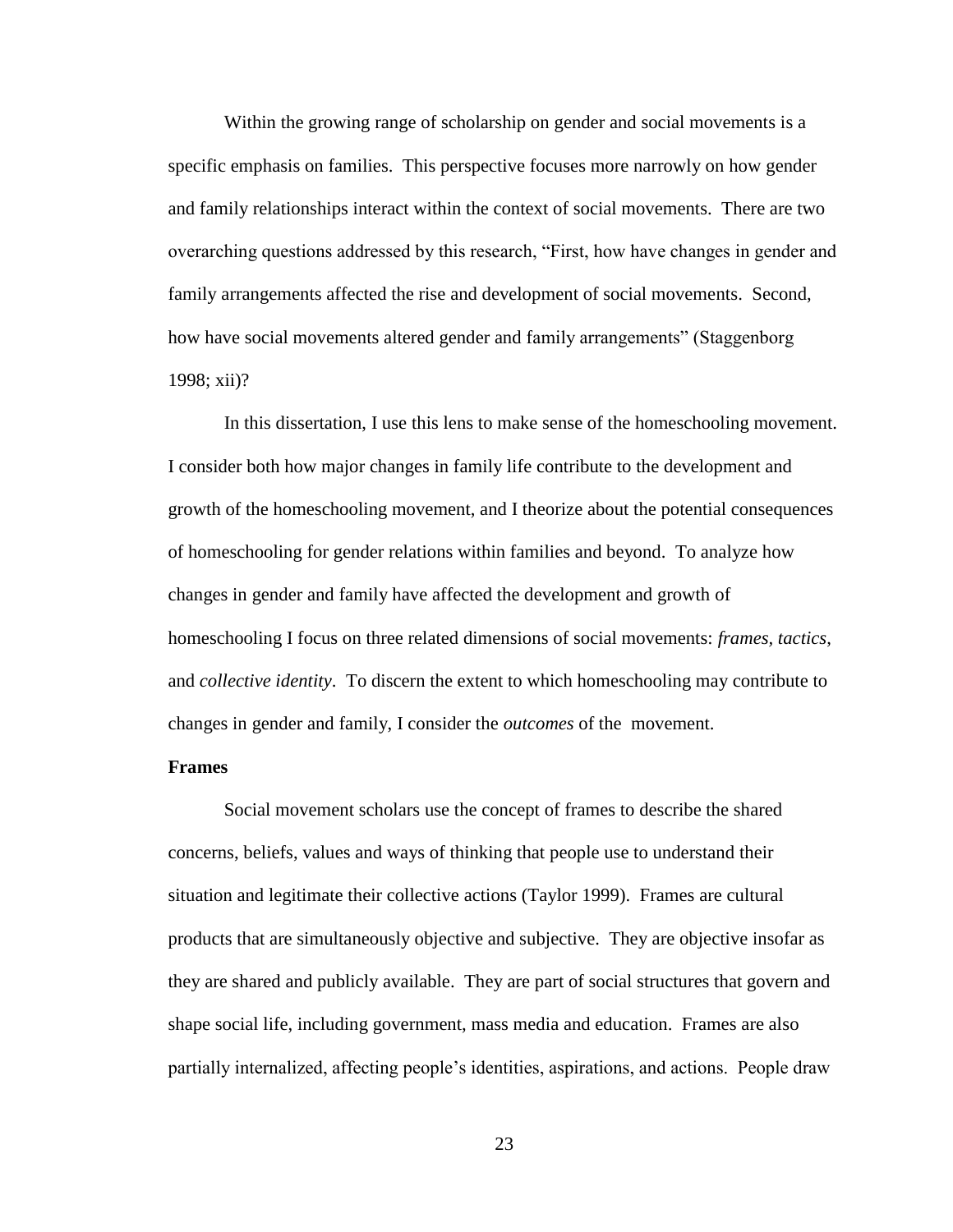from macro-level cultural models to make micro-level decisions (Blair-Loy 2003, p.5). For example, when people make decisions about how they want to parent their children, their choices reflect broader cultural messages about who children are, what they need, and how a "good parent" should behave (Hays 1996; Lareau 2003).

Analyzing homeschoolers" frames from this perspective means considering parents" decision to homeschool within the context of contemporary family life and evolving gender roles within families. What do they think about the current state of "the family?" What do they think about cultural challenges to the conventional gendered division of labor within families? How do these beliefs coincide with their decision to homeschool? As discussed at the beginning of this chapter, the literature provides us with only a superficial view of parents' frames for homeschooling. Since much of literature relies on survey research, it is hard to know with specificity what parents mean by such things as "negative peer influences" and "family cohesion." Through extensive interviews with parents, this dissertation fills this void in our understanding about this growing, dynamic social movement.

#### **Tactics**

While the frames of a social movement answer the question of why people choose to participate in a particular movement, the tactics of a movement describe how individuals participate. Social movement scholars use the term tactics or "tactical repertoires" (Taylor and Van Dyke 2004) to refer to the protest activities of social movements. Tactical repertoires are distinctive in that they share three elements: contestation, intentionality and collective identity. These activities take many forms ranging from strikes, marches and leafleting, to drag shows and public guerilla theater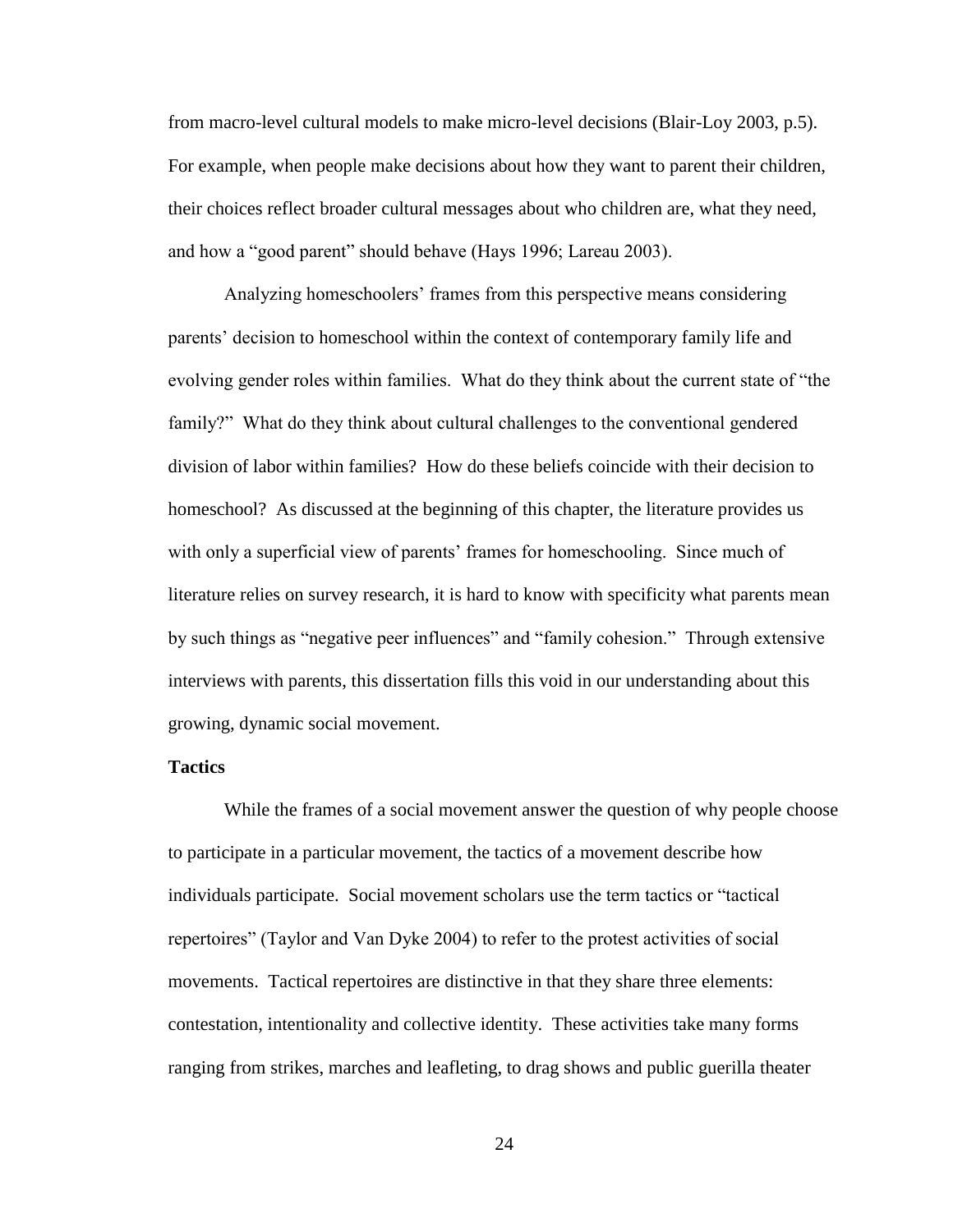(Rupp and Taylor 2003; Taylor and Van Dyke 2004). The tactics of a particular movement are informed by the goals of a movement. In the same-sex marriage movement, for example, one goal is to convince legislators and the general public to create public policy allowing gay men and lesbians to get married. Therefore, their tactics include lobbying legislators, holding rallies, and picketing. Since their goals are public policy and culture change, their tactics are public and involve interaction with other constituencies.

The homeschooling movement is a bit different. Since homeschooling is currently legal in all 50 states, there is no significant public policy agenda. While some may fret that they are misunderstood by the general public (Stevens 2001), there does not appear to be a widespread campaign to change the public's perception of homeschoolers. For most participants in this movement, the goal is simply to give their children a quality educational experience at home. On a basic level, they are criticizing and resisting public schooling. How they choose to express that resistance is not through direct interaction or protest with schools or other officials, but by withdrawing from schools altogether. Therefore their tactics, or form of protest, is the private act of teaching their children at home.

We know from a review of the literature that there are different forms of homeschooling and, hence, different forms of tactics. Stevens (2001) suggests that religious and secular parents each have a unique approach to educating their children at home. As these differences mirror the findings of this dissertation, I describe each group"s particular approach to homeschooling in detail in the tactics chapter. The literature also suggests that, regardless of the particular style, the practice of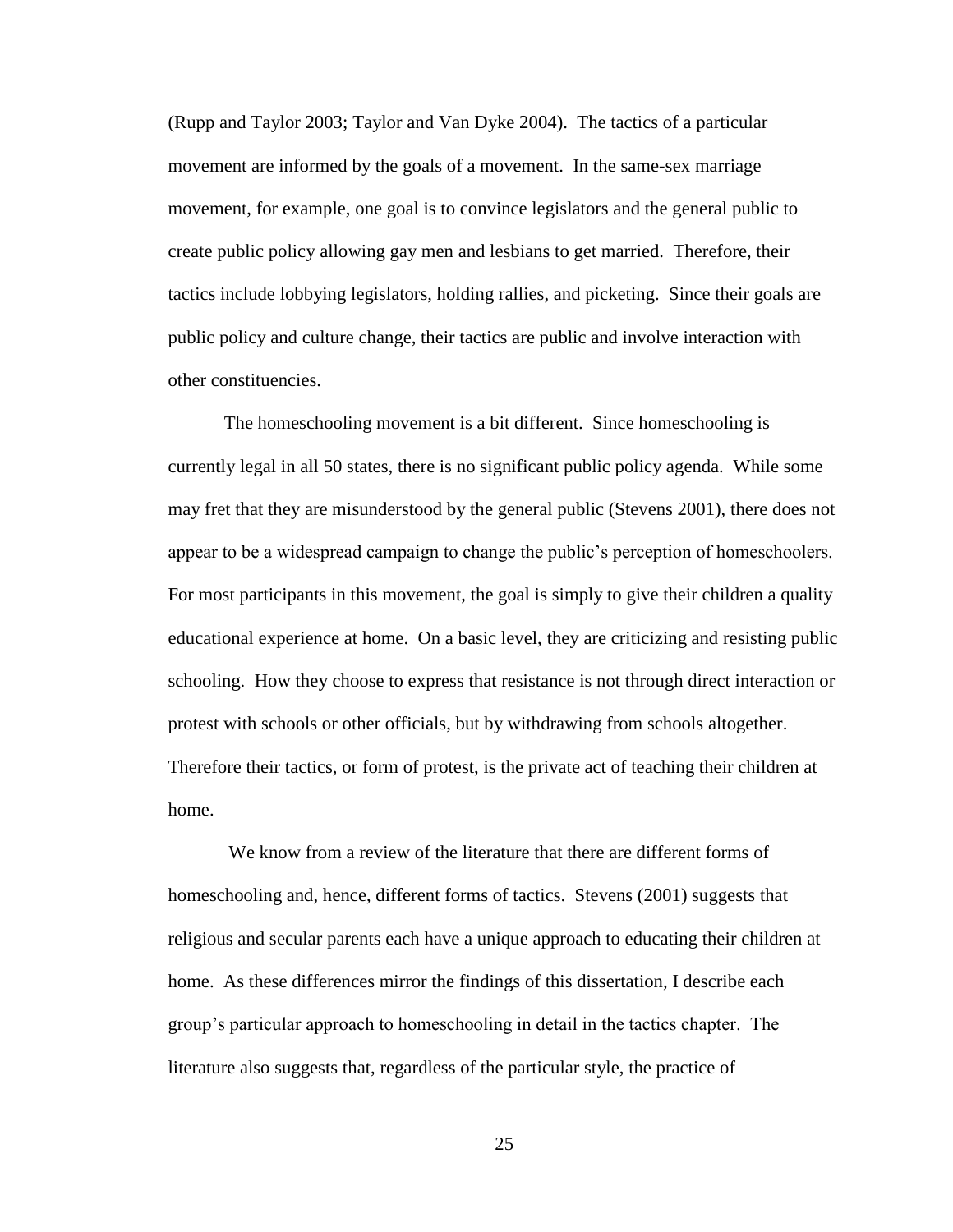homeschooling is heavily gendered – mothers do most of the work. What we do not know is why, exactly this is. How does this gendered division of labor relate to their beliefs about motherhood, fatherhood, and childhood? How does their mode of homeschooling fit with their ideas about family life? My research addresses these questions.

#### **Collective Identity**

The concept of collective identity describes "the shared definition of a group that derives from members' common interests, experience and solidarity" (Taylor and Whittier, p. 105, 1992). Collective identity answers the question of how social movement participants think of themselves as actors within a particular movement. Scholars interested in identity and social movements have explored how participants' sense of identity influences movement dynamics on a number of levels: on the emergence of movements, recruitment of participants, tactical choices, and movement outcomes (Reger et. al 2008; Polletta and Jasper 2001). At each of these levels, identity is understood not as a fixed and static entity. Rather, collective identities are constructed through processes of negotiation, resistance, interpretation and interaction. In other words, the creation and maintenance of identities involves significant "identity work" (Reger et al. 2008).

Identity work involves our attempts to "…establish, change, or lay claim to meanings as particular kinds of persons" (Schwalbe p. 105, 1996). As individuals, we do this work every day through our styles of speech, the clothes we wear and our personal demeanor. We use these markers to communicate to others what kind of person we are, or at least how we want to be seen by others. Identity work is also undertaken at the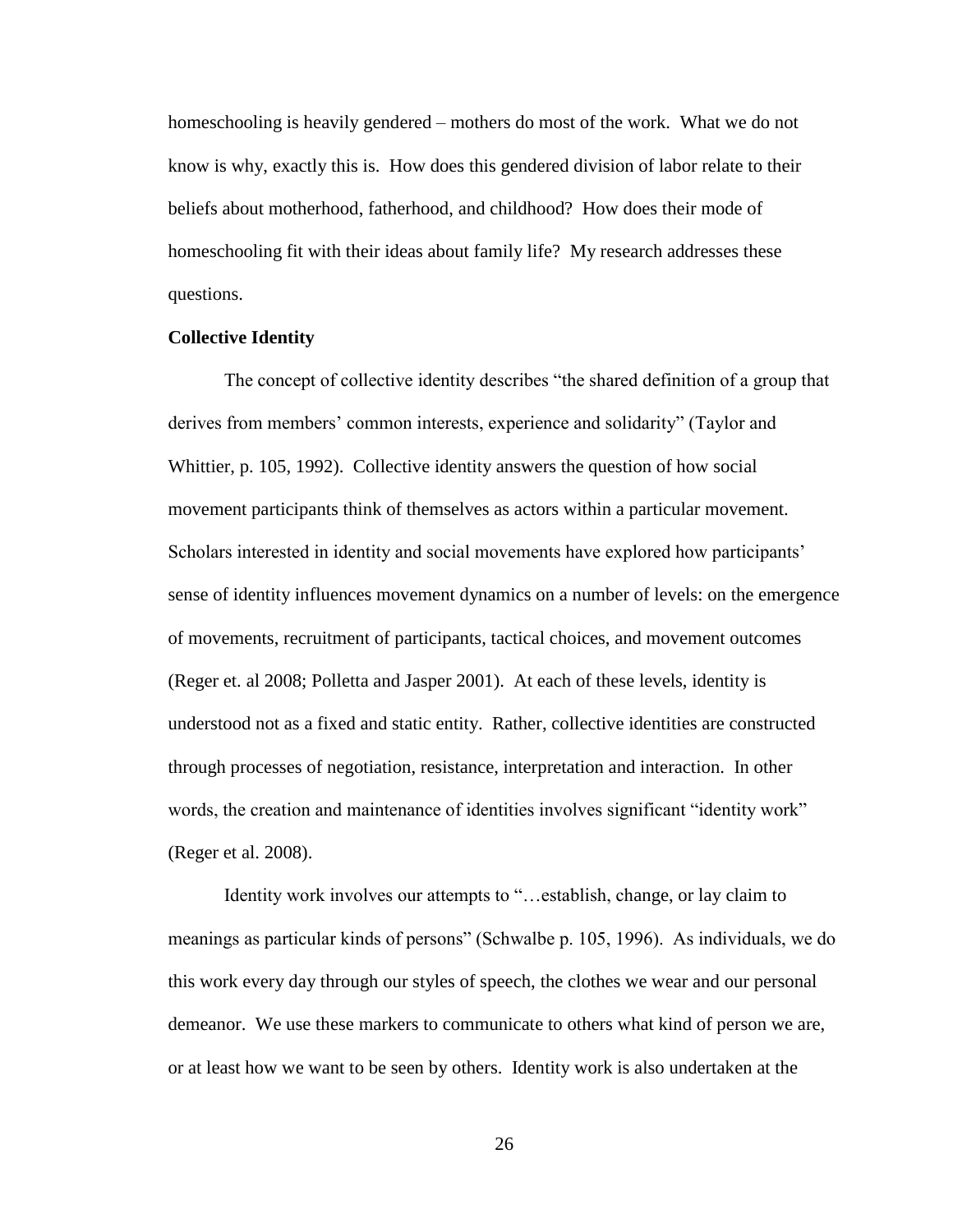group level. In the case of social movements, this work describes any activities designed to construct and maintain a collective identity. Collective identity work is expressed in formal ways through social movement literature, media campaigns, political speeches and in less formal settings, such as interactions among movement participants and between participants and the general public (Reger et al. 2008).

Within the context of social movements, collective identity work serves strategic purposes: "Collective identities are articulated, manipulated, packaged, and deployed by movement actors to maximize resources and support from constituents" (Dugan, p. 21. 2008). Collective identities can be constructed in ways that either differentiate participants from the general public or highlight their similarities. Strategically, this is a choice of emphasizing "sameness" or "difference." In movements for gay, lesbian and bisexual rights, for example, it has been politically successful to convince the heterosexual public that sexual minorities are more similar to them than different (Bernstein 1997; Dugan 2008). In other instances, participants stake their claims on some unique aspect of who they are (Reger et al. 2008).

While researchers have shown that many homeschoolers do consider themselves to be part of a larger social movement (Collom and Mitchell 2005; Stevens 2001), it is not clear if this awareness includes the drawing of boundaries of who is part of the movement and who is not. Do homeschoolers have a sense of what a "homeschooling family" is and how it differs from other families? Further, is homeschooling part of the parents" identities as mothers and fathers and how are they different from mothers and fathers who do not practice home education? If they do have a collective identity, does it entail identity work? If so, what form does that work take? The homeschooling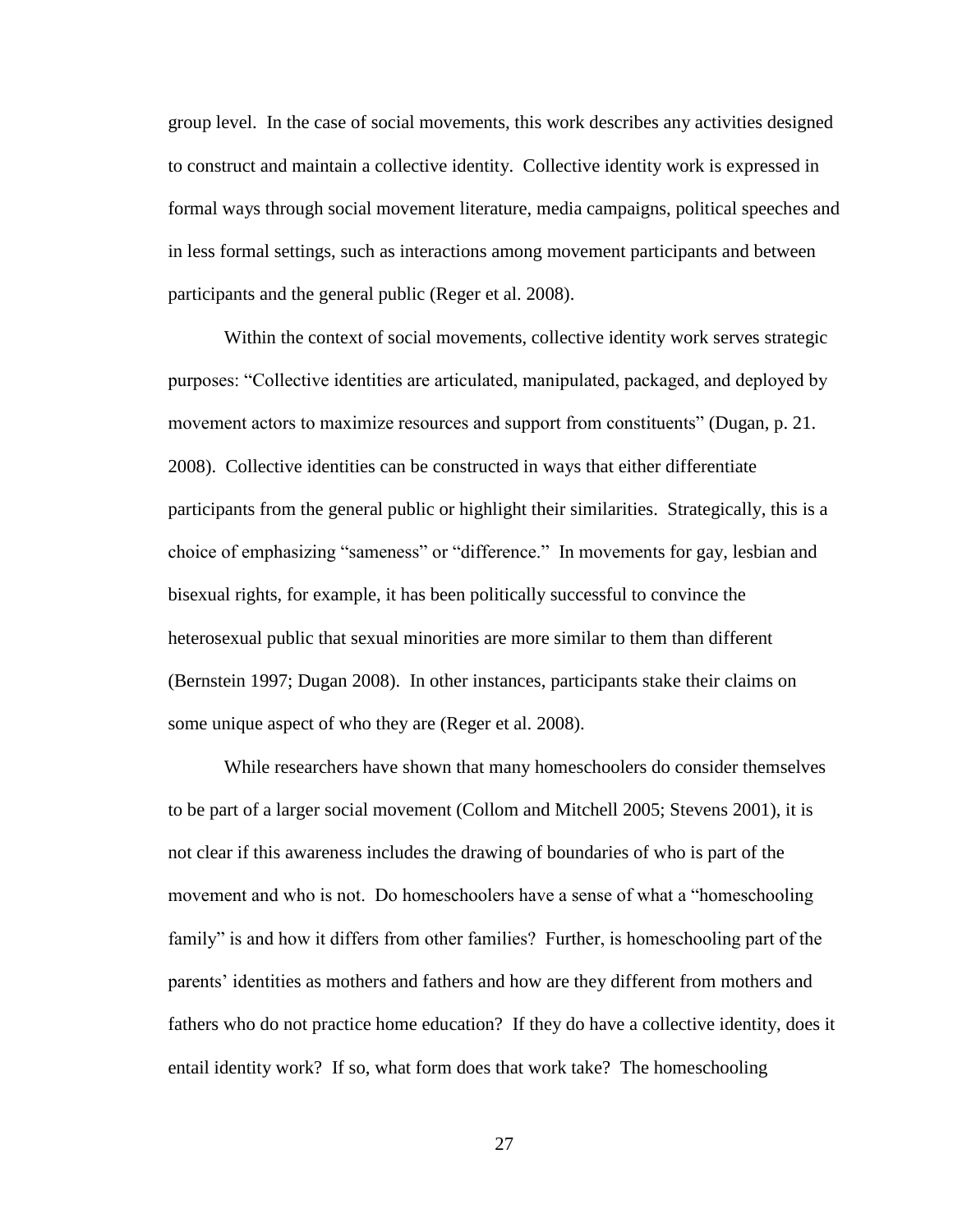literature, at present, is inadequate to address these questions; the analyses I present here address precisely these questions.

#### **Outcomes**

Assessing the consequences of social movements is a difficult proposition. Some movements have clear goals and discernable consequences, especially those movements intent of passing laws or changing institutional practices (Gamson 2006). Other movements have less measurable goals, particularly those intent on cultural change or "identity politics" (Gamson 1996). Furthermore, movements can achieve some goals and not others. Another complication is that some of the consequences of a movement can be intended, yet others are unintended. Therefore, it is not always possible to decisively say whether or not a particular movement has been a success. Accordingly, movement scholars have begun to talk in terms of "outcomes," rather than success or failure (Goodwin and Jasper 2003).

The literature on homeschooling outcomes tends to focus on how effective homeschooling is for the children. In general, much of this research suggests that homeschooling is a success in terms of academic competence and psycho-social development (Ray 2000). Several studies have discussed the consequence of homeschooling for the mothers who do the work of homeschooling. Not surprisingly, these studies show that the added burden of homeschooling leaves mothers feeling stressed out and frustrated that they do not have enough time for themselves (Lois 2010; 2006). Much less is known about what outcomes homeschooling, as a movement, may have on a broader scale. For the purposes of this dissertation the question is how might this movement affect or contribute to ongoing debates about the state of the family, and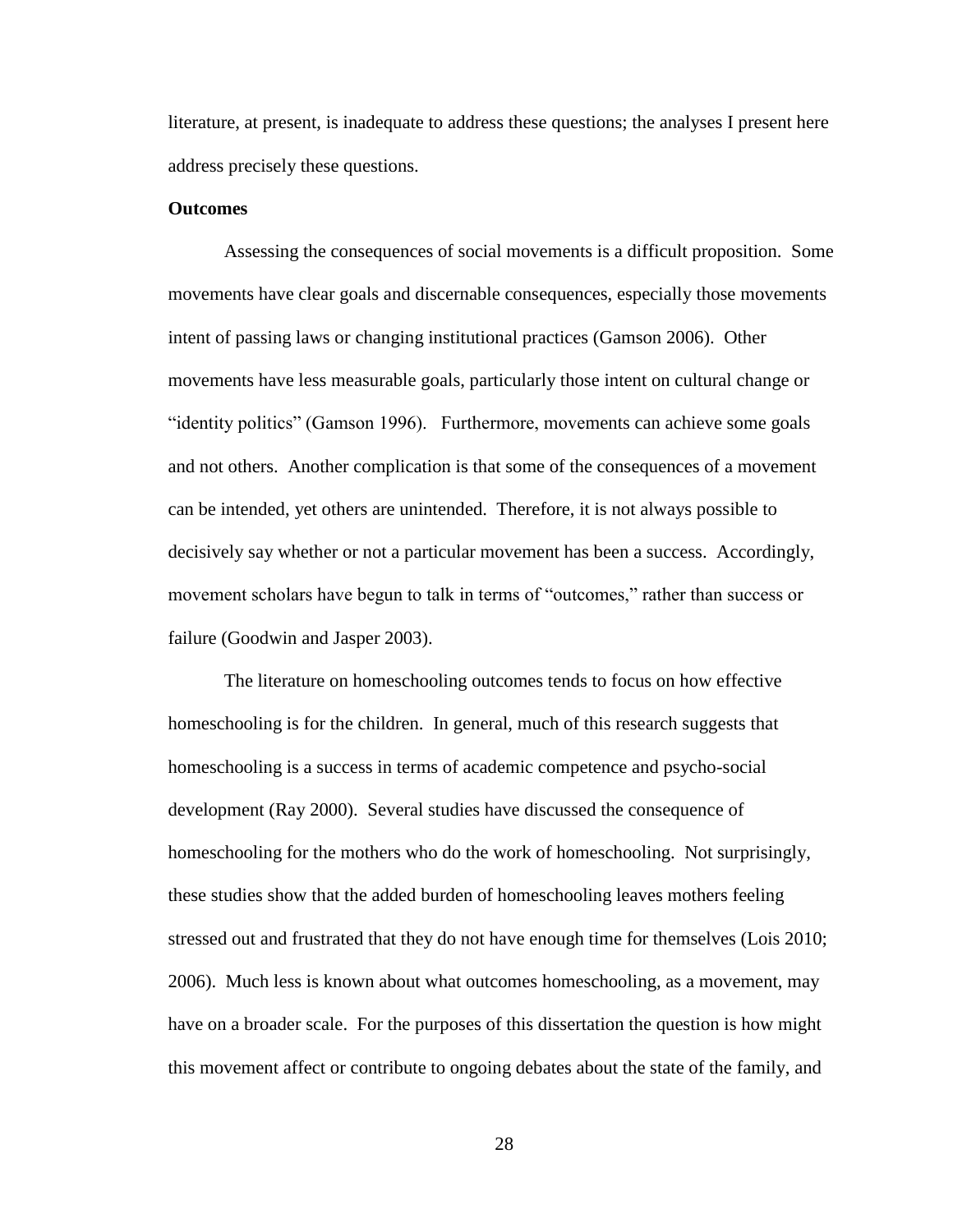struggle over changing gender roles within families? Does this movement advance and support more gender egalitarian modes of parenting? Might this movement promote new ways of "doing family," or might it push us toward the past?

## **Research Questions and Organization of the Dissertation**

The overarching research questions that guide this dissertation are drawn from the literature review of homeschooling, contemporary parenting and family life, and family, gender and social movements. The questions are as follows:

- 1. How do these parents *frame* their commitment to homeschooling and how do these frames relate to broader social changes regarding gender and the family?
- 2. What are the particular *tactics* employed by these homeschoolers? In other words, how do they homeschool their children? How are their tactics related to contemporary ideas about motherhood, childhood and family life?
- 3. What are the components of homeschoolers" *collective identity*? How do they think of themselves as homeschoolers and how do they differentiate themselves from people who do not homeschool? What sort of identity work do they engage in? Is homeschooling part of parents' identities as mothers and fathers?
- 4. Finally, what are the potential *outcomes* of this movement for contemporary debates about gender roles within families and the current state of the family? Does this movement signal a rejection of the feminist critique of the family and a push toward more equitable parenting arrangements? If so, what sort of vision of gender and family life does it put in its place?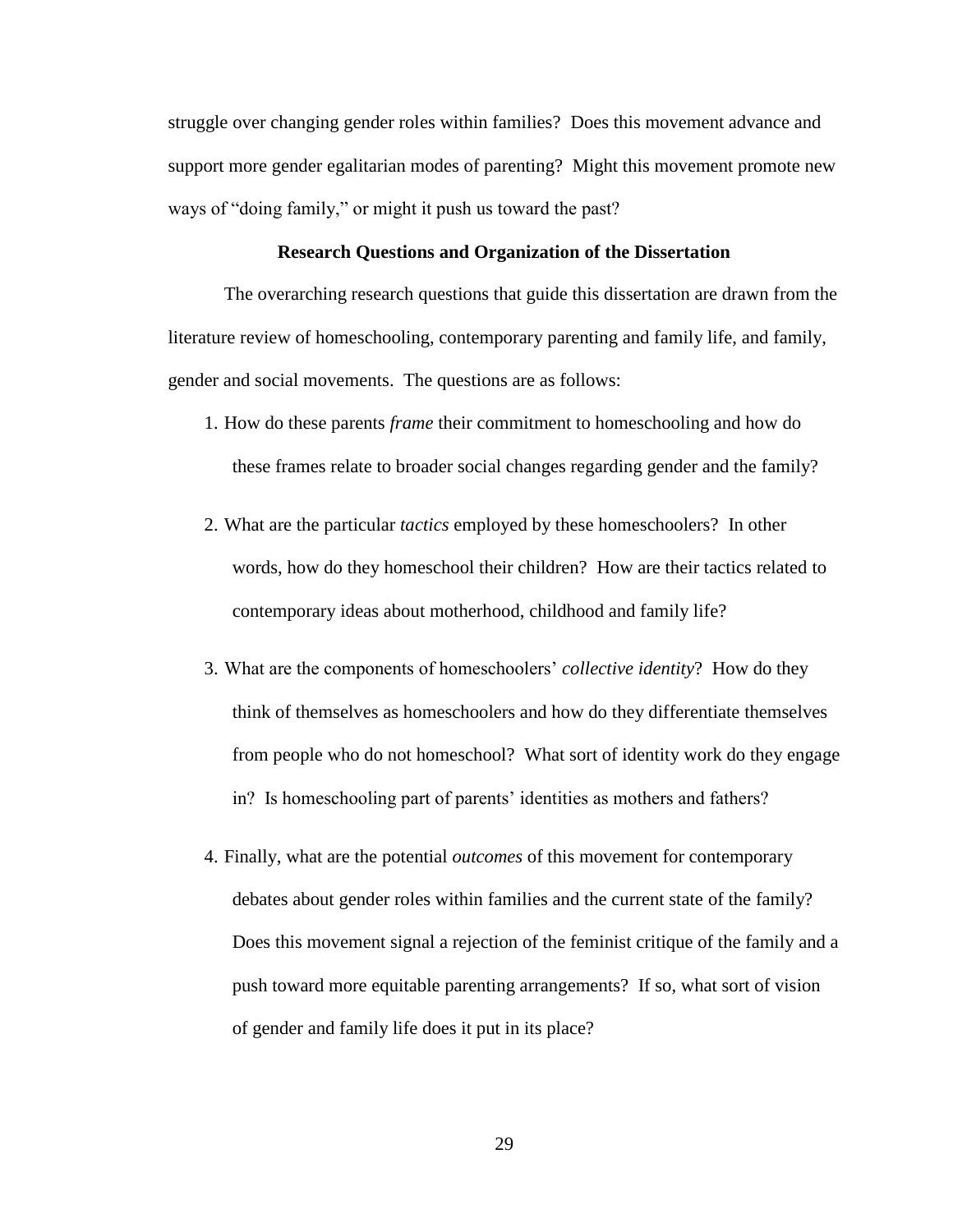The second chapter of this dissertation describes the methods and overall research design. I explain the process of arranging interviews, the content of those interviews, and the challenges of trying to interview both parents. I also include a summary of the descriptive characteristics of the families included in the study including income, education, occupation and other variables. This chapter also includes an account of the data analysis techniques I utilized as I transcribed and coded the interviews.

The rest of the dissertation is organized around the research questions. Chapter 3 examines the frames utilized by homeschooling parents to justify their choice to homeschool. I argue that the two groups of parents, one religious and one secular, share common concerns about schools and family. Yet, they have divergent views about who their children are and what they need from schools. I show that these two groups of parents make the same educational choice for their children, though not for the same reasons.

Chapter 4 explores the tactics of homeschooling parents. I argue that religious and secular parents have different approaches to teaching their children at home. These differences stem in large part from competing perspectives on who their children are and what they need to learn. One common element of these parents' homeschooling tactics is that women do essentially all of the work. However, secular and religious parents justify the gendered nature of homeschooling work in different ways. Hence, a part of this chapter explores these differences.

Chapter 5 examines the collective identities of homeschooling parents. While both groups have a general sense that they are part of a broader movement, neither group really identifies with the movement per se. They are not active participants beyond what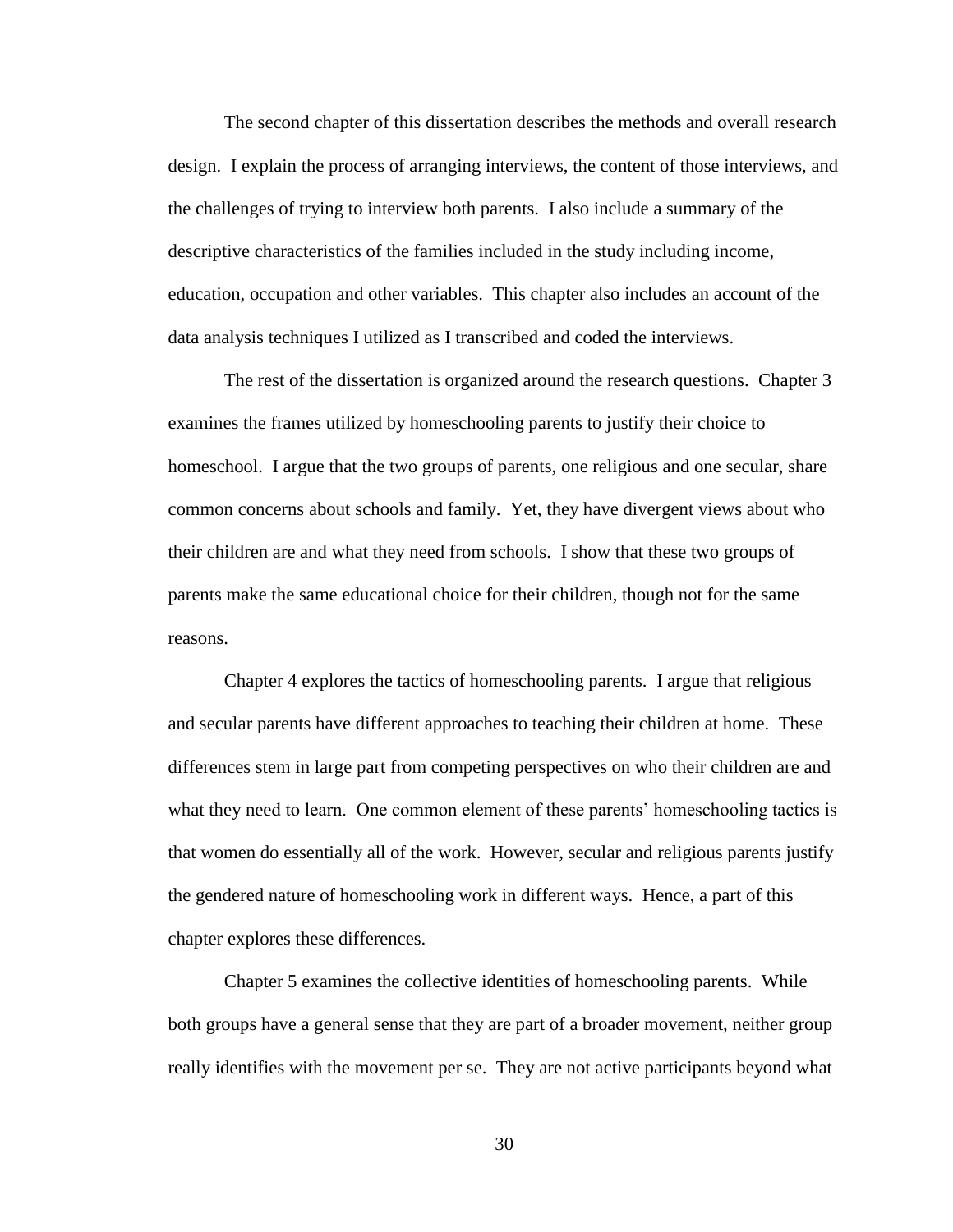takes place in the privacy of their own homes. A key difference is that secular homeschoolers regard homeschooling as part of who they are, whereas religious parents suggest it is just something that they do. I examine the implications of this differences in this chapter.

Finally, Chapter 6 presents a summary of the findings presented in the previous chapters of the dissertation. I draw these findings together in an attempt to make sense of the homeschooling movement in the current social, cultural, and historical context. I theorize about the potential outcomes of this growing movement within a context of changing gender norms, particularly within families. I examine the extent to which this movement may contribute to the social construction of gendered family roles, and different ways of "doing family." This chapter also offers a discussion of how the findings in this dissertation might inform a more critical public discussion of the significance of this growing movement. I also reflect on the limitations of this dissertation, and offer suggestions for further research.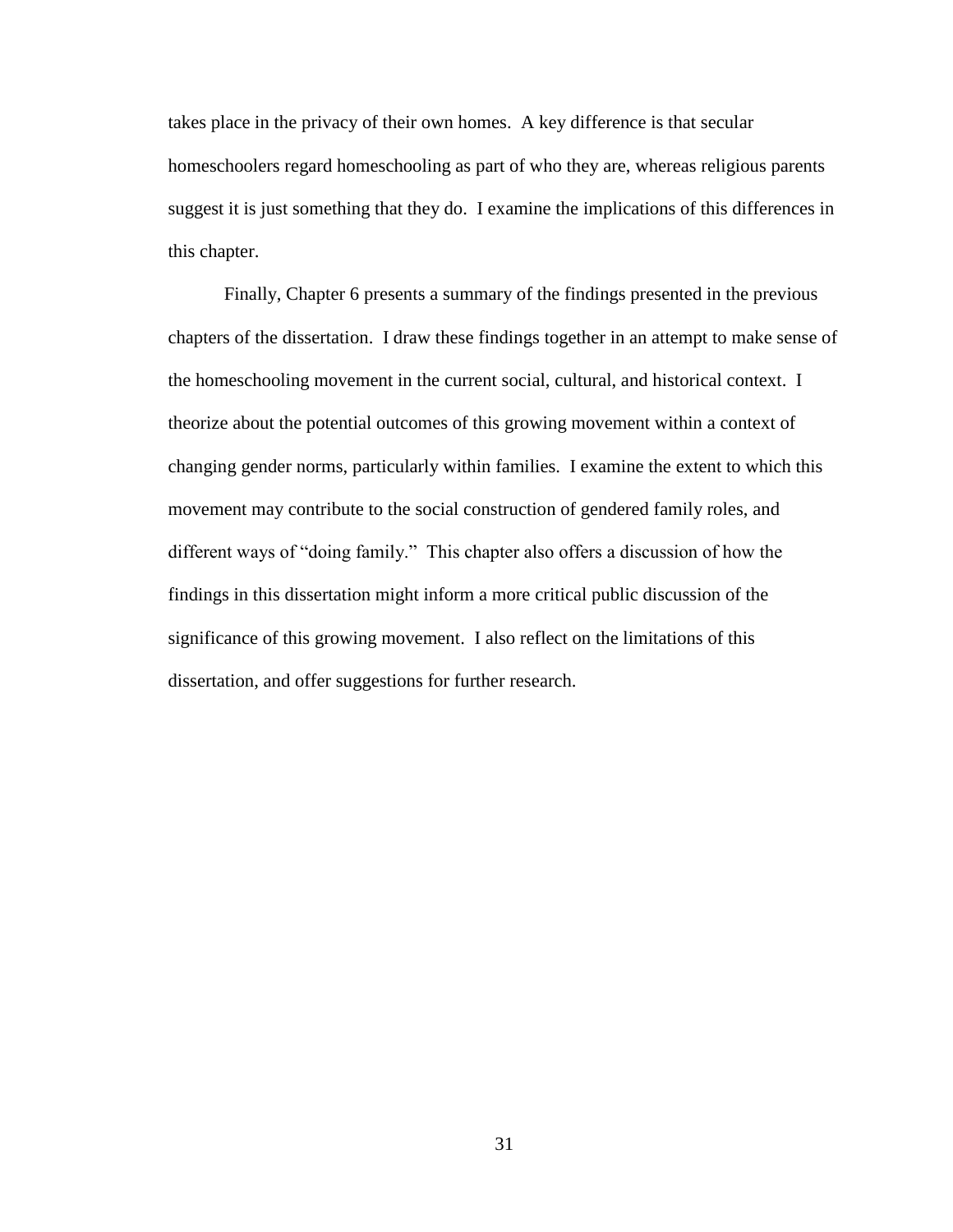### **CHAPTER 2**

### **RESEARCH METHODS**

Work for this dissertation unofficially began sometime during my third year as a graduate student. My daughter was three years old and my wife and I began discussing our options for schooling. My wife and I had both been through the public school system in our respective hometowns and we remembered our experiences as mostly good, though not entirely positive. So our first inclination was to enroll our daughter in the local public school.

Meanwhile, my older brother lived with his family in a nearby town. He and his wife were talking about how to educate their son, who was three months older than my daughter. Both my brother and sister-in-law attended public schools and, for a variety of reasons, felt that schooling their child at home would be a better option. For about a year and a half, we had many discussions about why homeschooling was superior to conventional schooling. They argued that schools were too rigid, forcing children to sit behind desks and walk in straight lines when all they really wanted to do was to run around and learn "naturally." After a while, these arguments wore off on us, and we began to consider homeschooling.

We started to attend potluck dinners and play groups with other families who were considering homeschooling. Later, I would come to recognize these families as "unschoolers" who had a particular commitment to and affection for the natural world. During one spring, we attended a weekly half-day program at a local farm school. We would spend about four hours at the farm making crafts, singing songs, and roaming through the woods with our children. While the children were having fun, it did not take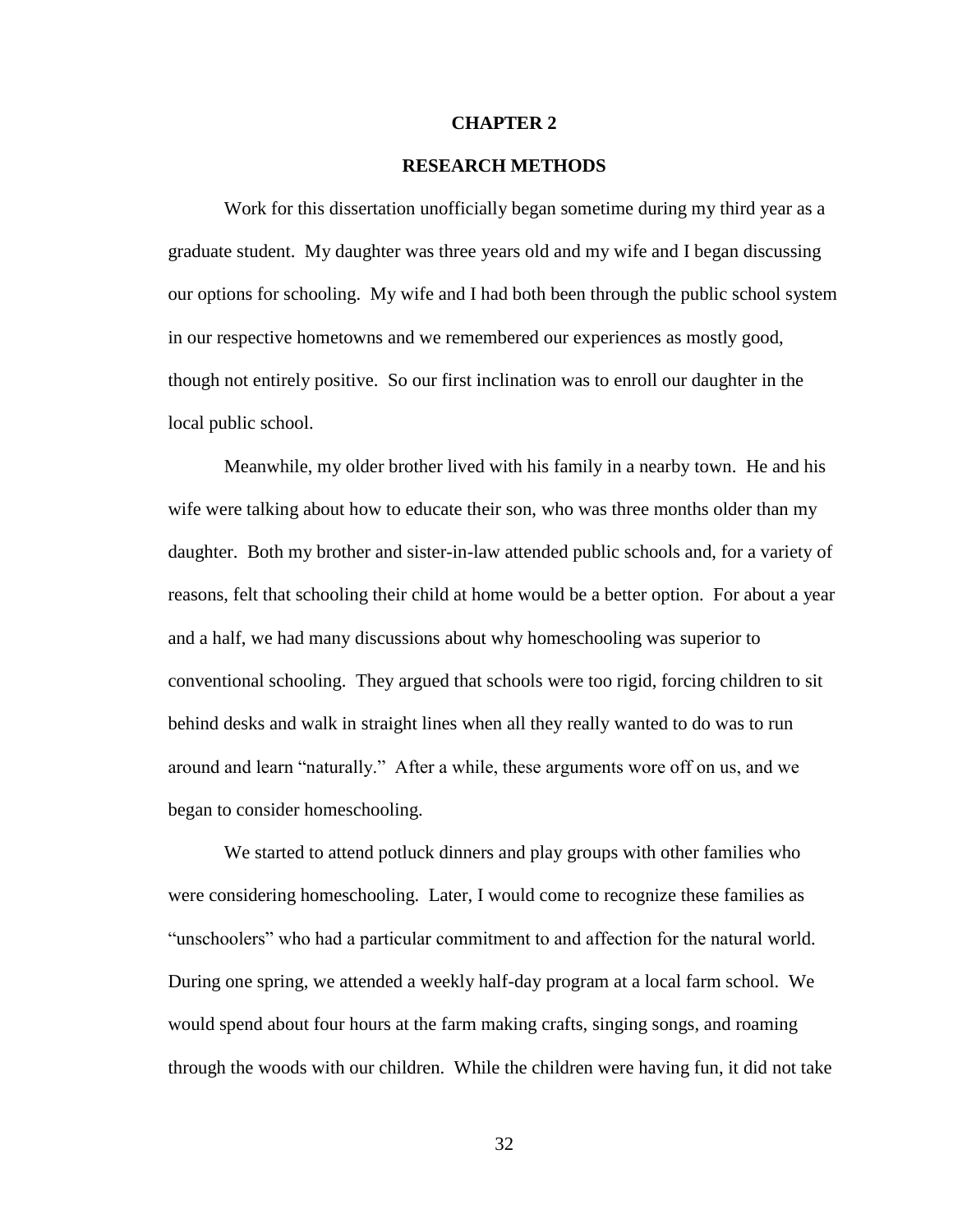long for me to become uncomfortable. The conversations among the adults often revolved around the virtues of buying organic food, the evil influence of the television, and the superiority of homeschooling. From my perspective, these conversations seemed pat, self-serving and decidedly not critical. These parents seemed to think they had all the right answers about the world, and everyone else was wrong.

I began to have similar reactions at other homeschooling events. I remember distinctly being at a meeting of families, some of whom were considering homeschooling and some of whom had already begun. I attended this meeting under the pretenses that it was going to be a forum to help people make a decision about whether or not they should homeschool. I left the meeting completely discouraged. My impression was that everyone there had made up their mind. For most of these parents it seemed like a black and white issue: schools are bad, homeschooling is good. I also sensed an implicit undertone of the message that parents who homeschool were good and those who did not were bad. I had hoped to use this meeting as an opportunity to sort out my own feelings about the issue but instead left turned off by the whole tone of the event.

As a sociologist and a parent, I had questions about homeschooling that I would have liked to discuss with these parents. First and foremost, I noticed that in virtually all of the homeschooling families I met, mothers were doing all of the work of homeschooling, while fathers worked jobs outside of the house. Why was this? Was this the result of a conscious decision? What did it mean? Also, a lot of these parents seemed political to the extent that they talked about resisting consumerism, the importance of buying local products, and saving the planet through reducing energy consumption and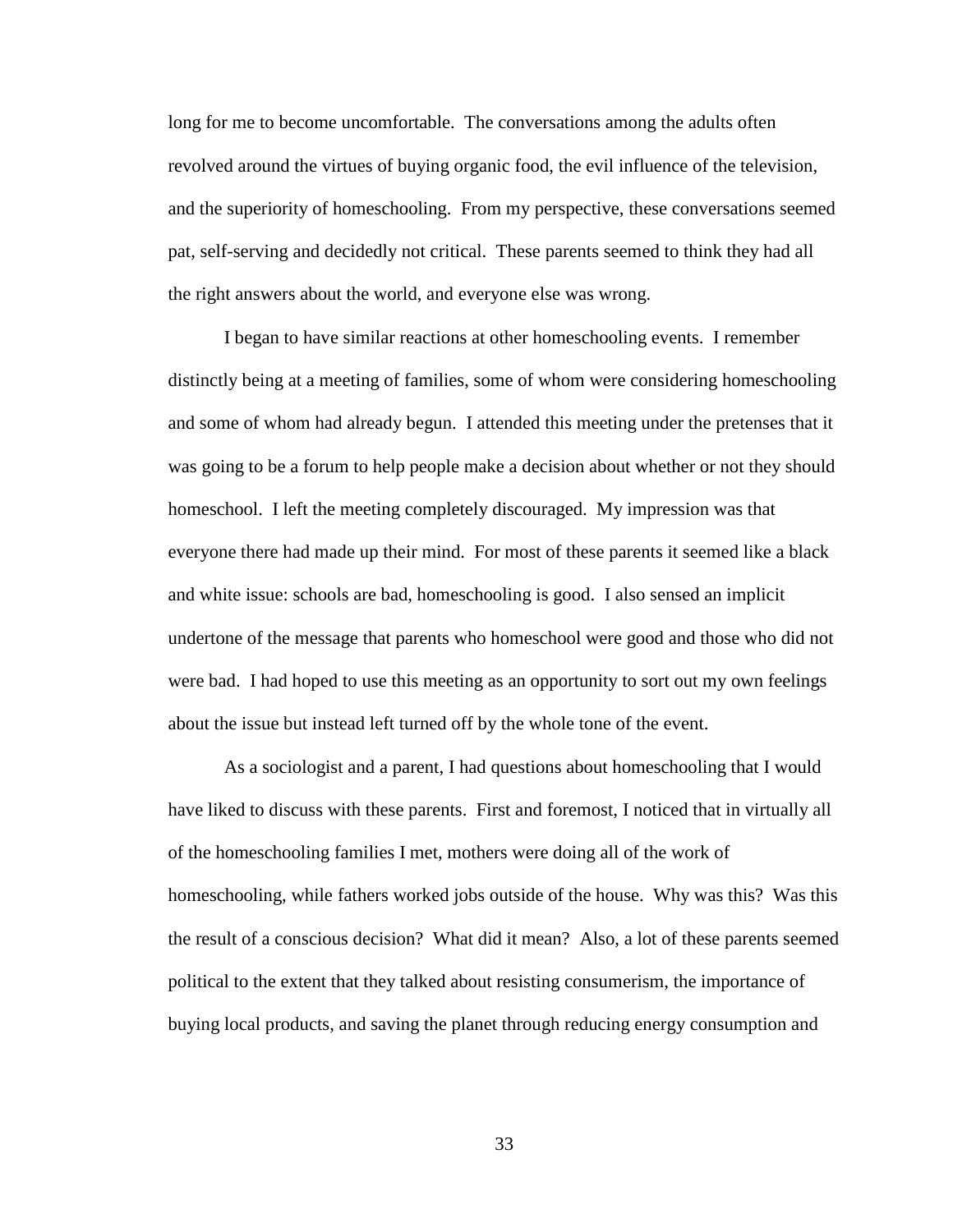recycling as much as possible. But what about public education? Clearly they felt something was wrong with this major social institution, why not try to fix it?

Eventually, I started to conceive of this dissertation as an opportunity for me to address questions that were both sociologically and personally relevant. On a personal level, I wondered if homeschooling was the right option for our family. If so, how would it happen? Who would work outside of the home and who would handle home education? How would this decision fit within our own ideas about parenting and gender relations within our family? From a sociological perspective I began to wonder more about the broader implications of this alternative education movement. Why were increasing numbers of parents making this choice at this particular historical moment? What does this say about parenting, family, and schooling in the United States at the beginning of the  $21<sup>st</sup>$  century?

## **Research Design and Methodology**

The setting for this dissertation is the western part of a northeastern state. The locals affectionately refer to this area as "the valley." The valley is unique because within an hour drive there are four elite private schools and one public research university. The area is comprised of approximately ten rural towns and several small and two large cities. Most of the inhabitants of the valley, as well as the state, are white. The cultural climate is typical of many northeastern college towns. Most of the inhabitants are politically and socially liberal and the valley is home to many art galleries, bookshops and restaurants. It is also home to many homeschooling families.

That this dissertation is set in the valley is significant. Virtually all of the parents I talked to described the valley as a relatively easy place to homeschool. Few parents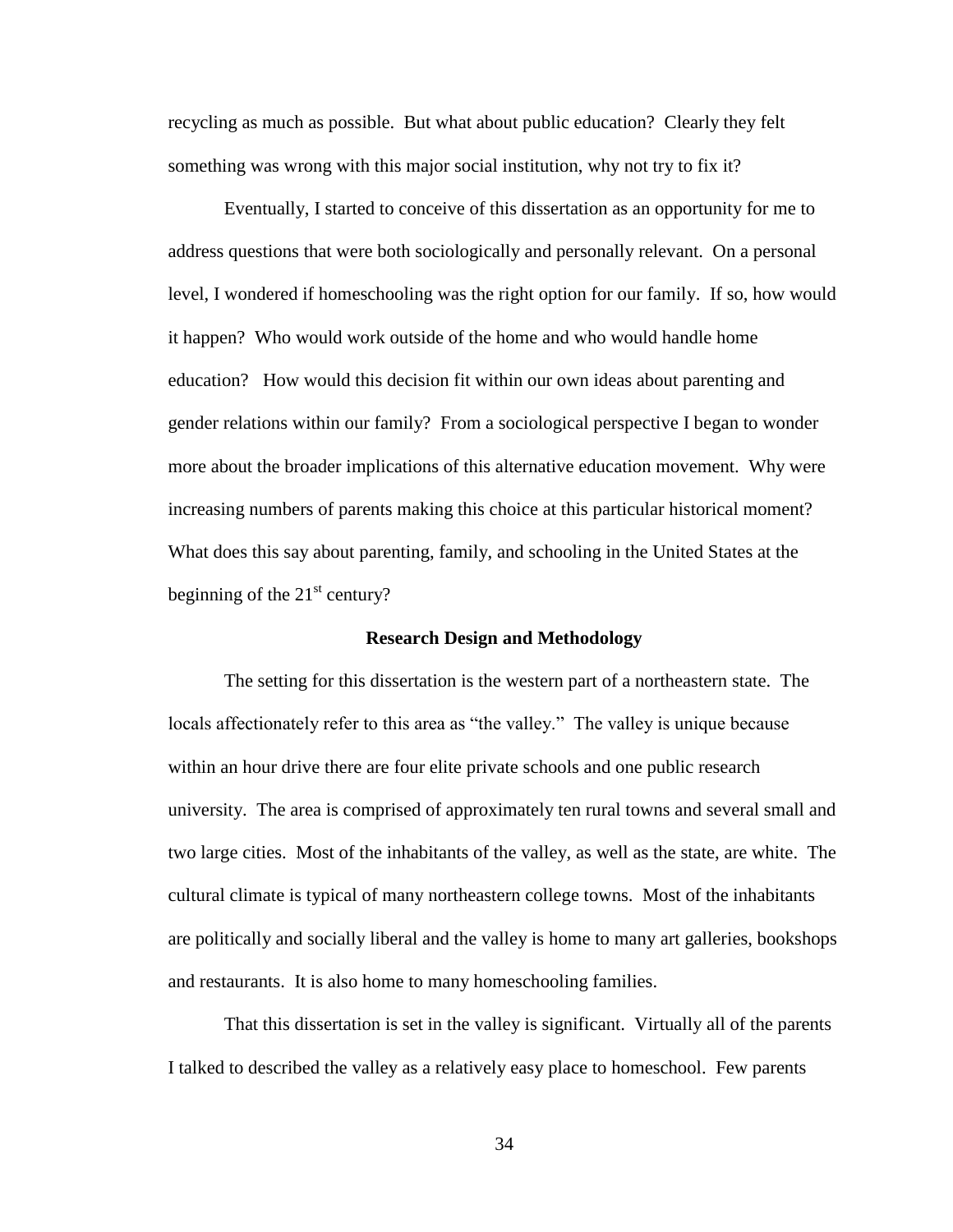reported encountering opposition from local school officials and most indicate that their local communities are generally accepting, if not supportive, of their decision to homeschool. By comparison, some parents talked about knowing people who homeschool in other parts of the state, region, or country and the additional obstacles those families face. Most agreed that the counter-cultural ethos and progressive politics of the valley contribute to the supportive atmosphere.

When it came time to decide how to formulate my sample for this dissertation, I took a cue from the literature. Researchers have suggested that the homeschooling movement is comprised of two main sub-groups. Van Galen (1988) first differentiated between "ideologues," who choose to homeschool for religious reasons, and "pedagogues," who are primarily motivated about instructional methods and philosophy. Similarly, Stevens (2001) describes religious homeschooling families as "believers" and liberal, counter-cultural types as "inclusives." According to several informants, including the manager of a large, eclectic homeschooling web site and two members of religious home education groups, the valley is home to both "types" of families. They assume that there are more counter-cultural types in the area, though it cannot be said for certain.

Therefore, this dissertation includes roughly equal samples of both religious and counter-cultural families. There are two main reasons for approaching the project this way: First, such a sample approximates the broader homeschooling population. Although generalizability is not a main concern of this study, it strengthens the analytic contribution of this dissertation to capture some of the diversity of the movement"s participants. Second, this perspective allows for a number of interesting comparisons both within and across families. Most notably, this allows me to compare the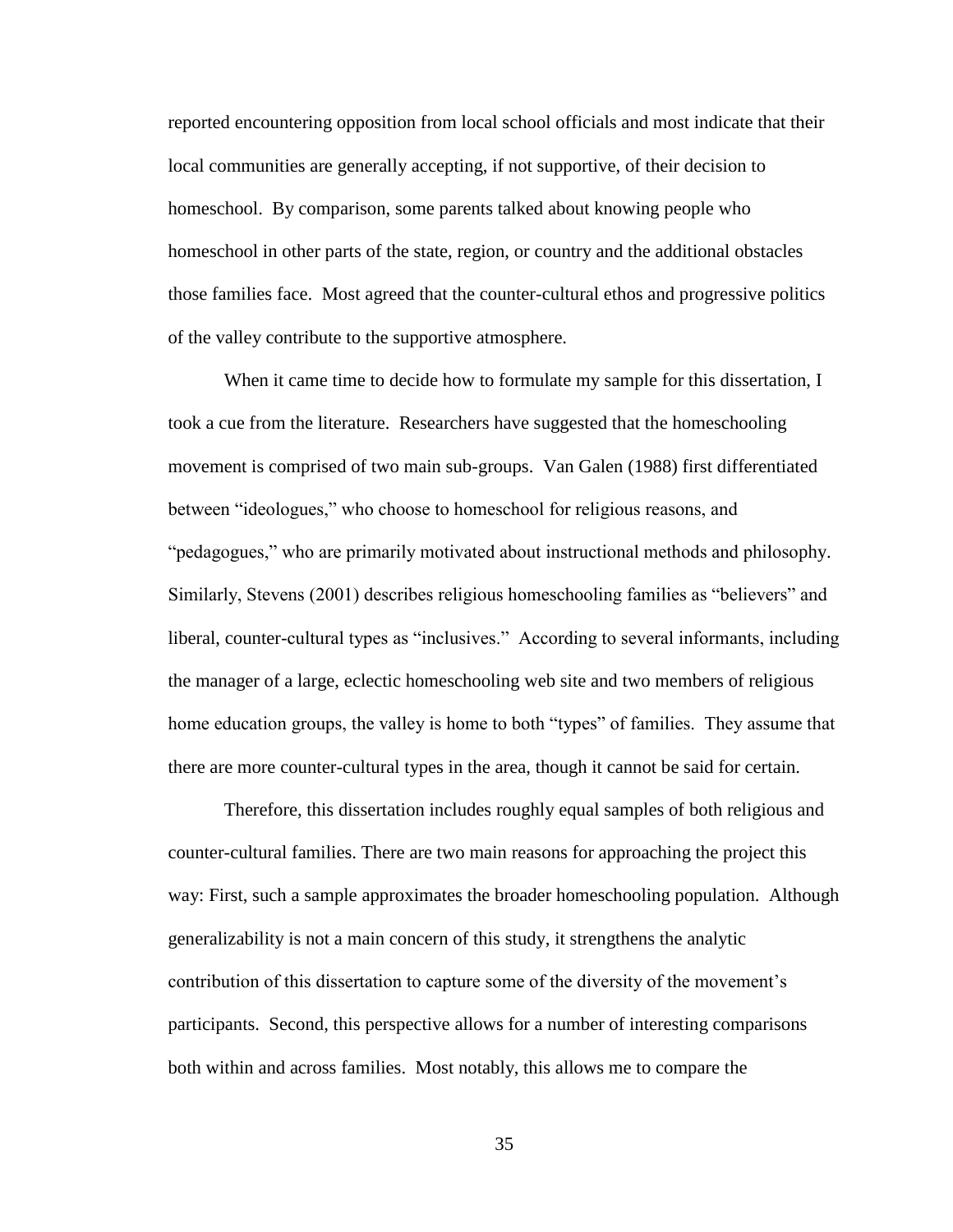homeschooling experiences of families who may or may not share similar ideas about gender and the family. It also provides the opportunity to explore the gendered experiences of men and women in their particular roles as homeschooling parents. In what ways are they different and in what ways are they similar?

## **Data Collection Part One: Locating Families**

To gain a better understanding of the beliefs, motivations, and experiences of homeschooling parents, I designed a qualitative study. My intention was to collect data through three sources: 1) semi-structured interviews with homeschooling parents, 2) analysis of homeschooling literature that these parents read, and 3) observation of homeschooling support group meetings. The strategy changed, however, when it became clear very early on that the majority of these parents neither read homeschooling literature, nor attended formal meetings with other homeschoolers. Therefore, the data in this dissertation is based primarily on the interviews with parents.

The first major challenge was to locate homeschooling families to participate in this dissertation. I queried the state"s department of education website and spoke with several local school officials and homeschooling advocates to figure out how to best locate participants. One thing became clear – neither the state nor local school officials maintain detailed information about homeschoolers. Since the state does not require local districts to make specific reports about homeschoolers, most districts do not. However, I did discover that there are dozens of internet sites for homeschooling groups around the state. I decided to turn to them for help.

Over the years, I had developed some loose connections with homeschooling families. One of the most useful was with a woman who maintained a website and online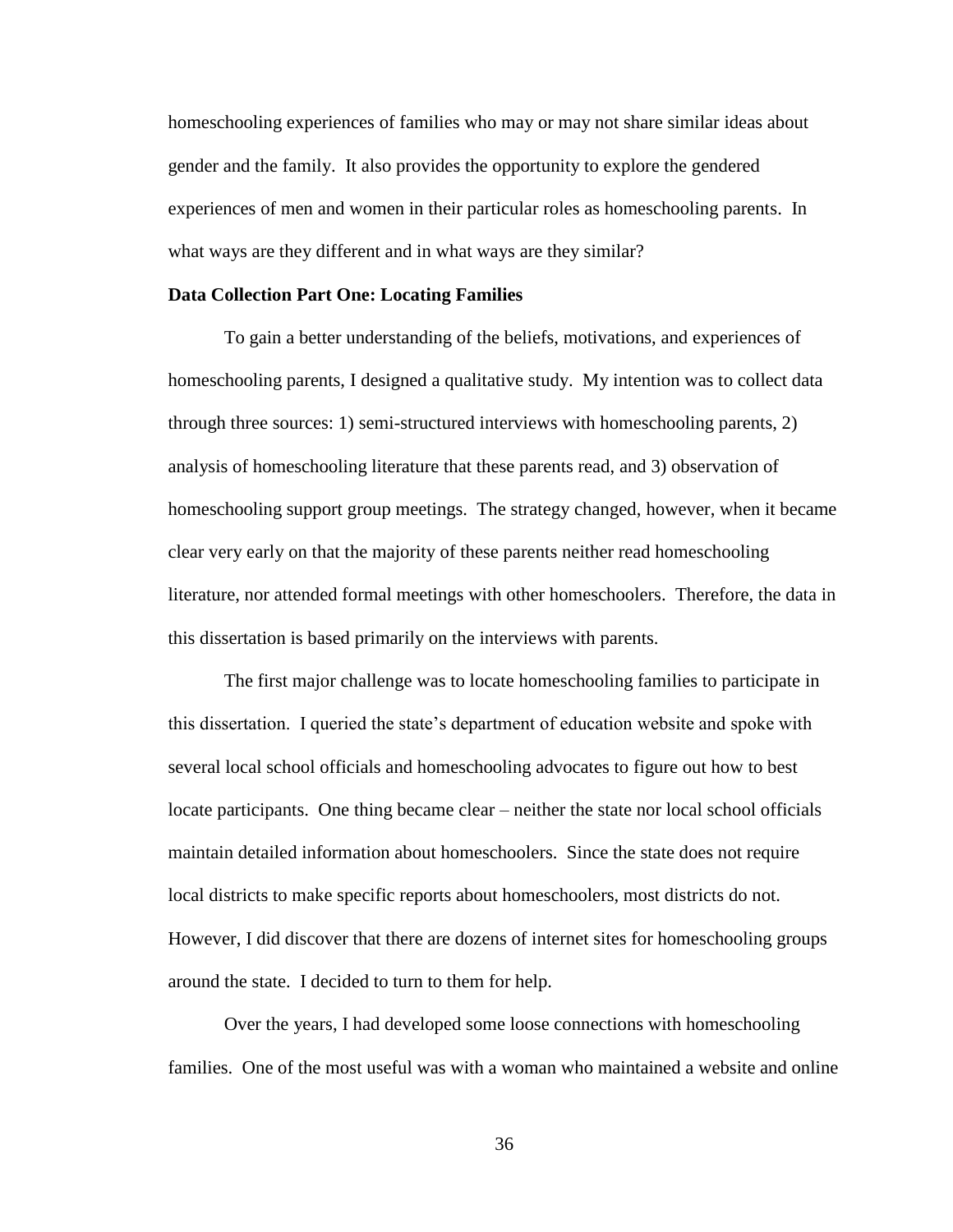directory for "Valley Homeschoolers," which she described as the largest "eclectic" group of homeschoolers in the valley. At the time there were about 100 families listed in her directory. I emailed her and asked if it she would allow me to post a message on her website seeking participants. She agreed. I wrote a message in which I said that I was a local graduate student and parent of school-age children, and I was interested in homeschooling. I indicated that I wanted to know why parents chose to homeschool and how they managed homeschooling along with all of their other family duties and obligations. I received about ten responses from my posting. Though this was described as an eclectic group website, all of the respondents came from secular parents.

The process of locating religious families was quite similar. The same contact who granted me access to Valley Homeschoolers' website, provided me with the name of the biggest group for religious homeschooling families in the valley, "Christian Homeschool Network." I located the group"s website and emailed the contact listed online. I explained who I was and that I was interested in speaking with parents. She asked me to write an email which she would later forward to all of the families in her directory, which she estimated to number about 100. Within a week of the administrator sending out my email, I received about eight positive replies.

I used these initial contacts to create a "snowball sample." In other words, once these parents agreed to participate, I asked them if they knew of anyone else who they thought would be willing to help. I made these requests both through email and at the end of each interview. About half of the time, parents would offer other contacts that turned out to be useful.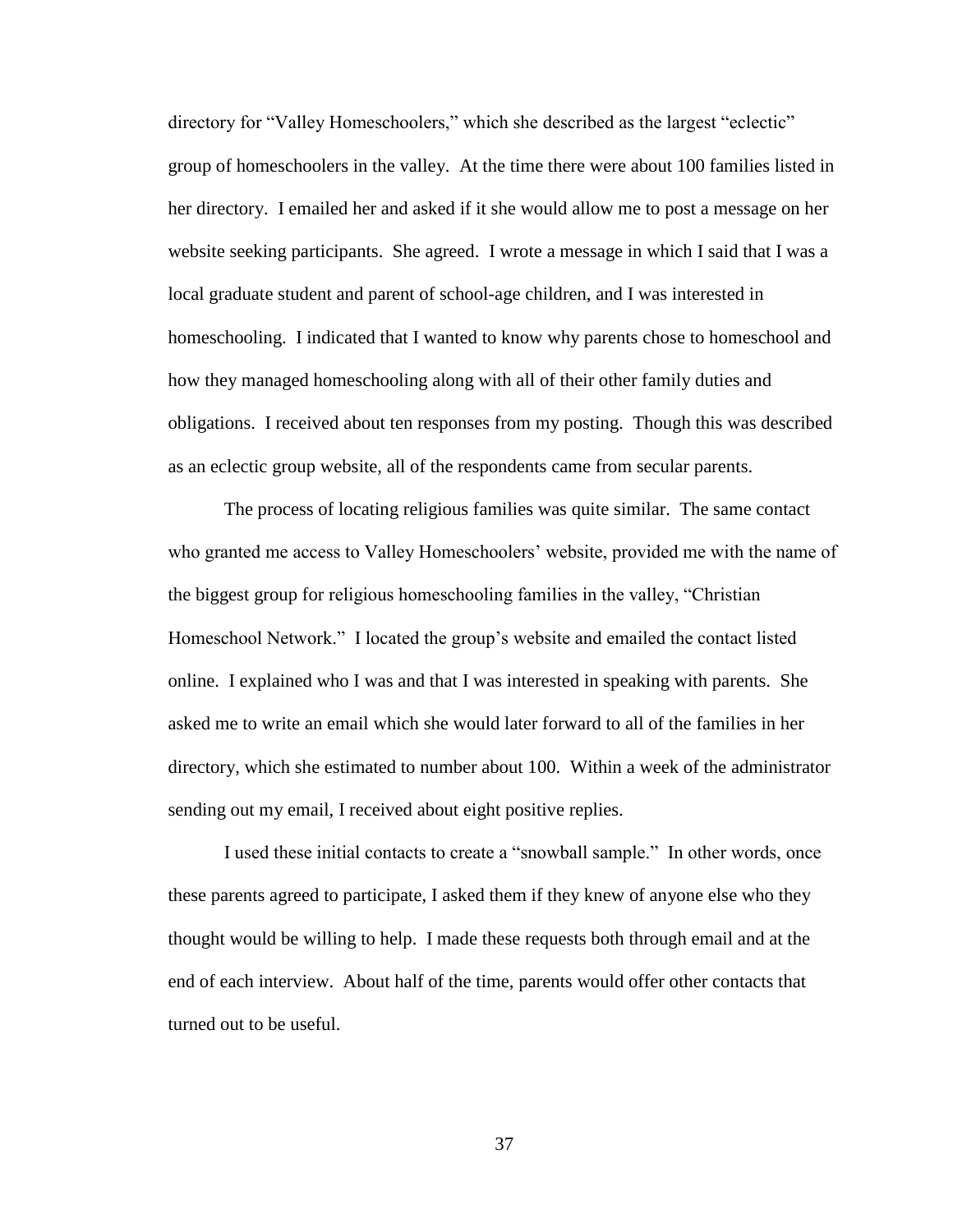It is important to note that all of the initial respondents from both groups were mothers. As I communicated with these women, either through email or phone, I told them of my desire to interview them as well as their husbands (assuming they were married). However, it proved to be difficult, in many cases, to get fathers to agree to be interviewed. In all cases, I would first interview the mother and then told her that I would like to interview her husband as well. In most cases, the mother agreed to help and either got her husband to call or email me or she gave me his contact information. In other cases, mothers laughed or asked why I wanted to talk to their husbands. After all, they suggested, their husbands probably had little valuable information about homeschooling since they did not do any of the work. In a few other cases, I was in contact with fathers and they said they were just too busy or simply not interested in participating.

In the field of family sociology, it is not uncommon for fathers to be reluctant, if not unreliable, research participants. Laureau (2002) suggests that there are practical reasons for this. Namely, fathers oftentimes are not the parent responsible for the daily activities of family life, especially when those activities include children. Therefore, it is not unreasonable that fathers would be less than reliable sources of information about those activities. Lareau notes that fathers are better suited to either speak in general terms about their beliefs about family life, fatherhood, childhood, and about their own work experiences and leisure activities (p. 51).

In all but one family in this dissertation, fathers were not responsible for homeschooling the children. All of the fathers were supportive, to varying degrees, and all had ideas about why it is good to homeschool. That some fathers chose not to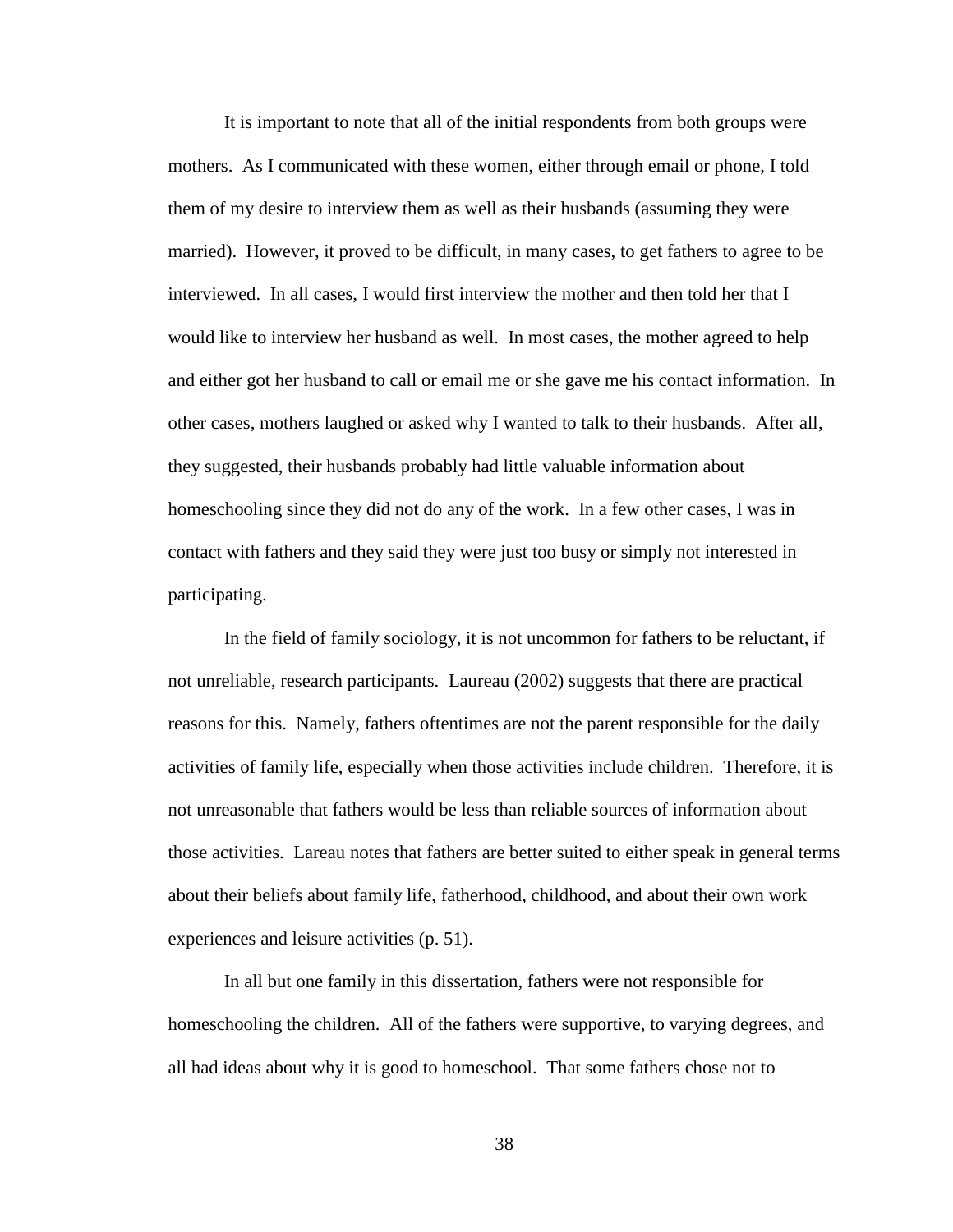participate is not entirely surprising, though it does have implications for this dissertation. It means that I am unable to draw systematic comparisons between husbands and wives both within and between the two groups of homeschoolers. Nevertheless, since I was able to include 18 fathers, I am confident that I can draw reliable conclusions about fathers" perspectives and experiences regarding homeschooling and family life.

## **Data Collection Part Two: The Interviews**

Most of the interviews in this dissertation took place in the families" homes. The types of homes and neighborhoods where the interviews took place varied. Some of the families lived in older homes in rural areas, including one family who lived on a dairy farm. Many of the families lived in modest single family homes in suburban developments. Only one family lived in a multiple family dwelling and that was in a medium sized city. The interviews that took place outside of homes included four at coffee shops, one at a parent"s office at work, and one at a public park.

All of the interviews were conducted in a one-on-one format. That is, I never interviewed both parents at the same time. I reasoned that I would get more candid and thorough responses if parents were not constrained by having their spouse present. However, I was rarely alone with a respondent for an entire interview, especially if it was a mother and we were in her home. Most of the time, the children, especially if they were older, would be playing in a nearby room. Sometimes, a child would interrupt the interview for a request for craft supplies or a snack. In those cases where both parents were home, the parent who was not being interviewed was usually successful at keeping the children at bay.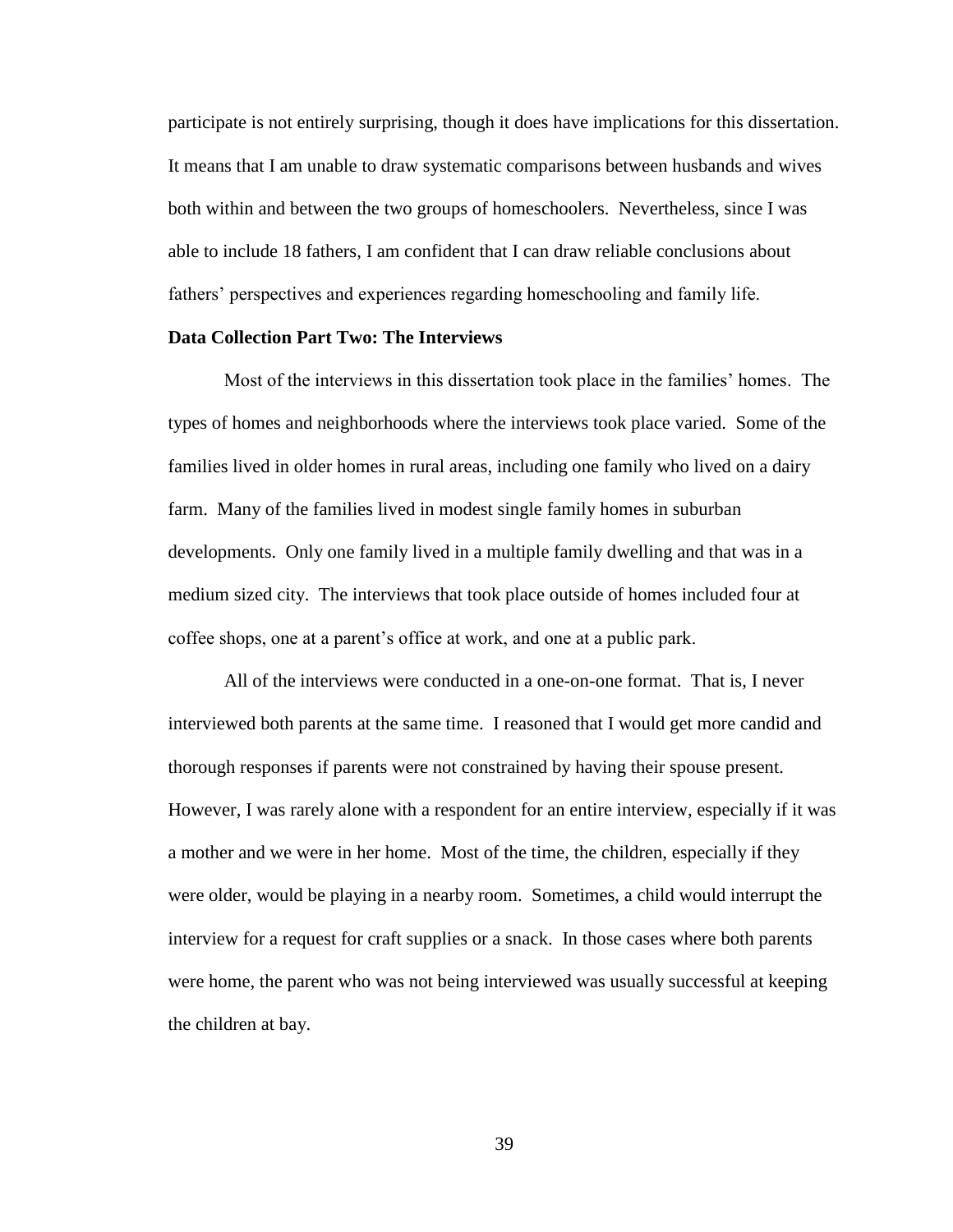We were less likely to be interrupted during the interviews in public places, though background noise often presented a challenge. This was especially true of the interviews that took place in coffee shops. I audio taped each interview and took sporadic notes throughout the conversations. After each interview, I took more extensive notes about the interview including emergent themes and lingering questions. Oftentimes, I took these notes in my car directly after an interview or I would stay at the coffee shop and take notes once the respondent would leave.

At the start of each interview, subjects filled out a survey (see Appendix A). The survey covers some basic demographic information, such as income, family size, level of education, and employment status. The families in this study are typical of homeschoolers in a number of important ways (Bielick et al. 2001; Stevens 2001). First, the families in this study are from the middle class. All of the parents have at least taken some college courses and 82 percent (37 out of 45) have earned at least their bachelor's degree. Slightly more than a third of these parents, 35 percent, have earned advanced degrees. The average family income of the participants is nearly \$66,000. All but three of the fathers were employed full-time in occupations such as accountant, college professor, general contractor and several men are small business owners. Two of the three fathers who did not work full-time were college students. Among the mothers, only three worked full-time while the majority, nearly 60 percent, worked-part time in positions like assistant teacher, volunteer coordinator and store clerk. A little less than one-third of these women was not employed at all. All of the respondents in this study were white and on average they have 2.6 children. In all of these measures, the families in this study are typical of the general homeschooling population.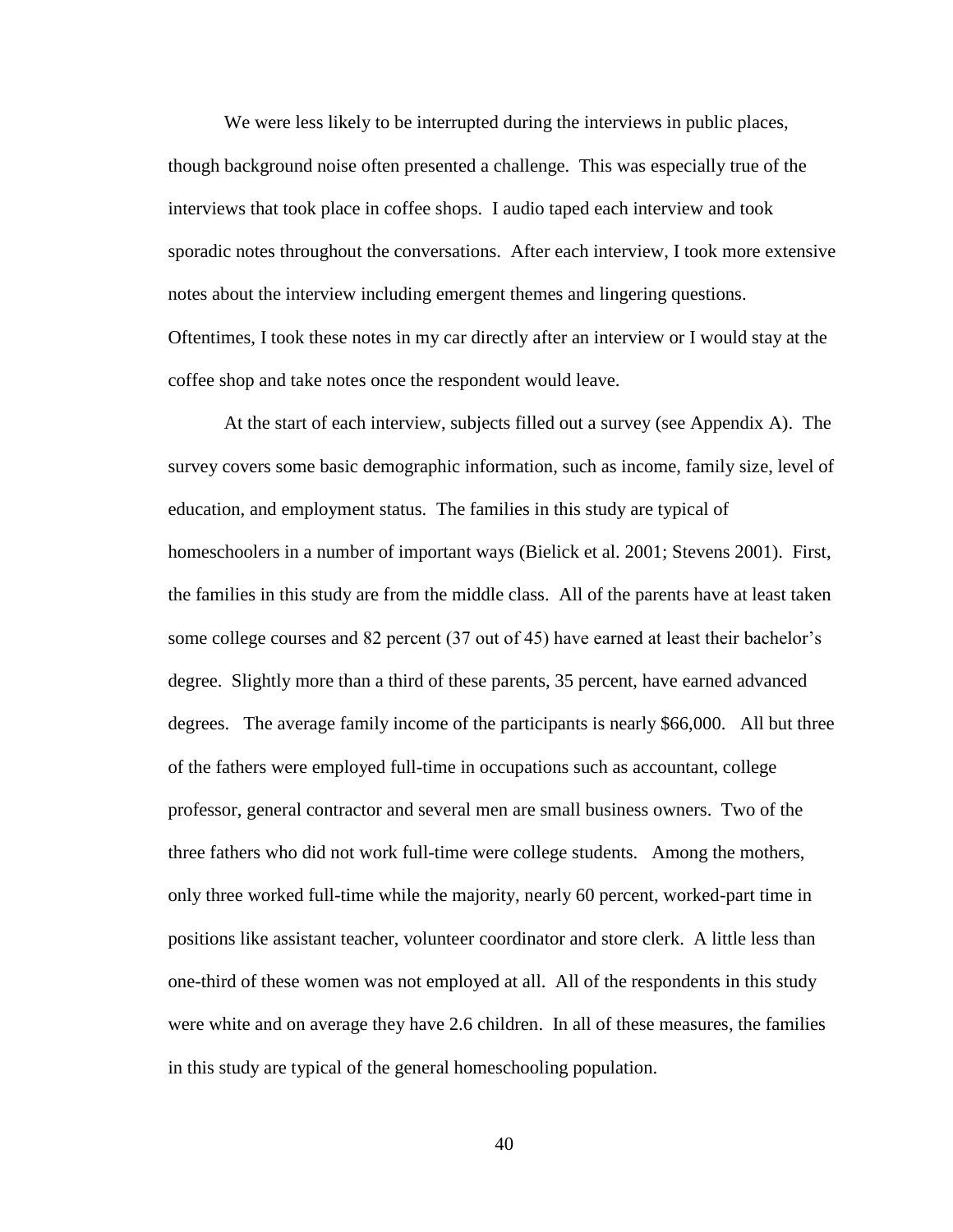There are two notable differences between religious and secular families (see tables in Appendix B). First, the average household income of the secular families was \$76,000 while religious families averaged \$50,400. Since there are no significant differences in employment status between the two groups, it appears that the household income disparity is explained by the types of jobs held by parents. Several secular parents, especially fathers, had higher status and higher paying positions compared to the religious parents. Second, there were differences in educational attainment between these groups. Approximately 60 percent of all secular parents who reported their level of education have earned a graduate degree, compared to just 10 percent among their religious peers. These moderate differences in education and income may, in part, explain the two groups' varied approaches to homeschooling. I explore these differences in subsequent chapters of this dissertation.

It is difficult to make a precise estimate of how long these families have homeschooled or how long they plan to educate their children at home. One family had only been homeschooling for six months when I met them, while at least three other families were no longer homeschooling. These families had older children who had since either moved on to high school or college. In general, most of the families in this dissertation committed to homeschooling their children for their elementary and middleschool years and most discussed the possibility of enrolling their children in school once they were older.

In total, I interviewed both parents in 18 families and only mothers from nine other families. These 45 interviews gave me insight into homeschooling in 27 different families. The average interview lasted about one hour, though they ranged from just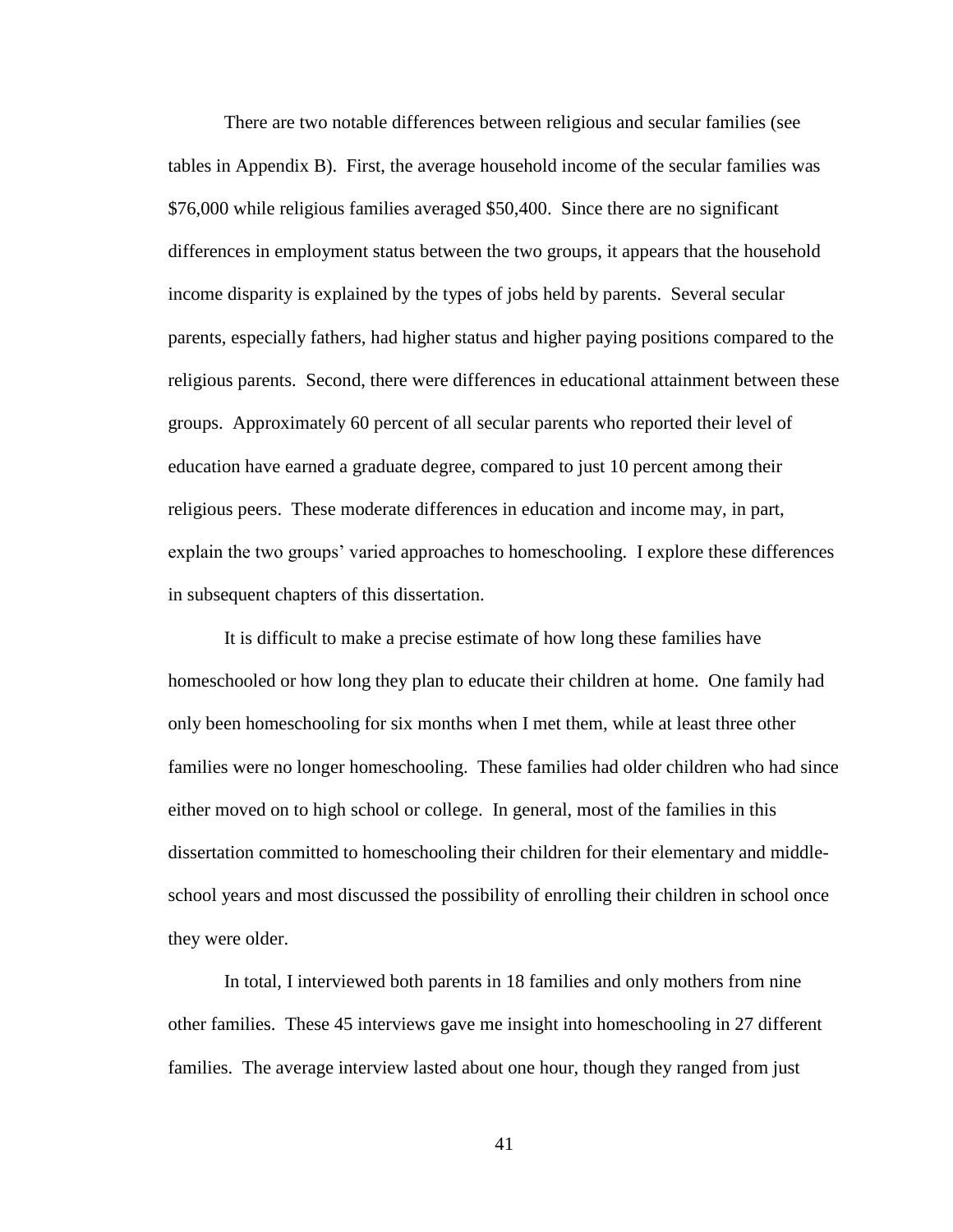thirty minutes to two hours. The interviews were semi-structured, organized around the main research questions of the dissertation (see Appendix C). I asked questions about why they homeschool, what they do on a day-to-day basis, and how homeschooling affects their family. I also asked them about their participation with other homeschoolers in formal and informal settings as well as the extent to which they utilized homeschooling literature, websites and similar resources.

Most of the time, the interviews unfolded more like conversations than formal interviews. I would usually start by saying something like, "Tell me about the biggest challenge of homeschooling," or "What is the best thing about homeschooling for you and your family?" From here I would let the conversation flow while paying attention to the main questions I had in mind. Occasionally, I would have to redirect the conversation to address a particular question.

For the most part, these mothers were enthusiastic in their answers to my questions. It was evident to me that they were confident in their commitment to homeschooling and were quite willing to tell me about it. However, there were two topics that seemed more difficult to discuss than others. One of my interests was to learn more about how homeschooling parents thought about themselves as mothers and fathers and what role, if any, homeschooling played in their sense of self. So when I asked them directly if homeschooling parents were somehow different than non-homeschooling parents, most said no. However, when I probed a bit, and parents appeared more comfortable, they would be more forthcoming. They would describe themselves as being more patient, more committed to their children, and less materialistic than non-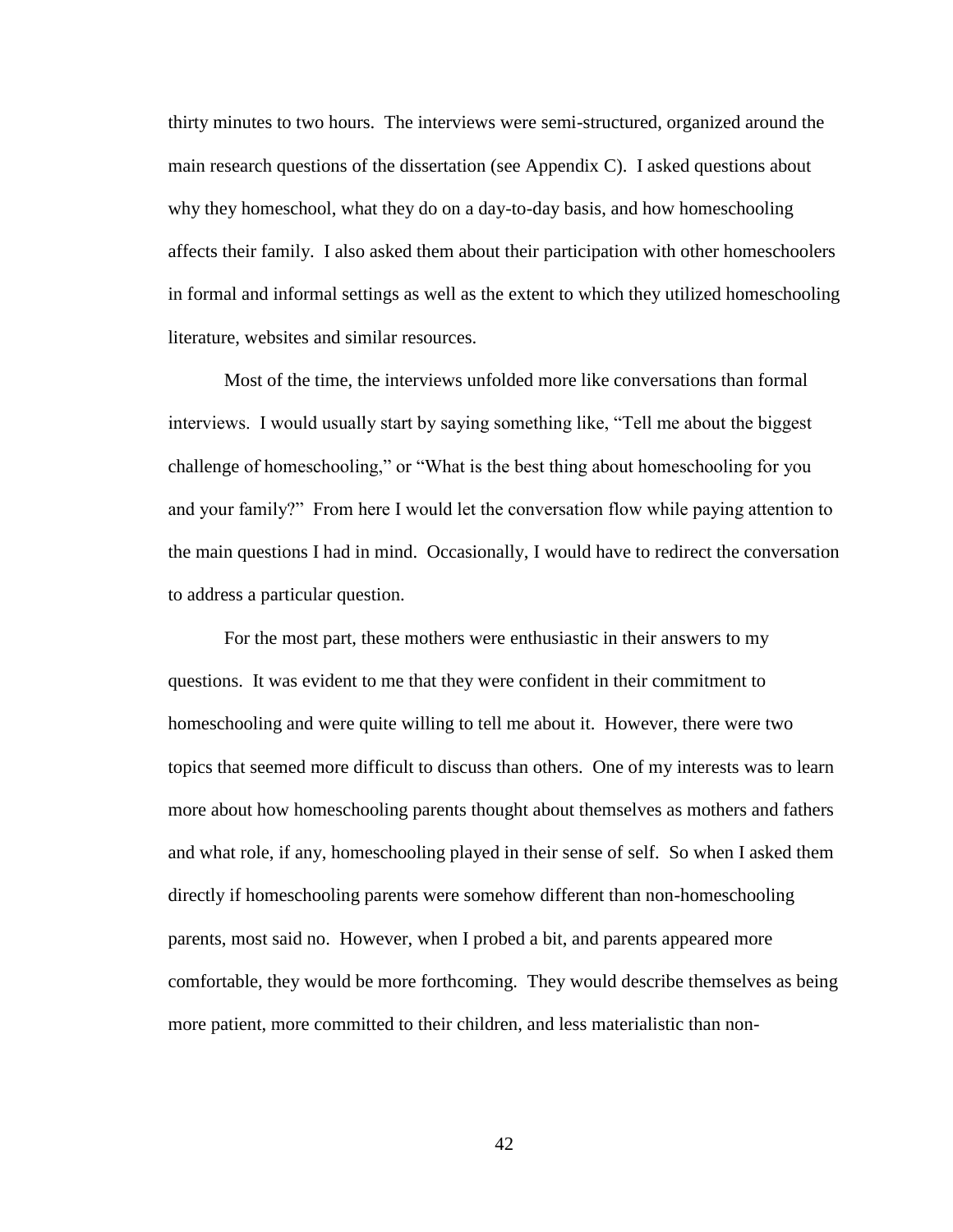homeschoolers. These issues are discussed in greater detail in Chapter 5, "Collective Identities."

I suspect that one main reason that parents were initially reluctant to compare themselves to other parents was that they were unsure about my status as a homeschooler. With the exception of two secular families, none of the other families knew prior to the interviews whether or not I homeschooled my children. My impression is that they avoided these comparisons because they did not wish to offend me if I was a nonhomeschooling parent. This impression is informed in part by my experience with my previous experience with homeschooling parents. As I mentioned earlier, in years past I spent some time attending playgroups with homeschooling families. I found these parents to be much more candid in their criticism of other parents. They were very open about their disdain for "working mothers" and greedy parents who value their material possessions over spending time with their children. For the most part, the unambiguous theme was that homeschooling parents made better choices and were, in many ways, better parents. While this is just an anecdotal observation, the overwhelming extent to which I heard these themes leads me to believe that many of these parents held similar beliefs.

A second topic that seemed hard to talk about was the difficulties of homeschooling. When the issue came up, parent often skirted the issue or used humor to avoid talking specifically about it. For example, one mother joked that she was so busy with her children that she had not had a chance to wash her hair in three days. Another common response was that since there were always people at home, it was hard to keep the house clean. I had to probe extensively to get parents to discuss the non-trivial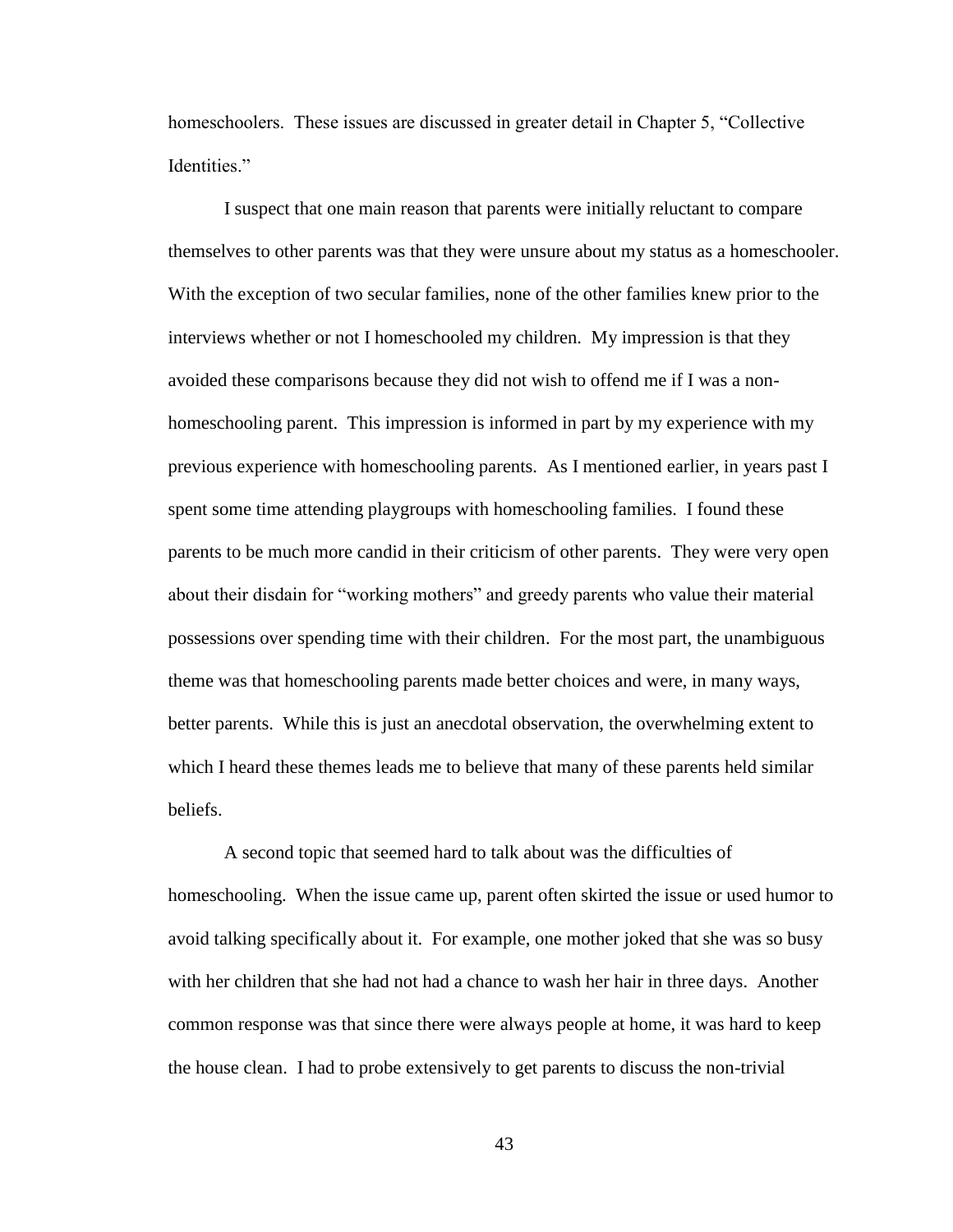challenges of homeschooling, and even then, they were not especially forthcoming. One rare exception was one secular mother who spoke of feeling her life was out of balance because she does not have enough time to focus on herself. Much of her life revolves around her children and her husband. When pressed on the issue, a couple of fathers discussed the economic implications of having one parent at home instead of in the workforce. Some spoke longingly about being able to replace an aging automobile or to pay for some deferred home improvement project. Most, however, dismissed these challenges as insignificant compared to the importance of educating their children at home.

As a parent of two school aged children, who happen to attend school for seven hours each day, it seems implausible to me to suggest that homeschooling presents only trivial challenges for parents. I assume that most parents would admit that rearing children, even those who attend school, requires vast amounts of energy, patience, creativity and compassion. Most parents could not even imagine how much work it must be to have the children home all day every day. That these parents downplay the difficulty of homeschooling is also likely due to the fact that they were unaware of my homeschooling status. Perhaps they felt obligated to present homeschooling to an outsider in the most favorable light possible.

Although homeschooling is growing in terms of prevalence, there are still a lot of critics. Many of these parents told me that they had to defend and justify their choice to homeschool, especially to family members and close friends. Perhaps they were reluctant to discuss the negative aspects of homeschooling since they feel like their choices are already under attack by some sectors of the public. I had an experience early on that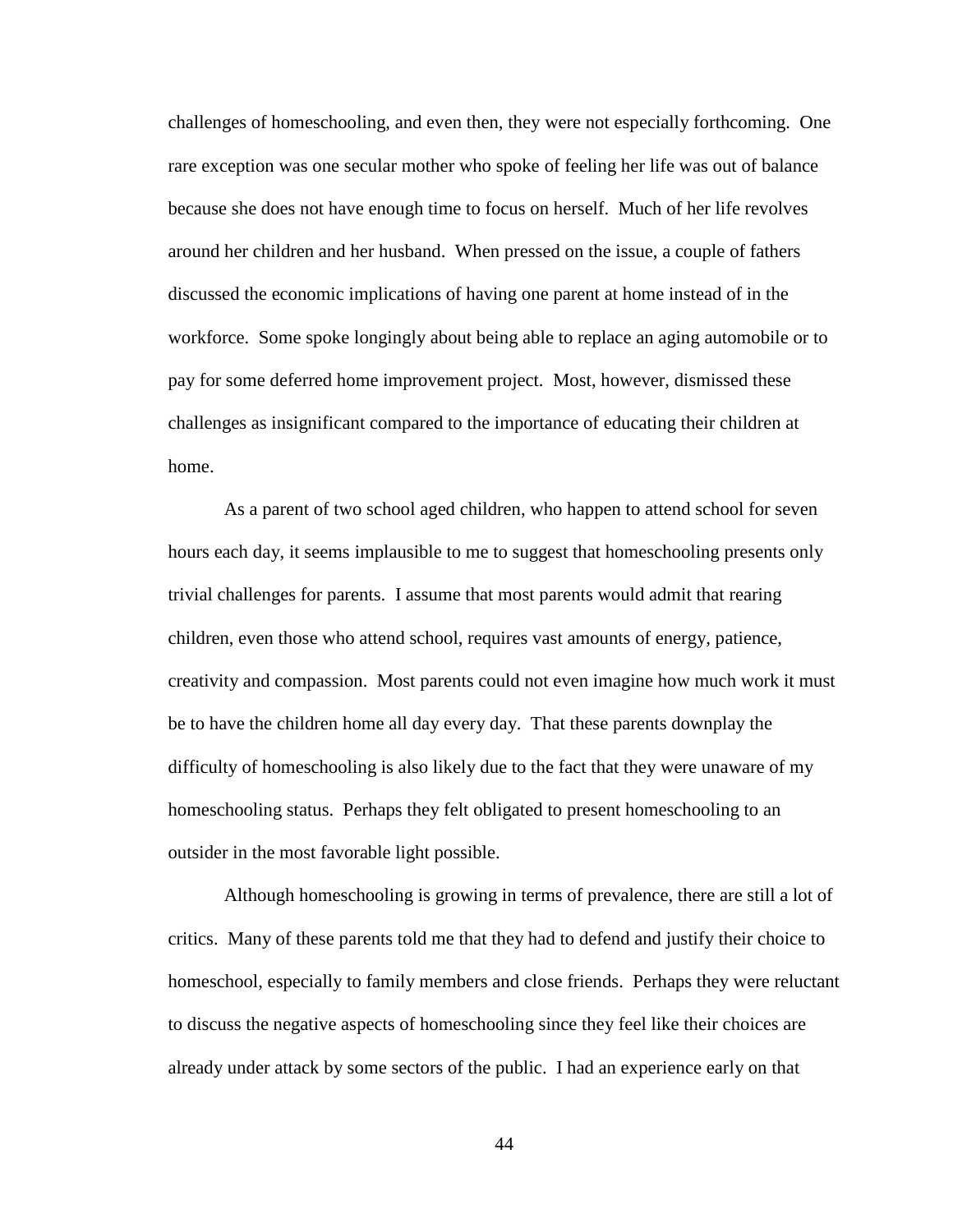illustrated this notion. I met with a local homeschooling advocate for teenagers. I told him about my desire to explore the gender politics of homeschooling. He sighed and said that last thing we need is to read another study, or story, that is critical of homeschooling. I think it is reasonable to assume that some of the parents in this study shared his sentiment.

At the outset of the dissertation, my intention was to ask the same questions of both mothers and fathers. This strategy changed, however, once I realized that asking fathers about the specific tasks of day-to-day homeschooling was not yielding useful information. The obvious reason for this was that most of these fathers had little to do with these daily activities and, hence, had little idea about the specifics of what would happen. The first few fathers I asked about this would smile and say something like, "You would have to ask my wife about that." They would go on to justify their lack of knowledge about the daily routine by explaining that they simply were not around during the day when most of the homeschooling takes place. Most of the fathers were away at work. I chose to shift the question away from the details to focus more on general types of things that went on in the home and why. For example, a father would be able to tell me that his wife takes the children to the library to borrow books and films to supplement home lessons, but he might not be able to describe exactly what those lessons were.

Aside from questions about daily activities, there were no significant differences between interviews with mothers and fathers. I found fathers to be forthcoming about why they think homeschooling is a good idea for their families and why public schools are not a good option. They had strong convictions about who their children are and what they need. Despite the fact that most fathers say that the initial idea of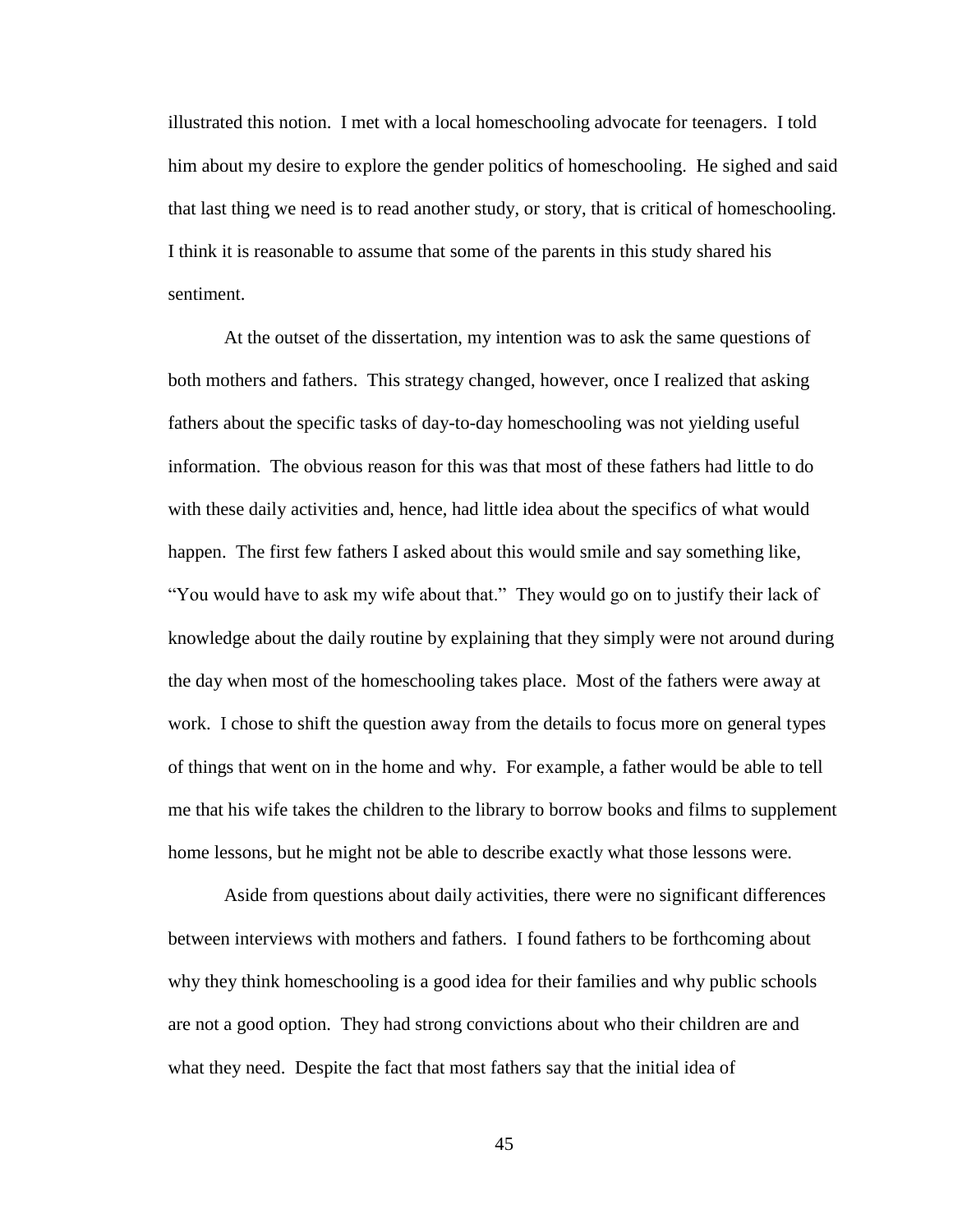homeschooling originated from their wives, most are now just as confident in their family's commitment to homeschool.

I decided to stop conducting interviews once I hit a "saturation point." As I approached 40 interviews, I heard the same themes repeated time and again. The answers were getting predictable and I was not gaining new data. Once I hit the mark of 45 interviews I felt as though there was not much to be gained from including more subjects and I was confident that I had a large enough sample from which to draw reasonable conclusions.

# **Data Analysis**

I utilized an inductive analytic strategy as I read through the individual interview transcripts. That is, I began by considering individual responses to particular questions and then began to detect patterns and regularities among all responses to the same question. Once I became confident that these patterns were consistent across the interviews, I created a list of themes. My analytic focus was guided by the research questions of this dissertation. As I read subjects' responses to questions about why they homeschool, how they do it and how it affects their family life, I did so through a gender lens. That is, I paid particular attention to the implicit and explicit messages about gender in parents' descriptions of their motivations, experiences, and beliefs.

Next, I coded the interviews using NVivo, a qualitative data analysis program. I imported digital copies of the transcripts into the NVivo program. I read through these transcripts looking for statements that were representative of one of the broad themes that I identified. When I found a useful example, I copied the text and placed it in the proper file under the appropriate theme. For example, one religious mother talked about having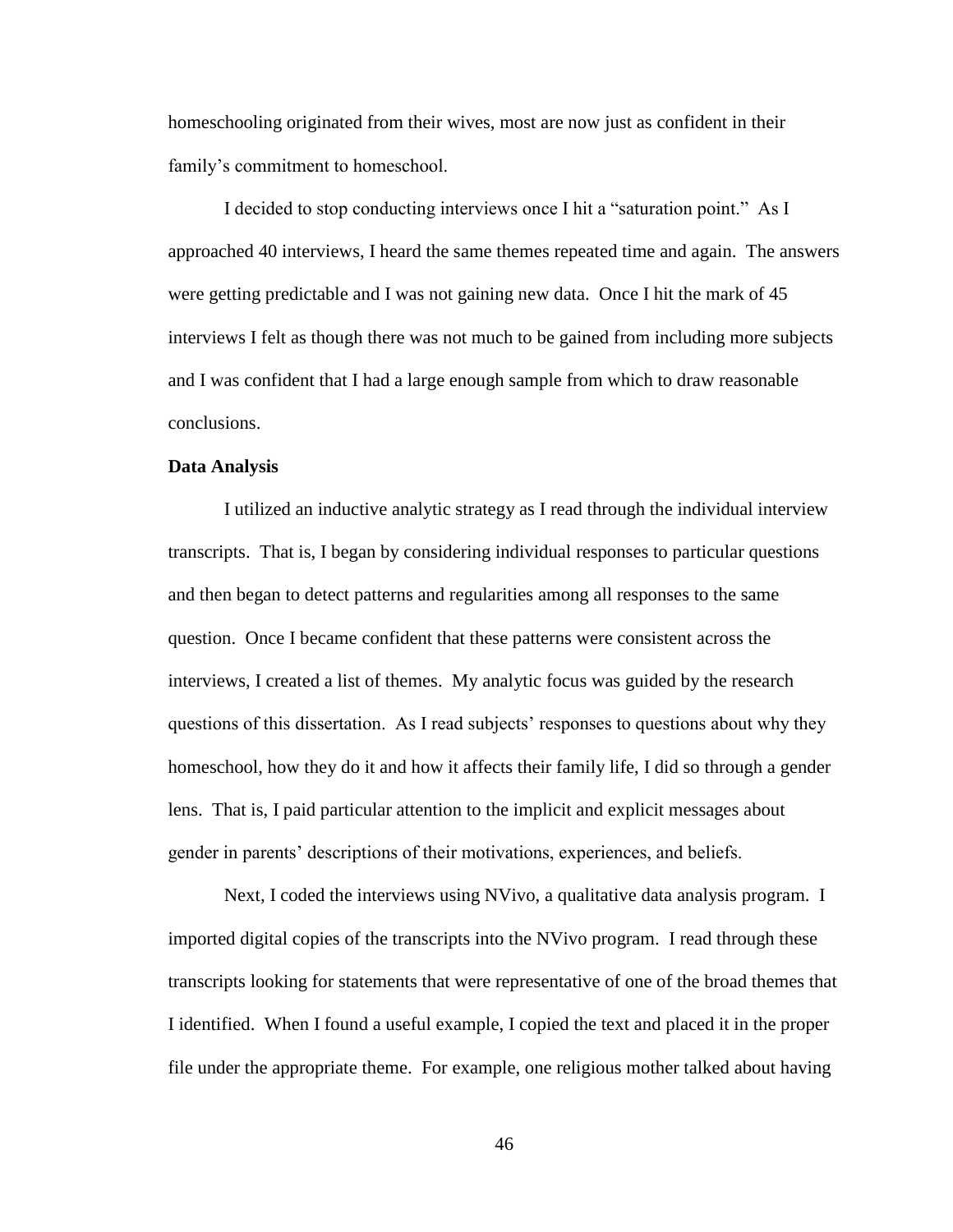a poor opinion of public schools because they teach about things like homosexuality and evolution. I copied this particular excerpt of her interview and placed under them theme "Reasons for homeschooling: religious objections." My list of themes expanded and contracted slightly throughout the process. At the beginning of the process, for example, I began to think that parents had different homeschooling agendas for their sons and daughters. That turned out not to be the case and so I dropped it. On the other hand, the theme that most homeschooling parents believe that "anyone can homeschool," was not initially one of the main themes. As it started to emerge on a regular basis, I included it as a theme and went back and recoded the interviews I already had coded. In this sense, the coding process was dynamic, involving periodic modifications.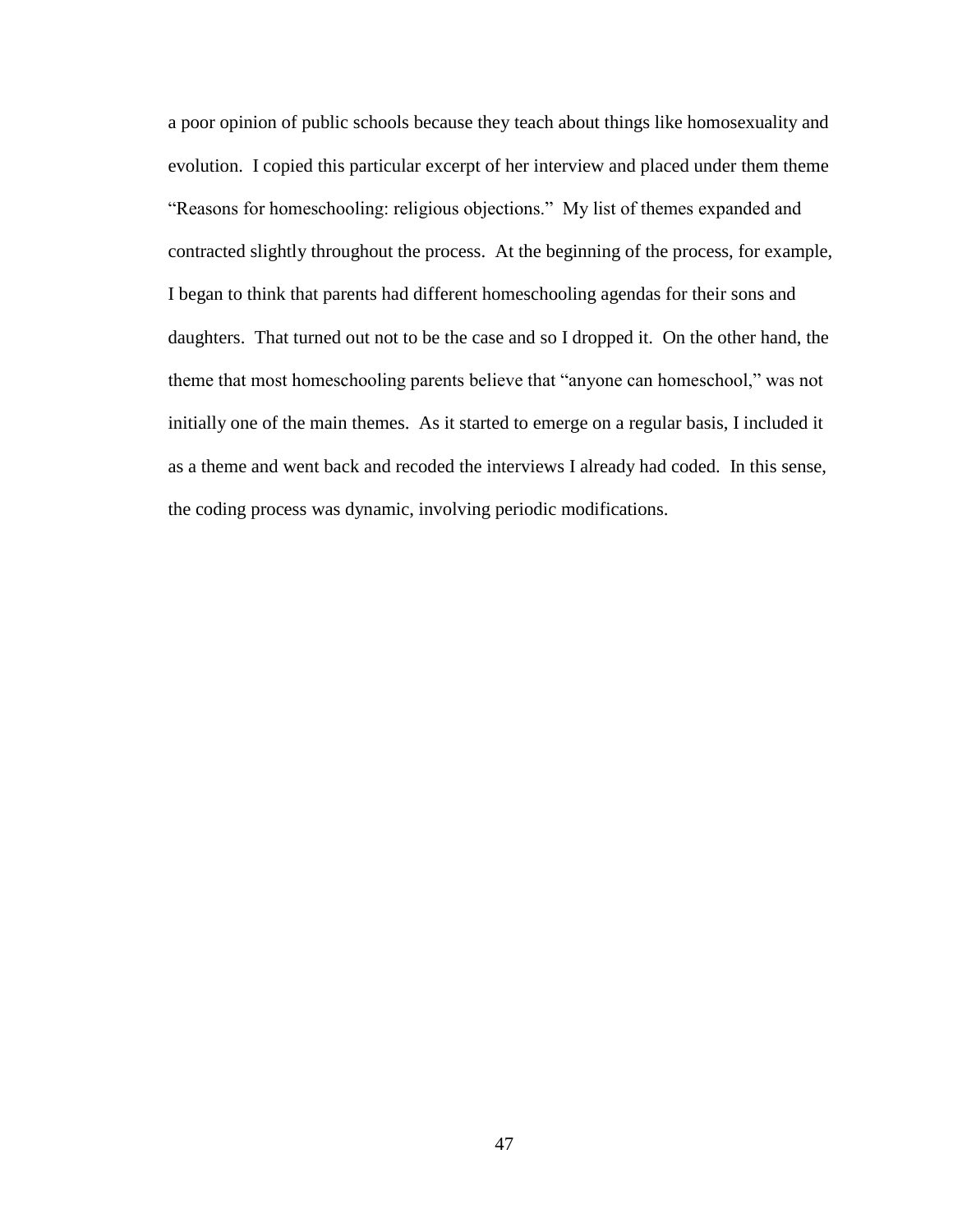## **CHAPTER 3**

# **WHY HOMESCHOOL?:**

# **THE CULTURAL BELIEFS OF HOMESCHOOLING PARENTS**

Social movement scholars use the concept "frames" to describe the shared concerns, beliefs, values and ways of understanding that people use to understand their situation and legitimate their collective actions (Goodwin and Jasper 2003). Frames are cultural products that are simultaneously objective and subjective. They are objective insofar as they are shared and publicly available. They are part of social structures that govern and shape social life, including government, mass media and education. Frames are also partially internalized, impacting people"s identities, aspirations, and actions. People draw from macro-level cultural models to make micro-level decisions (Blair-Loy 2003, p.5). Sometimes, people can draw from the same frame, yet arrive at different conclusions. Conversely, groups of people can engage in the same behavior, but for different reasons. In other words, this perspective regards culture as an active phenomenon, which people interpret and use for their own means, rather than viewing culture as a force that determines our behavior.<sup>1</sup>

This chapter is concerned with identifying and then analyzing the frames of homeschooling parents in the western part of a northeastern state. The frames of these parents, half of whom are religious, half of whom are secular, are analyzed from a "gender perspective." This means paying particular attention to the ways in which gendered meanings and assumptions are part of the story that movement participants use

 $\overline{a}$ 

<sup>&</sup>lt;sup>1</sup> Blair-Loy (2003) uses the concept "cultural schema" in a way that is virtually synonymous with my use of "frames." I chose not to use cultural schema, and instead use the generic "frames," so as to avoid unnecessary confusion about terminology.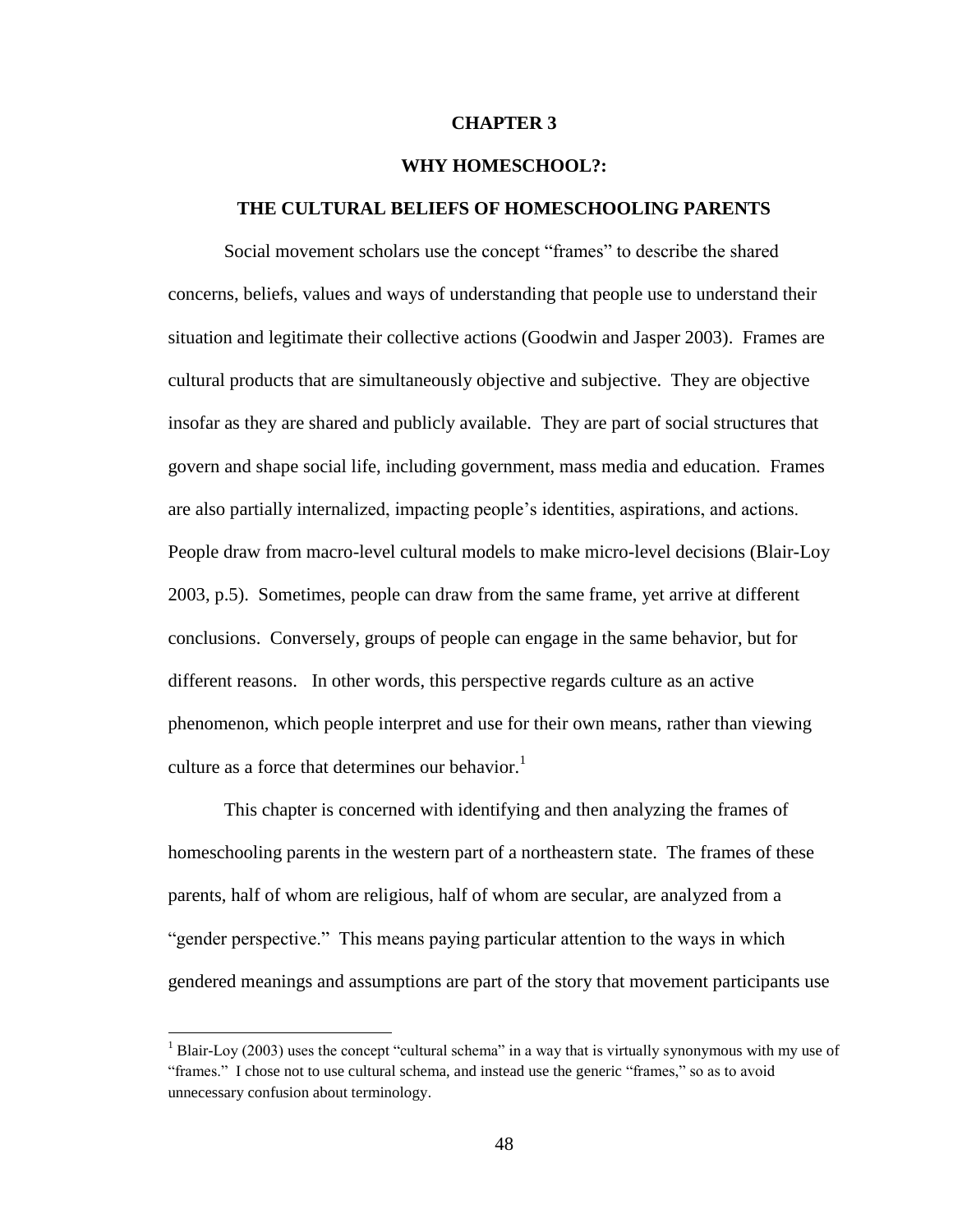to frame their concerns, legitimate their claims and suggest the appropriate course of action (Einwohner et al. 2000). In this study, this suggests exploring the role of gender in the worldview or cultural understandings of homeschooling parents.

The general consensus among parents in this study was that schools are not a good match for their children. When I asked parents to elaborate, the picture got a bit more complicated. I found that parents viewed and assessed public schools through three related sets of ideas: precious childhood/intensive mothering, decline of the family and moral decline. Parents" ideas about childhood, family and morality overlap. It is difficult, if not impossible, to parse out views on what children need, for example, and what family priorities should be. Furthermore, each of these components, to varying degrees, rests on particular ideas about gender. By examining the point at which these ideas intersect, and the assumptions on which they are built, we can gain a better appreciation for the reasons why a parent would choose to homeschool.

#### **Precious Childhood/Intensive Mothering**

The first strand of homeschoolers' cultural worldview is an implicit definition of childhood. Both groups of parents share a view of childhood that is common in the broader culture, especially among white, middle-class families. This model, which I refer to as "precious childhood," suggests that children are fragile, precious, and worthy of parents' whole-hearted attention. Each child has a unique self and requires individualized care in order to reach his or her full potential. This particular version of childhood is socially and historically constructed. In centuries past, children were viewed as economic assets whose value to the family derived from their ability to contribute to the household economy. By contrast, contemporary children are viewed as economic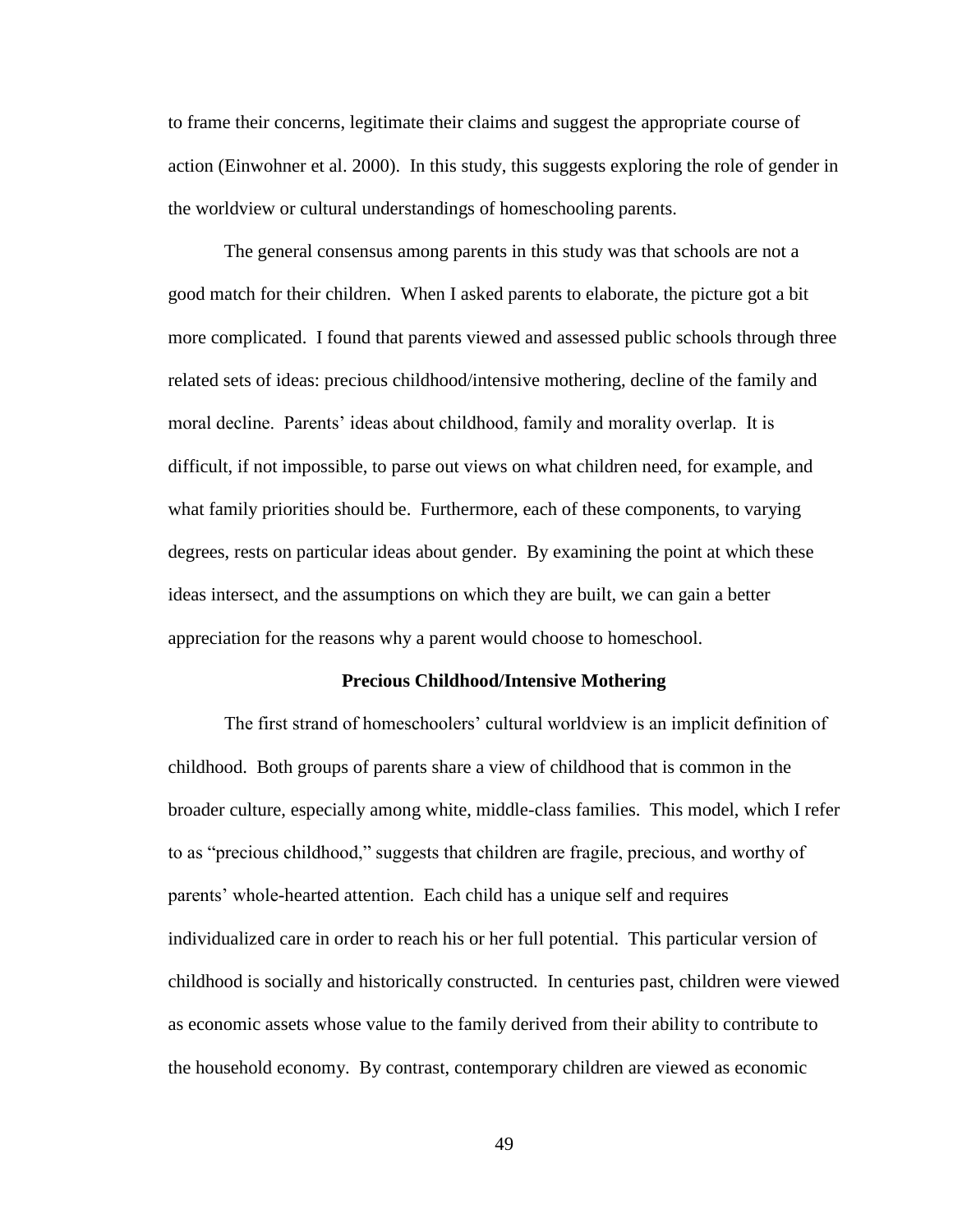liabilities who, in return for parents" investments, promise emotional but not necessarily financial rewards (Hays 1996; Mintz 2004; Zelizer 1985).

The precious childhood ideology is bolstered by a historically specific notion of motherhood, which Sharon Hays describes as the "ideology of intensive motherhood." This white, middle-class model of mothering is "child-centered, expert-guided, emotionally absorbing, labor intensive, and financially expensive…"(1996:129). Mothers should be completely devoted to their children and their families. Nothing should come between a mother, her children and her family: not demands from the workplace, personal ambitions or social commitments. Under the ideology of intensive mothering, the care and development of children is primarily the responsibility of mothers. This includes children's education.

Taken together, these beliefs suggest that precious children deserve the individualized attention of a devoted mother. Most parents in this study felt that schools were structurally incompatible with these beliefs. They suggest that public schools are designed to deliver a one-size-fits-all educational experience, where teachers "shoot for the middle" in terms of students' needs and abilities. A few parents conceded that schools may actually work for some students. Jerry, who works as a schoolteacher, explained:

But I do think that there are limits. The way that our school system is set up, there are certain limitations…I mean, I"ve seen, I have students every year who really respond to the school environment and they love it and they do really, really well and they"re learning a tremendous amount every year. And it just really works for them (Jerry, secular father of two).

As Jerry indicated, aiming for the middle has its limitations. Another father, Jack, assessed the situation by dividing the student population into thirds: those at the bottom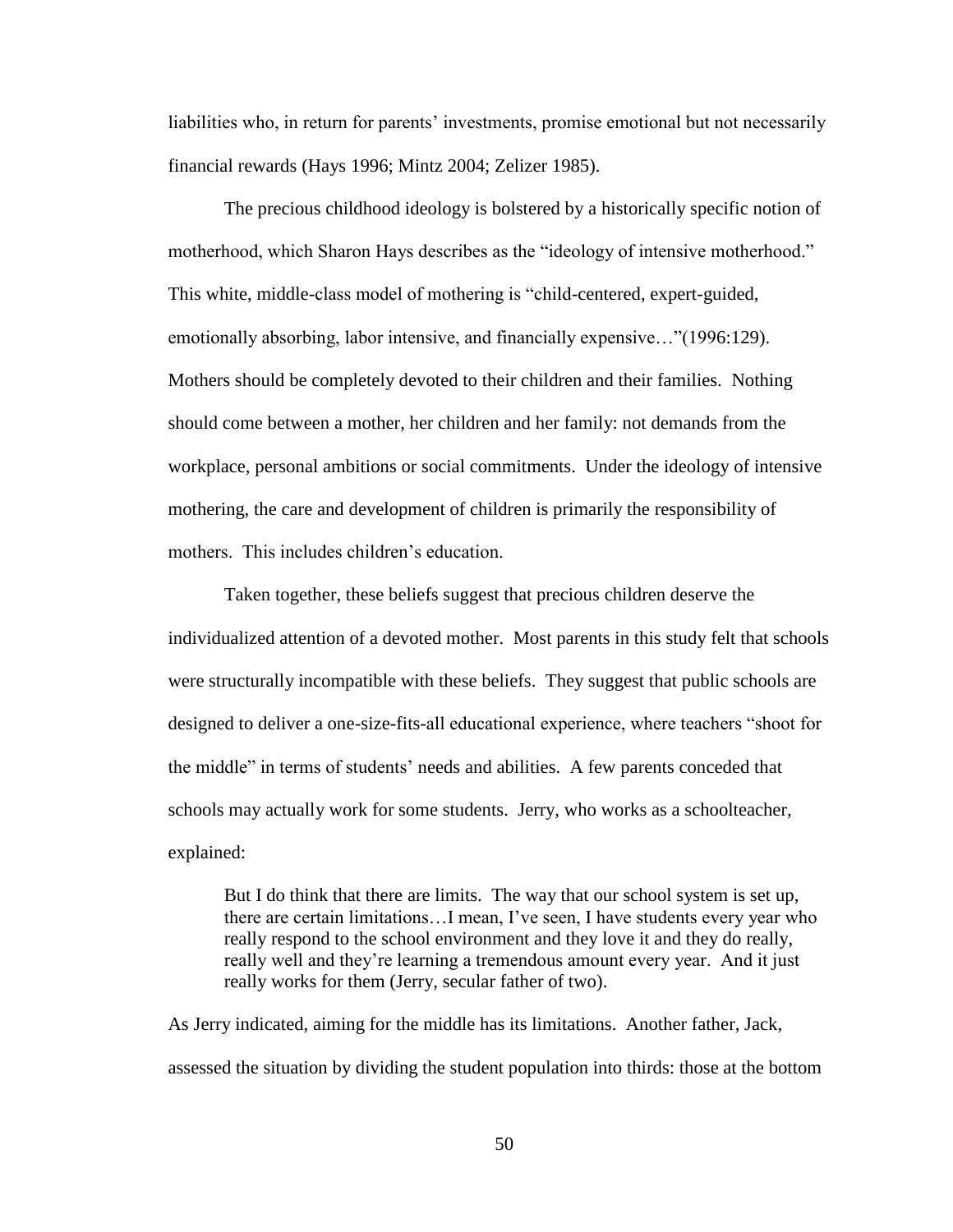with special needs, those in the middle with average needs and skills and those at the top, the highest performers. He argued that in effect, schools don"t work for two-thirds of the population – those at the top and those at the bottom.

The experience of Joe and Pat, a secular couple with two children, illustrates both ends of this spectrum. Eleven year-old Johnny, their eldest child, was diagnosed with Asperger's syndrome at age seven. Pat says that Johnny had considerable trouble in school. He had a hard time following instructions, especially when he was required to do things he did not excel at. Johnny felt like an outcast and the stress he experienced became a burden for the whole family. Finally, after three frustrating years in the public school system, Joe and Pat decided homeschooling Johnny. Pat reports that the transformation in her son has been remarkable.

He looked very strange when he was in school. He would have had to go on medication for the amount of stress he was under. And he seemed odd. You"d know. If you met him you'd say, something's up with that guy and now, he's just…the only thing you would say is oh my gosh, that kid"s really incredible.

Since taking him out of school, Johnny has flourished both academically and socially. He is an avid reader who enjoys spending time with many friends.

Johnny"s sister Missy went to public school for two years, kindergarten and first grade. Her parents describe her as having above average intelligence. School, for her, was boring and not much of a challenge. They tried to get the school to give her more enrichment activities but it did not work out. Missy would occasionally be held out of school to participate in homeschooling activities such as field trips and playgroups. It got to a point where Missy had "a foot in both camps," public school and homeschool. Eventually, Missy asked her parents if she could be homeschooled too. Since, as Pat describes it, the family was already committed to a homeschooling for one of their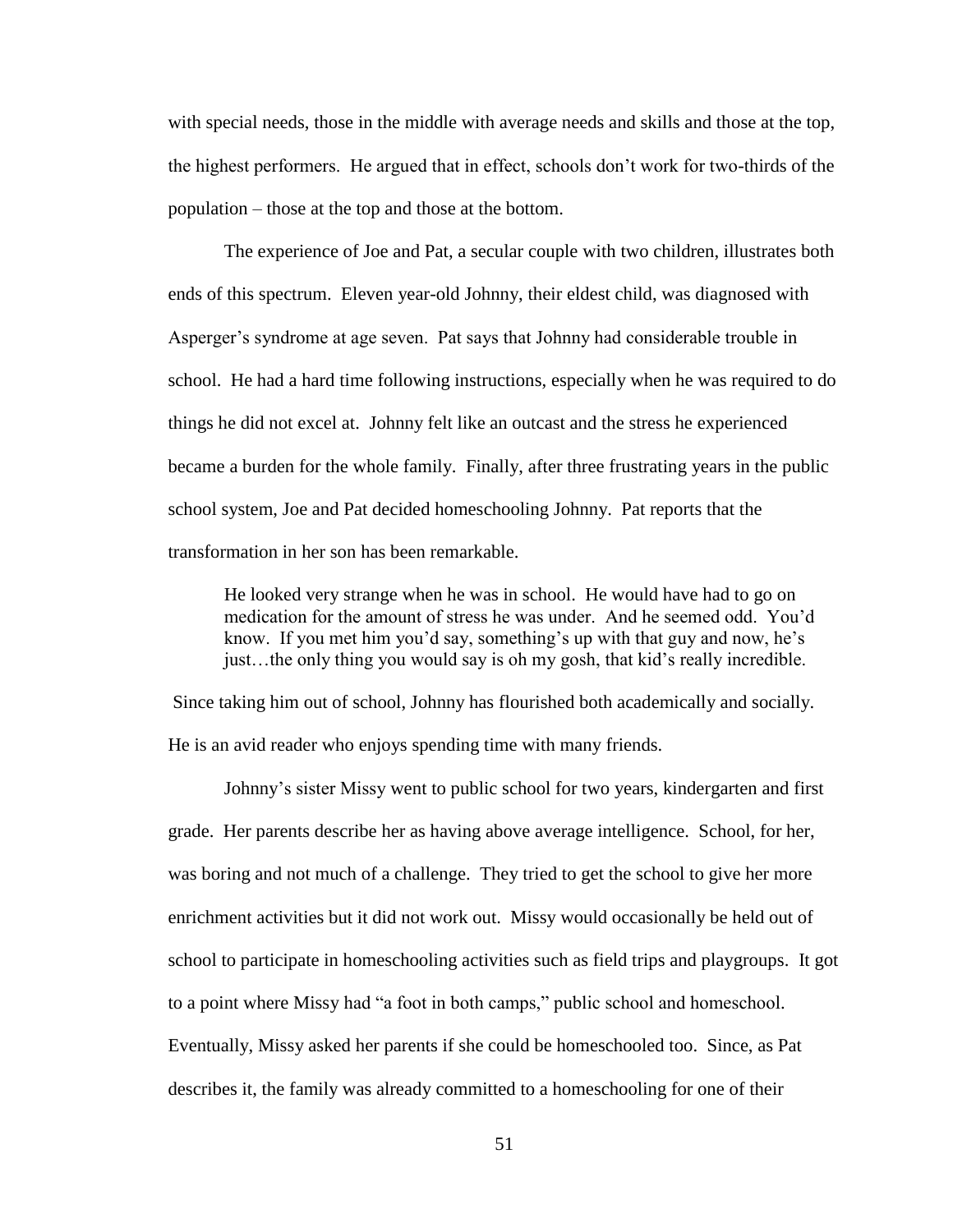children, it seemed logical and desirable to teach Missy at home with her brother. Pat reports that Missy has just finished her first year at home and she is doing well. Joe and Pat"s experience with their children confirms their belief that schools, with their focus on educating large groups of children, are incapable of meeting the unique need of each child.

Secular and religious parents also agreed that the poor organization of mass schooling results in teachers spending a lot of time on unimportant issues. At the top of this list was classroom management. Many parents believe that teachers waste too much time teaching students how to behave and follow orders. One religious mother, Donna, use to spend a few hours each week volunteering in her daughter's first grade classroom. She remembers vividly the day that it became clear to her that a lot of classroom time is misspent. She explains:

And it just didn"t seem like they were getting much accomplished. Nor did they have time, you know, I'm not faulting the teachers. I think they did as best as they could. But I kind of felt like I was watching my children kind of, um, get pushed by the wayside in class of eighteen…My daughter, who was kind of excelling, was sitting there very quietly, not saying a word and getting all this praise for just sitting there and being quiet. And I kept thinking, shouldn"t there be more and why are my kids having to sit at a circle for forty minutes to get ten or fifteen minutes worth of work done? (Donna, religious mother of five).

Similar to Donna, most parents did not fault the teachers for spending time teaching students how to walk in a straight line, sit in a circle or to wait quietly at their desks. They felt that it was an inevitable consequence of trying to teach large groups of students with a small number of adults. Attention to individual growth and development is sacrificed in the name of group management.

Another reason parents felt schools were incompatible with their views of childhood relates to the dictates of standardized testing. In 2001 the U.S. government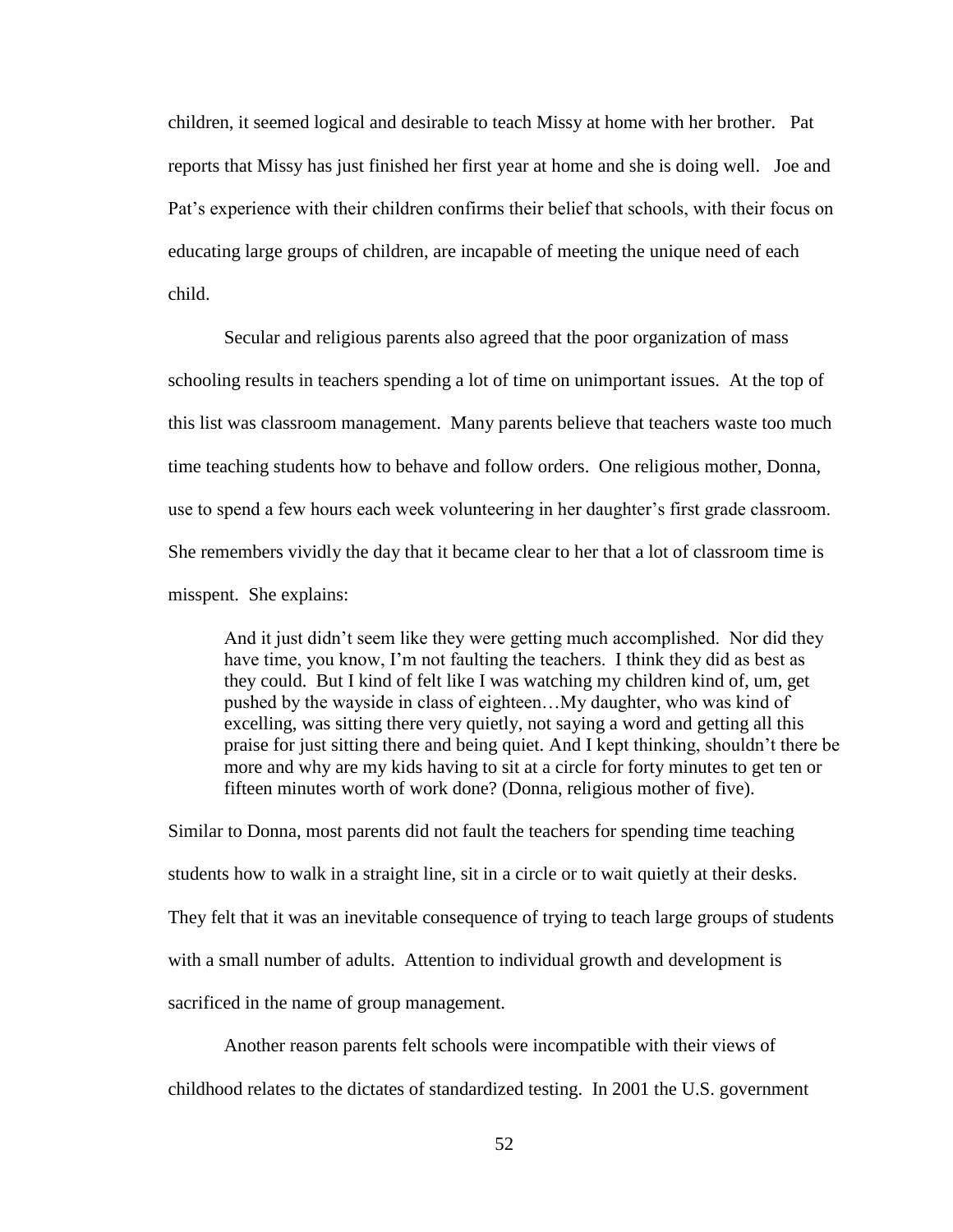passed the "No Child Left Behind Act." According to this legislation, in order to qualify for federal funding, each state has to maintain a system of standardized tests for public school students. Schools whose test scores fail to meet performance standards, set by the federal government, risk losing federal funds (Meier and Wood 2004). In Massachusetts, where this study takes place, students take the Massachusetts Comprehensive Assessment Test (MCAS). Since its inception a decade ago, MCAS has been roundly criticized by parents and teachers across the state. Many people feel that it places undue burdens on teachers and students and changes the character of public education. The homeschooling parents I spoke with share these concerns.

You know, maybe there are some adjustments that need to be made. Well all of a sudden, you know, we started seeing curriculum change. We started seeing the whole teaching method change to now, quite literally in our high schools, um, it's MCAS from day one to graduation. They learn the test, they teach the test, they study the test, they take the test. And that"s what their high school has become. And that's, absurd, really. I mean it's, it doesn't make any sense to me. You know what I mean? (Bruce, religious father of four).

Another father, Tim, had a similar criticism of MCAS. He suggested that it completely

warps the learning experience for children. He explained:

I think the MCAS testing alienated a lot of parents…they realize…they"re educating for a test. They"re educating very narrow, and very narrow lines. Um, they"re trying to move "em through the system, pass these tests and it"s a question, I guess of, what is education? What is real learning? What do you want for your kids? Do you want "em to know the gross national product of Honduras or what the number one import/exports are, or, what, you know, those kind of facts that you can get in any book? Or do you want to foster real learning, real education, love of learning, love of, love of books, uh, desire for knowledge? (Tim, secular father of three).

Yeah, the president"s policies, um, this No Child Left Behind is baloney. You know, and the national tests, MCAS or the statewide, or national, whatever competency, standards. They"re asking these kids to get these kids to pass this test, but not providing funds. So schools are broke, they"re focusing solely on academics. They"re not focusing on the whole child. They"re not teaching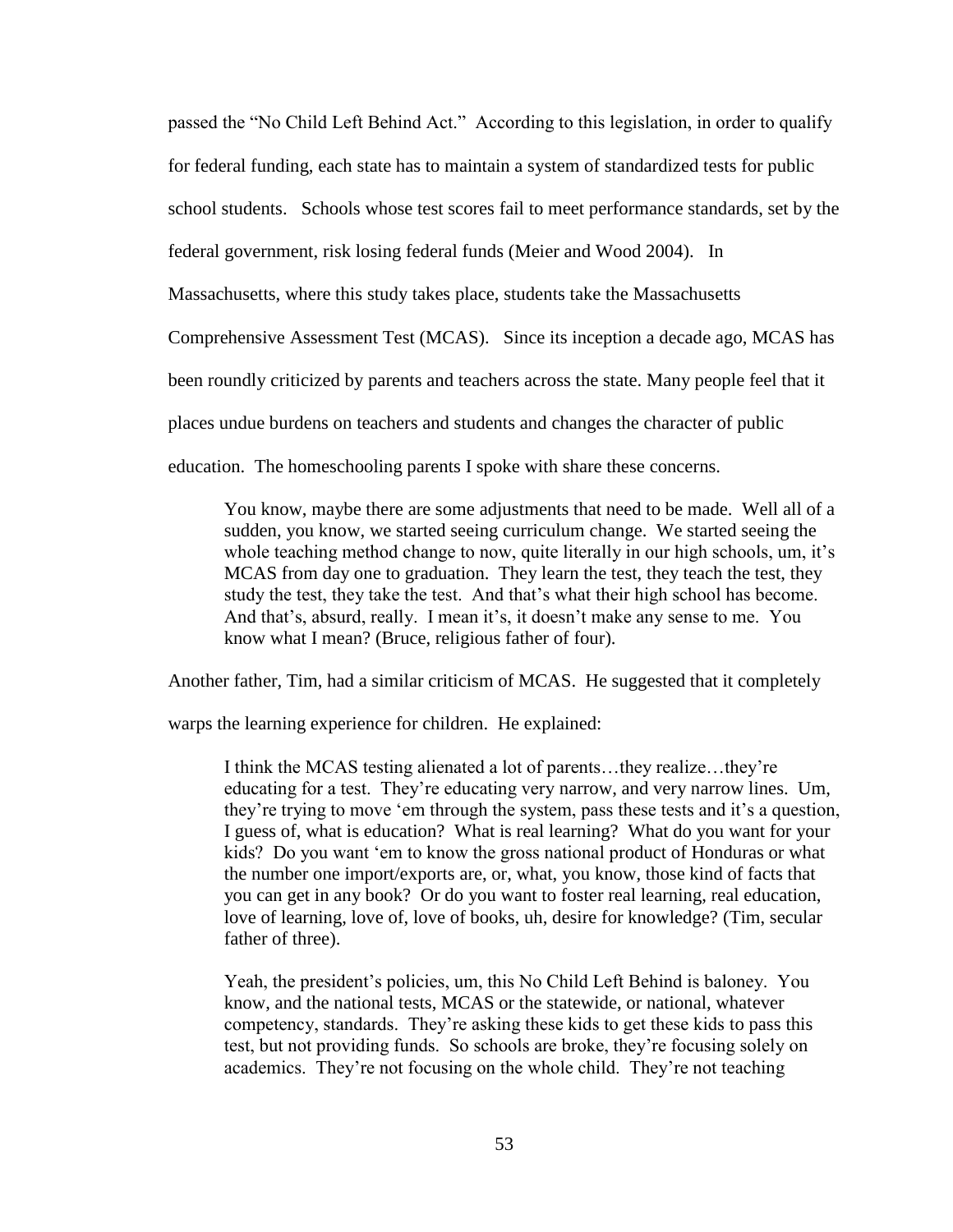holistically. They're totally ignoring significant parts of the child (Pat, secular mother of two).

Parents from both groups were critical of MCAS because they view it as expensive and a misuse of public resources in a time when schools, and other public services, are seeing their budgets slashed. The county where about three-quarters of the families in this study live has been especially vulnerable over the past five years. For example, in the town where Tim and his family lives, there had been an ongoing debate about closing one or more of the middle schools due to low enrollment and funding issues. Tim laments,

Uh, you know, thrown into a public school system, especially our public school system here, which is in total flux from year to year, whether or not they're gonna close the school, whether or not they"re not gonna have funds to fund certain programs or to keep certain teachers on. It"s just changing constantly so, here in [our town] they don"t know whether the schools are gonna be open one year to the next.

In such a climate, where the stability and longevity of schools is in question, these parents were not willing to involve their children in an institution that may be here one year and gone the next. This instability is not, in their view, due simply to local politics. Many homeschooling parents complained that as a nation we have our economic priorities out of order. They criticize the federal government for spending billions of dollars to wage two wars, while public schools struggle to survive from year to year. This criticism is mildly ironic since these parents do not participate in the public school system anyway.

### **Kids Need More, Kids Need Less**

So far, I have argued that both groups of parents agree that schools fail to meet the particular needs of their unique children. When we dig beneath the surface, however,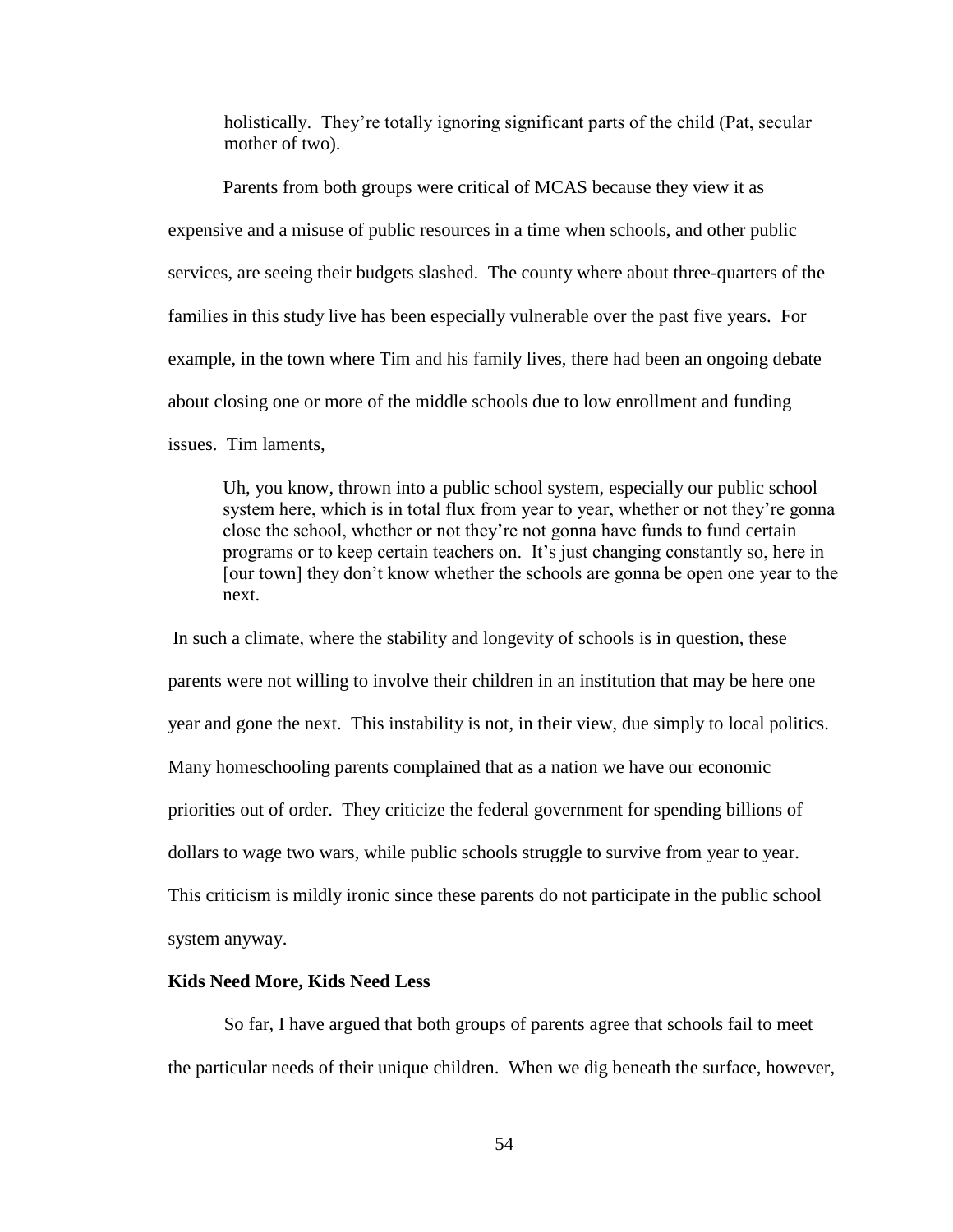there are subtle yet significant differences. These differences have to with slight variations in the overall ideology of precious childhood. The religious parents I spoke with were similar to those Stevens (2001) interviewed. These parents had a view of children as needing more parental guidance. They needed to be instructed. So they felt MCAS and learning to sit still were a waste of time. They felt that students needed more instruction on learning the basics – Kristy calls them the three  $R$ 's. She was shocked at how much less students were accomplishing in the local schools, compared to what her sister's kids were getting in New Hampshire.

Seculars" take on precious childhood was a little different. They suggested that what kids need to develop to their full potential is less structure. They believe in nurturing children"s innate sense of curiosity by not imposing a set curriculum or forcing them to learn things they are unwilling or unable to do. A couple of parents said it was bad that young kids, especially boys, were forced to learn to how to hold a pencil or scissors properly before they are ready. Another family thought it was absurd to "force" children to read when they are five or six. They believe that each child is unique and will learn in her or his own time. Cherri and Doug's daughter, for example, could not read well until she was nine. This seemed perfectly normal to them.

When I asked parents what they hoped to accomplish through homeschooling their children, their answers reflected a core element of the precious childhood ideology: individualism. No parent, from either group, had aspirations for creating social change through engaging in homeschooling. Instead, their focus was what was best for their child. The two groups had different ideas about what that meant. When I asked parents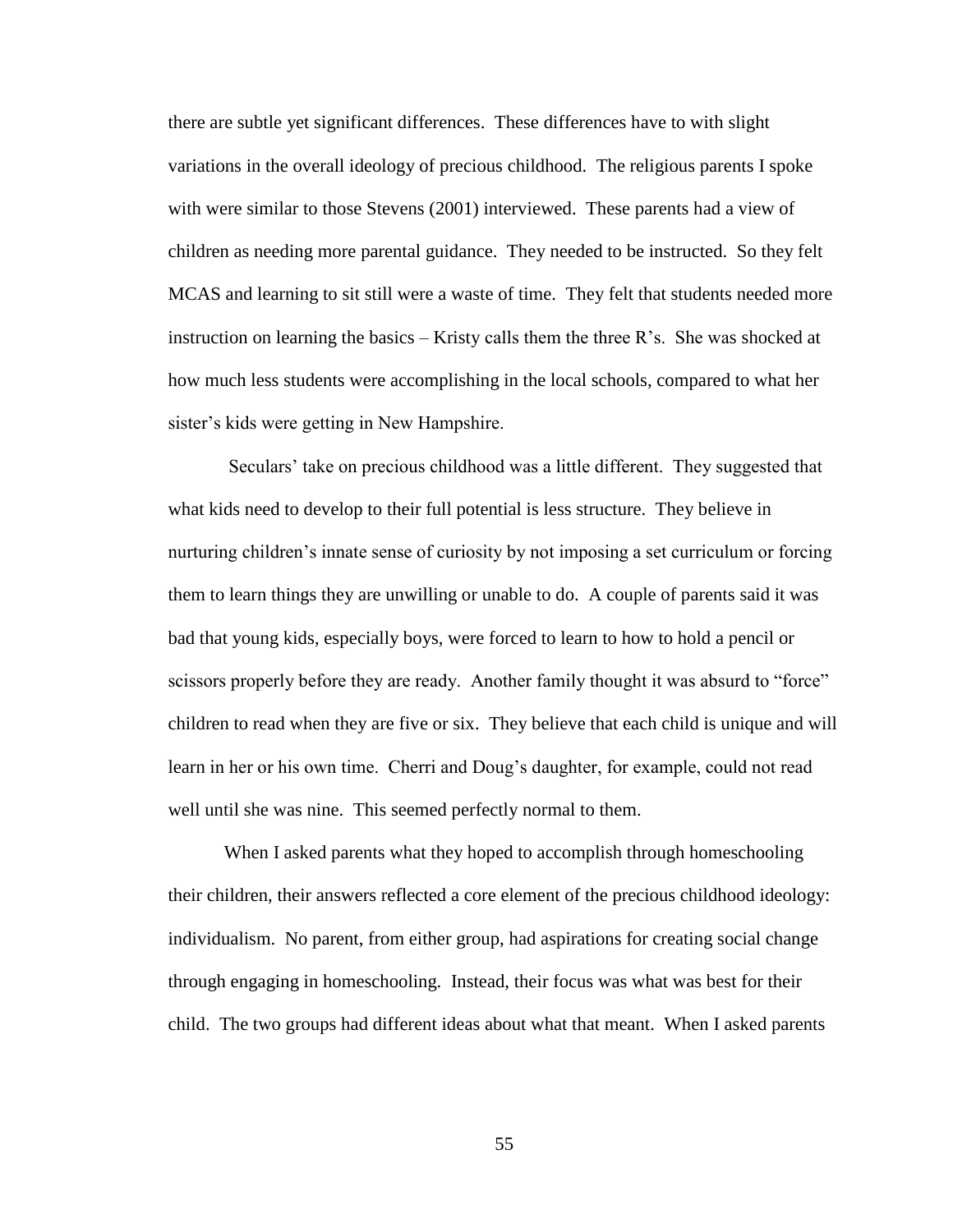what they hoped to accomplish by homeschooling their children, they responded in

predictable patters:.

Like I said a better education level than they might get going through the public schools. And uh, you know, a little more involvement on our part so that they see that we care about their education (Kristy, religious mother of 3).

Well, I think that after researching...educationally where we wanted to kind of go…I think that it became a lot about me just wanting her to waste no time…and to instill her with as many good things for her future as possible…just give her the best advantages in education (Rochelle, religious mother of 2).

I'm hoping that they'll be strong individuals and love learning and how are passionate about what they believe in and um, involved in their community (Lesley, secular mother of 3).

[I hope] my kids are, are happy on their own terms and they"ve developed a sense of self on their own terms…And that they can, that they have an interest in studying, or being curious about a lot of different things and, at different points…That they find their place and that they live an enriching life that has good points, formidable points of joy, they add more joy than suffering, they have more joy than suffering in their lives…And they bring more of that sort of sense to other people they meet. So, I would hope through this experience that they can appreciate themselves and hence will appreciate other people"s humanity (Darren, secular father of 3).

Kristy and Rochelle"s responses are typical of religious parents. Most wanted

their kids to develop the practical, academic skills needed to survive in the secular world.

This is not to say that religious parents were not interested in the character development

of their children. Instead, it was a matter of emphasis. Secular parents, like Lesley and

Darren, consistently emphasized issues like self-esteem, personal satisfaction, service to

others, and positive identity development over the acquisition of academic skills.

Interestingly, we have two groups of parents who adhere to a similar, but certainly not identical, model of childhood. They agree that schools are not a good option for their children, yet the religious parents think their kids need more structure and guidance, while the secular parents think they need less. In the next section, I show that the parents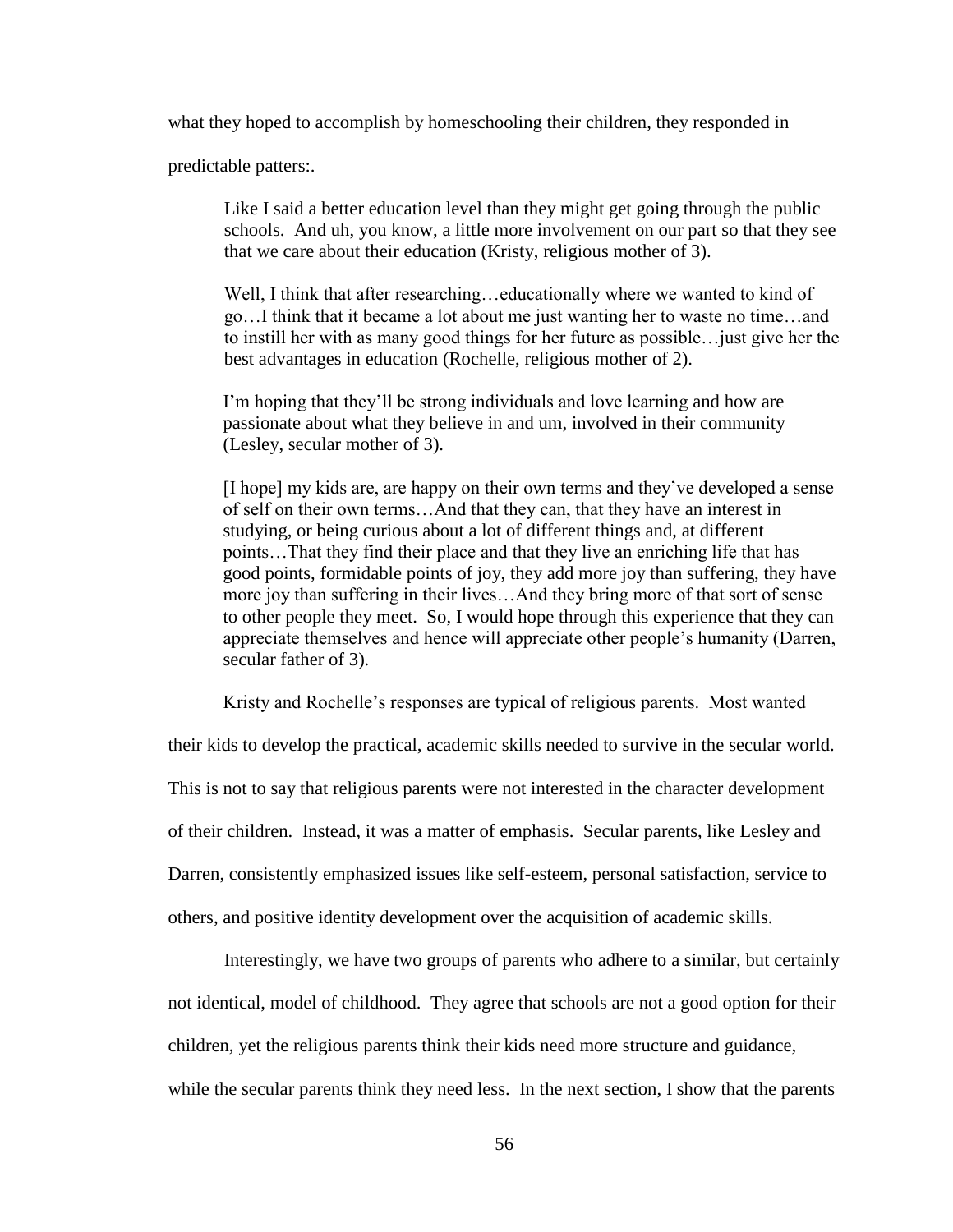in this study also share a similar concern about the decline of the contemporary family. In this case, they were mostly in agreement with one another. Most families regarded homeschooling as part of their ambition to create more "family unity."

## **Decline of the Family**

The second main component of the cultural frames of parents in this study is a perceived breakdown of the American family unit. This concern is not unique to homeschoolers, nor is it unique to this particular historical moment. Family scholars and historians have argued that virtually every generation for the past two hundred years has fretted over the state of the family (Coontz 2000). The modern version of "decline of the family" ideology centers partly on the composition of families. Hence, critics worry about the implications of the rising divorce rate, increase in the number of single-parent households and the growing acceptance and prevalence of cohabitation (Cherlin 2004). There are also concerns about the function of the family. On the one hand there is the concern that the family no longer serves as the focal point for people"s emotional lives: it"s not the primary location where people form their most intimate bonds nor is it where they have their psychological needs met. Moreover, there is a fear that the family unit has lost its purpose as the main source for childhood socialization (Popenoe 2005)

Most of the parents in this study shared this belief the family is somehow in decline. Many articulated a feeling that our society is not "family friendly" and there are forces bent on pulling families apart. Donna, religious mother of five, reflects this sentiment when she explains:

It just seems that from a younger and younger and younger age, this society or the state is pulling our children away. And now they"re talking about extending school days. Um, they're talking about full day preschool. It just seems...when can you connect? That's a very personal opinion but I just feel that it's, the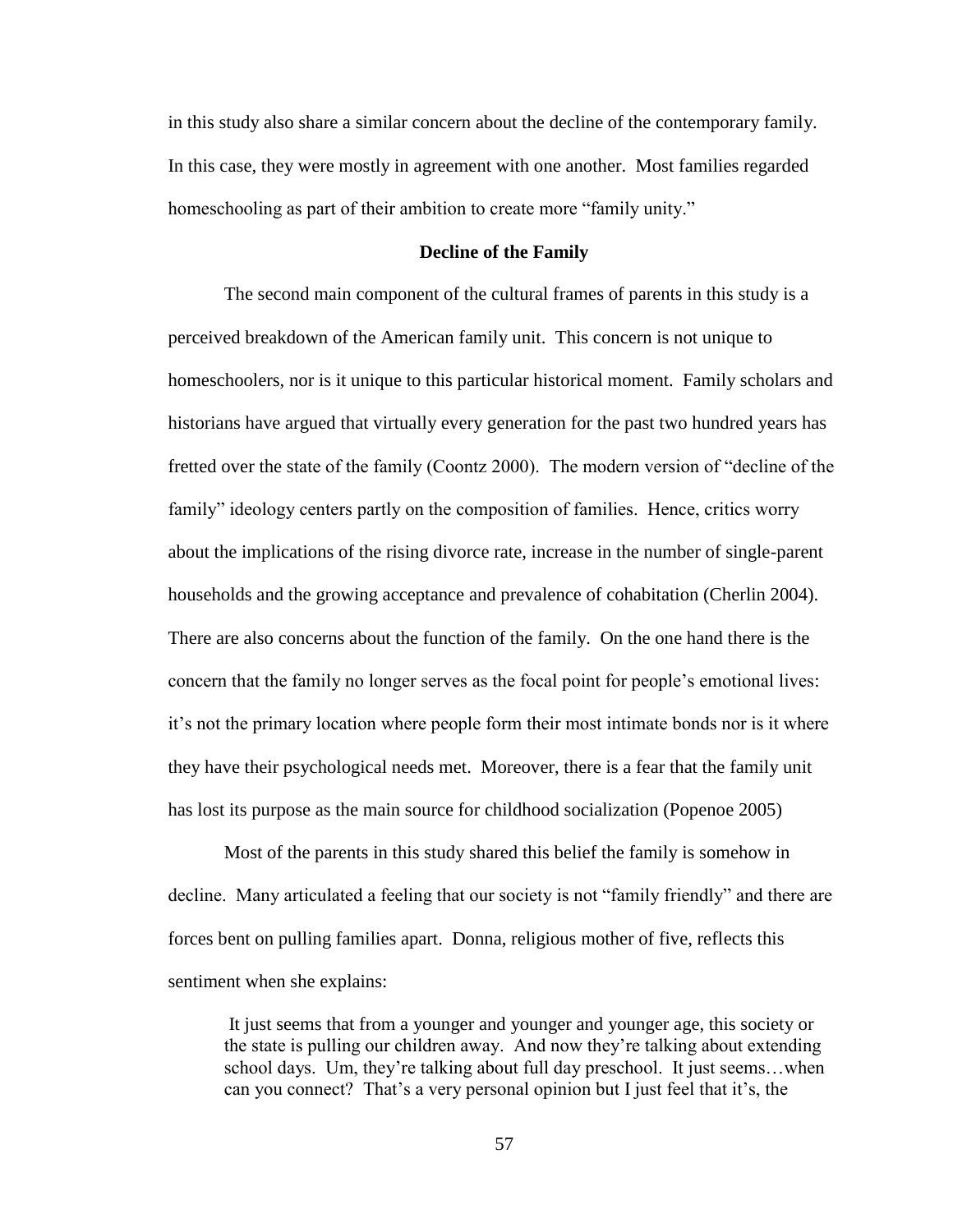families that I know that are really well connected, um, have to work really hard. They set aside days of the week that they don"t schedule anything. I mean, it just seems like it's a huge chore, to kind of stick together.

There are two important layers to Donna"s statement that need to be examined. First, Donna talks about the difficulty of families having time together to connect and "stick together." The theme of "time together" ran consistently throughout the interviews and it offers a hint as to what homeschoolers think is the key to establishing family unity. Second is Donna's perception that "society or the state" is driving a wedge between families. This answers the question of who or what is to blame for family decline. As I explain below, these two layers are intertwined.

Most of the parents interviewed for this study identified time together as one of the biggest problems faced by contemporary families and, consequently it is an important reason for choosing to homeschool. In fact, these parents are part of a broader trend in contemporary parenting. As Bianchi and her colleagues show in their time diary study (Bianchi et al. 2006), both parents – mothers and fathers- are spending more time with their children now than parents did a few decades ago. According to homeschooling parents, it is important to spend quality time with children in order to give them a solid emotional and psychological foundation. Kate and Jerry, secular parents of two sons, spoke of the importance of creating meaningful rituals and routines in their sons' lives. Having themselves grown up in single-parent households that were unpredictable and lacked a "real center," they are adamant that their boys have a different experience. They minimize the time that they are apart and turn even the most mundane activities into family rituals. Instead of one parent doing grocery shopping, for example, they do it together.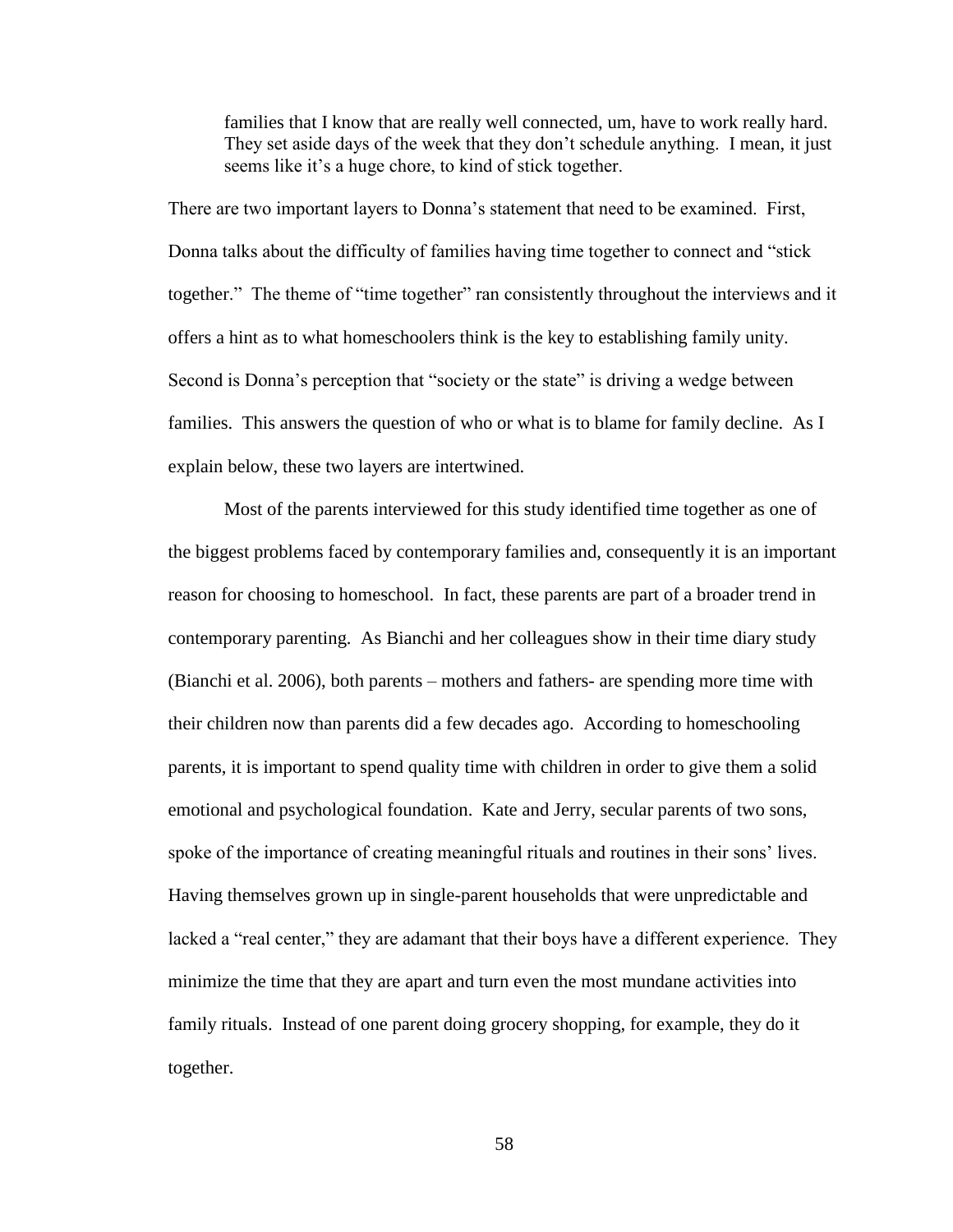Time together is important because it allows for a level of intimacy to develop between family members that may not be possible if they are apart for six or eight hours each day. Pat, for example, described the evolution of her relationship with her daughter. Ursula attended public school until second grade. For the past year, Pat has been homeschooling her daughter and suggests that she and Ursula have grown a whole lot closer in a relatively short period of time. A number of parents also suggest that relationships between siblings are enriched by spending quality time together. Donna marveled that the relationship between her children, ranging from two to eleven yearsold, is so close. Growing up, Donna had a sister four years older than she but felt like they were not very close. She attributes this difference to time together – her homeschooled children are together virtually all of the time, whereas she and her sister attended public schools and only saw each other for a few hours most days.

If time together is one of the biggest problems facing families nowadays, then what or who is to blame? Parents identify two main culprits for pulling families apart – work and schools. Regarding work, parents on both sides differentiated between what I call "need vs. greed." On the one hand, many acknowledged that some families need two working parents nowadays. They recognize that it is difficult, if not impossible, for many families to survive on one income. For the most part they were not critical of these parents for not putting in time with their families. They recognized that the forces pulling these families apart were beyond their control. For example, when I asked Kristy about the biggest challenges facing contemporary families, she explained:

Probably financial issues would be probably the number one because you have to find creative ways to still end up having two incomes. In our society, with mortgages what they are and every, you know, um...I think that's probably the hardest thing on a lot of people. Because to even have a stay-at-home parent is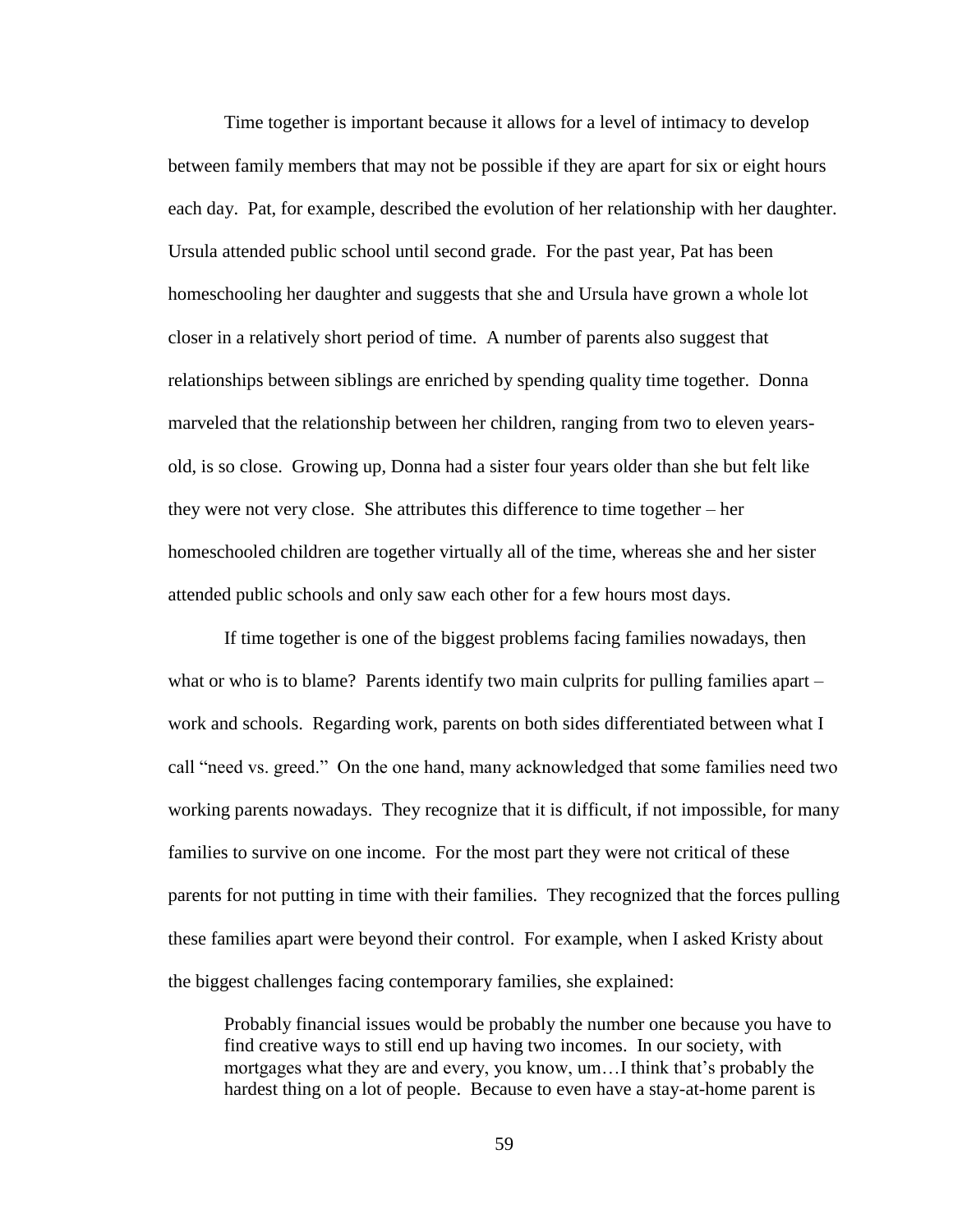really hard today. I work part-time and my husband works basically two jobs and, you know, it"s definitely not an easy accomplishment (Kristy, religious mother of 3).

Kristy talked about how the need to earn two incomes would prevent some families from making the choice to homeschool.

On the other hand, they did levy criticism against parents whose labor force participation seemed to be motivated by something other than need. First, they were critical of parents who worked for the acquisition of material things. Mike, a religious father of one, suggested that many modern couples are stuck in a work and spend cycle because they want to buy "toys" such as computers and motorized vehicles, or they yearn for a bigger house and a newer car. Most parents agreed that the materialistic impulses behind working greed instead of need were fostered by the broader culture. For example, Pat a secular mother of two, explains:

I think our society is really busy and doesn"t as a whole value families. So you don't get time off for your families from work. It's just, you work crazy, crazy hours you know. And you have to, just to afford stuff. Um…I think the American family right now is in the process, and this has been going on in my mind since the late 50s, in the process of being torn apart, in an effort to make a group of consumers that live in the same house.

Although most parents acknowledged significant sociocultural pressures toward materialism and greed, they did not let these parents completely off the hook. Many felt that parents, as they themselves have done, could resist consumerist temptations and make better choices. The harshest criticism was reserved for women who chose to work for reasons other than bare economic necessity. Rarely was this criticism as blatant as Pat who stated tersely that she "does not think much of women who put their children into daycare." Instead, most parents were more circumspect. Consider Kate's explanation for why having a career is not one of her personal goals: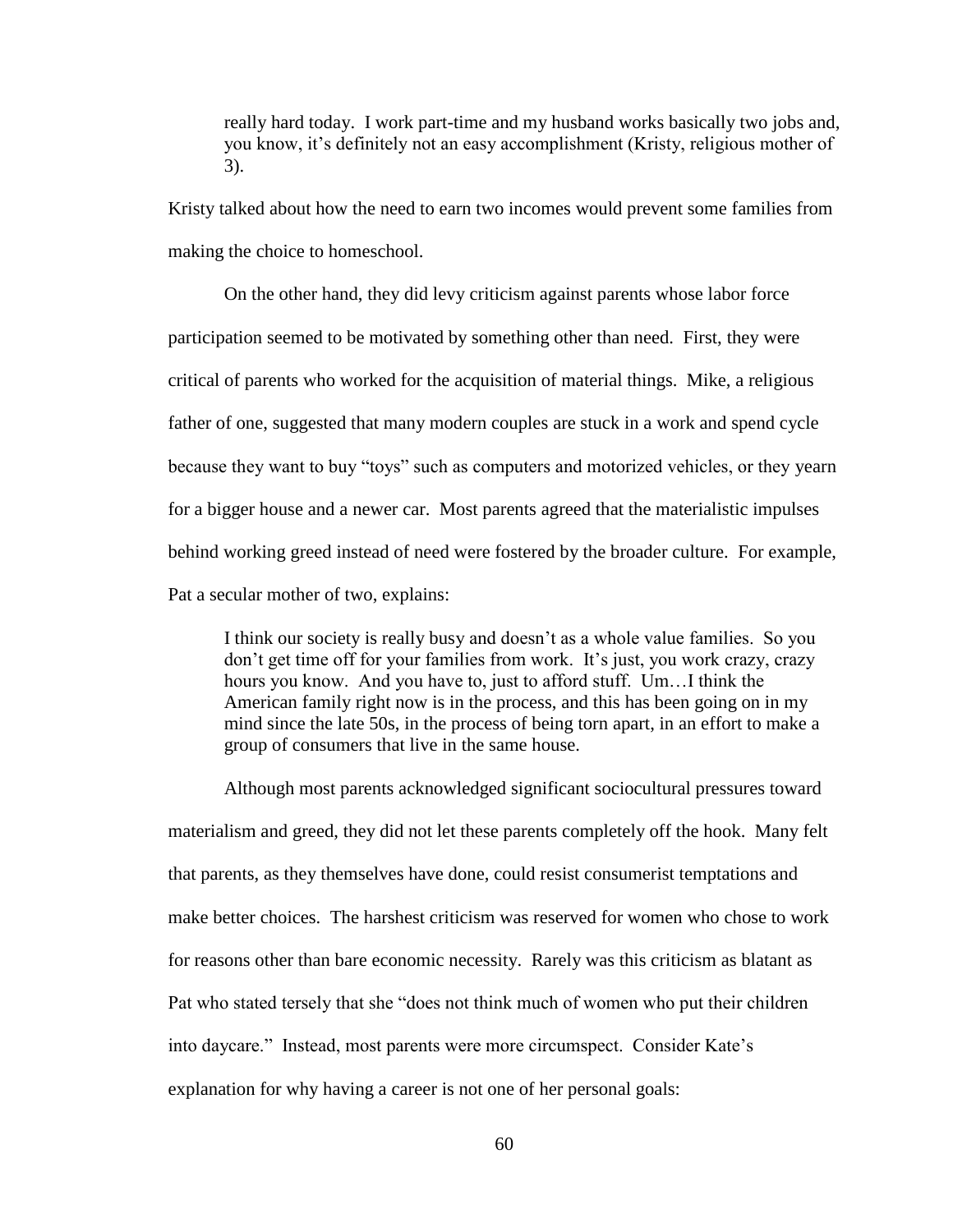I think about my own childhood and feeling like women deserve to be in the workforce, women should be in the workforce. I think that"s probably a piece that gets us in there, you know, gets women into the workforce. And then once you"re there, it"s hard to leave. Like, there"s a lot of seductive, addictive things going on – I mean, just connection with other grown-ups, a descent salary, um, the respect that you get from being an MD or whatever it is. Um it"s, and again, it"s, I think that being a woman MD is much more valued in our society than being a stay-athome mom, um so, so if you're someone who's at all concerned with that sort of status... And it's hard when you're in that world it's hard not to buy into it.

On the one hand, Kate acknowledges that being a stay-at-home mother is not as respected in U.S. society as being a doctor and she thinks there is something wrong with that. Yet, she also implies that women who are "concerned with that sort of status" are more vulnerable to the "seductive" lure of adult interaction and a paycheck. Therefore, women who work for reasons other than economic necessity, are buying into a set of values that are not consistent with what a family-centered homeschooling mother would choose.

Interestingly, though, virtually no parent raised the concern that husbands work too much. The labor force participation of men was taken for granted, whereas the participation of women, especially those who did not "need" to work, was viewed by most as a selfish act that is detrimental to family cohesion.

The second main culprit in the decline of family time is schools. Most parents felt that the school day is just too long. Hal, a religious father of five, described how hard it was for him to have his three eldest children in school. He explained that his wife, who was responsible for transporting the children to school activities, became overwhelmed:

She was tired of running around a lot, number one. She spent a lot of time just driving kids back and forth, to and from school and, um, I don"t think she was real happy. And she just got tired. We kept having kids (laughs) and uh, she got tired of doing the running around and so we gave it [homeschooling] a whirl.

As a dairy farmer, Hal would be up before dawn to milk the cows. Then, if he was lucky, he would be back in time to eat breakfast with his children. More often than not, he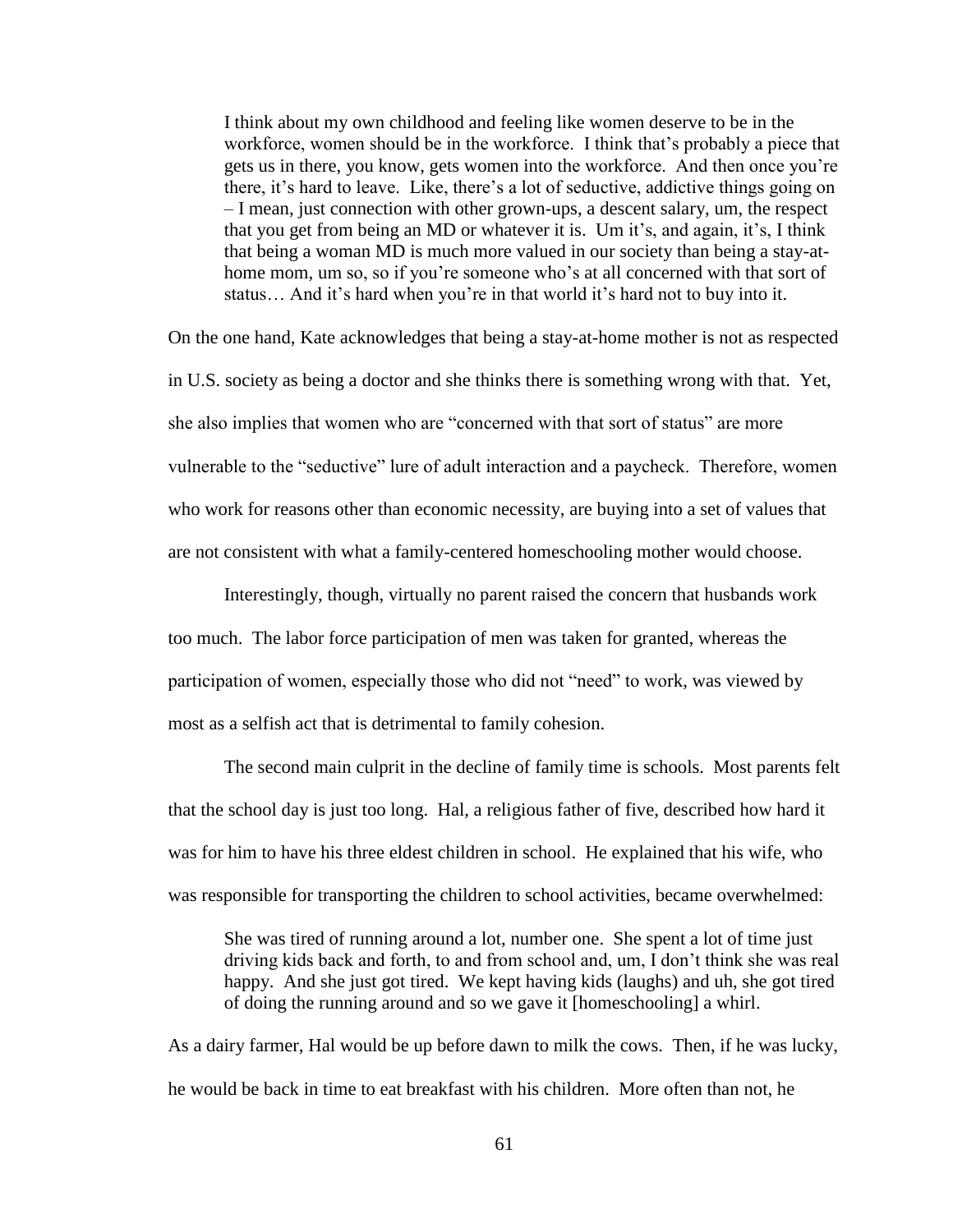would miss breakfast and would only get to spend 15 minutes with his children while they waited for the school bus. The, he would not see them again for another eight or so hours and when he did it was often unpleasant. Hal explains:

You bring the kids to school and they come home and they"re in a pissy mood and they"re hungry and cranky. So you miss out on a lot of that, on the good parts of the day.

Hal attributed his children"s malcontent to the hectic pace of their day: up early, thirty minutes on the bus, six and a half hours at school, maybe another couple of hours in an extra-curricular activity and then the drive home. Hal"s wife Donna described this schedule as the "rat-race." Both she and Hal felt it was absurd for their family to be racing around so much instead of spending quality time together.

Not surprisingly, most parents bristled at the idea of expanding the school day in their state. Many felt that the state should not be putting more resources into expanding the school day but instead should be investing in ways of bring families together. One father explains:

I feel that people should be spending more time with their kids and families should become stronger. Massachusetts Governor Deval Patrick…is putting money into this extended learning day program, which would make the school day longer…And I just feel like if we"re gonna spend money on anything, you know, rather than making the school day longer, we should be paying parents to come to classes with their kid and learn how to spend time together. We should be providing exciting activities for parents and kids to be getting together, rather than keeping them in school for an extra two hours. Like, I think we should be encouraging the growth of family, rather than discouraging… And especially if, putting all of this money into it so that other people can sort of take care of kids. It seems very backwards to me. Kids should be in school less and now we"re gonna make it more (Jerry, secular father of two).

Jerry"s assessment is clear: children should spend more time with their parents and less time in schools. This is a common refrain among homeschooling parents.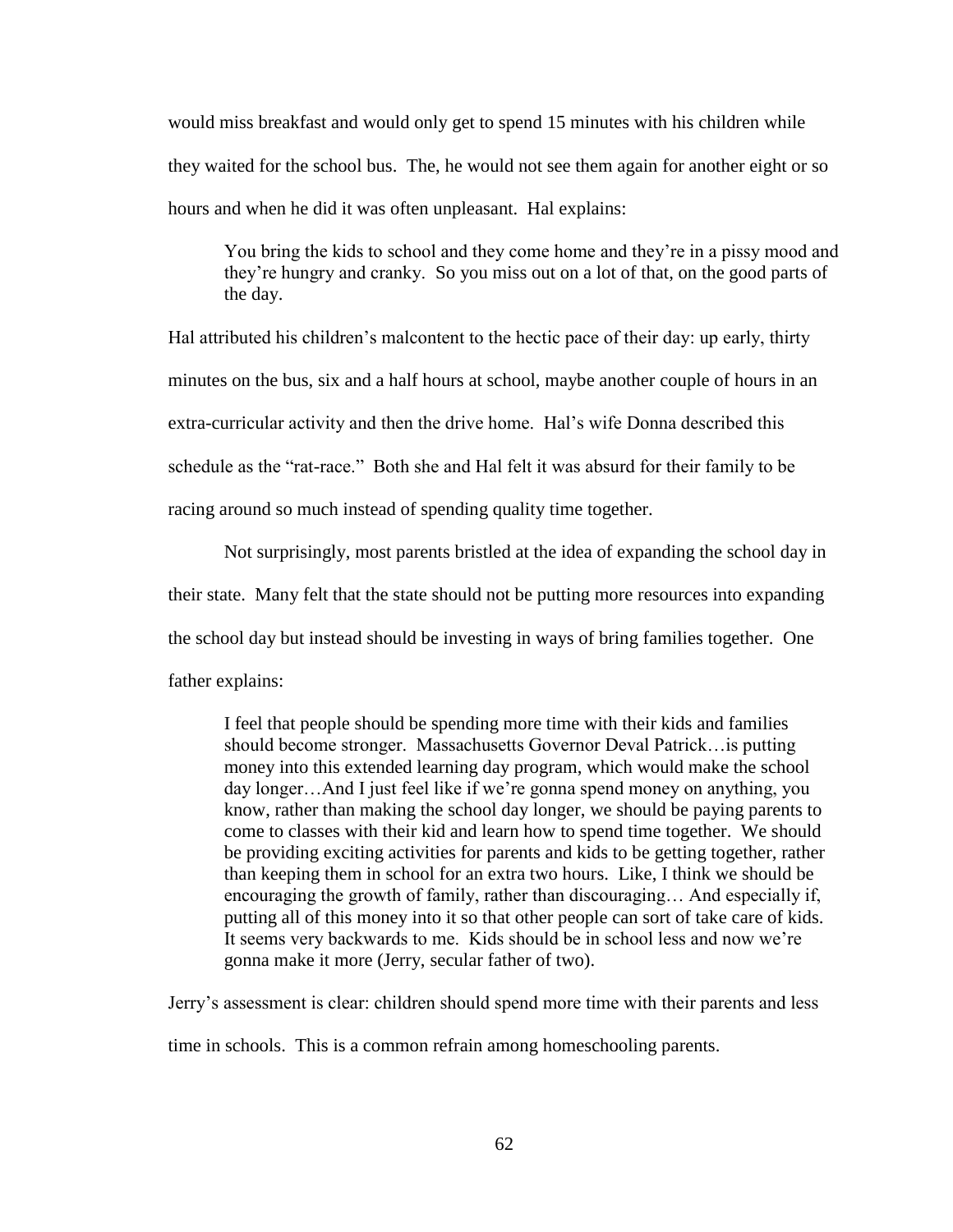Furthermore, it is not just that the daily school schedule is too long and hectic for these parents, but the school year is too. Many complained about the fact that kids are starting earlier and earlier and going later into the summer. This growing school year decreases the flexibility that some families wish they could have in terms of traveling and taking vacations. Following the school calendar means that when their kids are off from school, then so are most kids. Therefore, movie theaters, museums and vacation destinations are busier than if they could travel whenever they wanted. For many parents, this was an unanticipated, though entirely welcomed, benefit of homeschooling.

## **Family Unity**

I have shown that most of the parents in this study share a sense that the family is in decline. They feel that the family has lost its place as the center of people"s lives, where parents and their children form intimate bonds. Forced apart by the demands of work and school, families do not have enough quality time together to create healthy bonds and strong relationships. Therefore, most of the families in this study engage in homeschooling as a way of reinforcing or reemphasizing the importance of family life. Mayberry and Knowles (1989) describe this as a "family unity" objective of homeschooling.

One part of the family unity objective is resistance. In this case, parents are resisting the forces that would otherwise pull their families apart: namely, schools and work. There is more to it. These parents are also resisting what they see as the moral decline of the broader society. Both religious and secular parents suggested that the morals and values of the broader society are destructive and headed in the wrong direction. Although they may agree that there is a problem, I will show in the following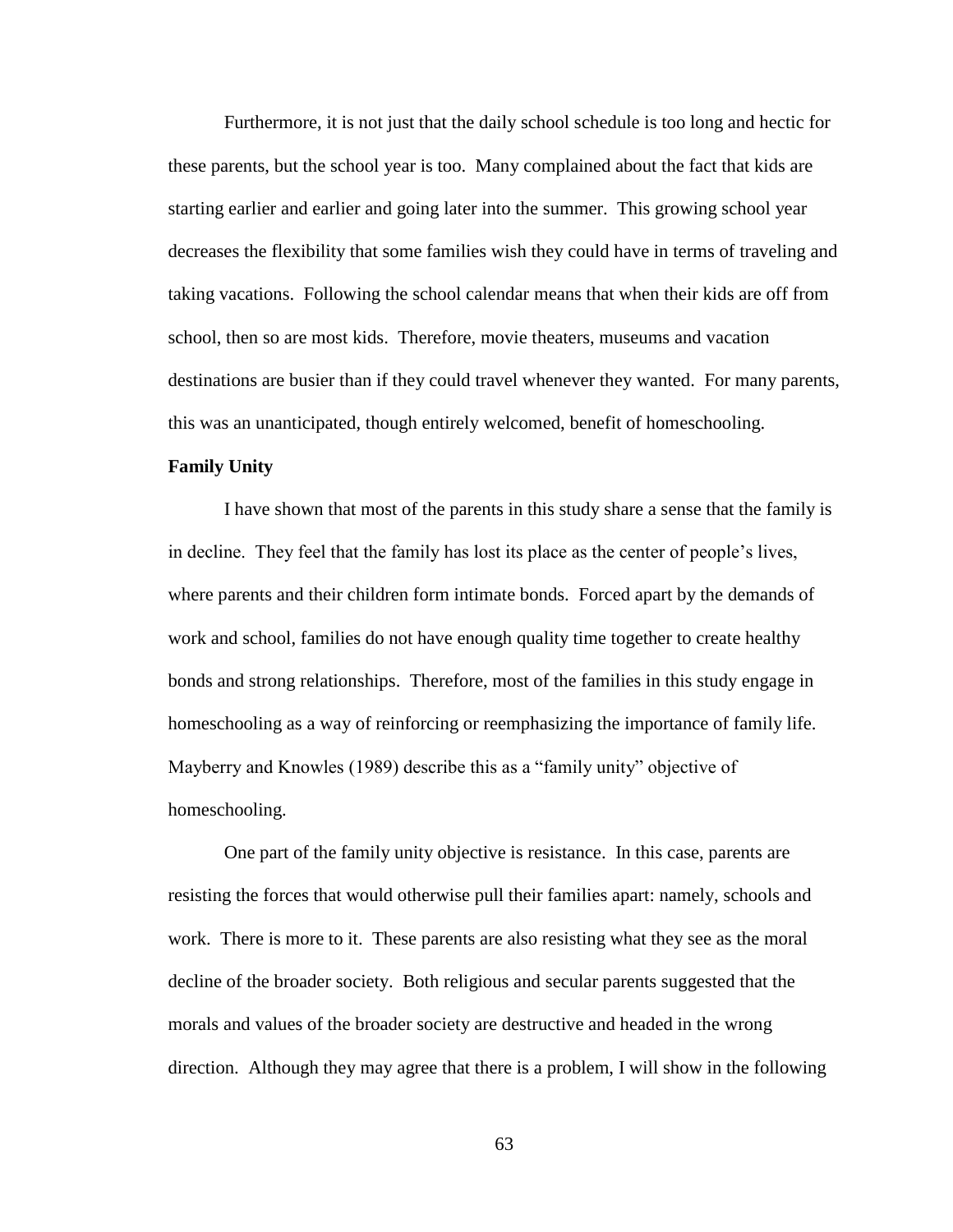section that they differ in terms of what, exactly, that problem is and what should be done about it.

#### **Moral Decline (God and Nature)**

The third component of homeschoolers" cultural frames is a belief in the moral decline of society. Morality is a complex concept and people often use it interchangeably with other concepts like values and ethics. In the context of this study, I am using morality to describe a "code of conduct" that people use to make sense of their world and set priorities in their lives. Parents in this study consistently spoke of a society that has lost its moral bearings, where people"s priorities and values are destructive and misguided. Religious parents were more likely to actually use the term morality, whereas secular parents would say things like, "the world is screwed up," or "there's something wrong with people today." In either case, parents felt like their own moral compass was at odds with the morality of the broader society and for both groups, schools are one place in which this conflict is played out.

### **The Word of God**

The majority of religious parents in this study identified as protestant or evangelical Christians. Their code of conduct, or sense of morality, is based on the word of God as represented in the Bible. Most of these parents believed in a literal interpretation of the Bible, where rules about right and wrong are unequivocally stated. Maureen, mother of a ten year old son, explains that she discerns a fundamentalist bent in the homeschooling movement:

I think that there"s a lot of Christians who believe like fundamentally, like I do, in the Bible, that really wanna protect their kids and to train them in a way that we believe and I don't know, there is a movement as far as that's concerned. For people who have fundamental beliefs, there"s I think definitely a movement.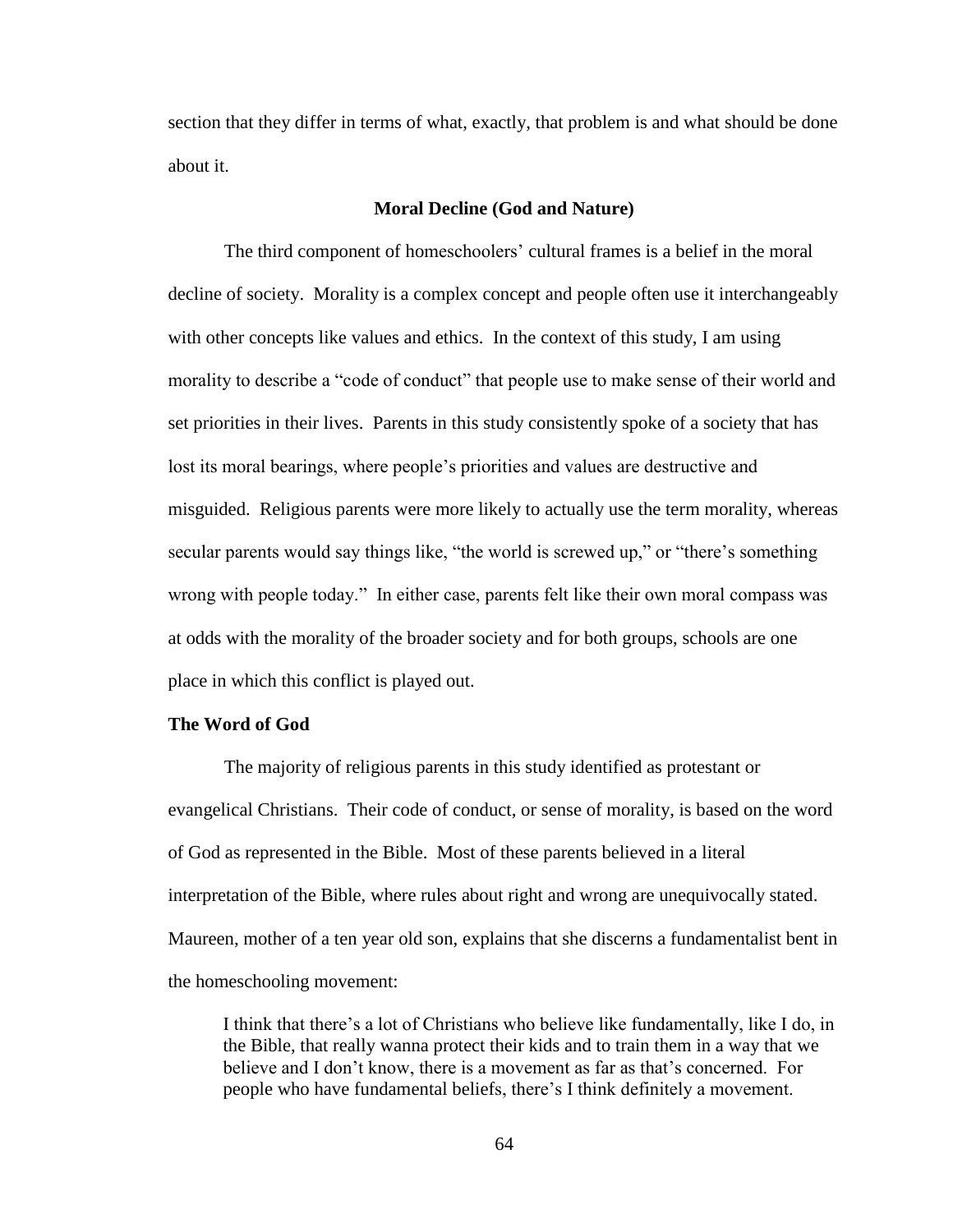Maureen"s husband Mike also considers himself a fundamentalist. This is evident in his explanation of his stance on homosexuality:

Yeah, but we have all kinds of problems. I mean…like people who are homosexual tryin' to push their lifestyle in the school, whether it's them saying you should be homosexual or you should accept homosexuality. Well, I"m a Christian, Bible says it's a sin against God. You know, we're wicked, we're sinful and we need to look at our sin and say…I gotta straighten that out, I gotta fix that. My desire to do these things, I gotta get it in line. And homosexuality is just another sin. So, if I'm sending him to a public school and they're saying well, it's an alternative lifestyle, they're going against what the Bible says.

A few of the religious parents, however, were more moderate in their beliefs. They felt

that the stories in the Bible were more metaphorical, offering general guidance to

believers. Pat and Dan are a good example of a moderate Christian family. They

describe their faith as being an important part of their lives but it is not as all-

encompassing as it is for the more fundamentally oriented parents. Pat and Dan say that

that they want their children to embrace their Christian heritage, yet they also feel that

their children should be exposed to other religions, cultures, and ideologies.

In either case, the religious homeschoolers shared a perception that U.S. society in general, and public schools in particular, are unfriendly to Christian morality. Mike lamented what he sees as a general secularization of society. He commented,

So, so now you take public schools. Public schools reject my daddy [God]. They"re godless…you know, it used to be they taught God in public schools. Now, it's against the law, because the ACLU and things like that, they kicked God out. So, they"re basically saying, we want, we wanna take your kid, and reject your daddy.

Mike argued that there are forces in this country determined to drive religion from the social, political and cultural spheres of society. The result is an "anything goes" mentality, where morality is relative and not absolute. There was a general sense among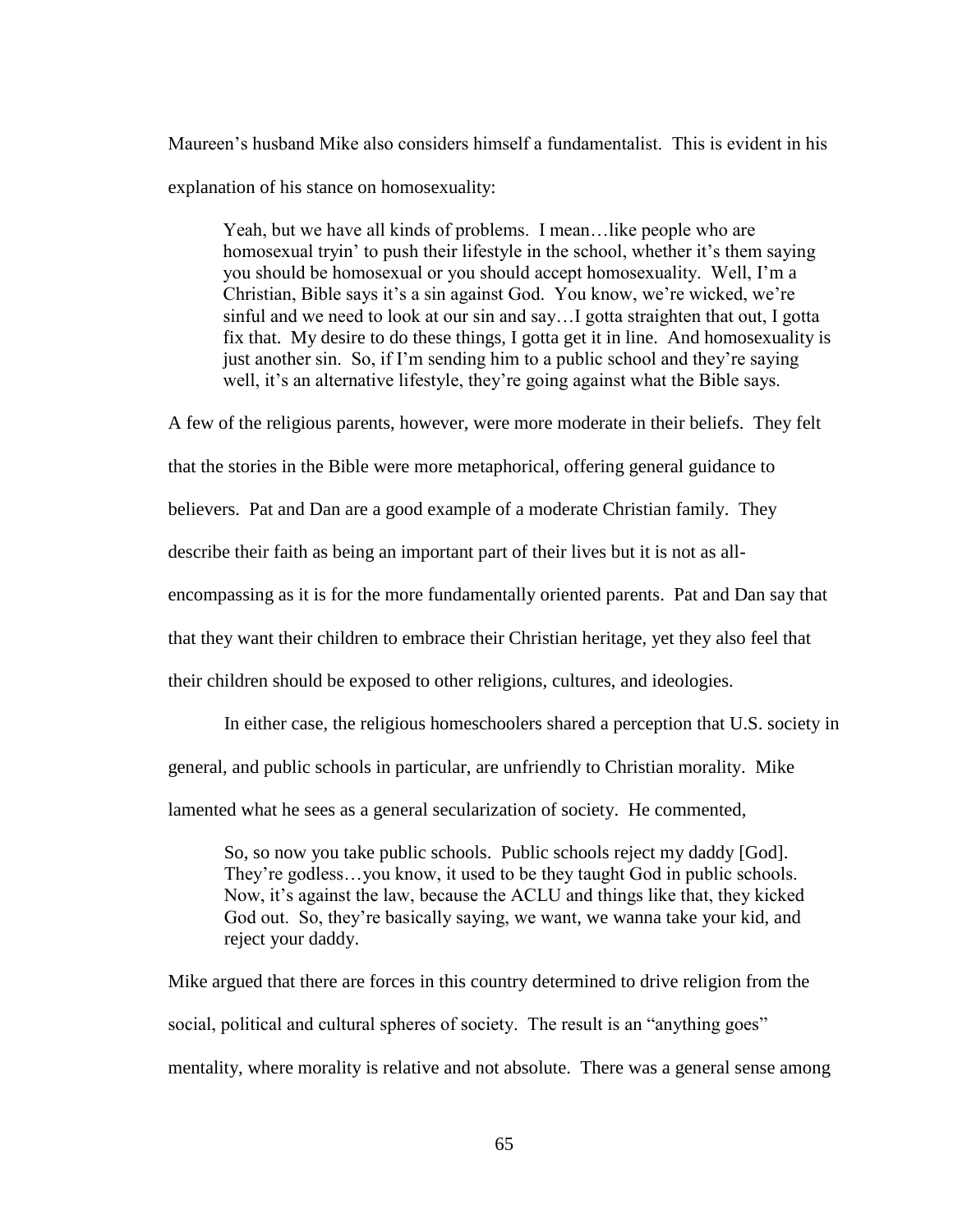these parents that this trend has had widespread negative consequences for the U.S. For example, Marianne explains,

And even…looking at the things that happen in schools, like horrible killings and things like that, or…even just the things that kids nowadays will get involved in at such an early age, you know it's almost scary to send your kids into these environments…You know, nobody wants to have their kids involved in sexual stuff at an early age. And nobody wants them to be molested by somebody, you know.

A central concern of parents like Marianne is that secular society is full of a whole host of potentially harmful situations for children. These include violence, murder, sex, and molestation. According to these parents, these risks are due in large part to the absence of God and morality within the broader society.

These parents view schools as both a source of moral decline and a context where religious intolerance is played out. Donna, a religious mother of five, described a story that illustrated her discontent with public schools. She remembers the day that her daughter came home and told her that in school that day they discussed the diversity of family formations. The message that Donna"s daughter took away was that "anything makes a family." Donna protested, "But we don"t believe that!" Like other religious parents, Donna feels that the proper and ideal family form is a married heterosexual couple.

There were other points of contention as well, a major one being sexuality. John and Rochelle, parents of two homeschooled children, decided not to re-enroll their daughter in school when they learned that their daughter's teacher for the next grade was a lesbian. Their complaint, which they shared with other religious parents, was that the presence of openly gay teachers "promotes" or at least naturalizes the "homosexual lifestyle." Further, most parents felt that sex education is a topic that is best left to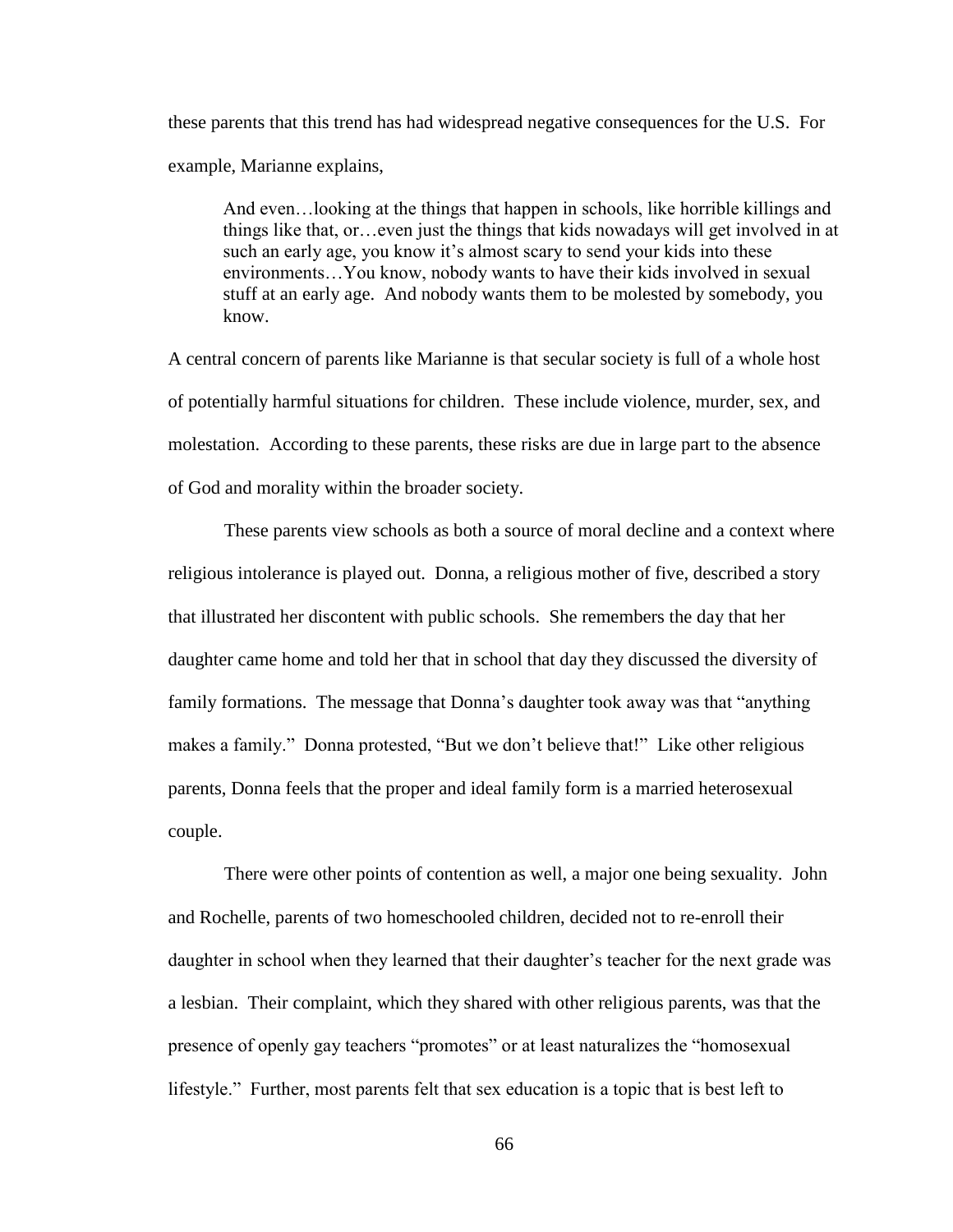parents to discuss with their children at home. They were uncomfortable with the prospect of schools teaching their children about contraceptives and std"s. Bruce, a fulltime pastor, part-time real estate agent and father of three, clearly felt that the role of the school should be to teach his children basic academic skills not to instruct them on moral principles. Bruce stated,

I believe that the…social values that are being taught in the public schools are being taught as: "you must accept this, or you must think this way" – has crossed the line into the parents' role versus the teachers' role. In other words, the teachers' role is education. The teachers' role is not moral values. You know, that"s the parents" role. And, and, as for my biblical perspective, I would say that that"s a God-ordained commandment for parents to be moral educators in the home. And, I don"t have a problem with somebody else teaching my kids um, basic arithmetic, English, grammar, history, you know as long as it's accurate history. And, and things of that nature. But when we cross the line to say "this is socially acceptable, this is morally correct," you know you're really crossing a line, where that's the parents' obligation. And vice-versa...That's not, that's not the school"s responsibility, to morally educate your kid. That"s yours.

There were a number of other lesser grievances identified by a few parents,

including evolution and global warming. Regardless of the specific point of contention, the general view of religious parents was that schools do not honor and respect their religious beliefs. It is not the case that these parents wanted to completely shelter their children from ideas that they did not agree with. They realize that is virtually impossible. Instead, most felt like this was an unfair burden that they did not want to deal with. After all, it if is not alright to discuss God in school or to pray in school, why should we allow "politically correct" discussions of same-sex marriage, abortion and Darwinism?

# **The Wisdom of Nature**

Whereas religious parents looked to God for guidance on how to live their lives, most secular parents had a different source of inspiration: nature. Many had a reverential stance toward the natural world, comparable to religious parents" reverence for God.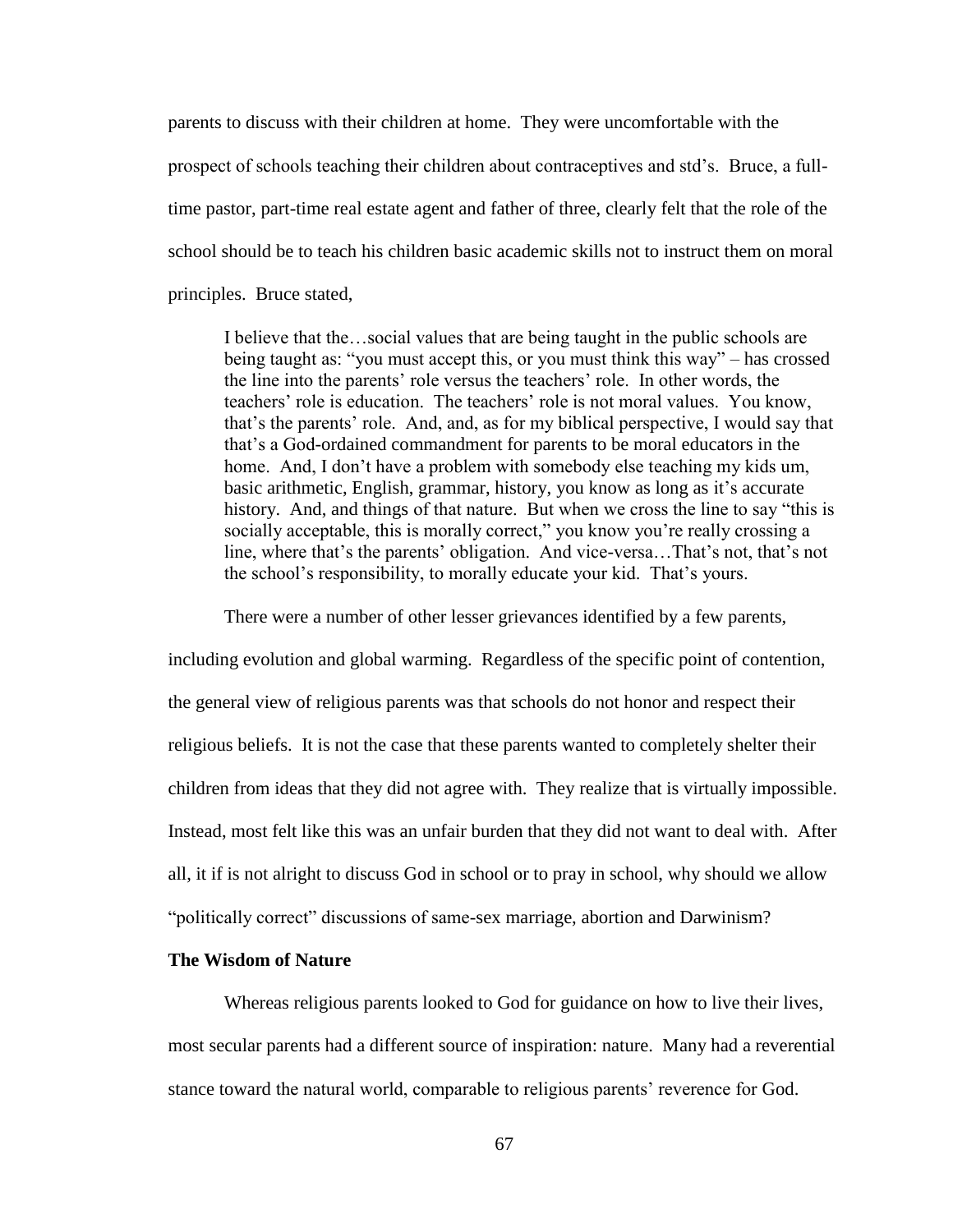They felt that nature, for the most part, answered many of life"s questions, particularly when it came to parenting roles and the household division of labor. Moreover, many parents felt that most people don"t care enough about the natural world. Therefore, we have all sorts of problems, including global warming, too much trash and a population of people disconnected from the world around them.

Secular parents tried to base their lives on the wisdom of nature. This, for many parents, manifested in a general mistrust of mainstream social institutions and experts from a variety of fields. For example, when it came to making decisions about childrearing, many secular parents practiced "natural parenting." In her study of "natural mothers," sociologist Chris Bobel (2002) describes natural parenting as a set of practices and related beliefs. In terms of practice, natural parenting includes homebirth, extended breastfeeding and a "family bed." Kasey, mother of three children explains that her natural parenting practices began when she was pregnant and she and her husband dared to question the conventional wisdom of childbirth and childrearing:

So, everything we did, we questioned everything. We questioned doctors, you know, our daughter was born at home. And being pregnant, I questioned everything. My daughter coming out, that whole year was like, "Whoa." So, why should I only breastfeed "till a year? So, I just questioned everything, and so the whole lifestyle changed, for me personally. And…even what I thought I was supposed to do as a parent was way different than what I experienced. I was doing what felt natural to me. Like, "No, I"m not gonna give my kid lots of shots."

Many of the secular parents shared Kasey"s questioning attitude. They felt that their choices about parenting were more in tune with nature. They chose to follow the wisdom of nature, rather than the dictates of mainstream culture or the advice of "experts."

A number of these parents also reject mainstream ideas about medical care and instead rely on homeopathy, herbal remedies and other homespun treatments. Lesley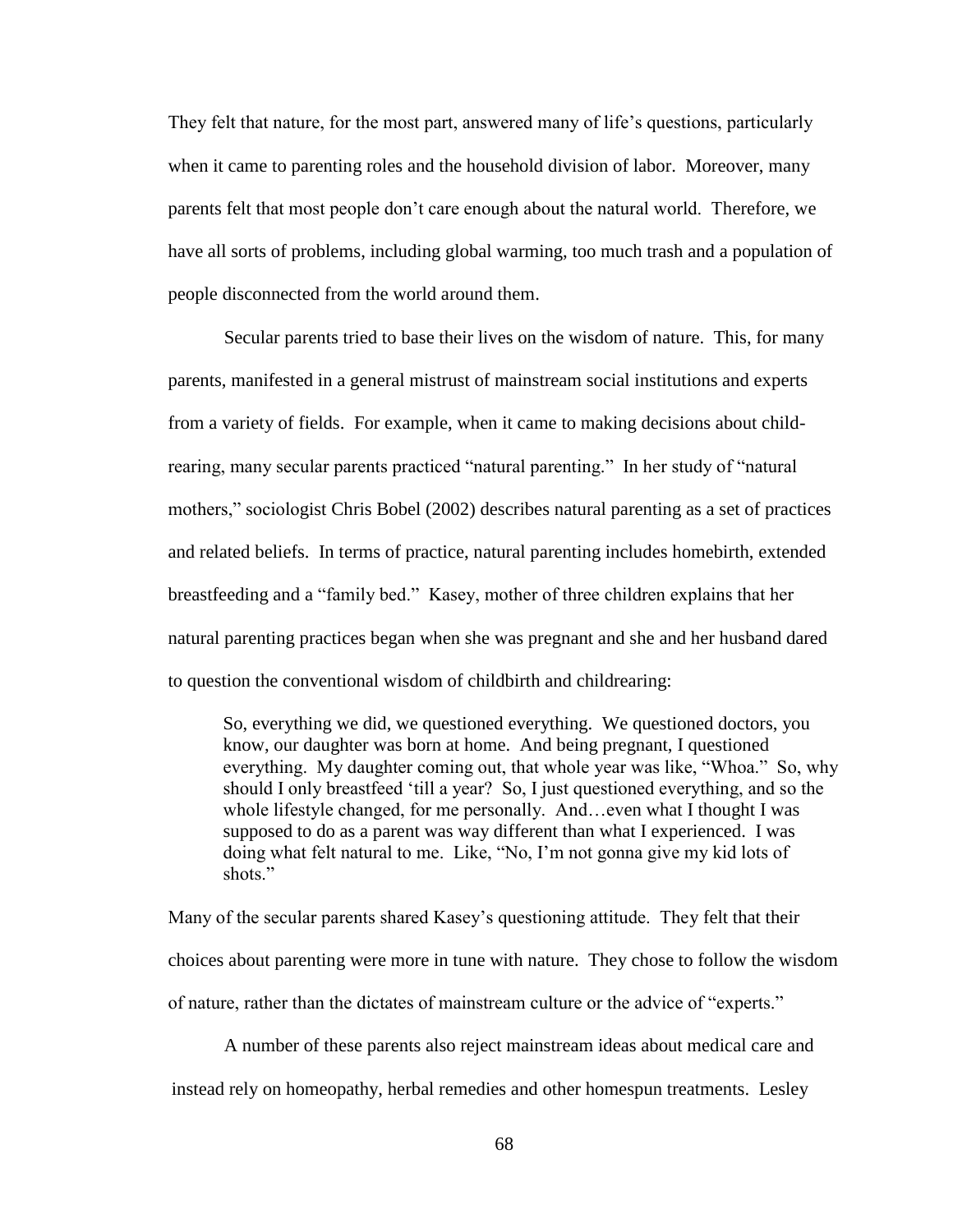told a story about the time that her son had an earache and she took him to the doctor. The doctor insisted on treating what her son with antibiotics. Feeling that antibiotics were an unnecessary intervention the body"s natural ability to heal itself, Lesley ignored the doctor"s advice. Instead, she concocted a home remedy which she claimed worked as well as any prescription drug would have. This general mistrust of medical experts also explains why most of the secular parents have chosen not to vaccinate their children as most parents do.

The choice to homeschool also flows, in part, from this belief. Secular parents identified a number of ways in which schools contradict their beliefs about the natural world. For example, many parents commented on the quality of food that is served in schools. For parents like Tim and Lesley, it is important to eat as much organic and locally-grown food as possible. They believe that it is better for the environment to eat this way. Tim explains:

We buy a lot of bulk foods. So, we always tell them why we're buying bulk foods, you know, we don't want to make the waste, and you know, how it's good to recycle and we tell them about the environment. And sometimes when we sit down at a meal we"ll look at the food we have and we"ll try to say well this came from Jim"s garden, or this is our own, these are our berries, you know. They know where all their food came from.

Many secular parents indicated that it is important to minimize waste in food packaging and to support local agriculture. They feel that this perspective on food is not supported in schools. They regard school food as over-processed and unhealthy.

Another parent, Kate, told a story about the time that her son was in a preschool program. Parents would each take turn bringing in a snack. She was appalled when one mother brought in "Cheez-Its," a snack cracker that Kate says is loaded with chemicals and artificial ingredients. This is not the type of food that she would ever serve to her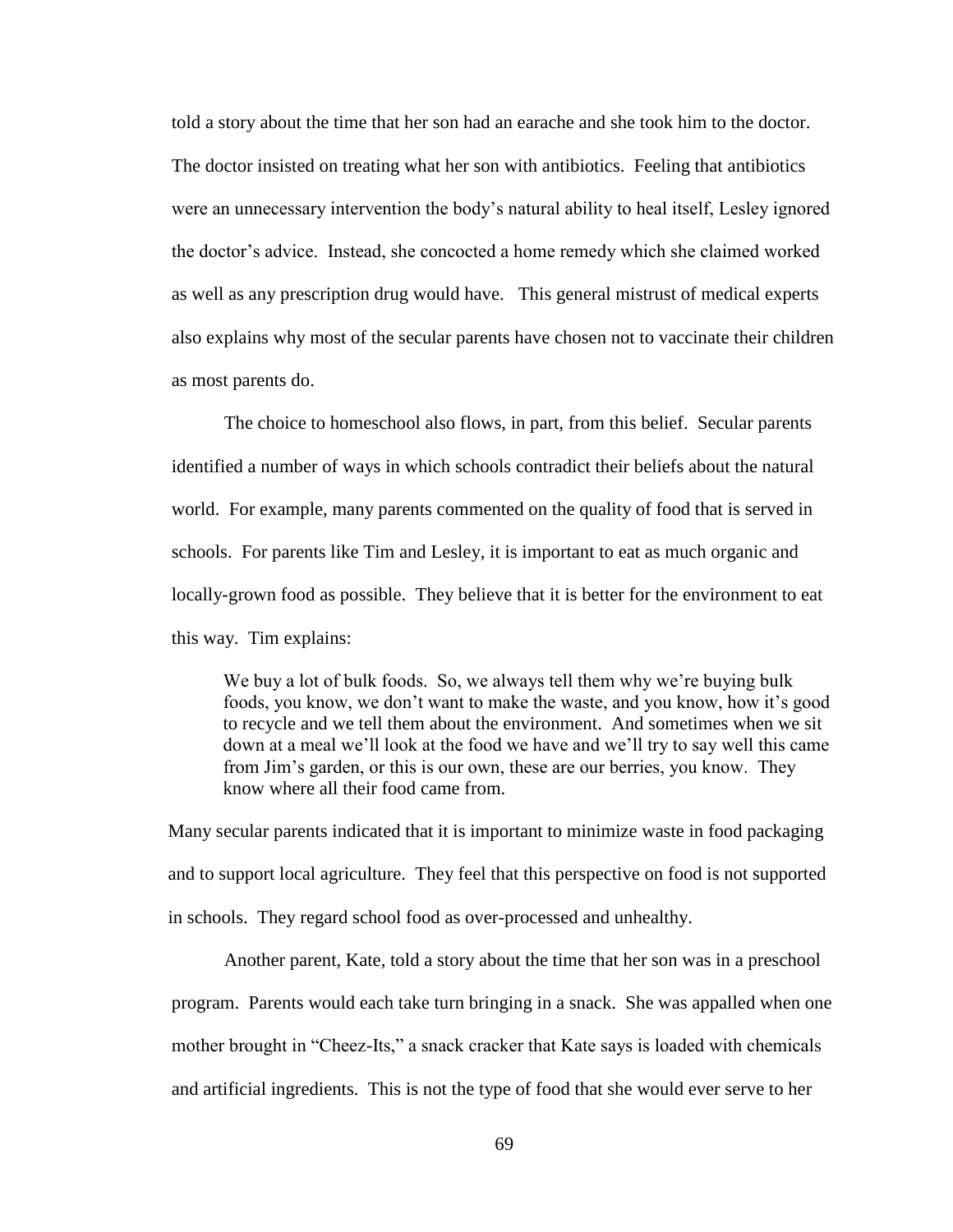own children. Parents also objected to schools" lax efforts at recycling, composting and their use of harsh cleaning chemicals.

Beyond the problems of school food, secular parents embracing the "wisdom of nature" perspective find schools objectionable because they are organized around experts and authority figures and not around children. Most secular parents argued that children are naturally curious and should not be forced to learn something before they are ready. Instead, children should be allowed to develop at their own pace, acquiring skills and competencies as they naturally arise. The whole idea of a state-imposed curriculum, which imposes arbitrary performance goals based on a student's age rather than her individual needs, is absurd to most of these parents. Jerry, father of two sons, explained that true learning will take place as soon as adults get out of children"s way:

Humans are programmed to learn about the world and they just do it naturally and they do it by, you know, by seeing what the adults around them are doing and, and just by being out there in the world. And they have a tremendous capacity for learning.

Dan, father to three homeschooled children, echoed Jerry"s sentiments when he described

the ideal environment for children to learn:

The main thing is we want our kids to discover. You know, it worked with [our daughter], who knows how it will work with the other two [sons]. You know, but we want them to really just be in control of their destiny and…it"s important for me that they can say no and they can make good choices for themselves and feel right about it and trust that instinct. Self-directed learning is part and parcel with that because they find something they"re into and they get into it and then decide if they"re really into it or not.

Dan described an environment in which children are free to choose the topics they want

to study and adults provide gentle guidance and support. According to Dan, this model

of teaching and learning is not present in public schools.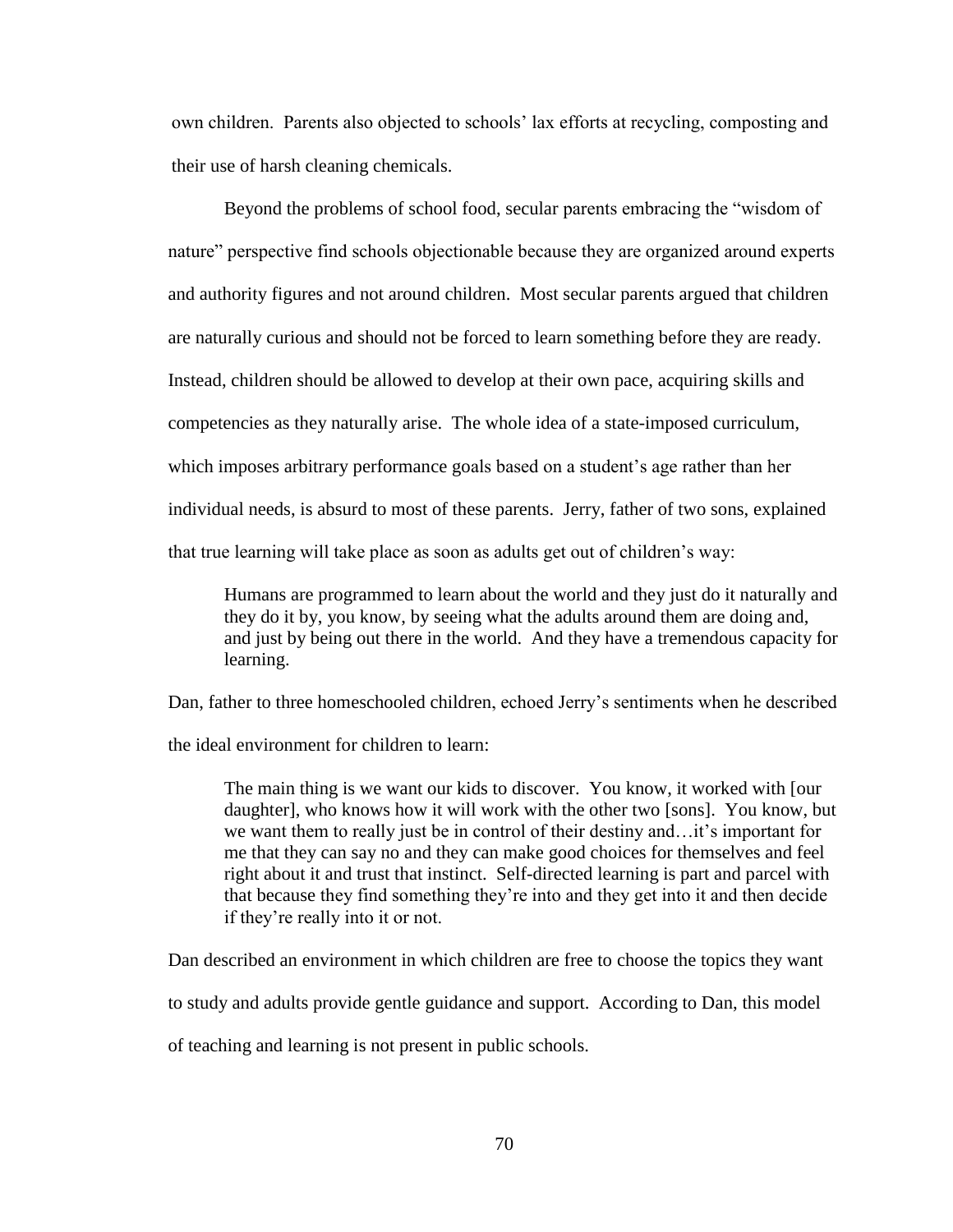Finally, secular parents felt that typical school-day itself does not promote a connection with the natural world that they think is so essential to the development of their children. More than one parent expressed disbelief that children are only allowed outside for forty-five minutes on a typical day. Tim, for example, contrasted his children"s experiences with those of average schoolchildren. Whereas other children are indoors most of the day, Tim"s children are "outside all of the time." Tim explained:

Where we live, they have access to, just beautiful land…And um, it's spurs the imagination, you know. It spurs the imagination. A lot of playing outside…some could be discovery, some could be on hikes. I mean, we do some family hikes, you know, during the day we"ll say, "Oh, let"s go to Sugarloaf, and climb Mt. Sugarloaf and we"ll climb that and we"ll have a picnic at top," and we"ll run around on top, we"ll run around and we"ll walk back down…Spending a couple hours...this is a big difference with home schooling, is you can go out for a couple hours, go on a hike, you can spend the whole afternoon if it's going well, you can go with it. Whereas you couldn"t do that, you know when you"re set to those 40, 45 minute time periods.

Most secular parents felt that it was important for their children to have ample amounts of "outside time" for two reasons. First, as Tim explained, being outside can be educational, in the general sense of spurring one"s imagination. Children also learn practical lessons about animals, plant life and forest ecology.

The second reason it is important for children to be outside is that it is consistent with their nature. In other words, children *need* to be outside and run, climb and play. Many secular parents criticized schools for their passive approach to education, where students sit still and do what they are told, as opposed to being more active. For example, Katie explains:

I see kids in public school, based on my experience and based on just watching…kids get demoralized. First of all, they're sitting in desks. And they"re sitting in an unnatural way. Kids should be playing, kids should be hands on…I believe that public education is an institution that does not serve kids. And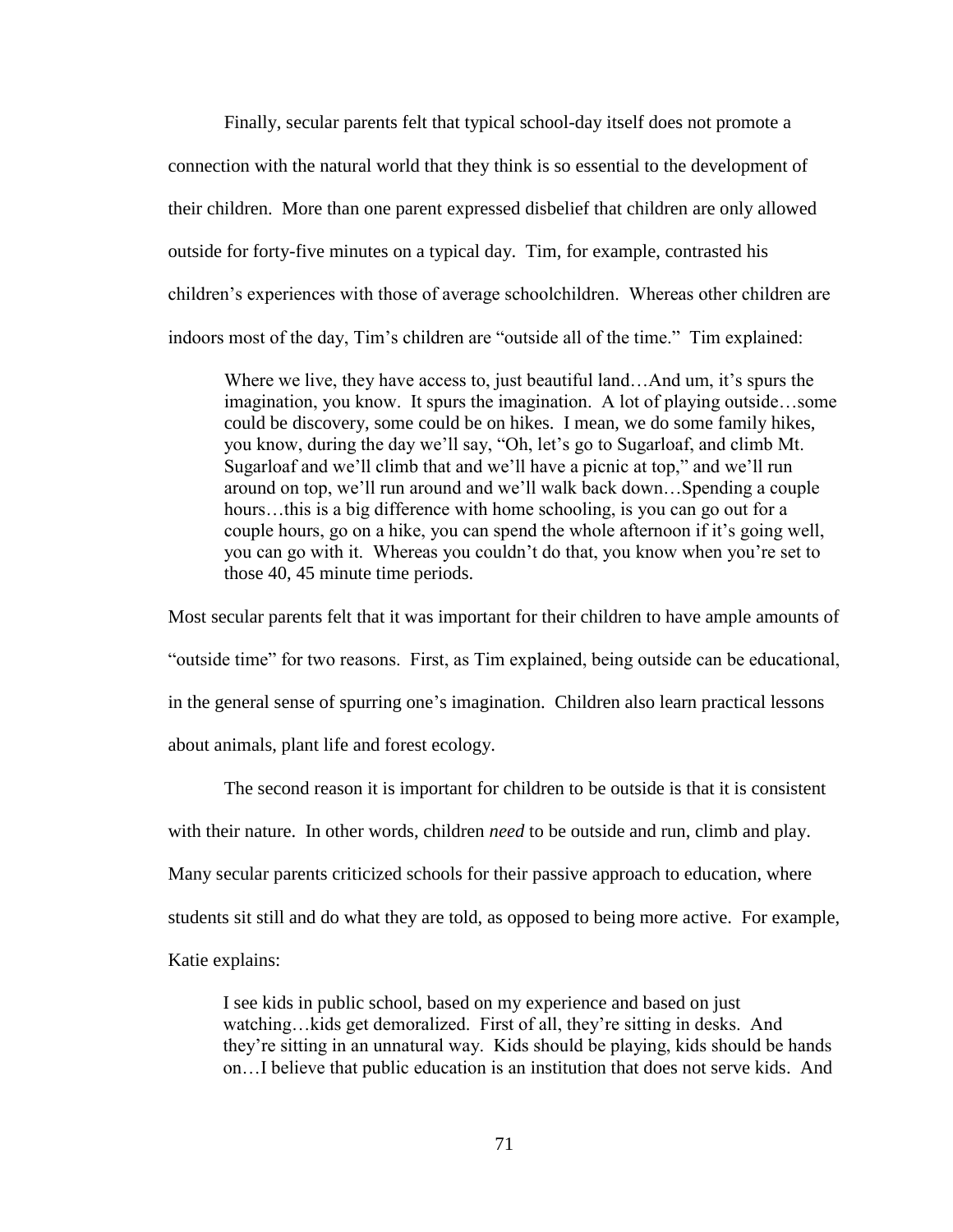I don"t want my children to be part of that if they don"t have to. I think it dampens spirits.

This sort of criticism is consistent with secular parents" belief that schools are ineffective and misguided because they are not organized around children"s interests and needs. The result is that children become "demoralized" and their spirits are dampened by a system that does not allow them the freedom to act out their natural inclinations toward exploration and physical movement.

# **Conclusion**

In this chapter, I have shown that homeschooling parents' negative assessment of schools and decision to homeschool sits at the intersection of three overlapping ideologies: precious childhood/intensive mothering, decline of the family and moral decline. By not focusing on the individual needs of their precious children, schools violate homeschoolers" beliefs about who their children are and what they need. Along with the workplace, schools pull families apart and undermine their unity. Schools are also disruptions to the vision of family life held by homeschoolers: where children get the individualized attention of a devoted mother and the whole family spends quality time together. Finally, schools are settings where parents" values are challenged. Whether it is religious ideals or a reverence for nature, homeschoolers feel like schools do not support their values.

Interestingly, these two sets of parents, one religious and one secular, appear to be more similar than different. They draw from similar macro-level frames about childhood, family and morality, interpret them in a similar manner and then make the same decision – to teach their children at home. Given these parents" particular cultural beliefs, how do they put them into practice? How exactly, do they attempt to create family unity, attend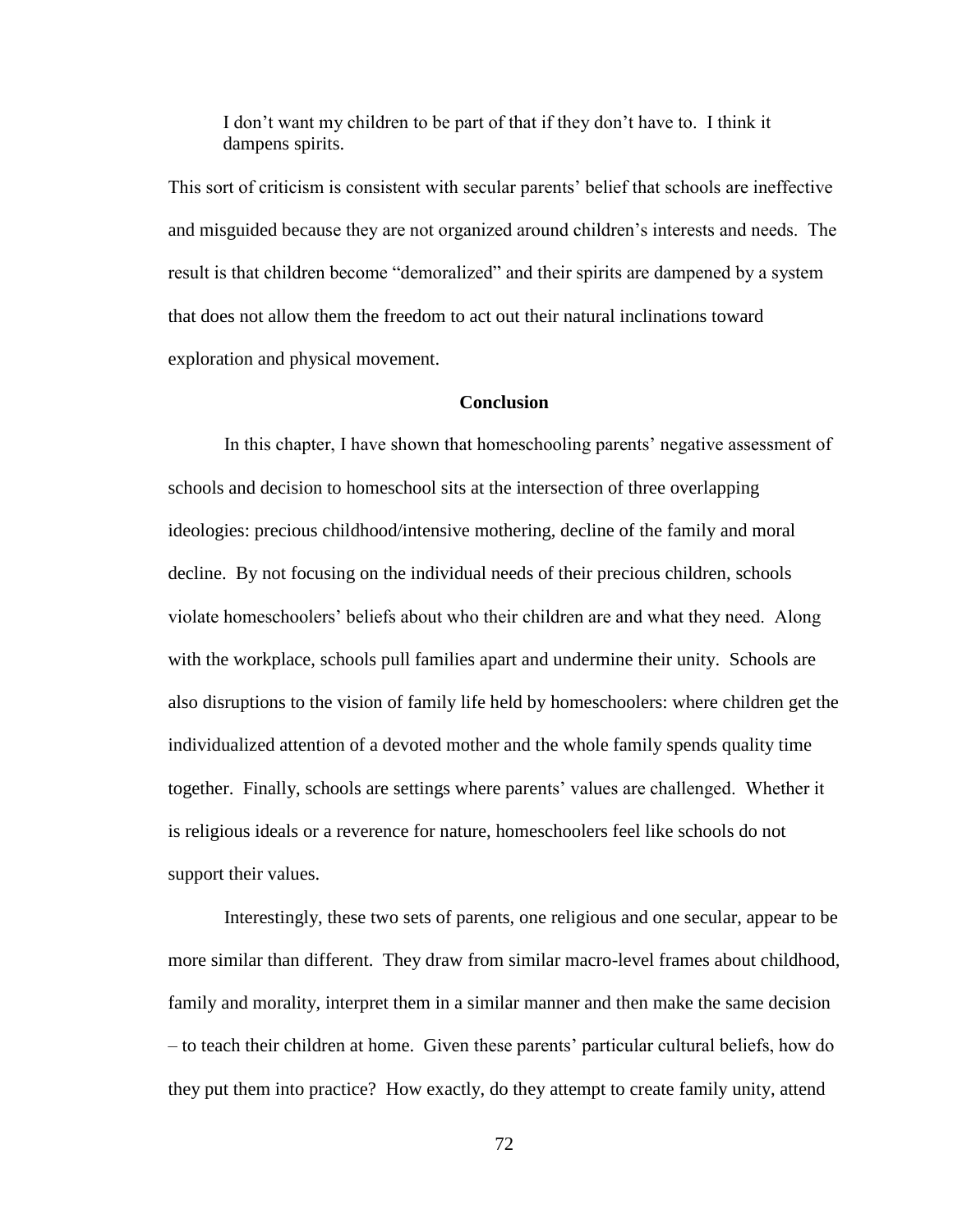to their individual child"s needs, pass on their particular moral beliefs and what role does gender play in all of this? The next chapter addresses these questions. It addresses the "how" of homeschooling.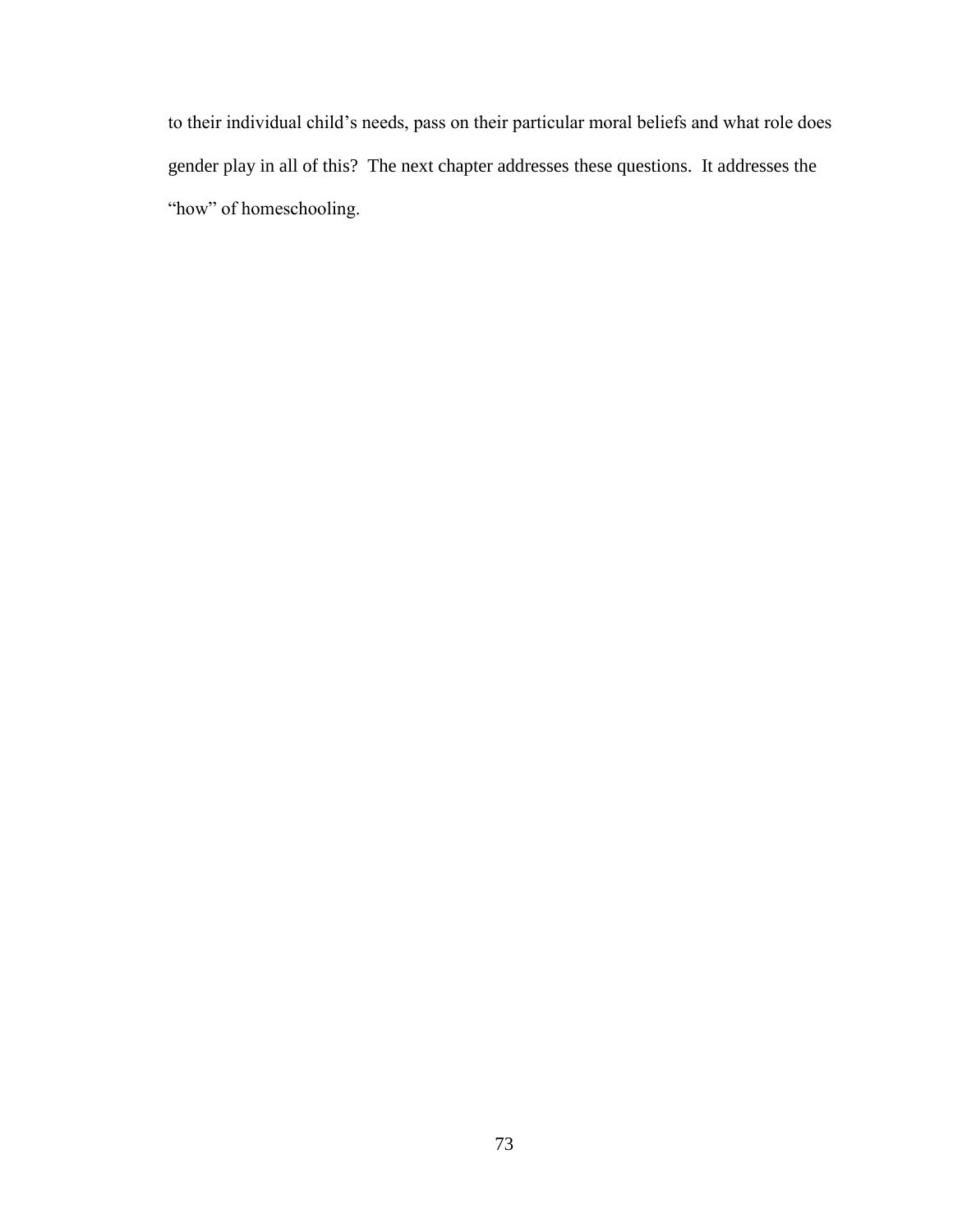#### **CHAPTER 4**

#### **HOMESCHOOLING TACTICS**

Social movement scholars use the term tactics or "tactical repertoires" (Taylor and Van Dyke 2004) to refer to the protest activities of social movements. Tactical repertoires are distinctive forms of action insofar as they are part of intentional efforts to contest some social arrangement, public policy or event that participants deem to be unjust. These activities take many forms ranging from strikes, marches and leafleting, to drag shows and public guerilla theater (Rupp and Taylor 2003; Taylor and Van Dyke 2004). In the case of homeschoolers, we can think about their daily homeschooling activities as constituting their tactics. As we learned in the previous chapter, these parents have a list of criticisms against cultural, economic and spiritual forces that they see as damaging to society as a whole, and to their families in particular.

In this chapter, I describe and analyze the tactics of two groups of families. First, I discuss "unschooling" among secular families. This is an unstructured, child-centered form of homeschooling. Then I examine the hierarchical and structured "schooling at home" approach of religious families. I consider each approach in the context of a broader discussion about childrearing techniques. Finally, I analyze these tactics though a gender lens. That means paying attention to the ways that these tactics are imbued with gendered meanings or ways in which these tactics either reproduce or challenge the gender system that characterizes the broader society. What I argue is that these tactics reproduce the gender system to the extent that it is women who do virtually all of the daily work of homeschooling while fathers leave the home to earn a family income. This is true of both secular and religious families. They all view homeschooling as women"s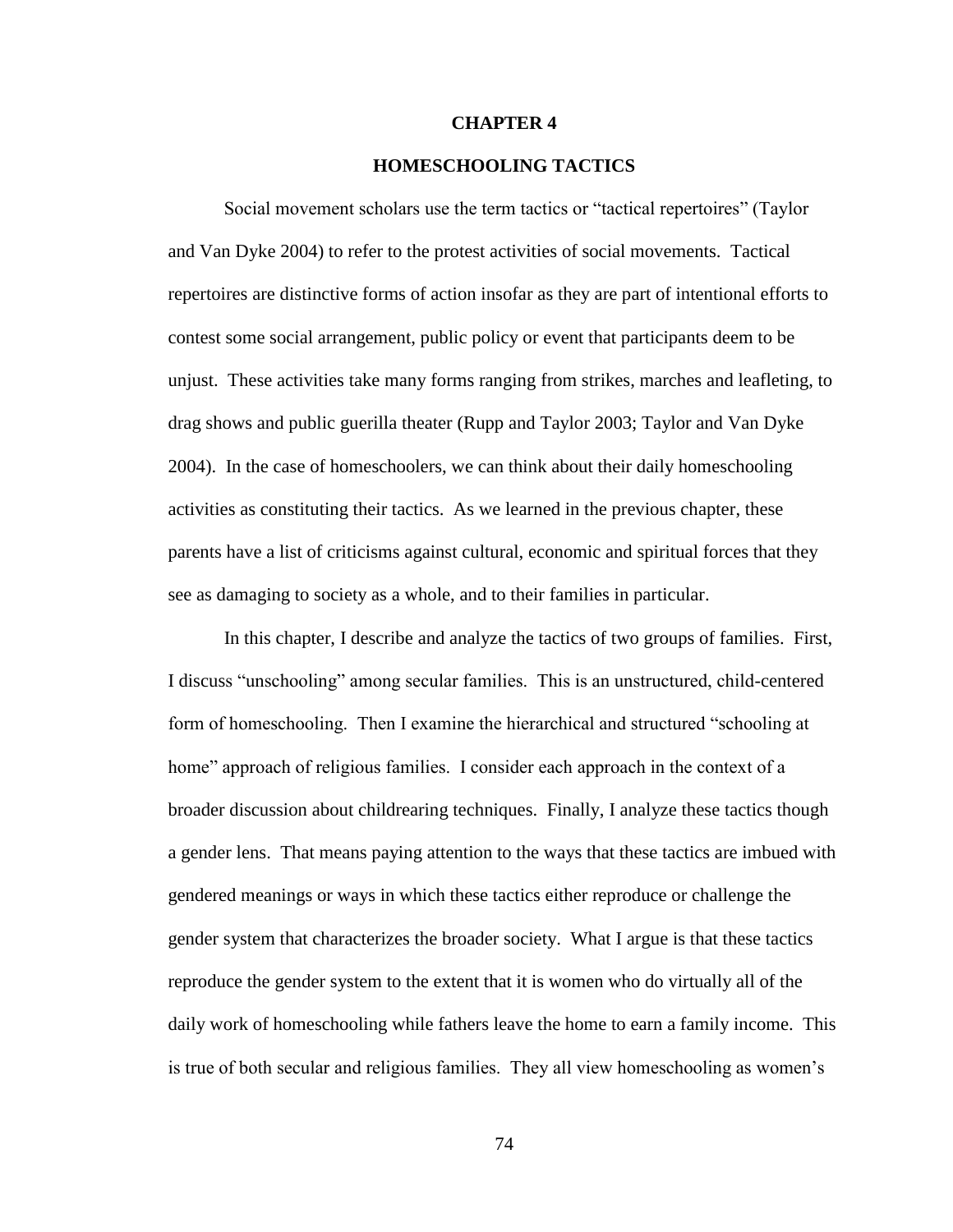work. As I explain at the end of the chapter, these parents offer different types of explanations for their gendered division of homeschooling: religious parents talk about the will of God and secular parents invoke the wisdom of nature.

### **Putting Ideas into Practice**

Homeschooling parents share the conviction that their children are special, unique and worthy of individualized attention. This belief is not exclusive to homeschoolers. These parents draw from broader understandings of childhood common among their middle-class American peers. In her compelling study of class-specific parenting styles, Annette Lareau (2003) identified two discernable patterns. She found among middleclass parents, regardless of race, a style she coined "concerted cultivation." The central premise of this approach is that children are malleable and require virtually constant stimulation in order to reach their full potential. She describes middle class parents whisking their children from one enrichment activity to another at a dizzying pace. Parents negotiate with their children, explaining why something must be done as opposed to just telling them to do this. The result of this approach, Lareau contends, is an "emerging sense of entitlement" among middle-class children. That is, children develop a sense that they are entitled to individualize attention from their teachers, doctors and other significant institutional representatives.

On the other hand, Lareau (2003) identified a strategy among poor and workingclass parents that she called "the accomplishment of natural growth." This perspective assumes that children will grow and change in their own time. What they need is a lot of room for unstructured play and interaction with their peers. Hence, these children spend more time "hanging out" with neighborhood kids and nearby relatives. Parents tend to be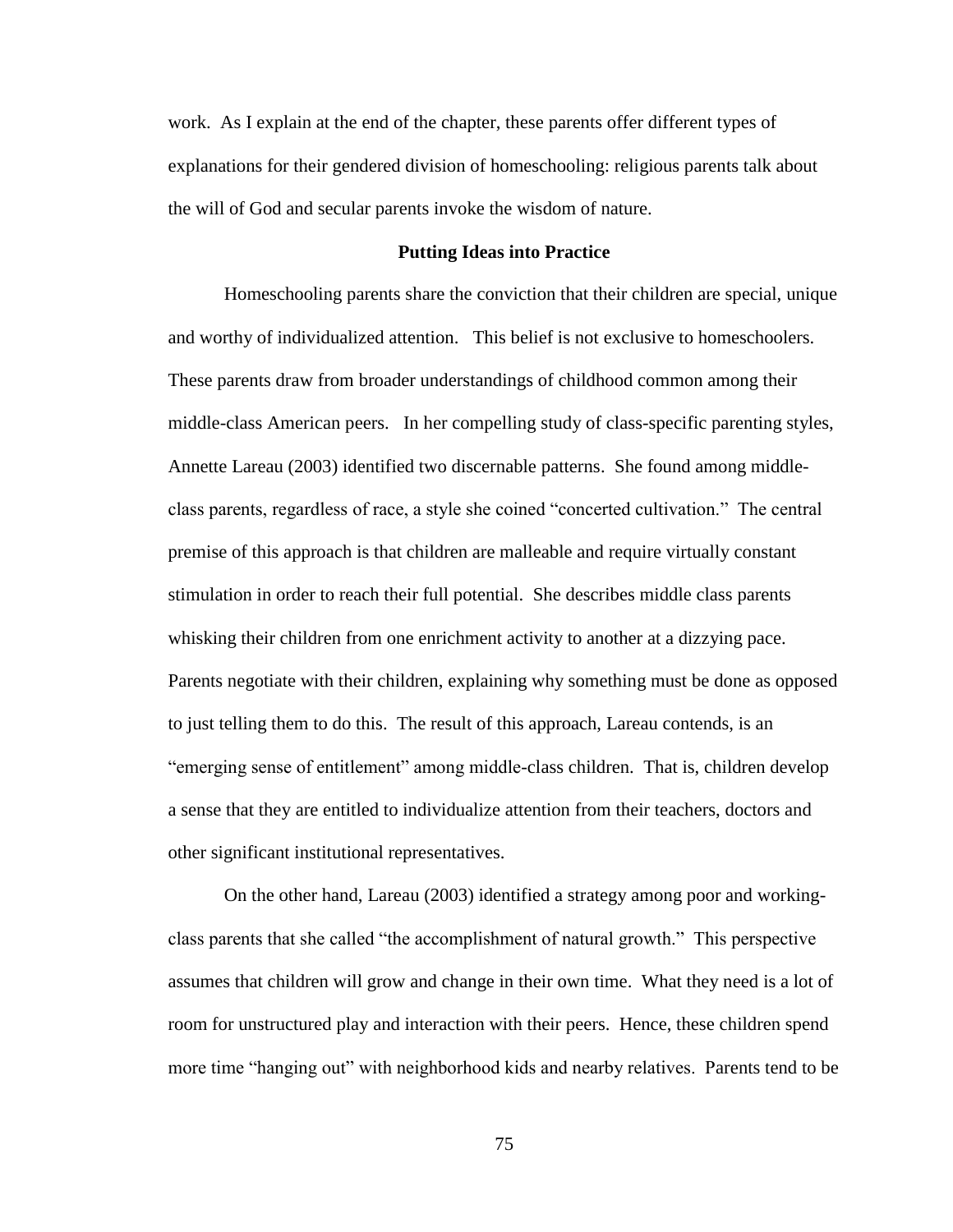more direct in their communication. Rather than explaining why something has to be done, poor and working-class parents were more likely to just tell their children that they had to do it because they, the parent, said so. These children developed an emerging sense of constraint. They tended to accept the authority of adults in positions of power and, like their parents, did not push for individualized attention.

The homeschoolers in this study represent a curious mix of these two approaches. On the one hand, secular parents" orientation appears child-centered, "hands-off" and unstructured. However, most secular homeschoolers" days are filled with enrichment activities, classes and play-dates. Religious parents, on the other hand, rely on a highly structured, parent-drive routine, where the children themselves have little input. As I will explain, neither group of parents fits neatly within either model – concerted cultivation and the accomplishment of natural growth . Instead, both groups draw from these models to create their own unique childrearing strategy.

### **"Unschooling" in Secular Families**

Almost without exception, when I asked secular homeschoolers to describe a typical day of homeschooling, they laughed. One mother remarked, "There is no such thing. Each day is different." When pressed on the issue, though, most parents could sketch out what would be considered a usual homeschooling day in their family. Take Cherri and Doug"s family for example. There are three children in the family, ages 17 months, 4.5 years and 10 years. Though they consider all of their children to be homeschooled, Cherri decided to focus on her eldest, Izzy, as she described their routine.

Cherri was quick to point out that they are not the type of homeschoolers who say, "Ok, from eight until noon, you sit down and do your lessons. We"re more loose than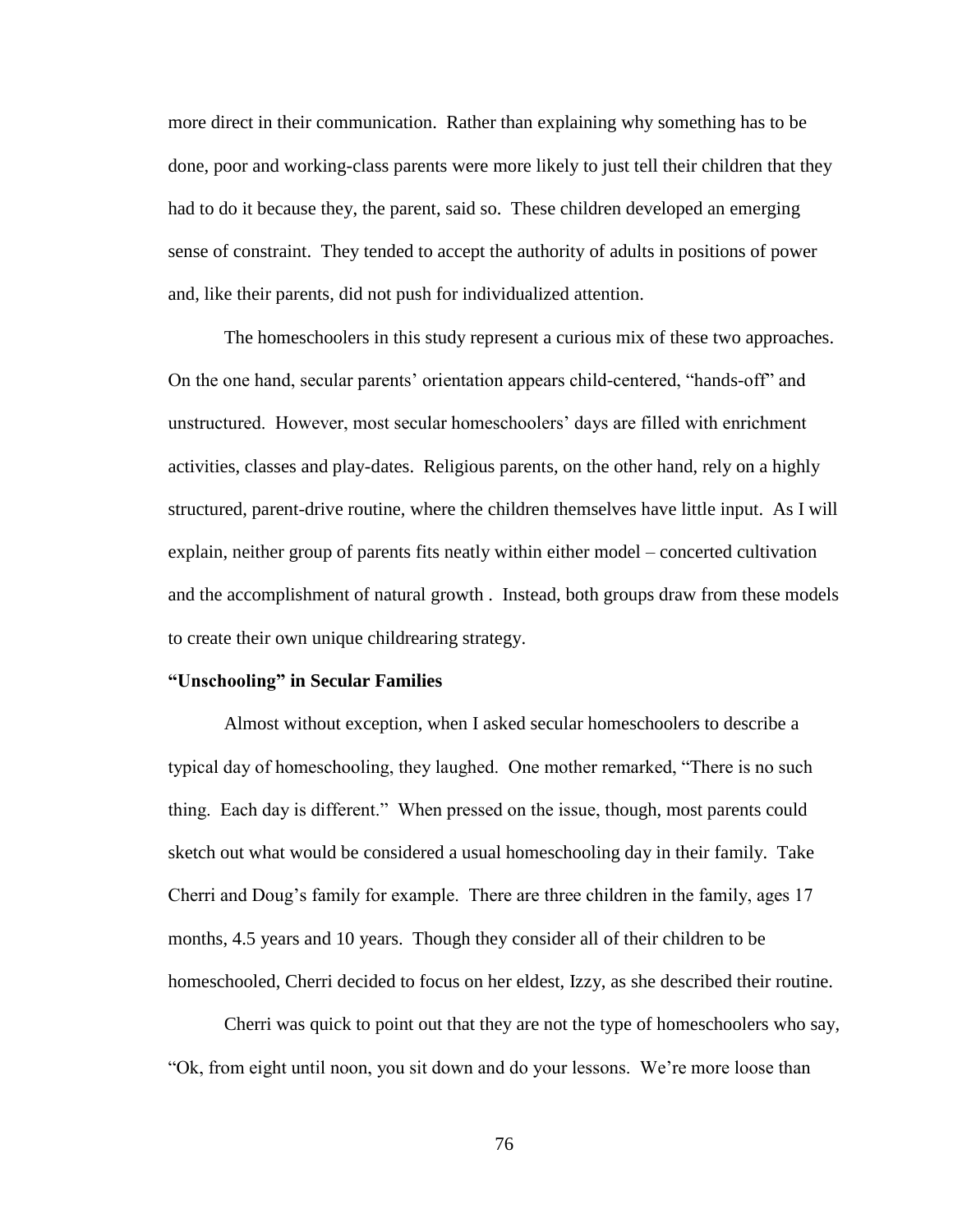that." Their days are not highly structured. Typically, Izzy will wake up and do her chores. These chores, which Doug and Cherri consider to be part of the homeschooling experience, may consist of caring for her pet rabbit, tidying up her room, putting away the clean dishes and then possibly some housecleaning. Then, after breakfast with the family, Izzy focuses on her workbooks. Cherri says that Izzy became interested in cursive writing so she bought her a workbook to practice with. Other workbooks they"ve used include spelling and mathematics. Cherri was not clear on how long Izzy would practice with her workbooks but she was always done before lunchtime.

Cherri describes the time after lunch as "kind of loose free time." Afternoons might be spent playing with her siblings, working on a craft together or having a play date. Often, free time is spent outside of the home in a variety of enrichment activities. According to Cherri, Izzy"s favorite activity is Circle of Life School. Circle of Life is a local farm-based educational program. For a fee, parents can drop their children off to participate in a host of farm related activities. Children learn about agriculture, livestock and ecology as they help to feed the animals, create crafts out of objects found on the farm and take long hikes through the woods. In addition to Circle of Life, Izzy typically takes three other classes over the course of a week. Other classes include art, musical theater and tap dancing. According to Cherri, Izzy has more freedom to explore her interests, than if she was in a conventional school setting. Cherri says she is happy to facilitate those experiences, "as long as I am willing to drive and we can afford it."

In most ways, the routines in Izzy"s family are typical of the homeschooling that takes place in other secular households. This particular approach to homeschooling is consistent with the philosophy of "unschooling." Credit for coining the term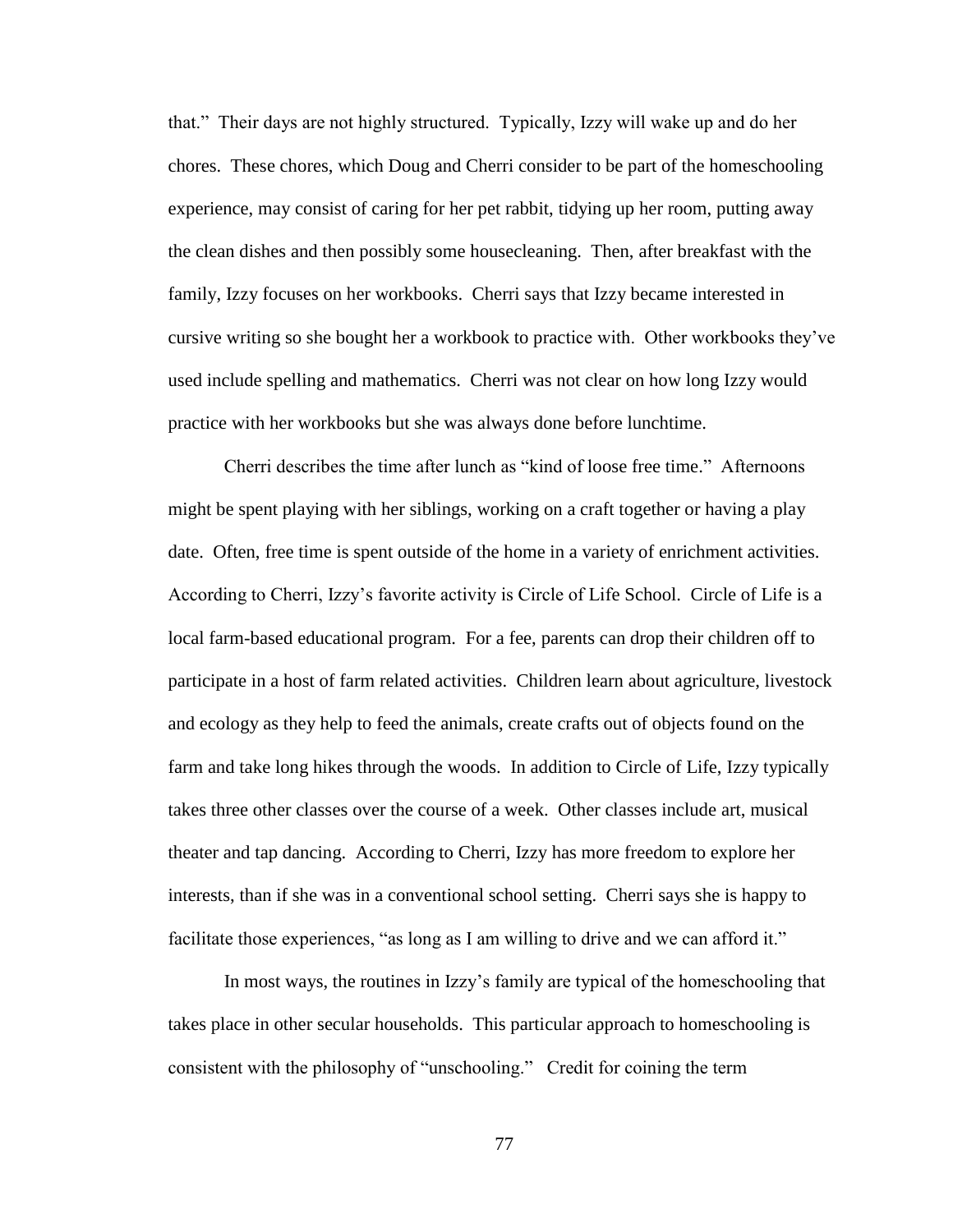"unschooling" is usually attributed to the late author and educator Jack Holt (1964, 1967, 1981). Holt's unschooling philosophy is premised on the assumption that learning is an organic process that naturally emerges from a child"s innate sense of curiosity. He believed children learn best through their everyday life experience, social interactions with adults and other children of all ages, and self-directed play. Holt criticized conventional schooling for its reliance on one-size-fits-all curricula, hierarchical structure and lack of individualized attention. Therefore, Holt advocated home as a superior learning environment to schools.

In the following section, I will refer back to Cherri's description to highlight the common themes of secular homeschooling. These themes, I will suggest, are consistent with the pedagogy of unschooling. First, secular parents stress the importance of selfactualization over developing academic skills. Second, they create a child-centered, nonhierarchical learning experience. Third, their overall approach is, for the most part, unstructured. Finally, at the end of this section I will show that the childrearing techniques embedded in secular homeschooling represent a unique mix of both the working-class and middle-class techniques described by Lareau (2003).

*The Goal of Self-Actualization.* The philosophy of unschooling is reflected in the goals of the secular homeschoolers in this study. When they were asked what they hoped to accomplish by homeschooling their children, most parents talked about nurturing children"s innate goodness and intelligence and hoping that they grow into competent adults who love to learn. Cherri, mother of three children, described her goals this way:

I guess really my goal is that the children grow up to be just really authentic individuals that are free inside of themselves and not hung up on any kind of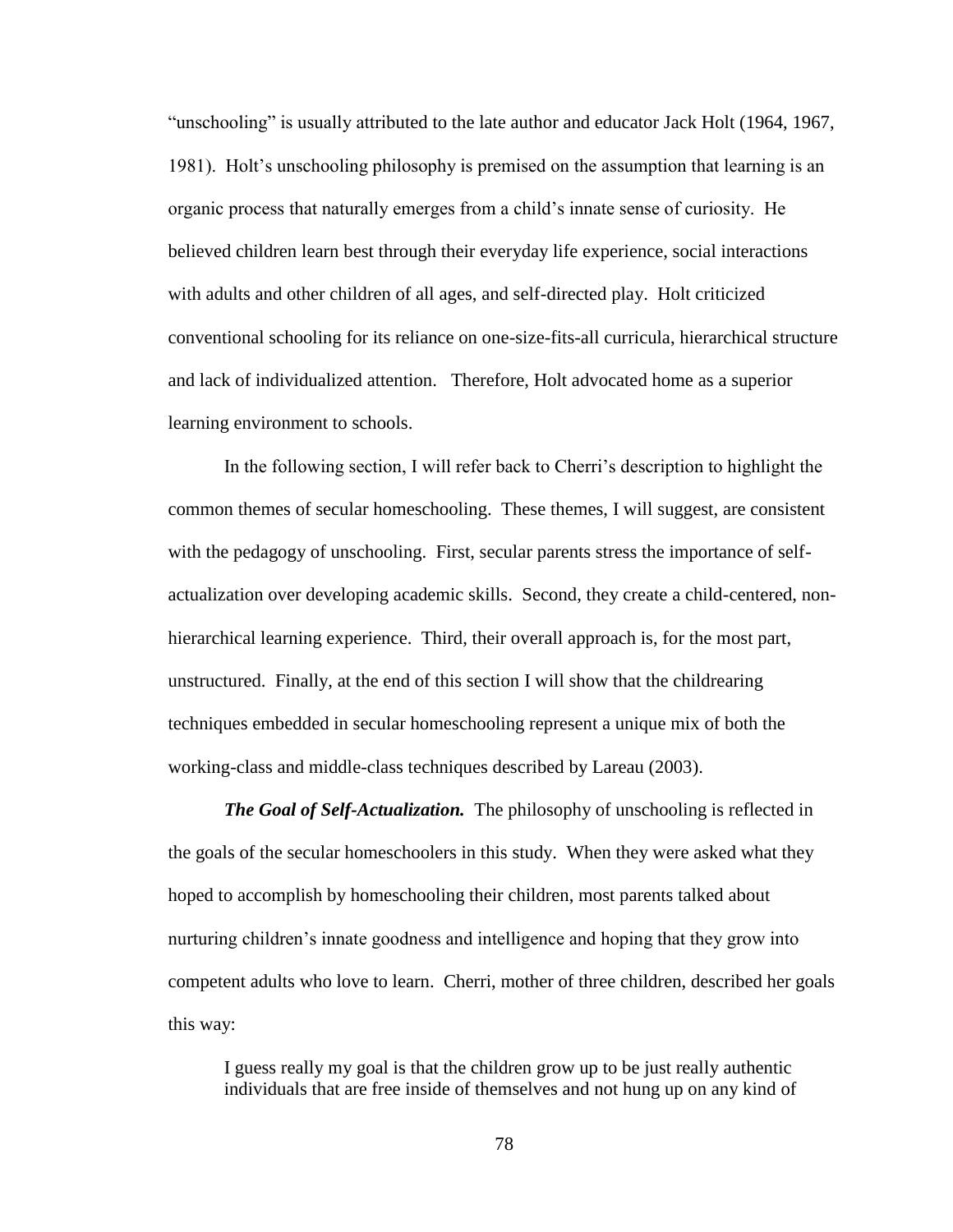stigma or, you know, that a school or grading system or testing has made them feel bad about themselves. I just want them to really be, like truly free within. So I guess just really raising happy, confident, loving…smart children is my goal. Like, they don't need to go off and be straight- A students in college…I mean that"s wonderful if that"s what"s there for them but I just really want them to be authentic and happy and be able to make wise decisions for themselves.

Cherri"s comments are typical of secular parents in this study. Their primary interest is that their children develop a strong sense of self and the confidence that they can accomplish whatever they want in this world.

Of course, secular parents also intend that their children develop those skills typically associated with formal education – namely, reading, writing and arithmetic. It just was not the first concern. For example, Cherri and Doug's oldest daughter, Izzy, still was not a proficient reader by the age of nine. Doug was well aware that this fact may be seen as problematic among non-homeschoolers. In fact, some members of his extended family have given him grief about it. He and his wife were not worried about it, though. They were both confident that Izzy would pick up reading in her own time and they were not about to force it on her. Both Cherri and Doug fear that forcing her to read is senseless as it could transform learning into something painful and frustrating as opposed to the organic and joyful experience they feel it should be. As I explain later, this emphasis on self-actualization over academic skills development stands in contrast to the pedagogy of religious homeschoolers.

*Child-Centered*. From setting the pace of learning, choosing activities to participate in and identifying interesting topics, secular parents tend to follow their children"s lead. Rather than a hierarchical model where parents choose the topics to be studied, most parents describe a process whereby they sit back and wait for their children"s interests to naturally emerge. Once those interests emerge, most secular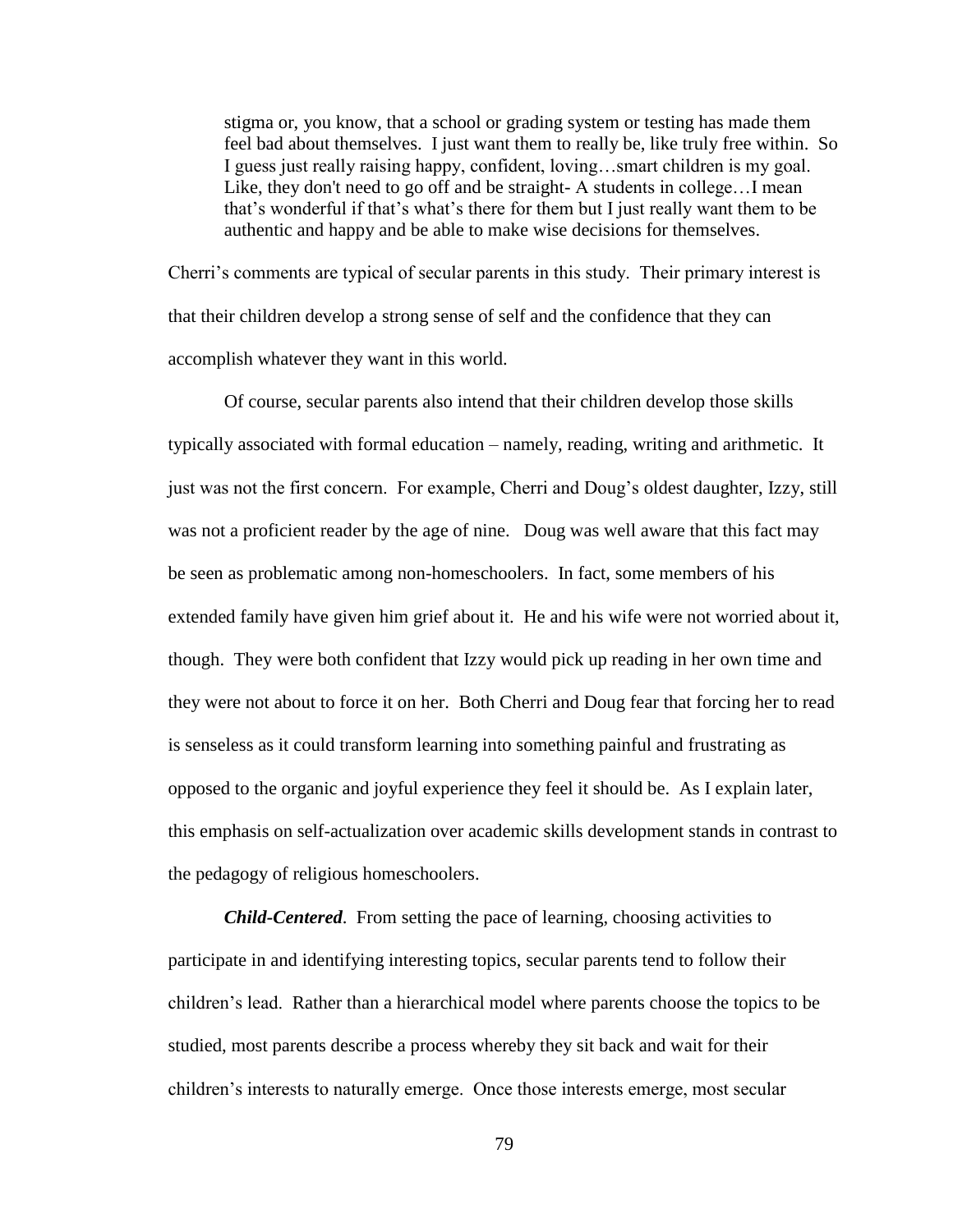parents describe their job as one of facilitator of learning. Recall that Cherri got Izzy a workbook to practice cursive only after she expressed an interest. Lesley, mother to three children ages 9, 6 and 3, tells a story of how her eldest son, Greg, became interested in knights. To encourage his interest, Lesley brought her son to the library to get books and a video about knights. They also spent time together making a knight costume out of craft supplies they had around the house. Lesley says that eventually Greg"s interest in knights waned and they moved onto something else. This pattern is typical of secular families: the child identifies an interest and then the parents (especially the mother) will encourage that interest by providing resources for the child to learn more about the topic.

What secular parents describe is a non-hierarchical model of learning. These parents are not positioning themselves at the center and unilaterally making decisions about their children"s education. Instead, they negotiate with their children, actively seek their input and follow their lead. This reflects the secular parents" desire to cultivate lifelong learners with a strong sense of who they are. They feel that telling their children what to learn and when to learn it will stifle their natural development and will only serve to teach them to follow someone else"s directions. It is important to note that what I am describing here is a general pattern. There are certainly unschooling parents who set parameters for when children must do their work (like Doug and Cherri) and parents certainly do nudge their children toward some interests while subtly discouraging others. The point is that, in general, secular parents put their children"s interests at the center of their homeschooling experience and build out from there.

*Unstructured.* When I asked them about structure or formal curricula, most secular parents recoiled and grimaced as if I had said a dirty word. Consistent with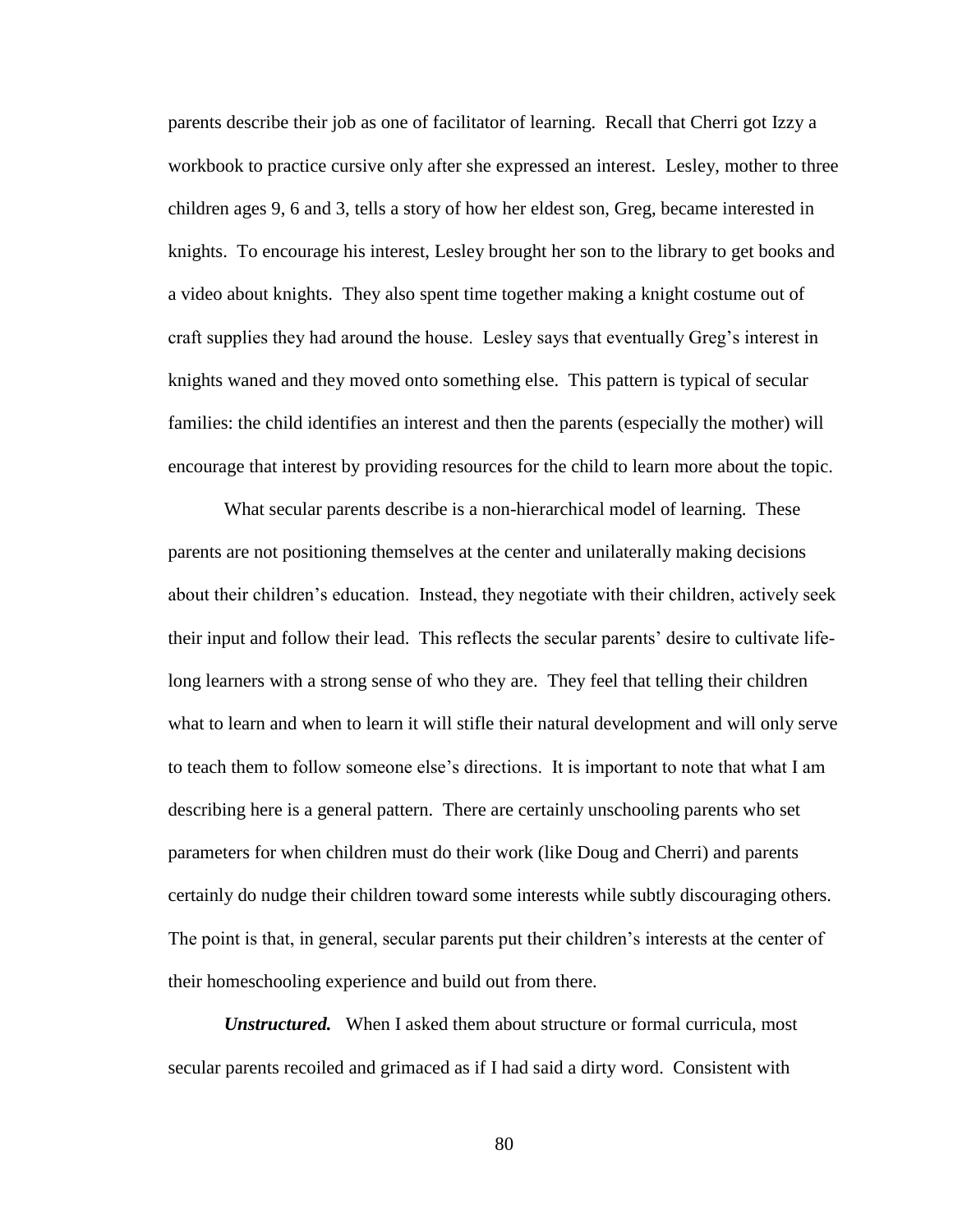unschooling pedagogy, most of these parents resented the idea of there being a uniform set of learning materials and a set time and place learning occurs (as in conventional schools). Kate tells a story of being at the local library with her boys. Her eldest son, Jerry, pointed out a sign that read "Keep Reading this Summer." Kate recalls with a sense of pride that Aaron looked up at her and asked, "Why would you stop reading during the summer time?" According to Kate, this story illustrates that her homeschooled son is able to see the absurdity of thinking about education as something that only takes place in the classroom during the school day.

Secular homeschoolers have a different perspective from conventional schooling families. They feel like learning is something that can take place anywhere, at anytime. Kate explains, "I just see our lives as homeschooling and homeschooling as our lives." This notion is exemplified in the virtually limitless list of activities that secular parents regard as part of homeschooling. Darren, father of two boys and a girl, talks about everything from poking at the excrement of a worm with a stick to playing a pickup game of soccer as educational opportunities. Another father, Tim, speaks wistfully about the educational benefits of wandering through the woods, playing tag with friends and exploring the pond in their backyard. A mother of two talks about cooking with her children as an opportunity to teach about fractions and gardening together as a potential science lesson. What all of this suggests is that secular parents have little use for formal curricula and rely instead on their daily lives for learning opportunities. A few, like Doug and Cherri, would purchase or borrow workbooks for some difficult topics, like mathematics, but most did not use any mass produced materials.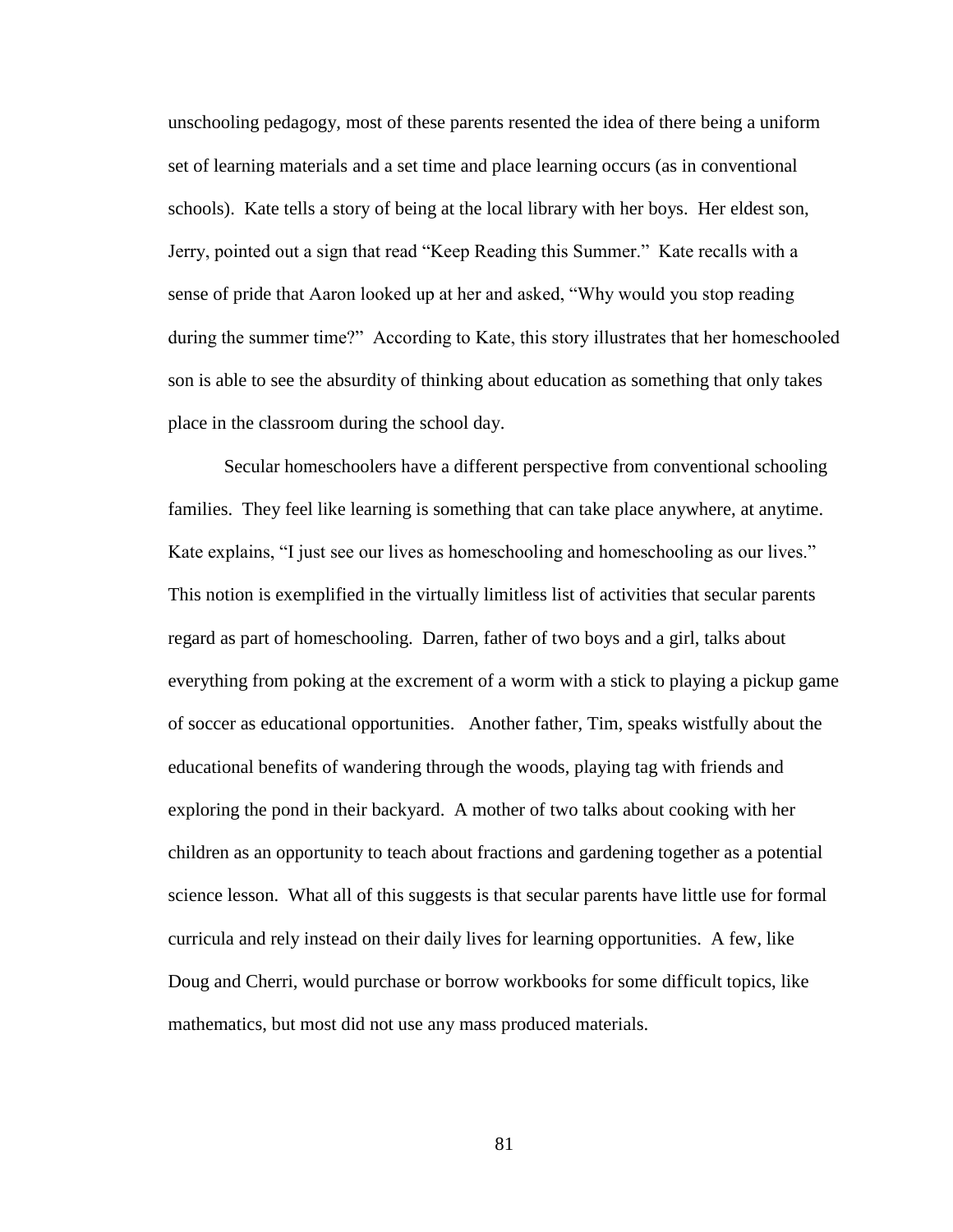So far, the homeschooling tactics of the secular parents sound quite similar to Lareau's (2003) conception of the accomplishment of natural growth. Like the workingclass and poor parents in Lareau"s study, these middle-class parents create an environment where children are free to pursue their own interests, with little interference from adults. However, there is a sense in which what they do is more like the middleclass strategy of concerted cultivation. Namely, many families vacillate from days that are completely unstructured and the children are left to their own devices, to days that are chock-full of enrichment activities.

One of the hallmarks of concerted cultivation is a devotion to individualized attention and personal enrichment (Lareau 2003). Most of the secular families in this study had their children involved in multiple classes and group activities. Recall Izzy"s story from the beginning of this section. She spends one full day per week at a farm school and attends at least two other classes. Some weeks it is musical theater or tap dancing and sometimes it is art class. The range of enrichment activities described by other parents is vast. It includes Spanish class, soccer club, swordplay class, swimming lessons, nature clubs, circus class, outdoor adventures, singing lessons and gymnastics. For example, Jerry went through such a long list of activities that after he was through I quipped, "Seems like a lot of your homeschooling takes place outside of the home." He laughed and conceded the point. He told me that his wife tries to save one day per week when the children can rest and rejuvenate at home without leaving for any classes or activities.

In sum, the unschooling tactics of secular homeschoolers have three common characteristics: 1) An emphasis on self-actualization over academic skills, 2) Child-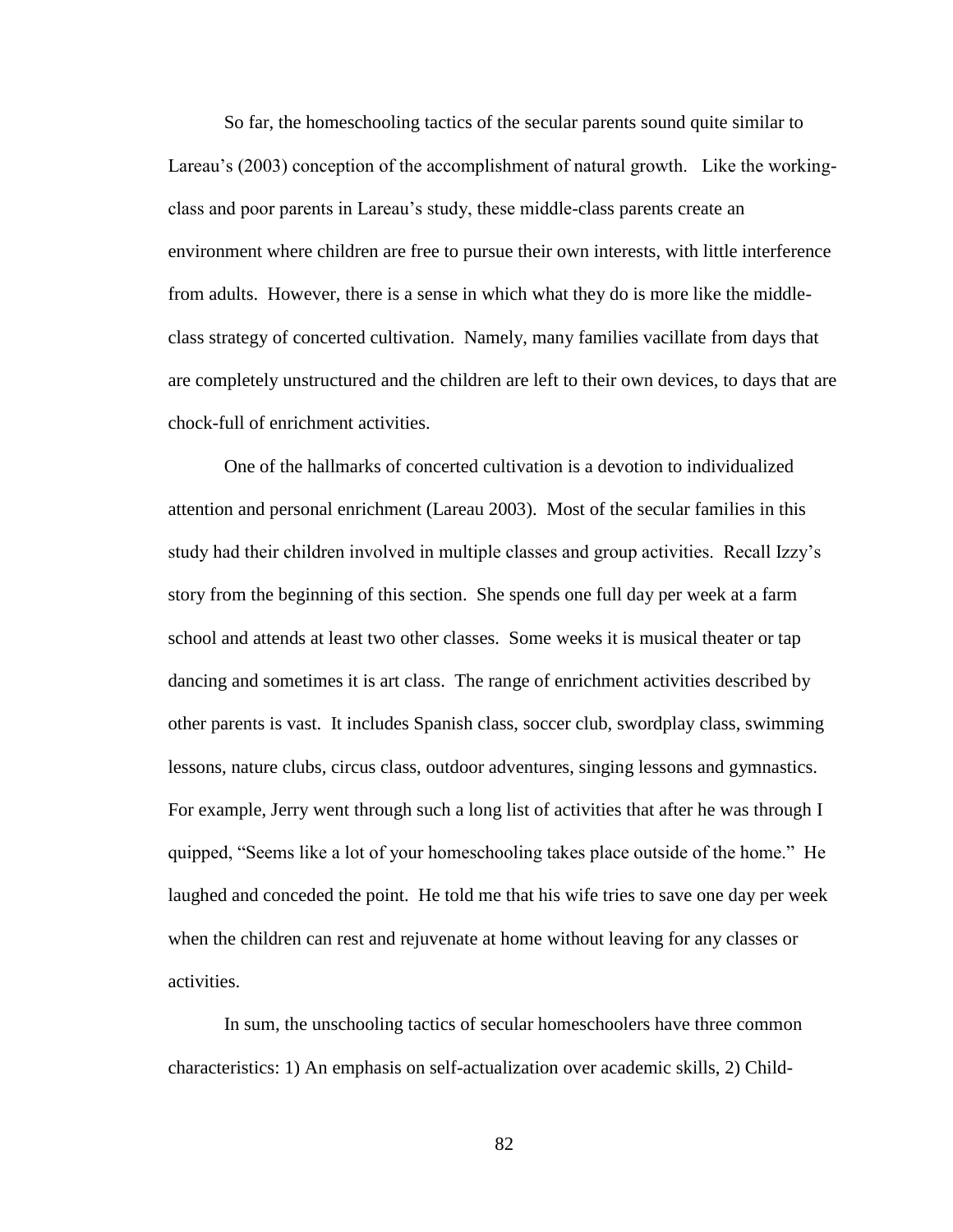centered focus and 3) A relative lack of formal structure (except, of course, for the enrichment activities outside of the home). Insofar as they have a hands-off approach to their children"s learning, these parents seem to be practicing the accomplishment of natural growth. However, with their child-centered, non-hierarchical relationships and their litany of extra-curricular activities, they look a lot like they are practicing concerted cultivation. In the next section, I describe the tactics of the religious homeschoolers and argue that their approach also draws from both of the strategies describe by Lareau (2003), yet in a decidedly different way from the secular parents.

#### **Schooling at Home in Religious Families**

Similar to their secular peers, religious parents are not monolithic in their approach to homeschooling. Nonetheless, there are common features to how religious parents educate their children and these commonalities stand in contrast to secular home education. The daily routines of Bruce and Kristy"s family illustrate these common elements. Kristy says that on a typical day, all three of her children, ages 2-7, have dressed and eaten their breakfast by 8:30am. At that time, the children begin their formal homeschooling activities. For the past two years, this family has been using a Christian inspired homeschooling curriculum. This particular curriculum is a DVD collection of interactive lessons on Christian theology and conventional school subjects, like math and history. Each DVD has an adult teacher talking to the audience about the subject matter. From time to time, the children pause the DVD to do assignments in the workbooks that correspond with the DVD lessons. At the end of each unit (roughly equivalent to one half of a school year), the children take exams on the material and Kristy sends the work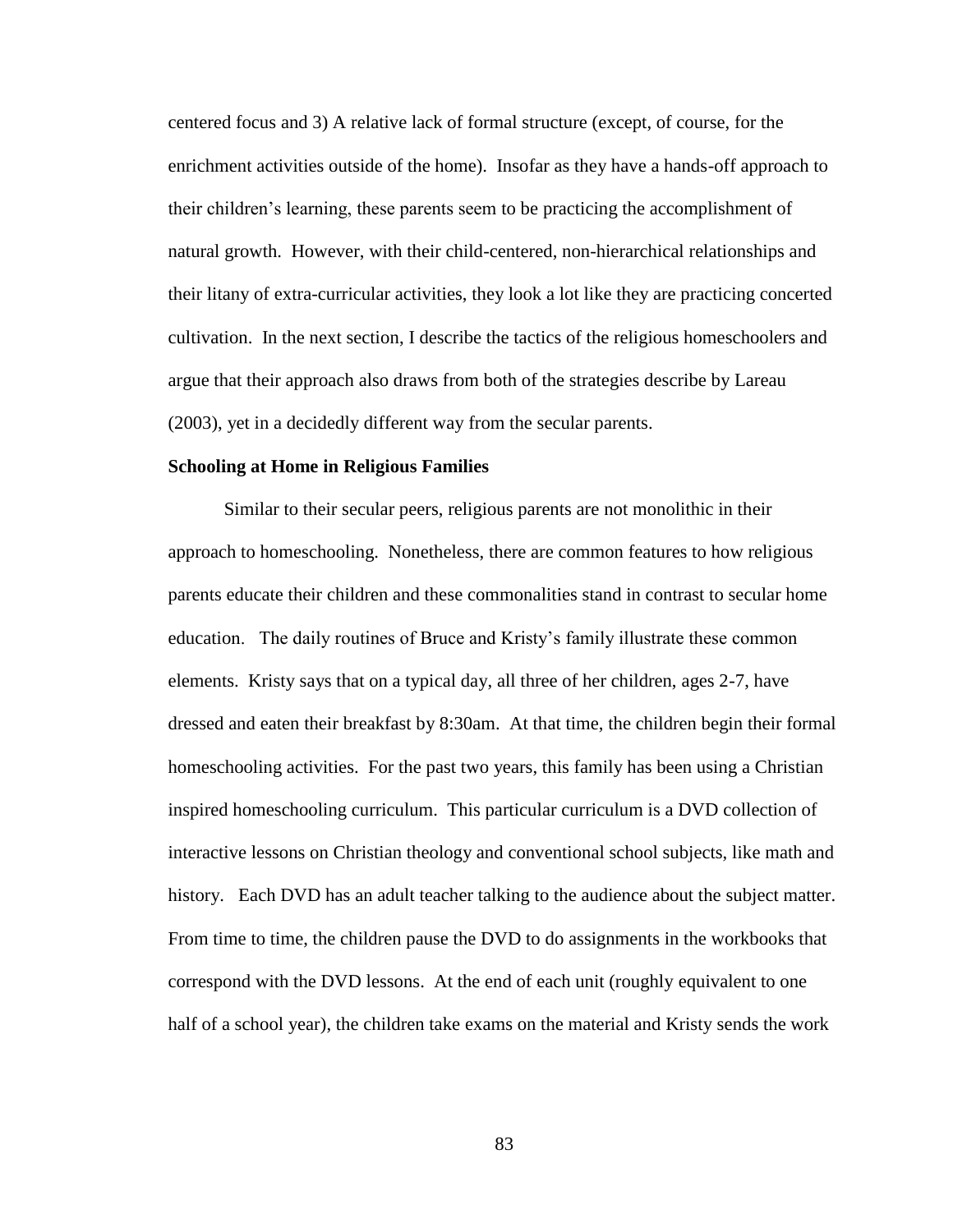off to the company that produces the DVDs. There, the exams are graded and the children are mailed "report cards."

Kristy says that morning session typically consists of two classes. The two older children are currently focusing on math and the bible. The younger has been doing units on counting and basic reading. After this session, which usually lasts about two hours, the children take a fifteen minute break. During break time, all of the children usually congregate in the kitchen for a snack. Then it is back to their respective rooms to continue with their lessons. The second session typically consists of two or three shorter lessons on a variety of topics. Then all of the children take a one hour break for lunch and "outside time." If the weather is good, the children will play in the yard. If it is raining, they like to watch Richard Simmons exercise videos and jump around the living room. Kristy says it is hysterical to watch them do this.

Following lunch and outside time, the children return to their rooms for more DVD instruction. The first lesson after lunch usually lasts about an hour and then there is another fifteen minute break. After break, the children complete two more lessons. Kristy says this could usually take an hour and a half, longer if they are working on something harder like math. Then, the children"s homeschooling lessons are typically complete by about 3:30 in the afternoon. Technically, there is no homework for the students in the evening. The curriculum, which is designed to be used in schools, does have homework with each lesson. Kristy reasons that it is best for her children to do the assignments when the material is still fresh. So, they complete the "homework" before one lesson ends and the next begins. At the end of the day, Kristy collects and grades the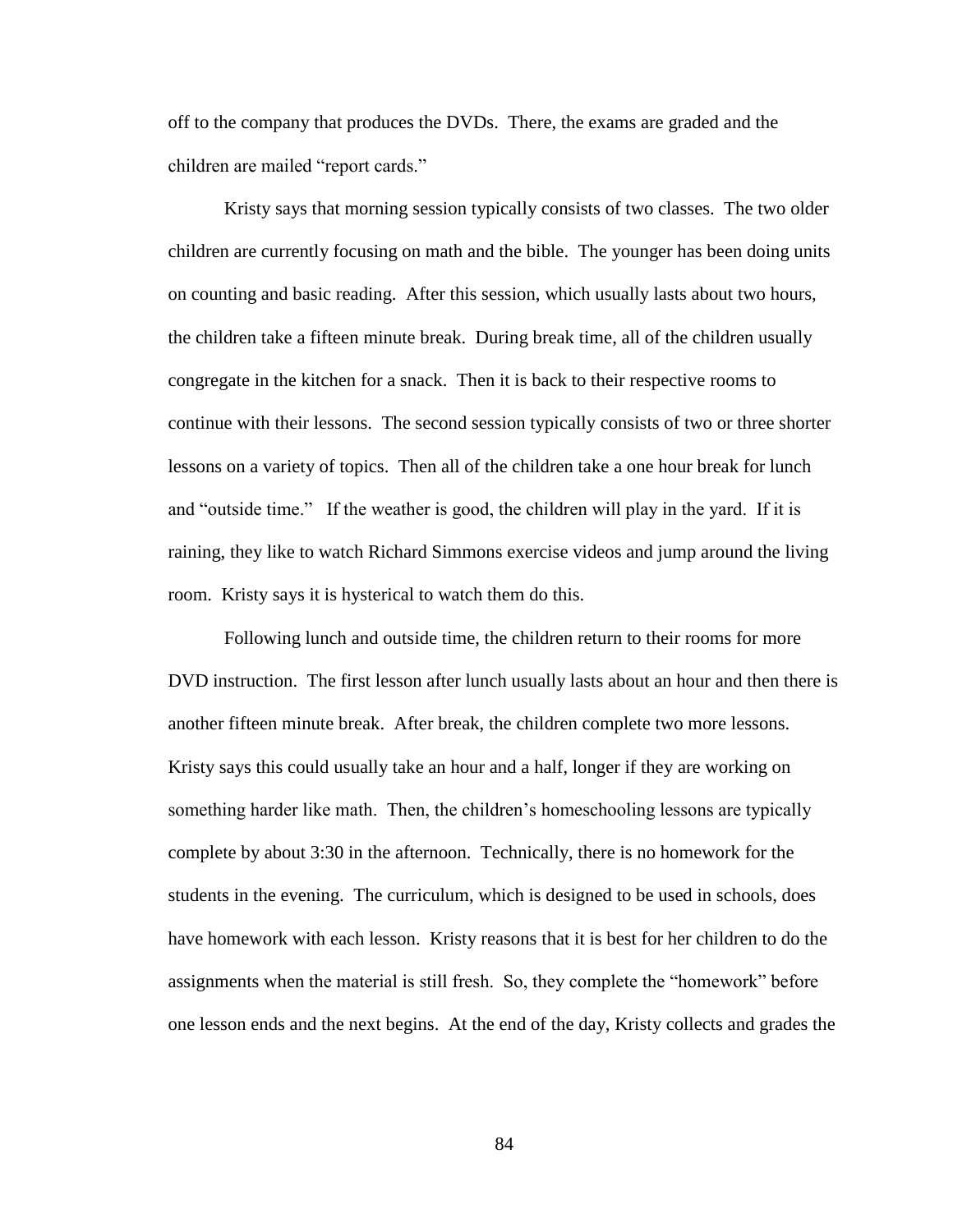children"s homework. Most evenings, she gives a summary of how well the children do to their father, Bruce.

Bruce and Kristy"s approach to homeschooling is, for the most part, typical of other religious families. Their assumptions and practices represent a vision of homeschooling that seeks to take what they see as some of the best virtues of conventional schooling and replicate them in the home. Hence, it is useful to think about what religious families are doing as "schooling at home." The schooling at home ethos of religious homeschoolers has three common characteristics: 1) Stress on academic skills, 2) Adult authority, and 3) Structured education. As I report on each theme in the section that follows, I will draw comparisons to the secular homeschoolers. At the end of this section, I will discuss religious homeschooling pedagogy in relation to Lareau"s typologies, showing that religious families do not fit neatly into either category.

*Skills First.* It would be inaccurate to say that religious parents were only concerned with academic skills development. It is fair to say, however, that compared to the secular parents, religious homeschoolers placed greater emphasis on basic academic skills. Debby, mother of five homeschooled children, explains it this way, "I guess what I'm hoping to accomplish is to do, to give my kids the education that the schools would have given them in the best atmosphere to foster their self-esteem, I guess would be my biggest thing." Those skills, Debby suggests, are the core skills of reading, writing and mathematics. Jack, father of three, echoes this sentiment. His hope is that his children will get a solid education in a nurturing environment.

Recall Kristy from the description at the start of this section. She has a much younger sister, Casey, who is kindergarten age and lives in a nearby state and is a student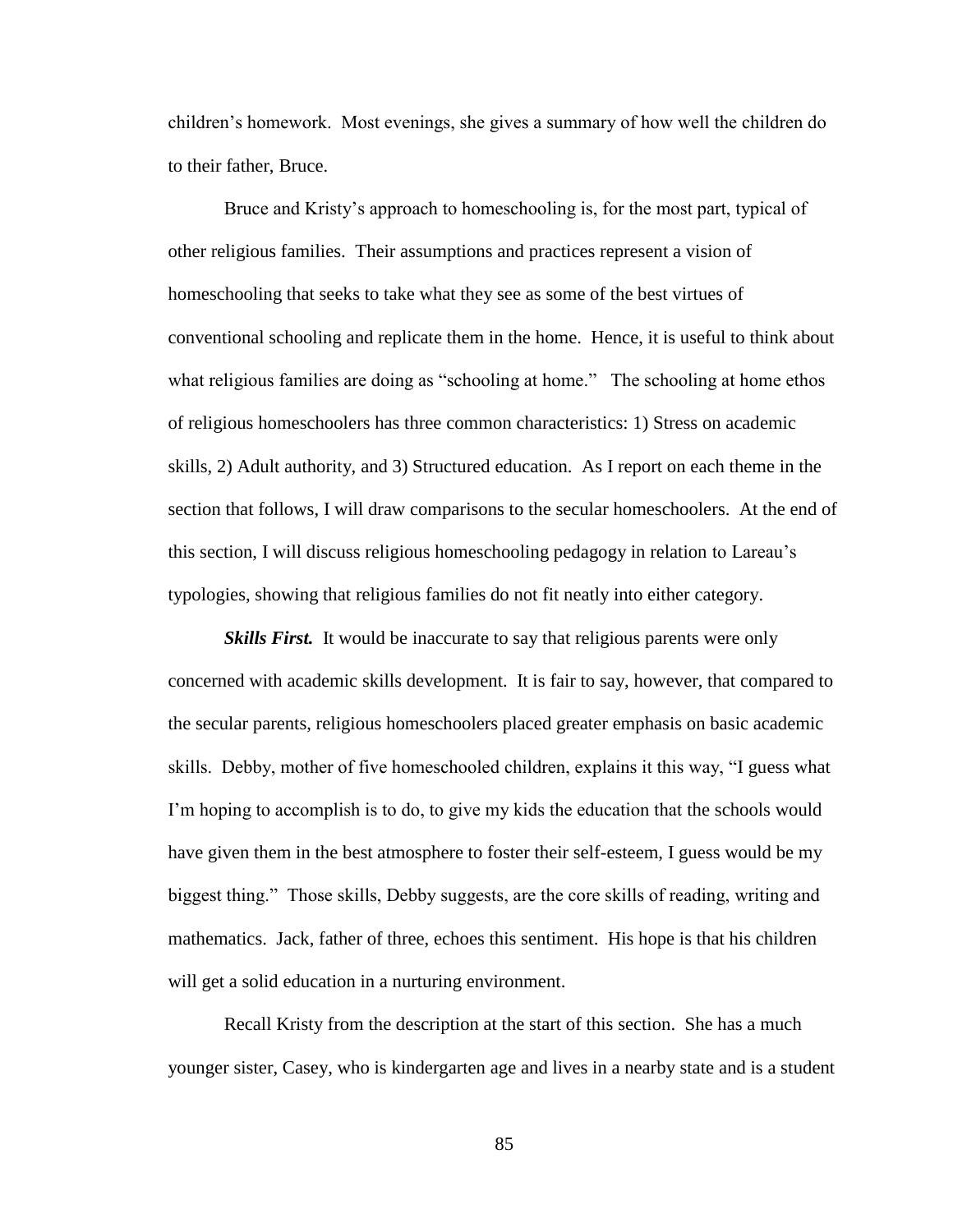in a "good school district." When Kristy first moved to where she lives now, she remembers comparing where her sister was in school to what her daughter, Madeline, was doing in their homeschool curriculum. In reading and math Madeline was way ahead of Casey. From what Kristy was able to gather from other parents, the local public school students of the same age were also far behind Madeline. Kristy and Bruce were determined to do even better than a school could do for their children. It was important that they meet and exceed the conventional educational benchmarks of the peers. This is quite different from secular parents like Doug and Cherri who were not concerned that their daughter was not a prolific reader by the age of nine. Kristy would probably be shocked to hear this.

*Adult Authority.* In general, religious homeschoolers are not opposed to the ideas of hierarchy and authority. They tend not to criticize schools for being arranged in a topdown model, where adults make most decisions and children do what they are told. What they do object to is the particular expression of authority (Stevens 2001). In schools, they see adults making heavy-handed decisions based on a one-size-fits-all model of education. Teachers do not have close, personal relationships with students due to the sheer numbers of young people in their charge. Hence you have directives and discipline without love and compassion. Parents, on the other hand, are better suited to exercise authority over their own children. They have the emotional bonds and intuitive understanding of young people that no paid bureaucrat could ever have.

Therefore, the schooling at home model of religious homeschoolers tends to replicate the hierarchical relationships of schools. At home, it is parents who act as administrators and teachers. Parents set the agenda and create the curriculum. Maureen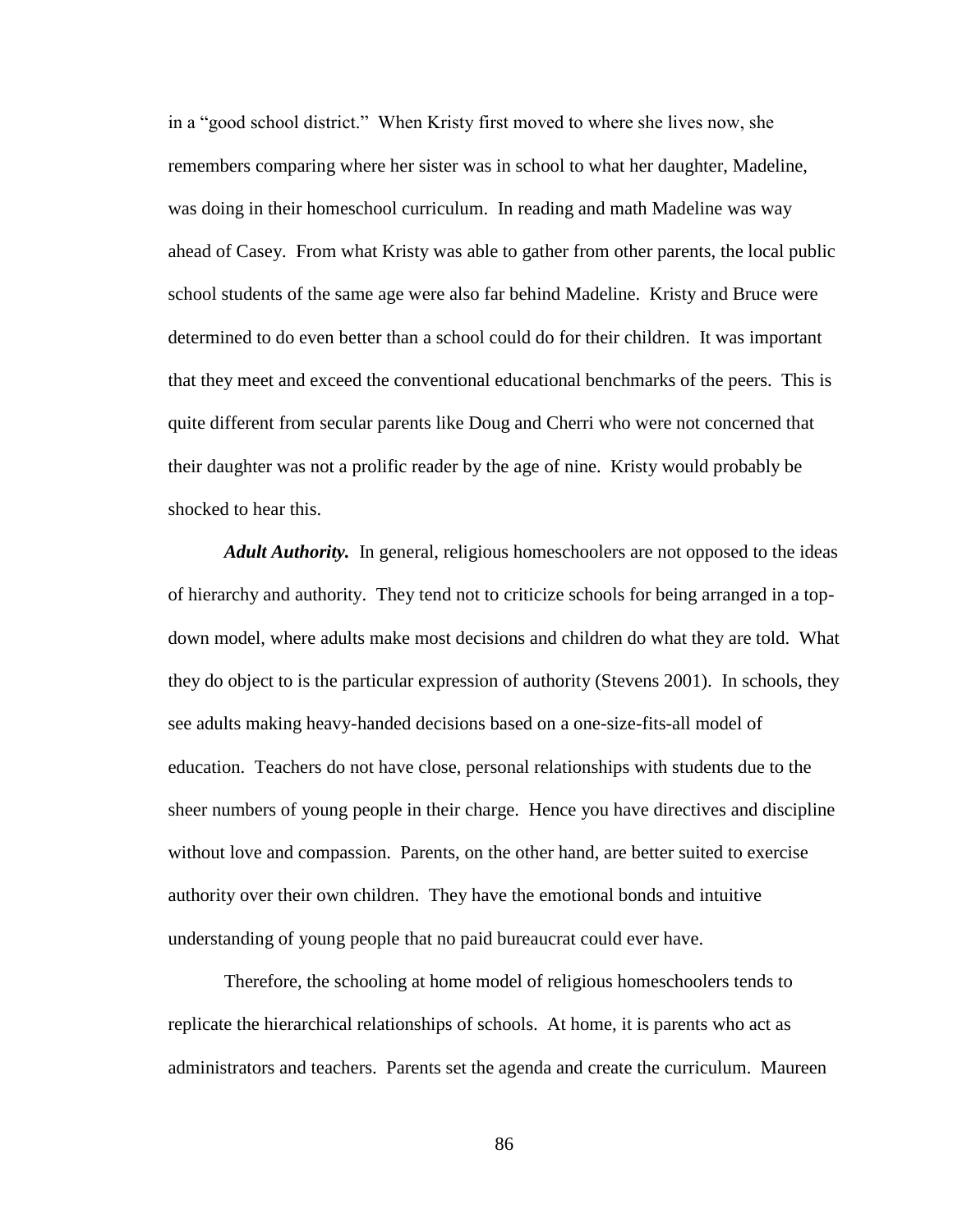explains that she would usually create a daily schedule for her son, Eric, to follow. She has expectations for what Eric should accomplish by the end of the homeschooling day. Some days, he would be finished by 1:30, but on days when he is "not staying on track," he might not be done until four in the afternoon. Maureen is willing to give her son some leeway in finishing his work but it is clearly understood that he must complete his assigned tasks and he would not have "free time" until he is finished.

Mike, Eric's father, supports this format of his wife setting the schedule and his son following suit. He, like many other religious parents, feels that ultimately his son does not know what is best for him and, left to his own devices, he may end up spending much of the day playing video games. Mike remembers that when he was a kid, he would have preferred to spend all of his time tinkering with lawnmower engines and dirt bikes. He did not realize at the time that it may have served him better to apply himself more in school. Now, as a parent, Mike feels like parents simply know what is best for their children and it is part of their duty to guide their children in the best direction possible. Sometimes that means forcing children to do things they may not wish to do, such as working in a math book instead of surfing the internet. This hierarchical model where "parents know best" is contrary to the secular unschooling notion that children will naturally discover what they need to know given adequate space and encouragement.

*Structured Education.* The third common feature of religious homeschooling is structure. Compared to their secular peers, religious parents are much more likely to use store bought homeschooling curricula. Recall that Bruce and Kristy, described at the beginning of this section, used a DVD based curriculum that completely gave structure to their day, almost like they were running a school in their home. Most religious families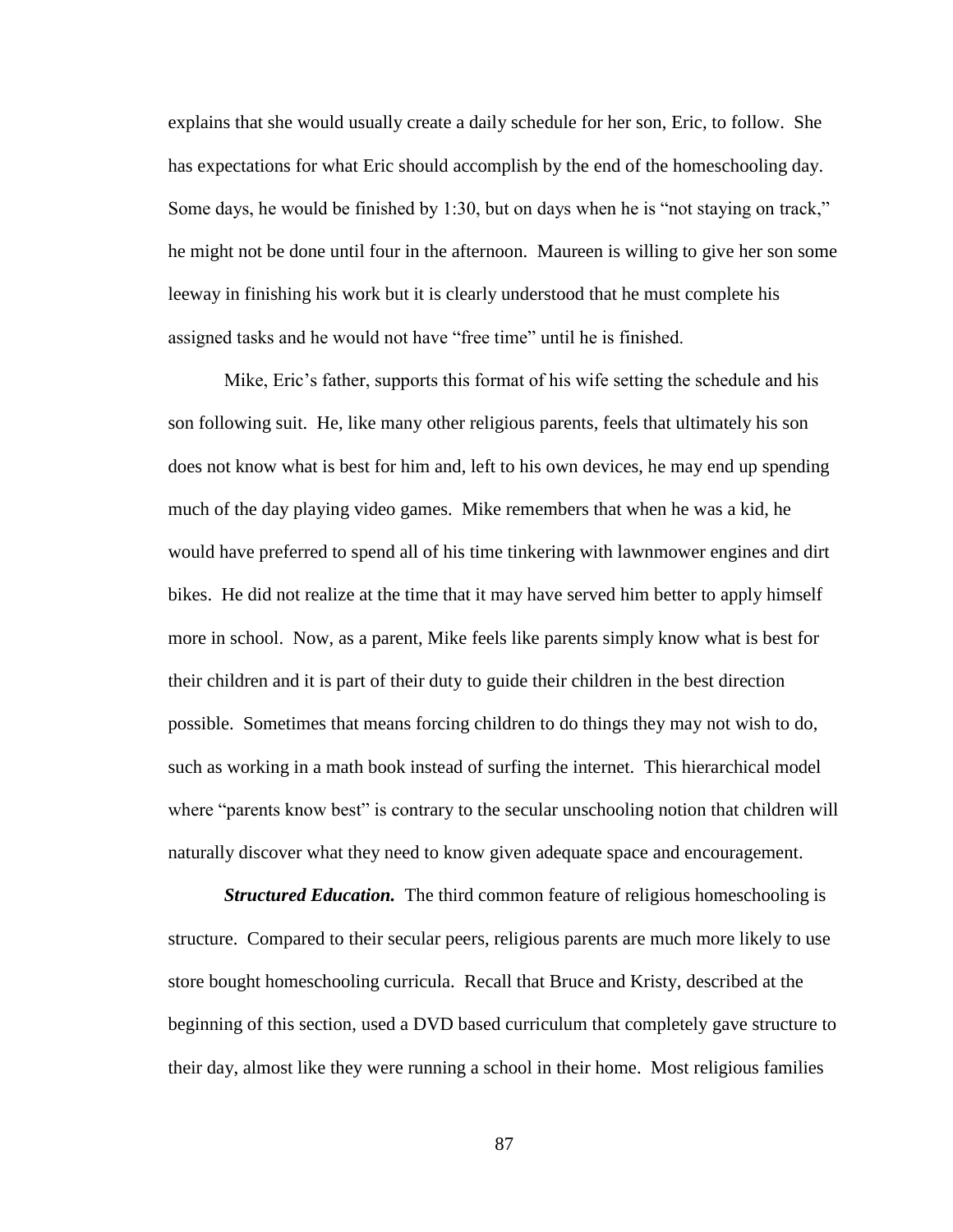were not quite as regimented. Many used parts of a popular Christian curriculum called Abeka. It is typical for a family to use Abeka for one or two subject areas but none adopted it wholesale. The use of a formal curriculum reinforces the idea of schooling at home because it relies on the expertise of adult authorities to articulate what is important to learn and when.

For many of these religious families, homeschooling is not confined to the home. About half of them supplement their formal home instruction with extra-curricular enrichment activities. Kristy brings her children to at least one event outside of the home each week. Sometimes they bowl with homeschoolers and other times they meet in a local gymnasium for structured and semi-structured play. Compared to their secular peers, religious homeschoolers were involved in fewer activities outside of the home and many of those activities were free – such as going to the library or organized play dates. It was more common for secular parents to pay for classes for their children.

Much like the secular families in this study, the religious families do not fit neatly within Lareau's (2003) classification of childrearing techniques. On the one hand, their relationships with their children are hierarchical, especially when it comes to their education. Parents select and implement the curricula with little input from children. They tell their children what they need to do instead of negotiating with them. This type of unilateralism sounds like the accomplishment of natural growth. However, religious parents reject the idea that children will naturally develop and grow if you just leave them alone. Indeed, they are intimately involved in crafting their children's educational development. In this regard, they are more like parents who practice concerted cultivation.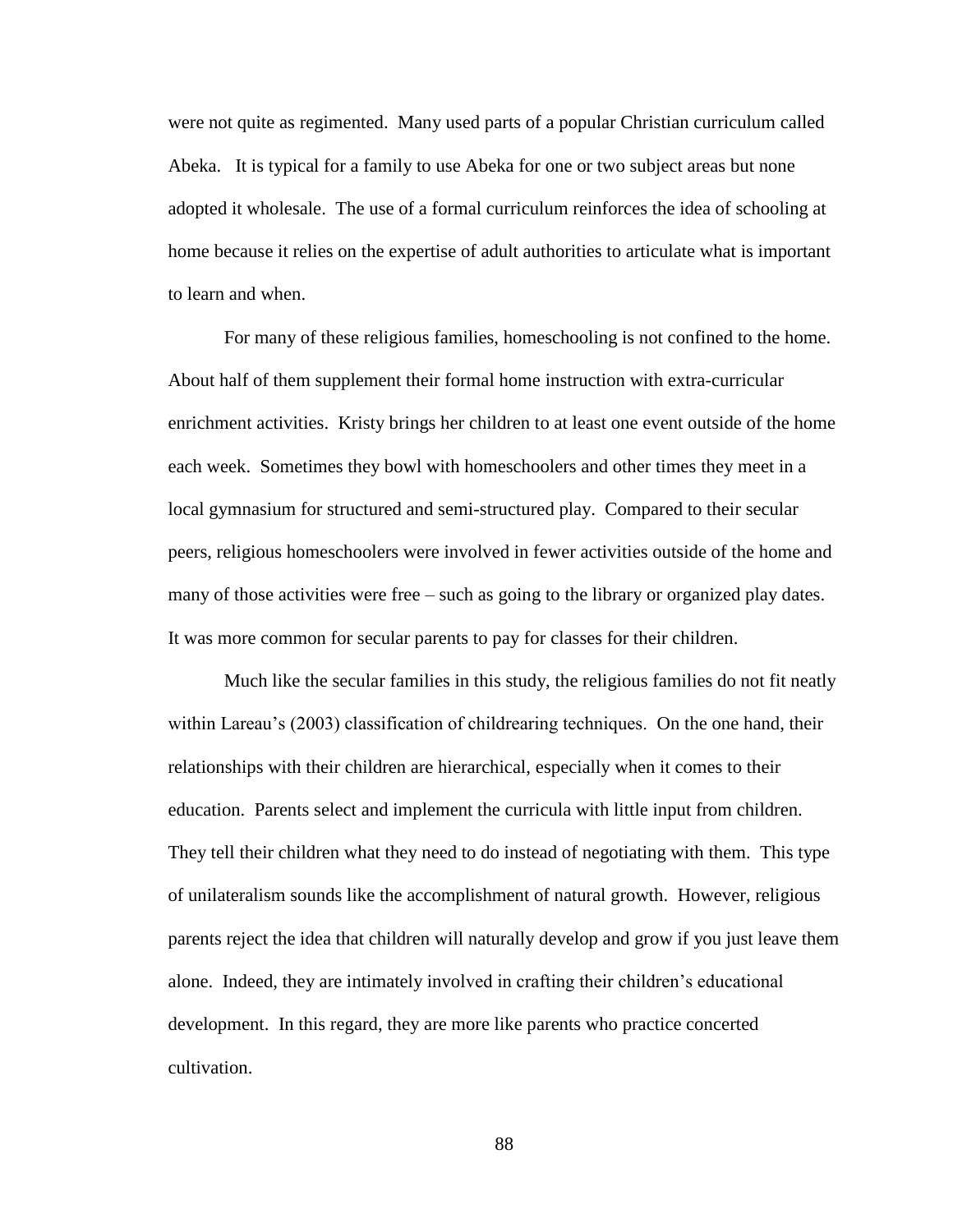In summary, this preceding part of this chapter presents an account of the homeschooling tactics of the two groups of families in this study. For the most part, they go about homeschooling in different ways. Focused on self-actualization, seculars create a child-centered, relatively unstructured experience, supported by a slew of enrichment activities. For their part, religious parents stress academic skill and create a top-down parent guided experience that has considerably more structure. The next section focuses on one element of homeschooling tactics that is consistent across virtually all of the families in this study, religious and secular alike: homeschooling is women"s work.

### **Homeschooling as Mothers' Work**

In terms of style and philosophy, the tactics of the two groups of homeschoolers in this study are more different than similar. There are two points, however, on which they all agree: first, homeschooling is an enormous undertaking requiring copious amounts of time, energy and commitment. Second, these parents also agree that the commitment to homeschooling requires the full-time attention of one parent and, with only one exception, mothers are the ones to take up this responsibility. Most fathers, on the other hand, participated very little in the daily tasks of homeschooling, yet provided most of the family"s income that made homeschooling possible.

Daniel and Kelsey's situation is a typical. Daniel, a secular parent of three, is employed full-time as a computer technician at, "Bookhouse," a nearby publishing firm. He has worked at Bookhouse for almost seven years and held a handful of positions. Though he doesn"t exactly love his job, Daniel says he enjoys it enough. It was never meant to be a long-term gig. Kelsey (Daniel"s wife), was pregnant with Sarah (their first child) and he needed to find a steady job: "This thing at Bookhouse came up, I went for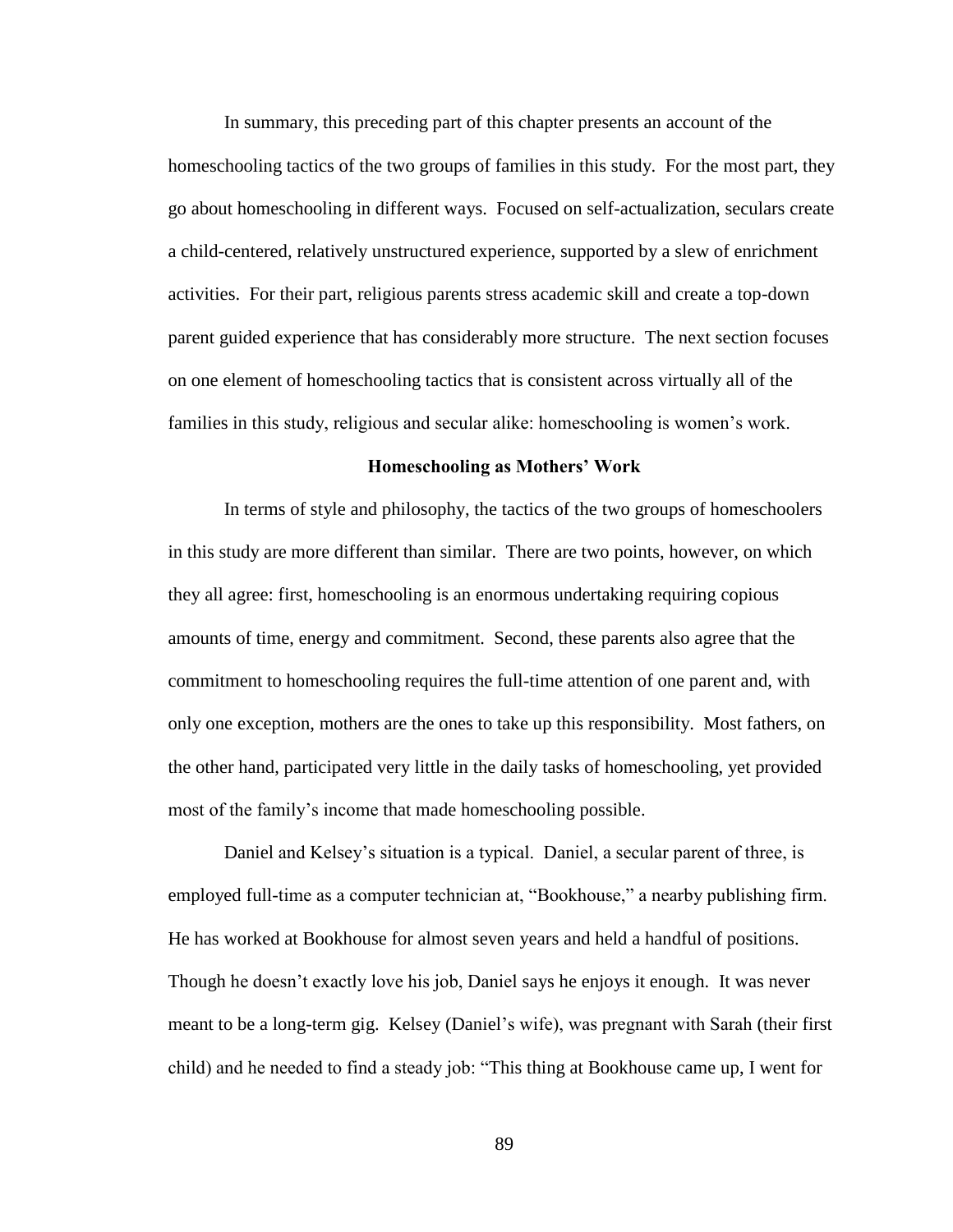it, and here I am." Daniel"s participation in homeschooling is limited to reading to his girls at bedtime, on nights that he is not too tired. Kelsey"s employment history is sporadic. Since the birth of her first child, Kelsey has occasionally been employed parttime, mostly waitressing. Her first priority, she suggests, is raising her children. Therefore, educating the children is something she does virtually on her own.

That homeschooling mothers are highly committed to their children is not, in and of itself, remarkable. The ideology of intensive mothering encourages all mothers to place their children"s needs in front of their own. What is unique is the extent to which homeschooling mothers express their devotion. Virtually all of the women in this study are middle-class and college educated, the very women who are typically expected to "have it all" – a family and a meaningful career. Historically, this liberal feminist imperative has been a source of conflict for women in the United States. They have been stuck between the demands of work and responsibilities at home (Blair-Loy 2003; Hays 1996; Williams 2000). In this context, these women have clearly come down on the side of home. They have "opted out" of employment but for reasons very different from those Pamela Stone (2007) finds among the executive women she studied. Unlike the women in Stone"s study, most of these homeschooling mothers never entered the professional world in the first place. They did not run into structural barriers that pushed them toward home, rather they decided to stay home in the first place. Understanding this decision requires a bit more explaining. Through these explanations, we see another example of how two sets of people are making similar decisions, yet for very different reasons.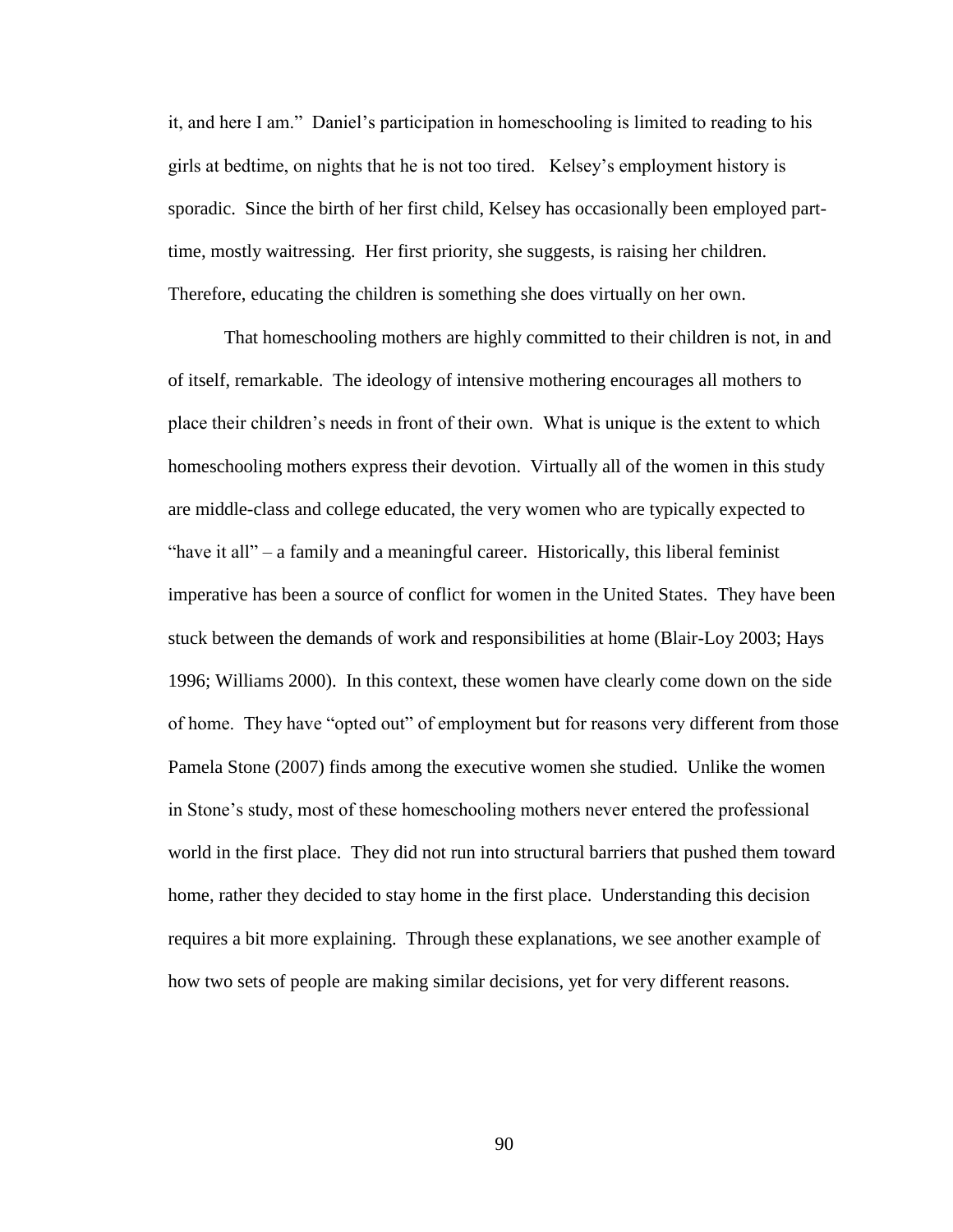## *Secular: Biology is Destiny…Sort Of*

Seculars' justification for homeschooling as mothers' work reflects an essentialist view of gender. Put simply, gender essentialism regards gender as a fixed category of personhood rooted in biology. All members of the category "man" or "woman" are believed to universally share certain, immutable traits, regardless of the context. Men, for example, are thought to be naturally aggressive, rational and independent. Women, on the other hand, are regarded as inherently nurturing, irrational and dependent on others. Men and women"s different roles and unequal status in society, therefore, are simply a reflection of essential differences. From this perspective, attempts to rework gender relations are imprudent, as they go against nature. The secular homeschoolers in this study embrace a *soft gender essentialism* (Messner and Bozada-Deas 2009). That is, they firmly believe that men and women are, at their core, essentially different but they acknowledge that structural forces also affect their decisions and experiences as men and women in U.S. society.

When I asked Kasey how she and her husband, Darren, decided to homeschool, she described a process that was typical of secular families. For Kasey and Darren, homeschooling flowed from other choices they made about family life. Beginning when they first decided to start a family they have been committed to "doing family" in such a way that they are in charge. They give little heed to expert advice, mainstream cultural pressures and institutional dictates. Like most of the secular homeschoolers in this study, Kasey and Darren practiced a form of "natural family living" (Bobel 2002).

As the name implies, nature is the core element of the natural family living lifestyle. They believe that nature must be preserved, protected and obeyed and this ethos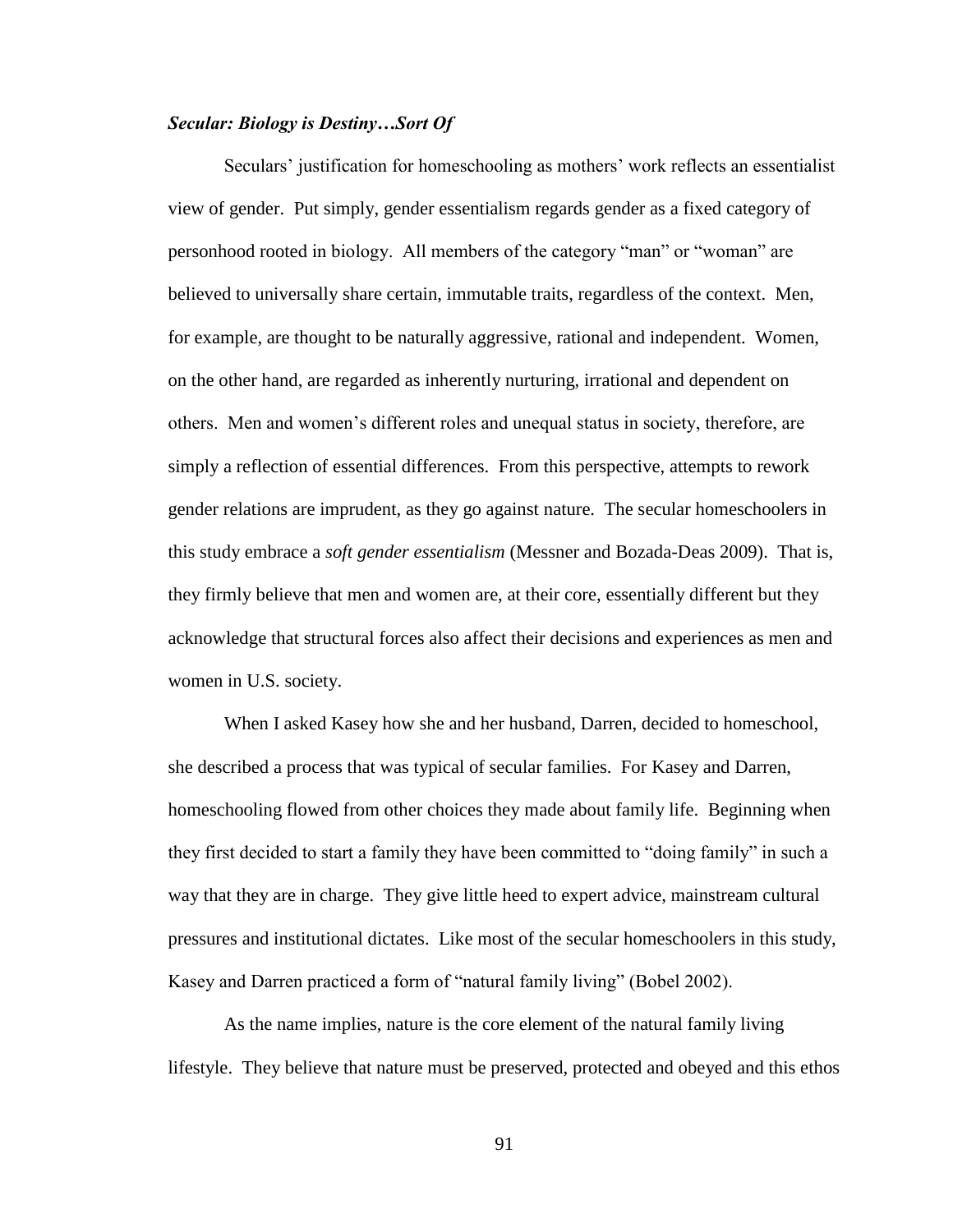infuses their decisions about family life. On the one hand, this means interacting with the natural world in ways which are responsible rather than exploitive. For example, most of the secular families had a strong recycling ethic. Little would go to waste in these houses. Kitchen waste was composted, discarded paper and plastic were brought to the transfer station and outgrown clothes were passed from sibling to sibling or shared with other families. Food was also a big issue. Skeptical of the quality of conventional food and leery of additives, chemicals and GMOs (genetically modified ingredients), many families were committed to buying mostly organic, minimally processed, locally produced foods. A large number planted their own organic vegetable gardens, canned their produce and a few kept chickens for their eggs and meat.

Beyond recycling and food decisions, secular homeschoolers' parenting essentialist philosophy encourages them to view homeschooling as mothers" work. Most of these families embrace the tenets of "attachment parenting" (AP). In general, this is a child-centered approach geared toward the natural needs of children and their parents. Core practices of AP include learning to read and respond to your baby"s cues, wearing your baby as much as possible (in a sling or other device), co-sleeping with your baby and breastfeeding for an extended period of time (Sears and Sears 1993).

The commitment to extended breastfeeding is most often invoked by parents to explain the gendered division of household labor. The typical story goes like this: breastfeeding is what is best for children and to be a good mother is to be committed to breastfeeding. The act of breastfeeding creates a unique and enduring bond between a mother and her child. Therefore, when it comes to the question of which parent should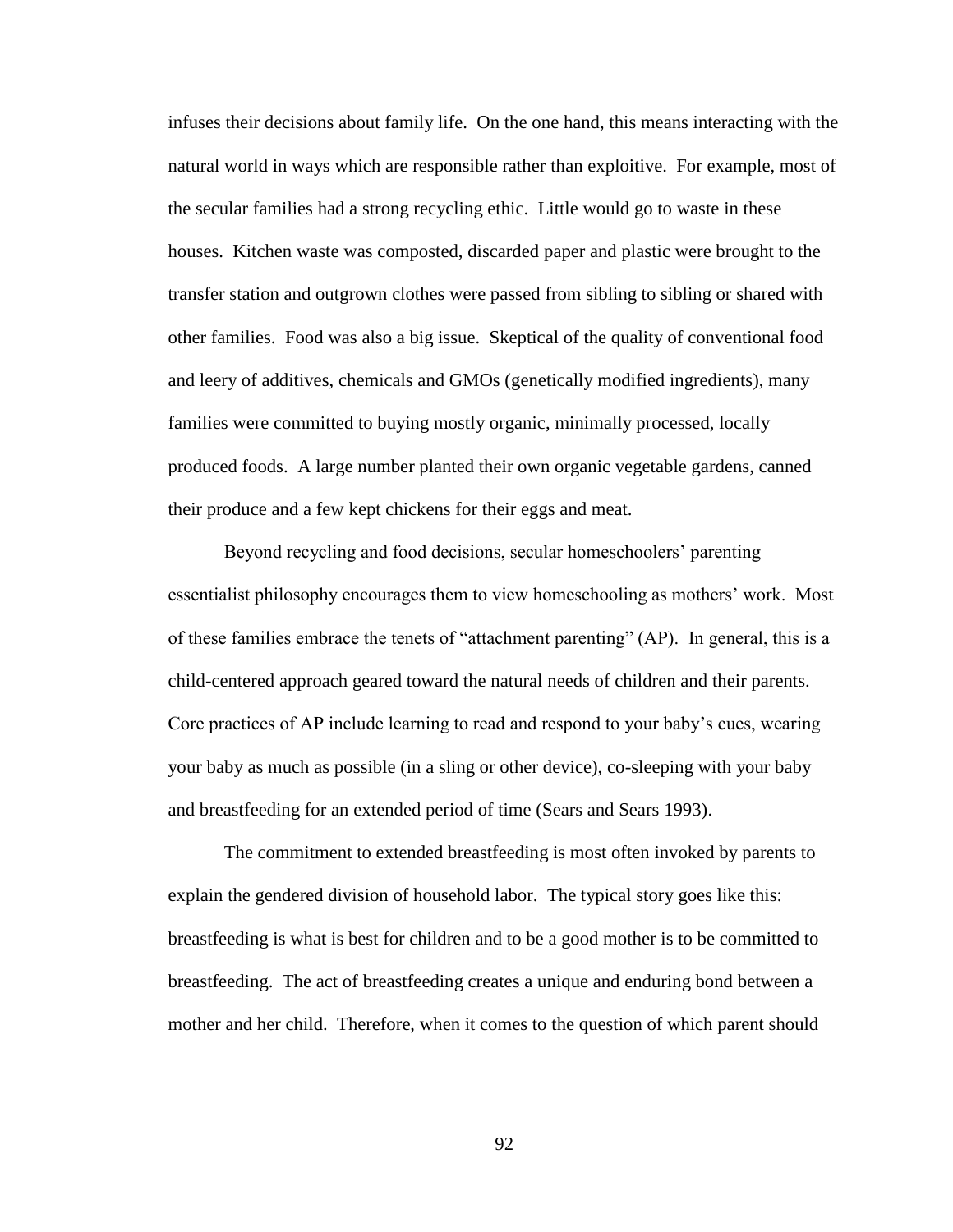be the primary caregiver the choice is clear. By virtue of her biologically determined bond with her child, it is the mother who"s responsible for childrearing responsibilities.

Such is the case for secular parents" decisions regarding homeschooling. With only one exception, most of these parents decided it would be the mother who would take responsibility for homeschooling the children. To hear these parents explain it, it was more like the decision was made for them. Take Kate and Jerry for example. Kate and Jerry, parents of two boys age 5 and 7, have similar backgrounds in terms of education and work history. Both have bachelor"s degrees and teaching credentials. Jerry has worked as an elementary school teacher for the past 9 years. Kate had been employed as a full-time teacher and then as an elementary school librarian for a year. Once their first child was born, Kate stopped working outside of the house for two years and then began working part-time as a teacher's assistant.

Jerry and Kate decided to begin homeschooling their eldest son, Jerry, when he was 6. When I asked Kate how they decided that she would be the one homeschooling the children while Jerry worked outside of the home, she explained:

Um, by virtue of being the one who would be getting pregnant, and being the one who was breastfeeding and because we didn"t have a six month or one year breastfeeding philosophy. We were just kind of letting it go as long as it went. And that wasn"t a piece that Jerry could do (laughs). He claimed he could [breastfeed] but I never saw proof of it! Um, so, so by virtue of infancy and nursing and all of that, I wound up being home with the boys more and Jerry wound up working more…

In his interview, Jerry confirmed this explanation. They both suggested that the biology of child bearing and commitment to breastfeeding virtually predetermined their path. It is important to note that, like most of the other secular parents, their construction of homeschooling as mothers' work is bolstered by a belief in essential differences between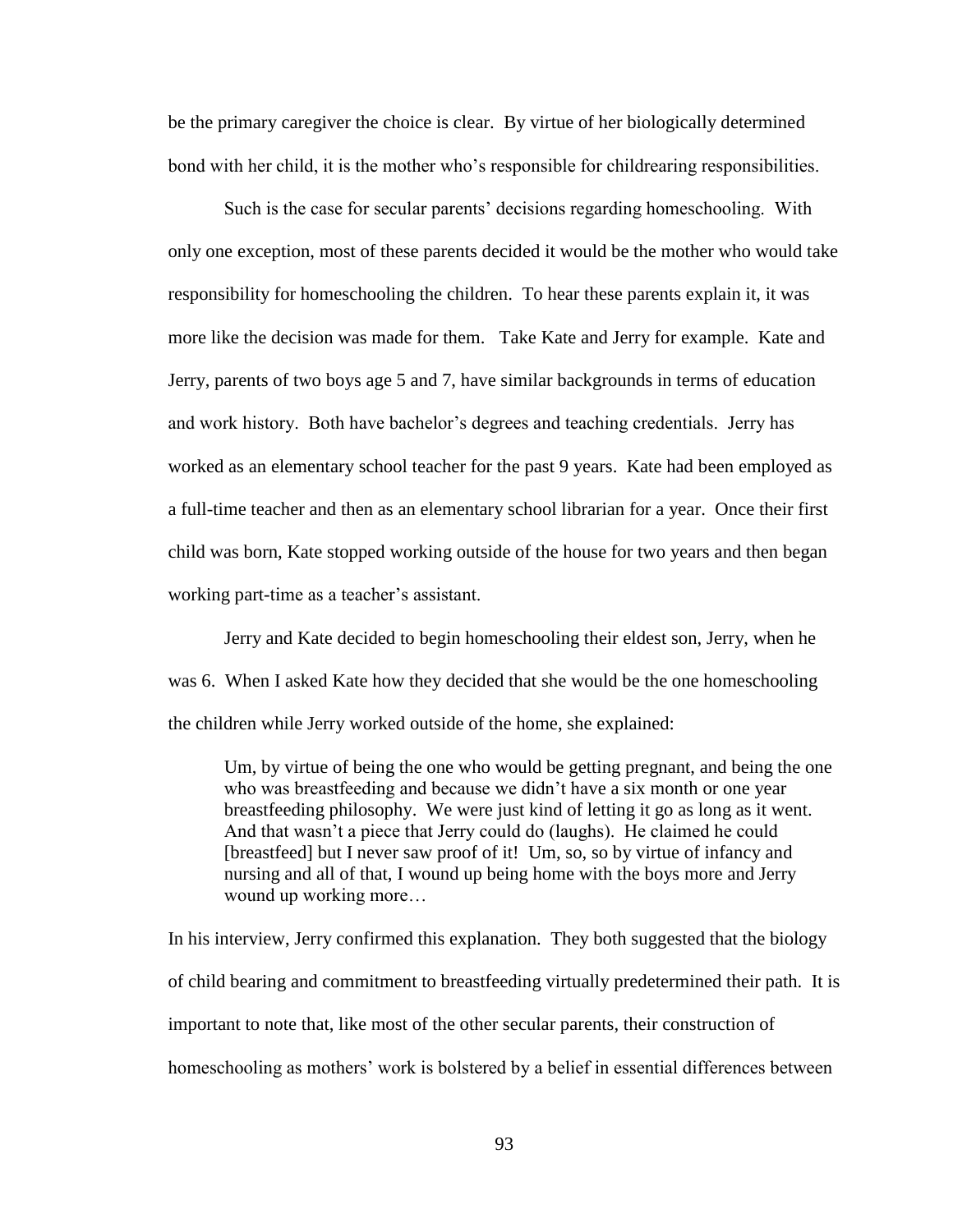men and women. Kate explained, "I believe that there is a difference between men and women as well, and that women might um…would probably been more drawn to, um, the idea of being home all day with the kids and teaching them."

The gender essentialism articulated by Kate and Jerry, like most of the secular homeschoolers is, in a sense, softened by other beliefs. In particular, most of these parents acknowledge that cultural factors come into play. For example, Cherri talked about the importance of "traditional" roles in her family. She acknowledged that it might seem "old fashioned" to admit it, but she and her husband both felt most comfortable in their respective roles as homemaker and breadwinner. It is how they were both raised and that is how they wanted to organize their own family. Therefore, biology is not the only determinant of their roles in life. In their view, culture and autobiography play a part as well.

Furthermore, most secular parents also indentify structural factors. Most of these parents are aware of what sociologists refer to as the "gender-gap" in pay (Budig 2002). Though they may not use that exact term, they know full well that women in this society, on average, earn less than men. They understand that gender-gap is due not so much to essential, biological differences between men and women but is built in to the way the workplace functions.

Kate, for example, recognizes the economic consequences of being a stay-athome mother. She explains "...when you choose to even take six months or a year off to be with your infant, what that can do to your career." In total, Kate has taken about five years off to be with her boys. The decision to leave her full-time job had a snowball effect and now, "…because of the way the salaries are set up in the public schools, at this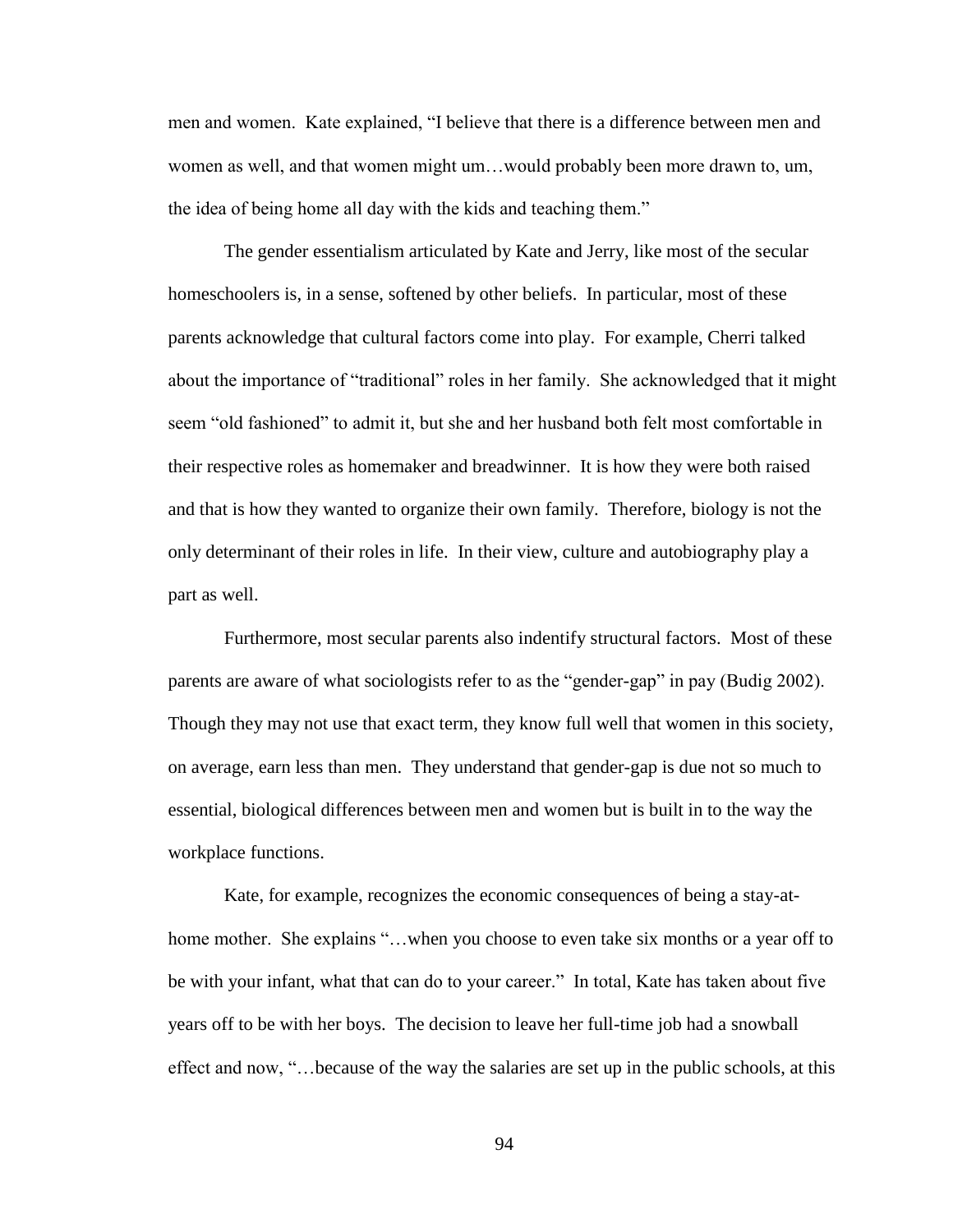point, you know Jerry has many more years under his belt, so he gets a much higher salary than I do...so, if I went back full-time it would be at a big pay cut."

What Kate has discovered is that there is a "motherhood penalty" built into the workplace. The mommy tax is the economic opportunity cost that a woman pays by virtue of interrupting her career for childcare responsibilities. This cost results from the fact that most careers are not particularly family friendly. When a woman takes time off, she typically loses her seniority, is disadvantaged when it comes to promotions, and lifetime earning potential is curtailed. The motherhood penalty affects women across the social class spectrum but it is especially large for lower wage workers (Budig and Hodges 2010).

For women like Kate, the motherhood penalty and the gender gap in pay contribute to a cycle that reinforces structural consequences for choices couched in biological terms. Since men, on average, make more than women, why would a rational couple choose to keep the higher earner at home and rely on the earning potential of the spouse who will likely make less. This situation is complicated when a woman does take some time off after childbirth. The compounding effect of the mommy tax means that the longer a woman stays out of the workforce, the harder it is to get back into it and make a decent wage. Couples like Kate and Jerry and Kasey and Darren, who have discussed switching homeschooling and work roles, suggest that the main reason they do not switch is because the men can, at this point, make a lot more than the women. Therefore, the choice to follow the biological scripts of women caring for their children and men providing the family"s resources are reinforced by economic factors. In this sense,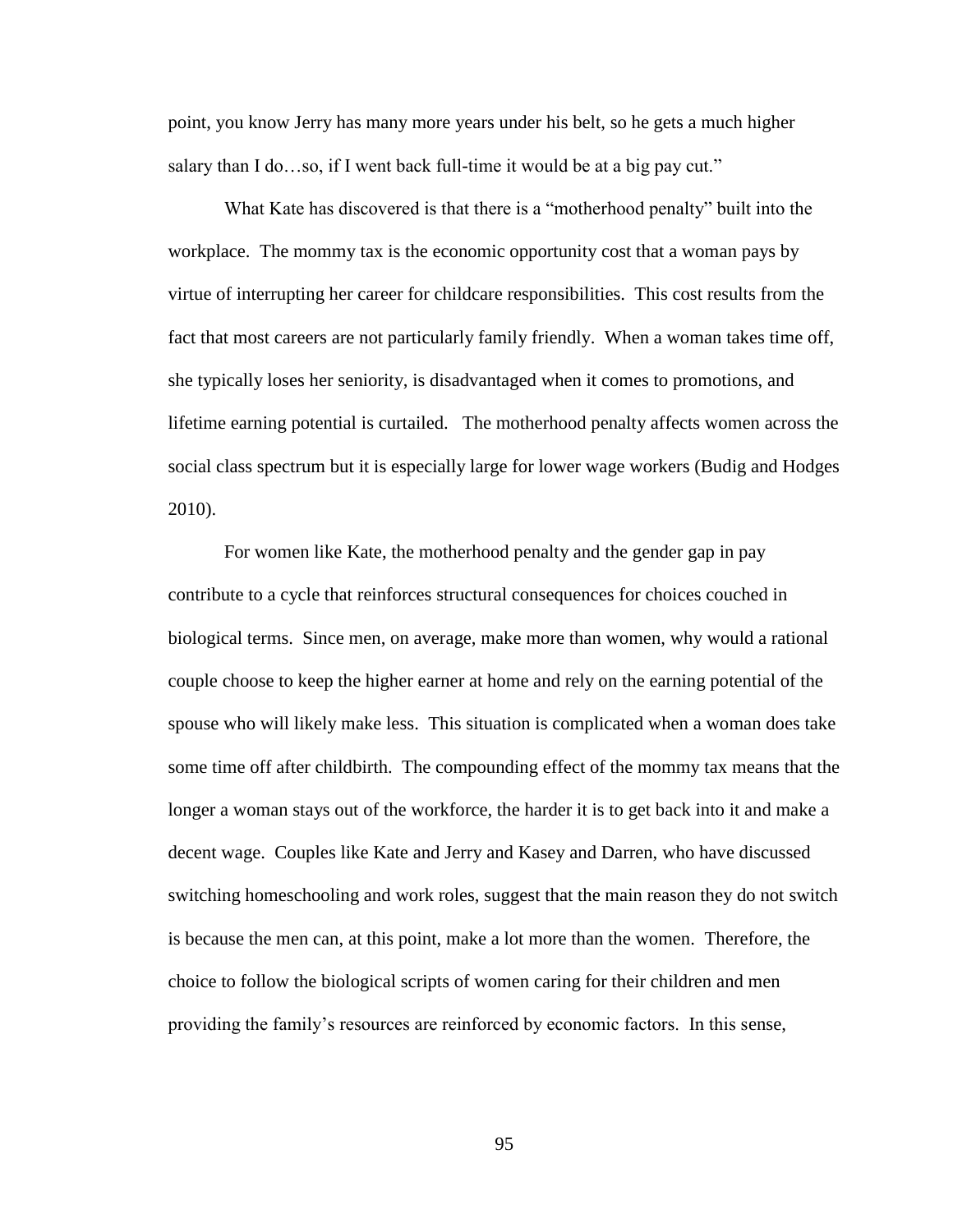secular homeschoolers sound more like rational actors making economic calculations than cultural dupes or slaves to biology.

There is one more interesting caveat that secular parents add to their essentialist explanations. About one-third justified homeschooling as mothers" work on the grounds that women are just better trained for childcare and homeschooling than men are. They were not talking about training in terms of socialization as women in this society, but in terms of actual academic credentials and paid work experience. Many secular mothers had degrees in either education or psychology and a large proportion had related work experience, such as classroom teacher, teacher's aide, librarian, coordinator of afterschool program and facilitator of mixed-age play groups. Of all the secular families, there was only one in which the husband had such a background. He was an elementary school teacher.

In sum, secular parents' regard of homeschooling as mothers' work is based on a set of beliefs that I refer to as soft gender essentialism. While they believe that women are somehow naturally better suited to homeschool children than men are, they do acknowledge extenuating circumstances. In particular, they recognize the influence of cultural beliefs and economic factors on their decisions about dividing family labor. The following section focuses on religious homeschoolers. While their teaching practices and educational philosophy may differ from the secular parents, they share the belief that homeschooling is best left to mothers. Their justifications, however, are different from their secular peers.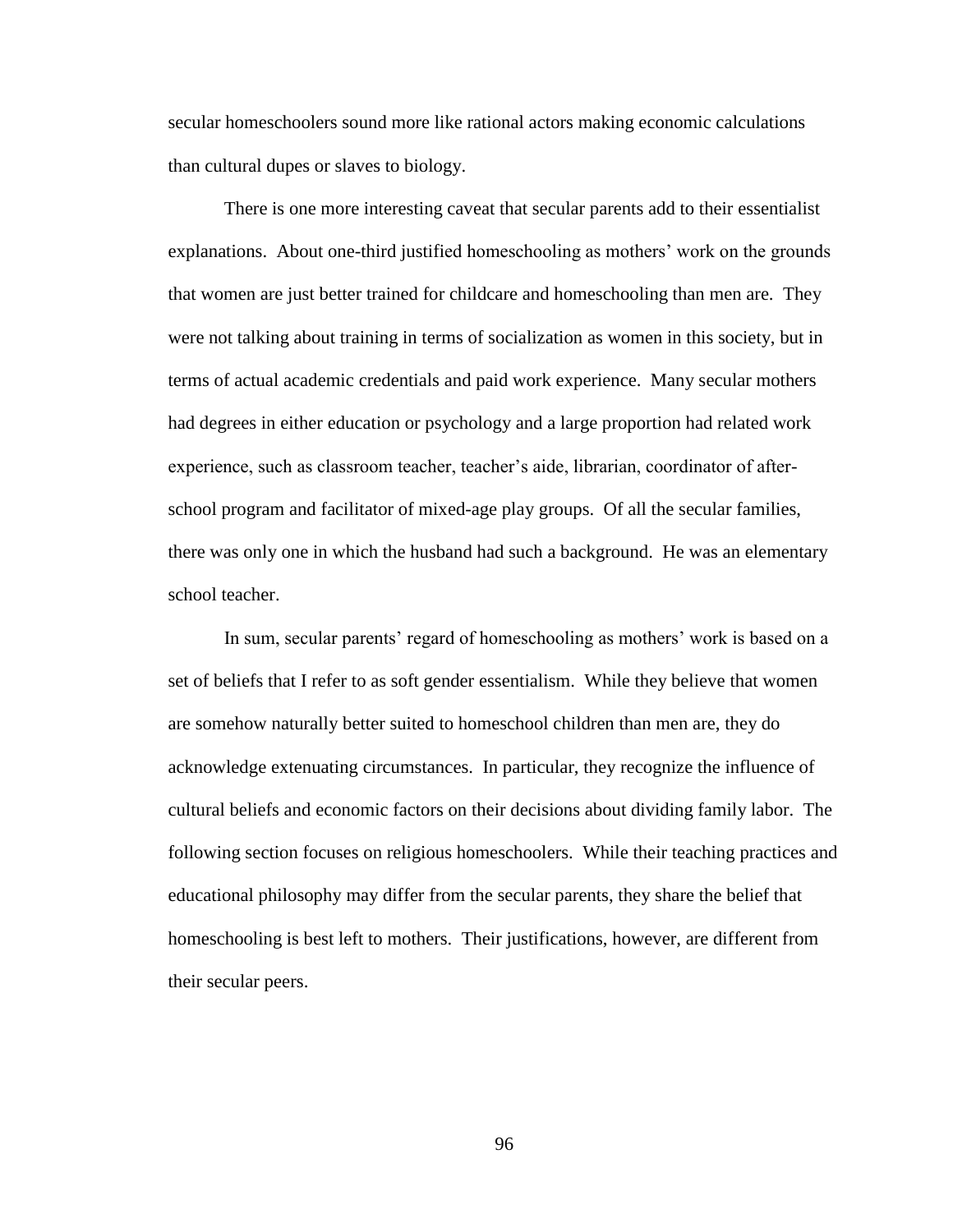# **The Godly Family**

Like their secular peers, religious homeschoolers suggest that factors other than individual choice explain the distinct roles and responsibilities of men and women. Whereas the seculars described themselves as followers of nature, religious couples answered a different call – God. By following conventional gender roles, including embracing the notion of homeschooling as women"s work, religious homeschoolers are satisfying the teaching of their religion and the wishes of their higher power. Similar to the "soft gender essentialism" of their secular peers, religious homeschoolers" obedience to God"s will comes with a caveat: they acknowledge, to a lesser extent, the structural context of their decisions about family life. It may be useful, therefore, to characterize religious parents' views as *divine essentialism*. According to God, men and women are essentially different and, according to these parents, those differences are played out in a broader context of structural constraints.

When I asked religious parents to describe the process of how they came to homeschooling their responses were a bit different from their secular peers. In general, secular couples talked about homeschooling as more of a family decision. That is, both parents arrived at the decision more or less together. It was part of how they both envisioned family life. In religious families, however, the overall pattern was that it was the wife who initially came up with the idea and then brought it to her husband. This is an important distinction that will be explored further in the dissertation. For seculars, homeschooling is part of who they are, whereas for religious families it is more like something they do.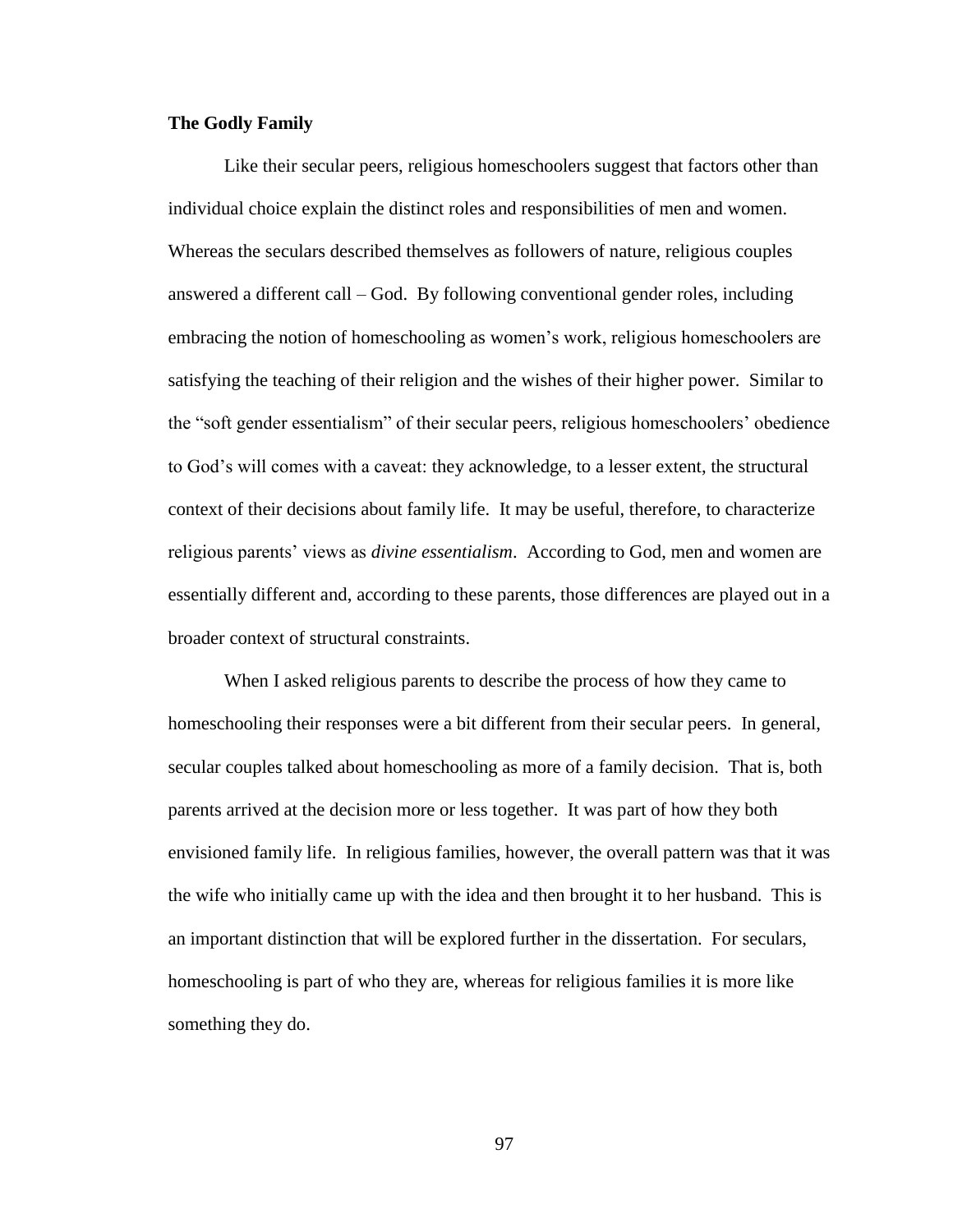While no husband was outright against homeschooling, their responses were varied. On the one hand, men like Noel were completely in support of their wives" ambitions and needed no convincing. He thought that homeschooling was a good option for his family and ceded the decision to his wife:

Well, Carrie actually made the decision. She was the one that would have to do the work…she would be home with the kids and it was up to her to try to decide if she wanted to do the work that it would entail.

Noel was never concerned about his wife"s ability to educate their children or the soundness of their decision. For him the only question was whether or not his wife wanted to take on the responsibility of homeschooling.

On the other hand, there were a few husbands who were more skeptical. According to Rochelle, mother of three children ages seven, four and two months, her husband Jack did not really like the idea at first, but after they were doing it for awhile he could see the benefits and he came around. Jack and Rochelle"s eldest daughter, Amy, went to a private Christian school until the third grade. The parents became increasingly concerned about Amy"s experience at the school. She developed some behavioral issues and her academic development was below what they would have hoped. So, Rochelle introduced the idea of homeschooling. She explained:

I think we definitely agreed on it. I mean it was like…he didn"t like it at first but the more stuff went on…I"m home anyway why don"t we do it here and by the end he was like let's do it. The farther I went, like research and meeting other people, you know networks and stuff, he just became totally like oh just do it as long as you can. I think that I definitely had to convince him and then he also just kind saw the same stuff going on. So it was easier to do it at that point.

As Amy"s behavioral issues faded and her academic skills increased, Jack became reassured about the decision to homeschool. They eventually decided to homeschool all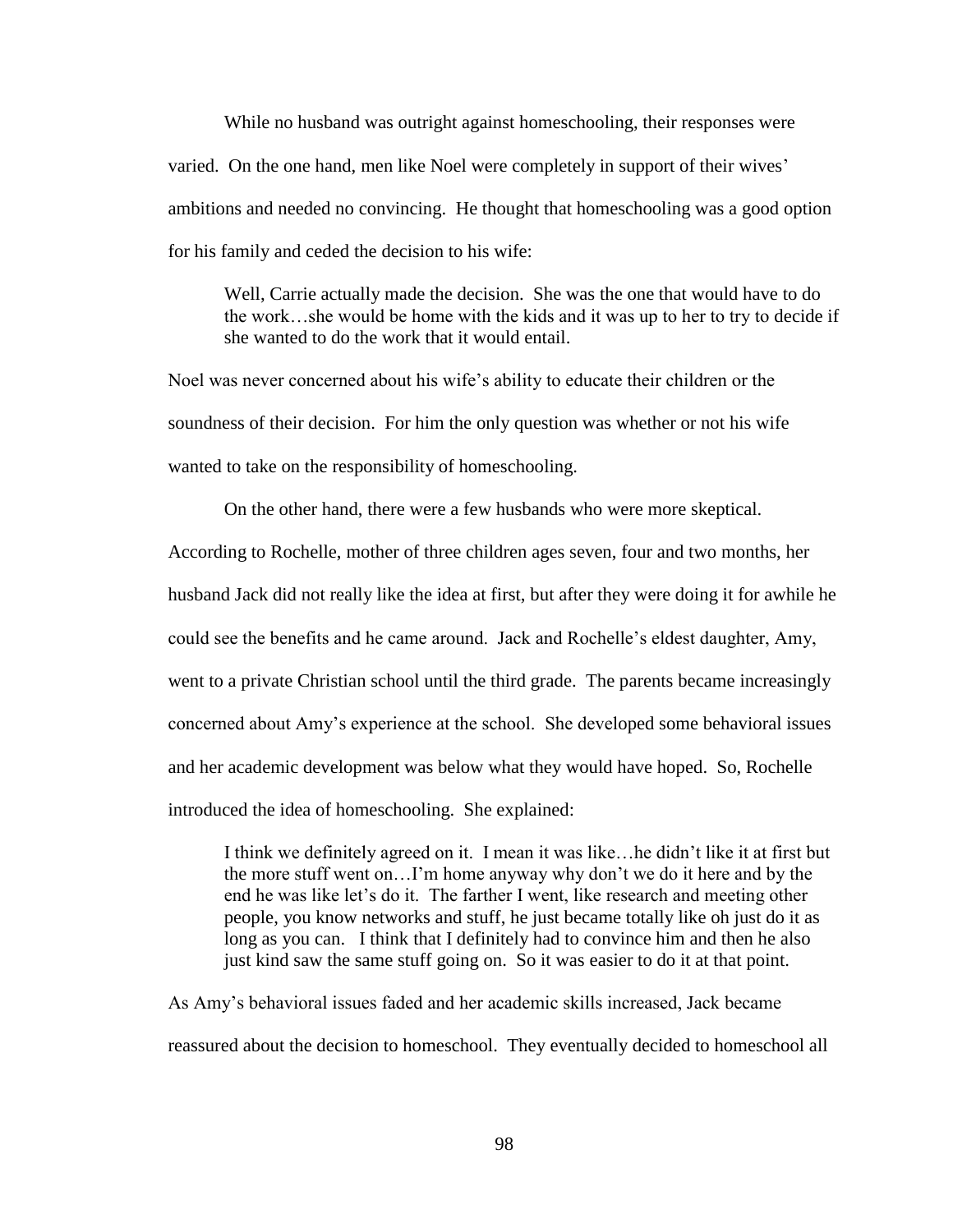of their children. Like Jack, all off the fathers I interviewed ended up supporting their wives in their homeschooling efforts.

According to most of the religious couples, there really was never much of a discussion of who would do the work of homeschooling the children. Since the idea originated with the women, it was just assumed that it would be their responsibility. When pressed on the issue, most women said there was never any serious consideration that their husbands would have a substantial role in homeschooling. Donna, for example, says it was all her idea. She remembers joking with her husband, saying "You do the phys. ed [physical education], take "em outside and run "em around." That is the extent of his participation. In the summer he plays wiffle-ball with the children and in the winter he takes them snow-shoeing. Donna, like the rest of the religious wives, handles the rest.

Religious parents offered several justifications for regarding homeschooling as women's work, the most significant of which is obedience to God's will. There are two dimensions to this argument. The first has to do with the essential differences between men and women. Simply put, most religious homeschoolers believe that God designed men and women differently. Maureen, mother of a 7 year old boy, explains it this way:

I think that women and men are created differently and have different strengths and I think that it"s more in the women"s nature, for most women, to be the one to be the home caretaker of children…men were more created to be the person going out there, you know…slaying the dragons or you know…farming the fields, whatever it is, they were more designed for doing that activity… Women are more relationship oriented. Men aren"t so much relationship oriented. They"re more task-oriented.

Similar to the other religious women, Maureen articulates a strong belief in the notion of "separate spheres," where women are inclined to take care of private matters, including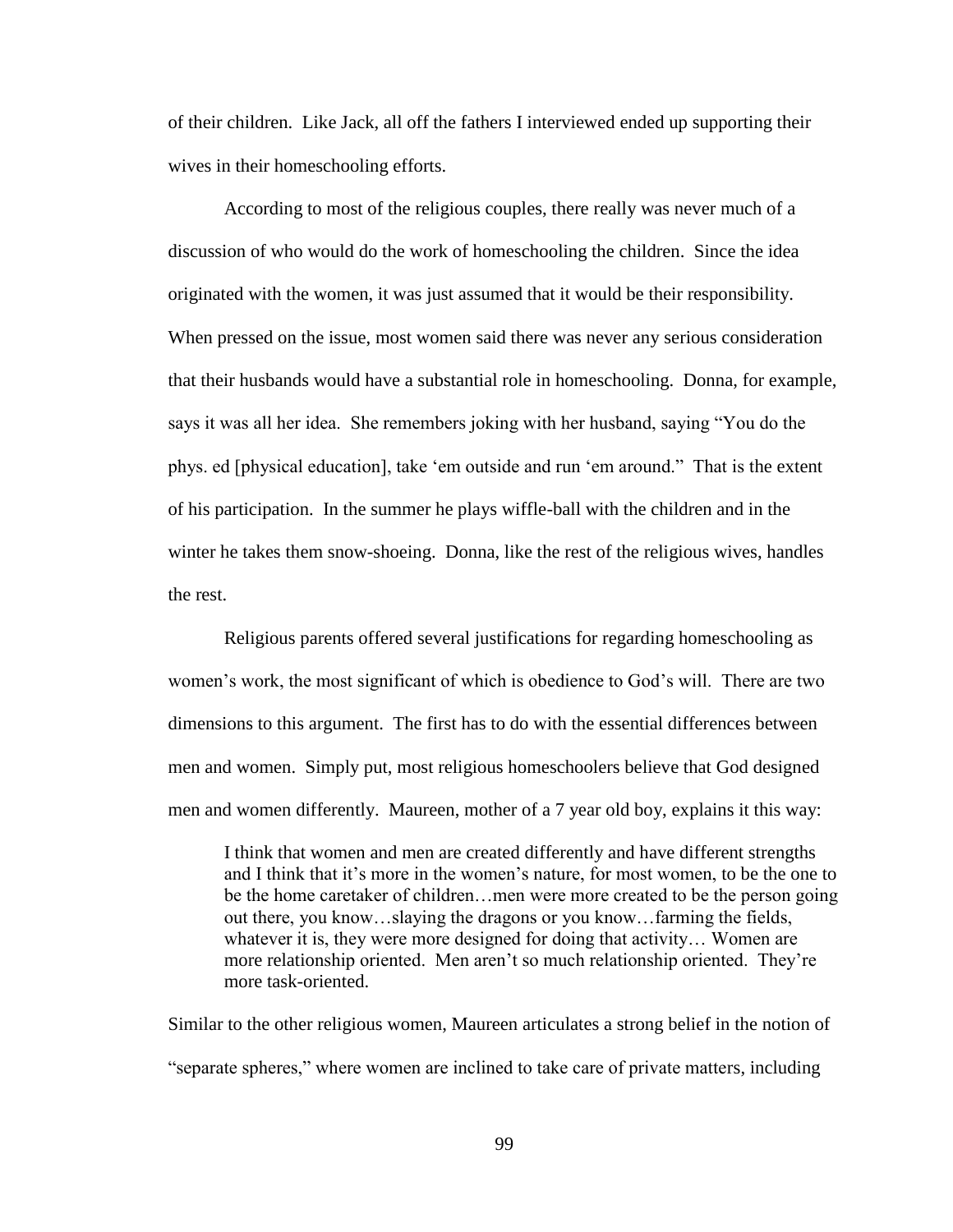housework and childcare, and men are best suited to the public world of productive labor and protection of the family. Furthermore, according to this ideology, women are more oriented toward interpersonal relationships than task oriented goals.

The second part of the argument is that since God created men and women with different endowments and inclinations then it is beholden upon a good Christian to follow God's will. In the first place, to go against God's will seems senseless, if not impossible, to many religious parents. Mike, Maureen"s husband, explained it this way, "God…gave them breasts and equipped them to take care of children. That"s what they"re cut out to do. To take a women and give "em a man"s job, you"re asking a fish to fly." According to Mike, a woman can no more be the breadwinner for her family, than a salmon can take flight. It is just not possible.

Perhaps more compelling, most parents felt that they were duty bound to follow what God expects of them and they feared the consequences of failing to meet those expectations. Most of the religious women I interviewed suggested that God"s plan for them was to be supportive of their husbands and take care of their children. Being supportive of their husbands did not necessarily mean blind obedience. Rather, women felt that their duty was to take care of things on the home front, so their husbands could fill their duties as providers. Part of the home front responsibilities included the children"s education. Kristy, mother of three under the age of six, explained that one day she knows she will be held accountable before God for her children"s education. Hence, in this world, she is intent on fulfilling her duties to the best of her abilities.

For their part, most men suggested that they would be judged on the extent to which they satisfied their duties before God. It was common for men to mention that it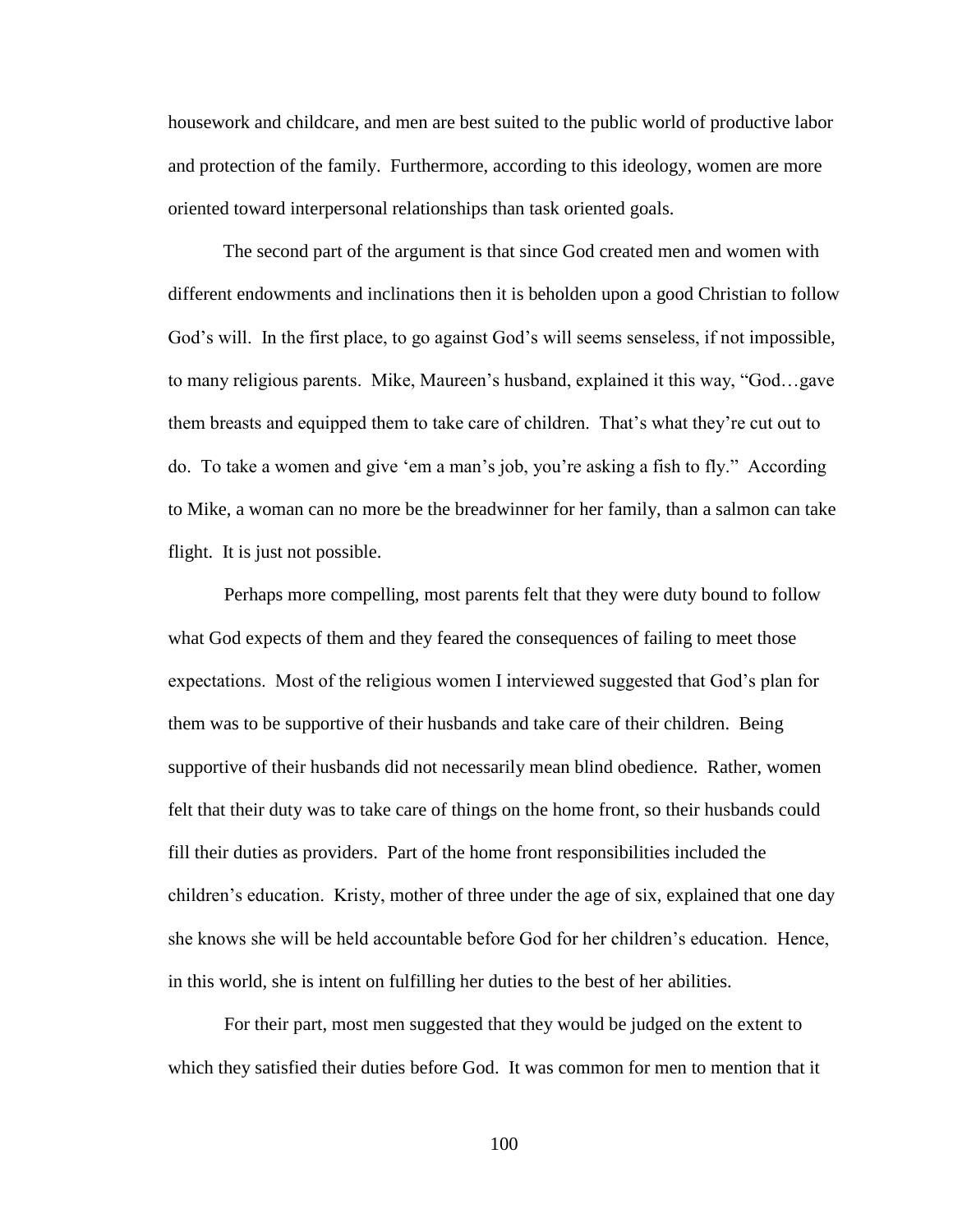was important to fulfill their provider role. Men like Mike felt strongly that his sole duty is to provide economically for his family. Other men, like Bruce, Kristy"s husband, linked his duties to the family"s homeschooling efforts. Bruce described his role as that of a principal. Kristy gathered the curriculum and made sure that they children followed it and then Bruce would get the reports on the children"s progress. If they were not doing what was expected, it was his job to discipline the children. Bruce justified the gendered vision of homeschooling labor as follows:

I think men and women are different for a reason. We"re gifted differently, you know. We"re made differently and our responsibilities, I think our accountabilities before God are different, you know. I think, as the father, I think I will be held accountable for the moral and spiritual life of my family, you know. And I think the wife, biblically is charged to be a good keeper at home…and maintain her home well. And, and the husband"s role is to um, provide for that in both security and in, in discipline. Discipline really comes in, in a co-relationship with the husband and wife. But um, I mean I think that women are very gifted in that area of dealing with the home and with the children. I think…for my belief it fits because that"s the way that they"re designed.

Jack"s belief is that men and women have different "accountabilities before God." Regarding homeschooling, Jack said that ultimately he would be held accountable for his children"s education. Although his wife did most of the actual work of homeschooling, the end result would be his responsibility.

Although the religious parents in this study rely primarily on the ideology of divine essentialism to explain homeschooling as mothers" work, they do recognize other relevant factors. Chief among these factors is economics. Akin to their secular peers, most of these parents recognize that there are economic pressures that pull men into the workforce and push women into the home. They believe that most families nowadays could not survive without two incomes and they recognize that men, on average, can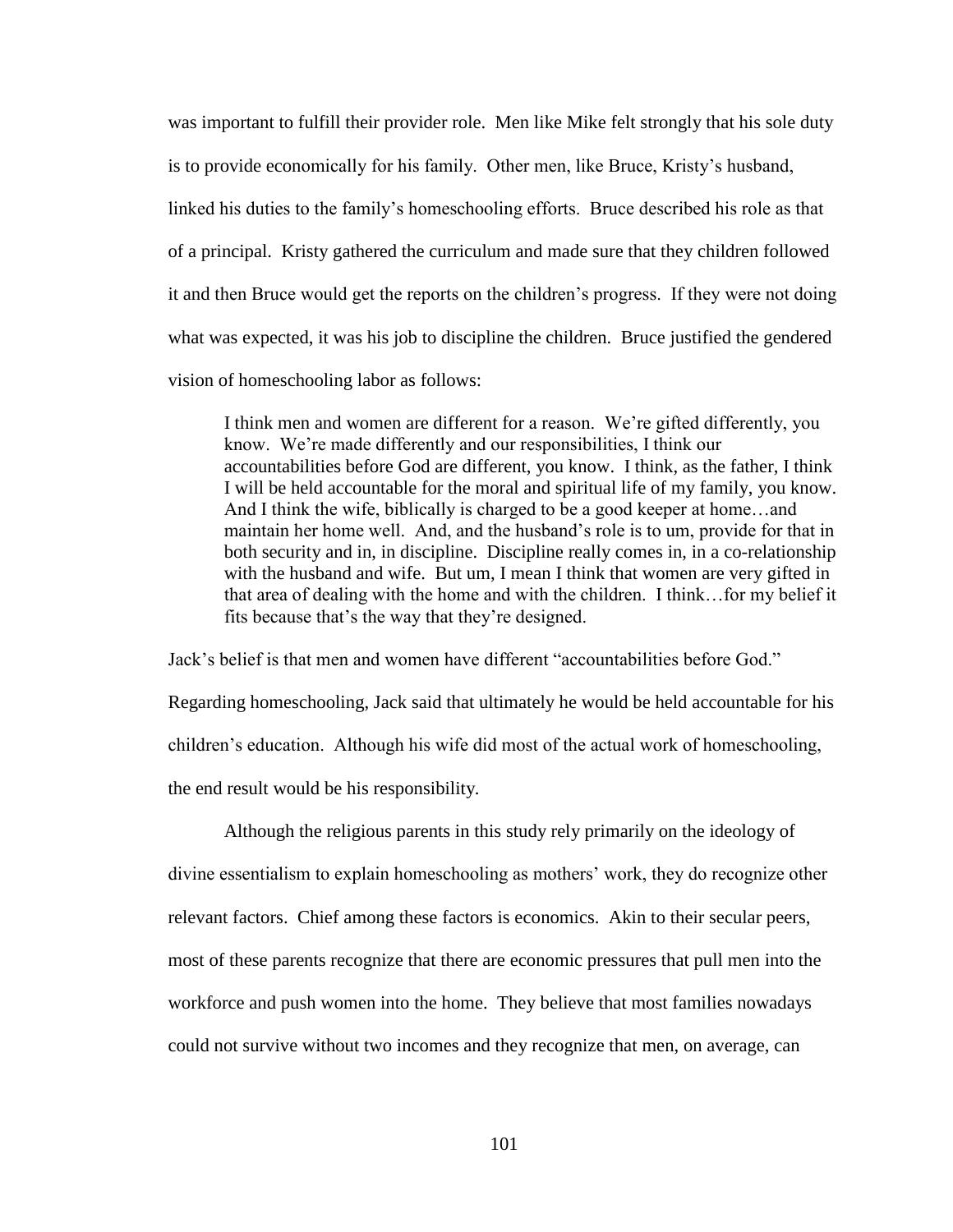make more money than women. Therefore, in most of these families, men are employed full-time, while women work part-time to supplement their husband's earnings.

This type of arrangement means that women in these families are around the house more and are therefore the logical choice for homeschooling parent. For example, Jack has worked full-time as a retail manager while taking the occasional night course at a local community college. Rochelle, his wife, has worked sporadically, patching together child-care jobs. When asked how they decided that Rochelle would do the bulk of the homeschooling labor, both parents pointed out that Jack simply was not around the house all that much. His job required long hours and occasional night and weekend shifts. Interestingly, Jack and Rochelle have recently moved in with relatives so that Jack can finish his college degree. Now that he is a full-time student, Jack has reduced his working hours to part-time. However, this reduction in work has not resulted in an increase in Jack"s participation in homeschooling the children. Instead, he spends more time on his studies. The couple justifies this as an investment in their future. They hope that this will allow Jack to someday get a better job.

# **Conclusion**

In this chapter, I have described the ground-level tactics of participants in the homeschooling movement. I described two groups of families who are engaged in the same activity – educating their children at home. Their actual day-to-day practices vary depending on their understandings of who their children are and what their children need. They both see children as unique and precious but they part company from there. Secular unschoolers think children need freedom to discover things at their own pace, on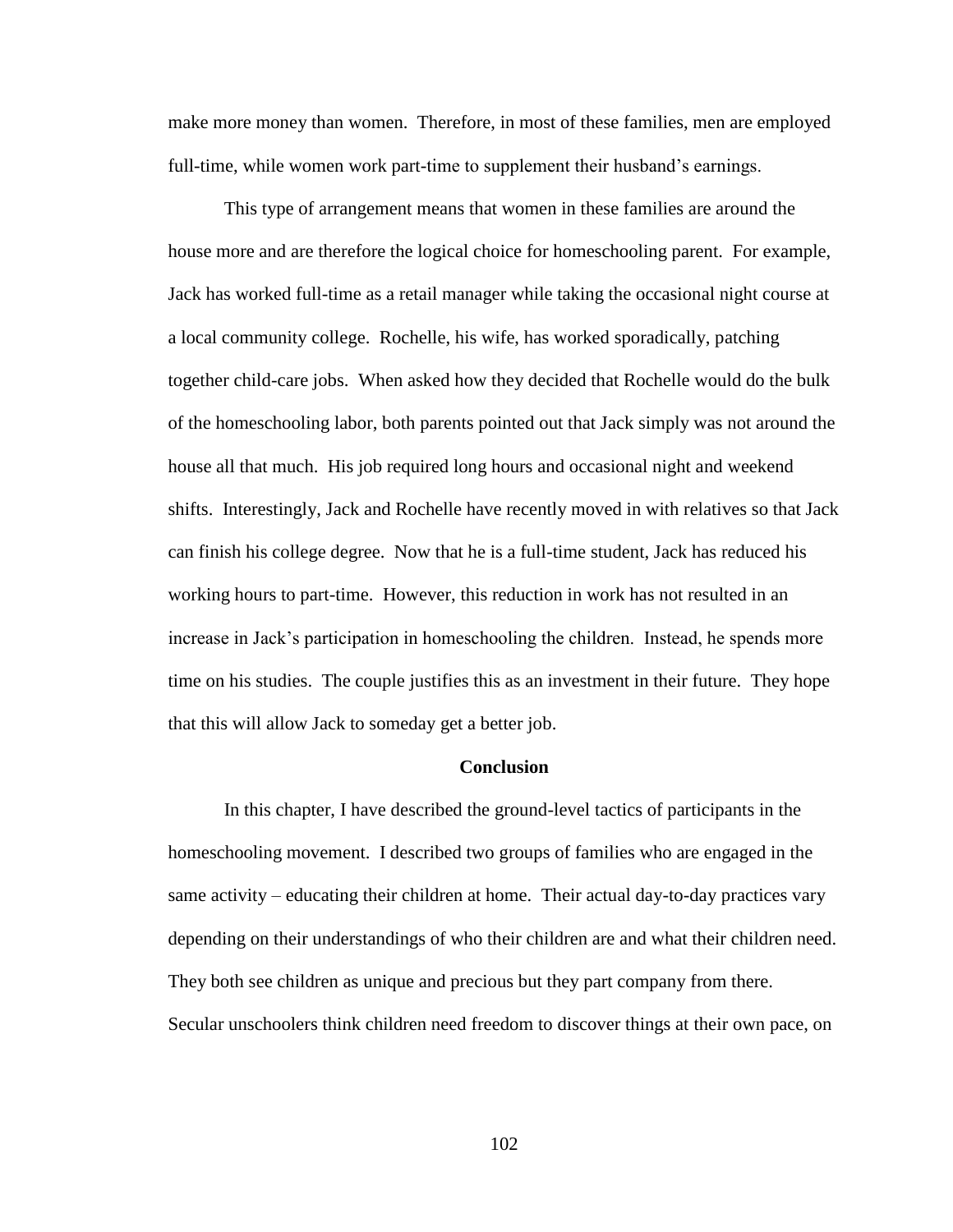their own terms. Religious parents, who practice schooling at home, think their children need structure, guidance and discipline.

Theoretically speaking, the parenting strategies of homeschooling parents challenge the class-specific conceptualization created by Annette Lareau (2003). Both sets of parents draw from the middle-class strategy of "concerted cultivation" as well as the working-class model of the "accomplishment of natural growth." Like their middleclass peers, secular parents involve their children in numerous enrichment activities, while encouraging their children's input in a whole host of decisions about their education. On the other hand, the laissez-faire dimension of their unschooling philosophy, which stresses the importance of letting children just discover the world at their own pace, is more akin to a working-class perspective on parenting. Religious parents partly embrace the hierarchical, authoritative parent-child relationship of the accomplishment of natural growth model, yet the reject the idea that children should be left alone to develop at their own pace. Instead, they are intimately involved in crafting their children"s educational experiences. In this sense, they have more in common with their middle-class peers.

In spite of their different approaches to the day-to-day education of their children, these parents all agree that homeschooling is mothers" work. They have different justifications for this belief. Religious parents invoke the will of god, whereas secular parents talk about the wisdom of nature. In spite of this difference, the outcome is essentially the same. Both the schooling at home approach of religious homeschoolers and the unschooling tactics of their secular peers reproduce conventional gender arrangements within their homes.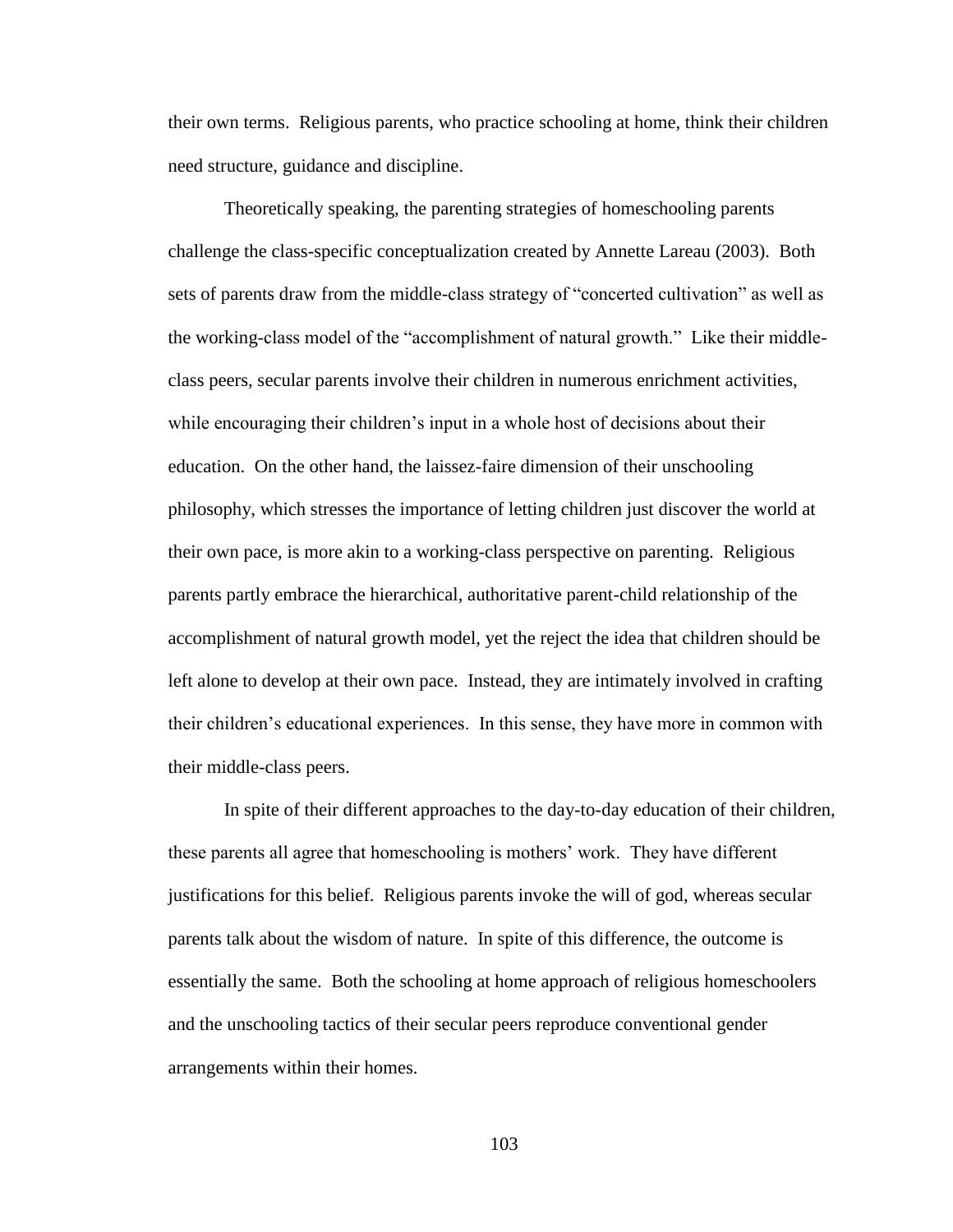In previous chapters of this dissertation, I have talked about the particular beliefs that have led these parents to homeschool and then how they put these beliefs into practice. In the next chapter, I will explore the extent to which these beliefs and practices are related to a sense of collective identity among homeschooling parents.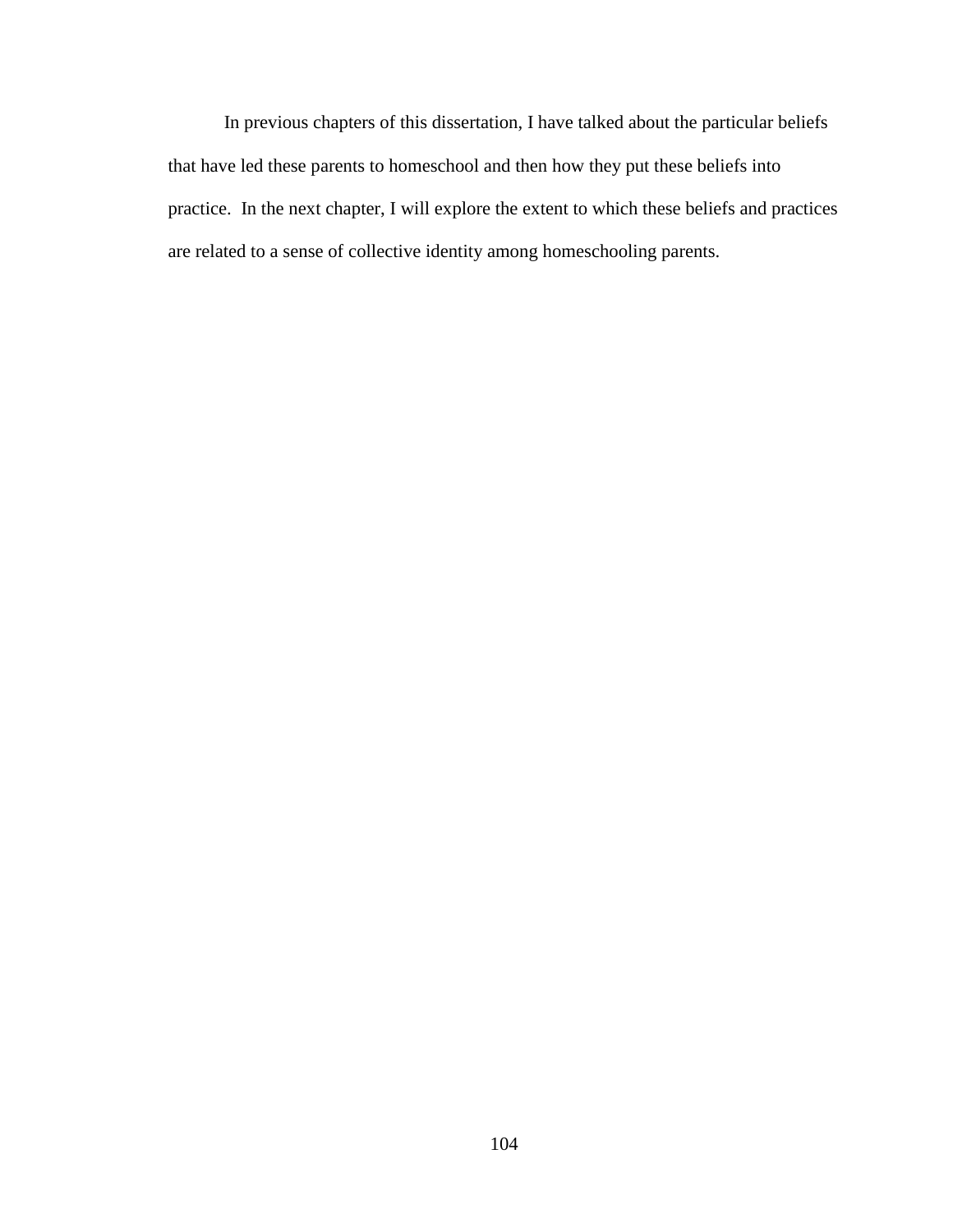### **CHAPTER 5**

## **COLLECTIVE IDENTITIES**

### **IN THE HOMESCHOOLING MOVEMENT**

The previous chapters of this dissertation have addressed several questions: why do parents choose to homeschool, how do they homeschool and who is responsible for doing the work of homeschooling? In this chapter, I turn to the question of who are homeschoolers? In particular, I discuss how homeschoolers think of themselves as a group and how they compare themselves to people outside of the movement. In other words, my focus in this chapter is on homeschoolers' sense of collective identity.

I argue that homeschoolers have a complicated collective identity. On the one hand, they have a collective sense of who they are, as homeschoolers. However, only one group in particular, the secular parents, embrace homeschooling as a core component of who they are as good and decent people. This is especially salient for how they conceive of their gendered identities as mothers and fathers. Meanwhile, religious parents regard homeschooling as strictly something they do with few implications for their identities.

#### **Identity Work and Moral Identities**

The concept of collective identity describes "the shared definition of a group that derives from members" common interests, experience and solidarity" (Taylor and Whittier, p. 105, 1992). Collective identity answers the question of how social movement participants think of themselves. Scholars interested in identity and social movements have explored how participants" sense of identity influences movement dynamics on a number of levels: on the emergence of movements, recruitment of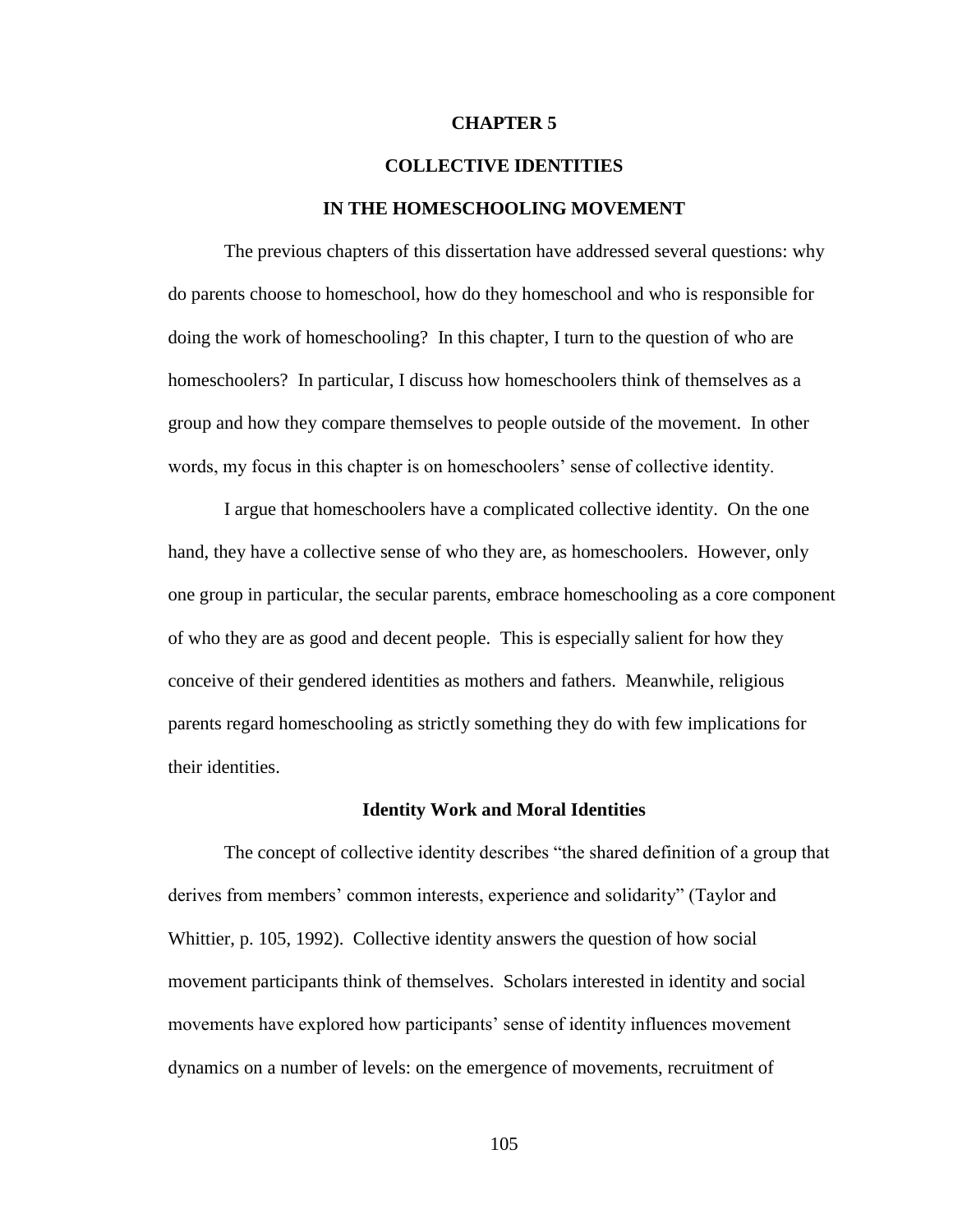participants, tactical choices, and movement outcomes (Reger et. al 2008; Polletta and Jasper 2001). At each of these levels, identity is understood not as a fixed and static entity. Rather, collective identities are constructed through processes of negotiation, resistance, interpretation and interaction. In other words, the creation and maintenance of identities involves significant "identity work" (Reger et al. 2008).

Identity work involves our attempts to "…establish, change, or lay claim to meanings as particular kinds of persons" (Schwalbe p. 105, 1996). As individuals, we do this work every day through our styles of speech, the clothes we wear and our personal demeanor. We use these markers to communicate to others what kind of person we are, or at least how we want to be seen by others. Identity work is also undertaken at the group level. In the case of social movements, this work describes any activities designed to construct and maintain a collective identity. Collective identity work is expressed in formal ways through social movement literature, media campaigns, political speeches and in less formal settings, such as interactions among movement participants and between participants and the general public (Polletta and Jasper 2001).

Within the context of social movements, collective identity work serves strategic purposes: "Collective identities are articulated, manipulated, packaged, and deployed by movement actors to maximize resources and support from constituents" (Dugan, p. 21. 2008). Collective identities can be constructed in ways that either differentiate participants from the general public or highlight their similarities. Strategically, this is a choice of emphasizing "sameness" or "difference." In movements for gay, lesbian and bisexual rights, for example, it has been politically successful in some cases to convince the heterosexual public that sexual minorities are more similar to them than different.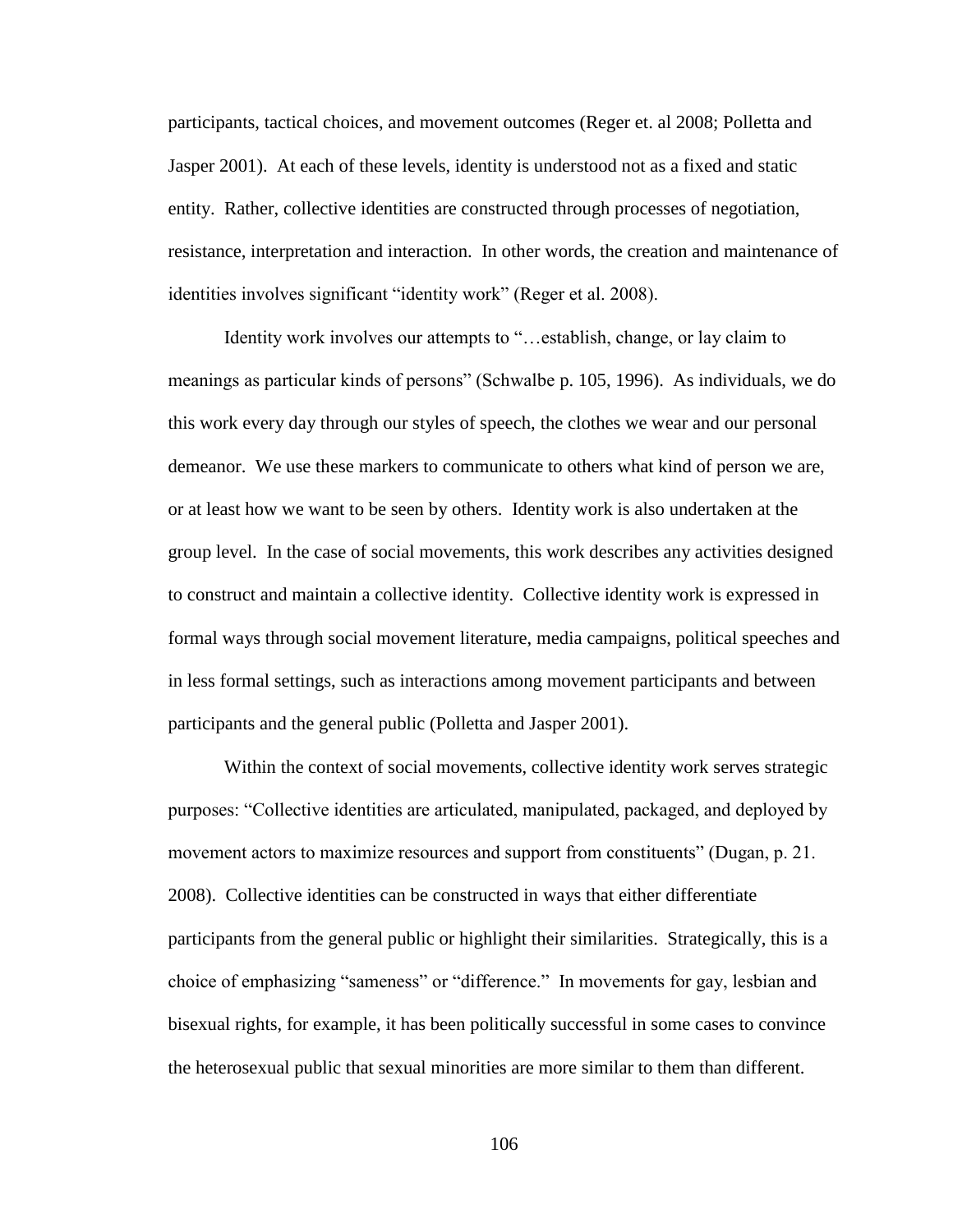Yet, in other cases, sexual minority activists stake their claims on what makes them unique (Bernstein 1997; Dugan 2008). I argue that homeschoolers engage in both strategies – stressing sameness in some cases, yet highlighting differences in others.

In some contemporary movements, participants engage in a particular type of identity work – the development of a *moral identity*. Mary Grigsby (2004) describes moral identity work as a process through which participants define themselves as "worthwhile and good people" (p. 53). In the "natural mothering" movement, for example, women struggle what it really means to be a good mother (Bobel 2002) and in the voluntary simplicity movement (Johnson 2004), participants negotiate the meaning of leading a good life in a highly competitive consumer-driven society. In movements like these, the sameness and difference rhetoric takes on special significance. Moral identities are based on a set of values and life choices that set participants apart from the general public. An identity based on morals and values may suggest that other identities and life choices are somehow inferior to one"s own. Natural mothers, for example, construct their identities on the grounds of women"s selflessness, anti-consumerism and an abiding trust in the wisdom of nature (Bobel 2002). What does this say about women who make other choices? Are they bad mothers because they are selfish, materialistic and overly reliant on experts to tell them what to do? Moral identity development, therefore, is fraught with potential conflict. Some homeschoolers are engaged in moral identity work and, as I demonstrate, they attempt to construct a moral identity without staking out a view of themselves as morally superior.

In this chapter, I describe and then analyze identity work done by homeschoolers. First, I discuss how homeschoolers think of themselves within their own boundaries. In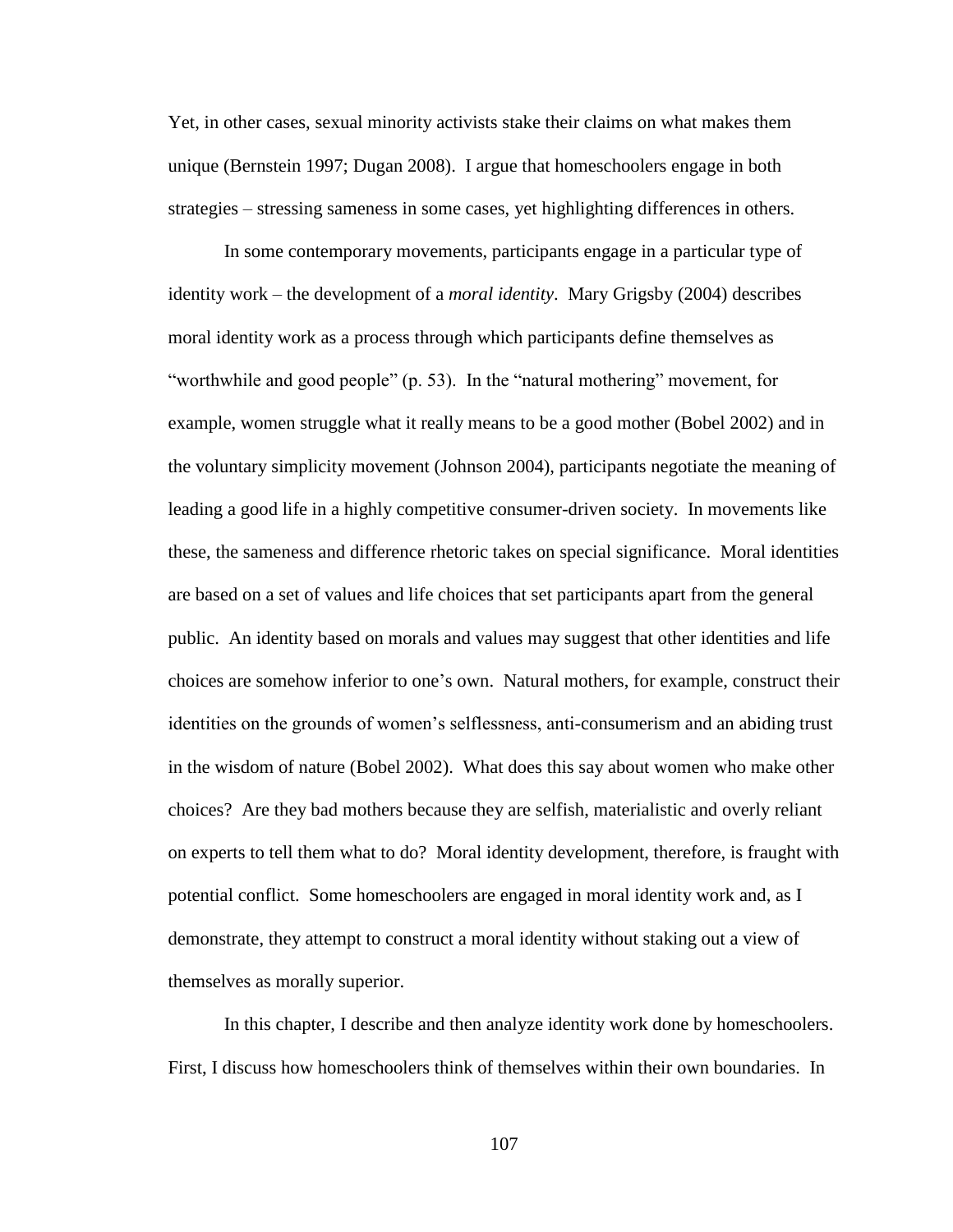other words, how they characterize homeschoolers in general and how they fit within the homeschooling movement. Then I talk about how they conceive of themselves in relation to people outside of the movement. In both instances, I focus especially on the role of the sameness and difference rhetoric. I also return to a central concern of this research – the role of gender. What I argue is that secular homeschoolers, more so than religious ones, construct homeschooling identity as a moral identity. That is, their identity rests on the lifestyle choices they make and the values and beliefs on which these choices are based. These values and family practices set them apart from the broader culture. At the same time, they cling to a sense of sameness in an attempt to minimize any hint of moral superiority. Considered from a gender perspective, the moral identity work of these homeschoolers tends to leave unexamined contemporary ideals of fatherhood, yet wrestles with the idea of what it means to be a good mother in this contemporary society. Ultimately, the identity work of secular homeschooling parents, particularly mothers, is what I call a "quasi activist parenting."

### **Homeschoolers' Collective Identities**

To say that all homeschoolers share a coherent and salient collective identity would be somewhat misleading. Overwhelmingly, it is the secular homeschoolers who articulate a much more discernable collective sense of who they are as a group than do the religious homeschoolers. I suggest that the primary reason for this difference is that religious homeschoolers tend to view homeschooling as simply something they do, as opposed to part of who they are. I asked religious parents if they would consider themselves to be outside of the mainstream regarding choices them make about family life. The majority suggested that homeschooling is the only activity that sets them apart.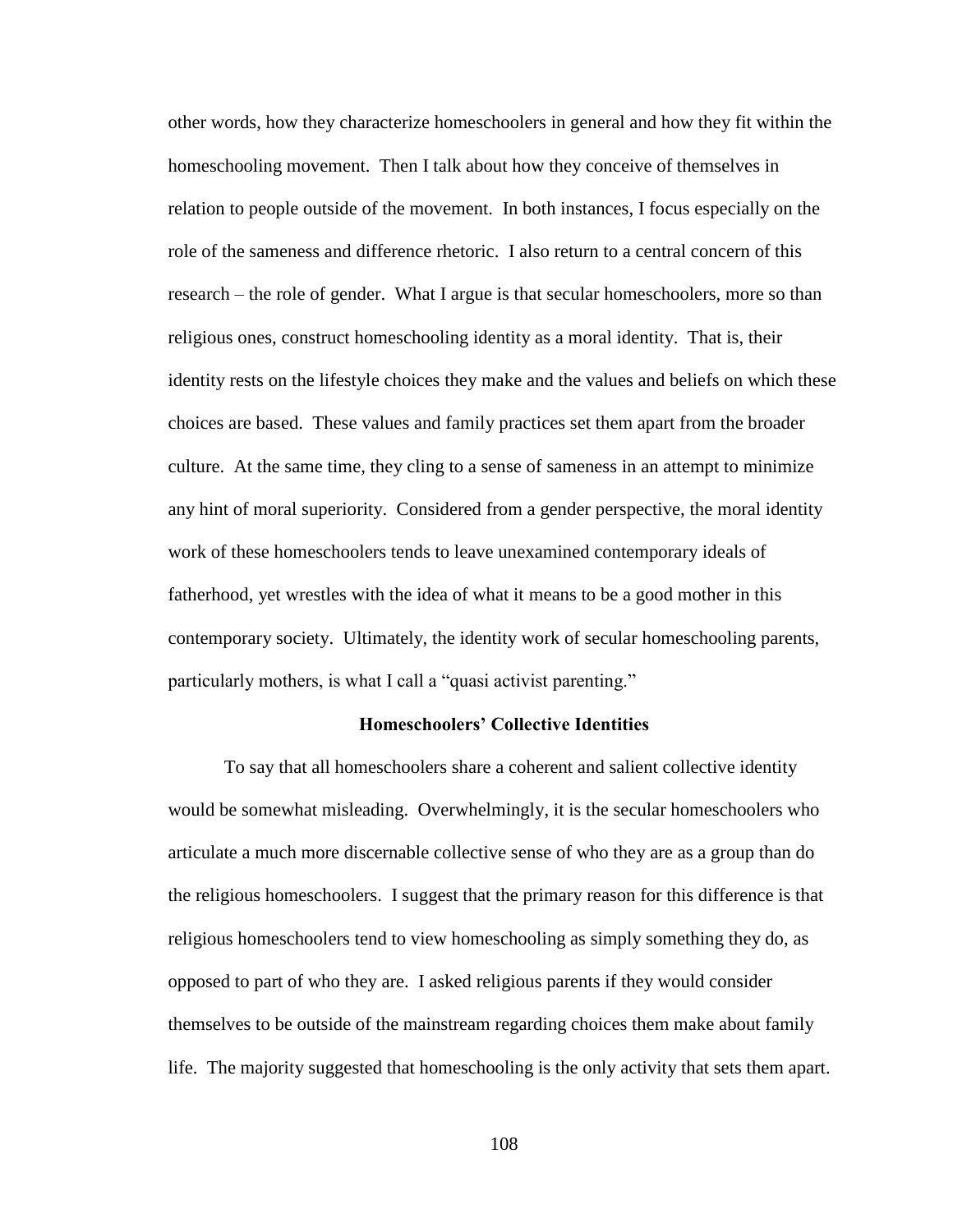In other words, homeschooling is something they do that is different from most families, but otherwise they are just typical American families.

For the most part, that is exactly what they appear to be. Most of the religious families live in modest, middle-class neighborhoods. Men in these families have occupations like accountant, campus minister and building contractor. The women, if employed at all, work part-time clerical or retail positions. One religious mother works evenings as a cashier at Wal-Mart. They eat what they considered to be "typical" food: conventional groceries, fast food take out and microwaveable meals. They shop where they can get the best deal. Their children play with video games and there are usually plenty of plastic toys around the house. The fact that they are Christian families does not even seem, from their perspective, to set them apart from others. They talk about the importance of their faith but they do not place great emphasis on how it shapes their identities. It could be that living in a very liberal, secular part of the state, has conditioned these men and women to temper their enthusiasm for religion, especially when talking to a stranger. It could also be that, like homeschooling, it is just not a big part of their identity.

On the other hand, secular parents talk about homeschooling as part and parcel of many of the choices they make about family life. The jobs they have, the food they eat, where they choose to shop and what kind of toys they let their children play with are all part of the same package. They variously described themselves as "rebels" and "iconoclasts" who live their lives "outside the box" of mainstream American culture. Homeschooling, for these parents, is not just something they do, but it is part of who they are. It is woven into their entire lifestyle. As one mother puts it, "Homeschooling is life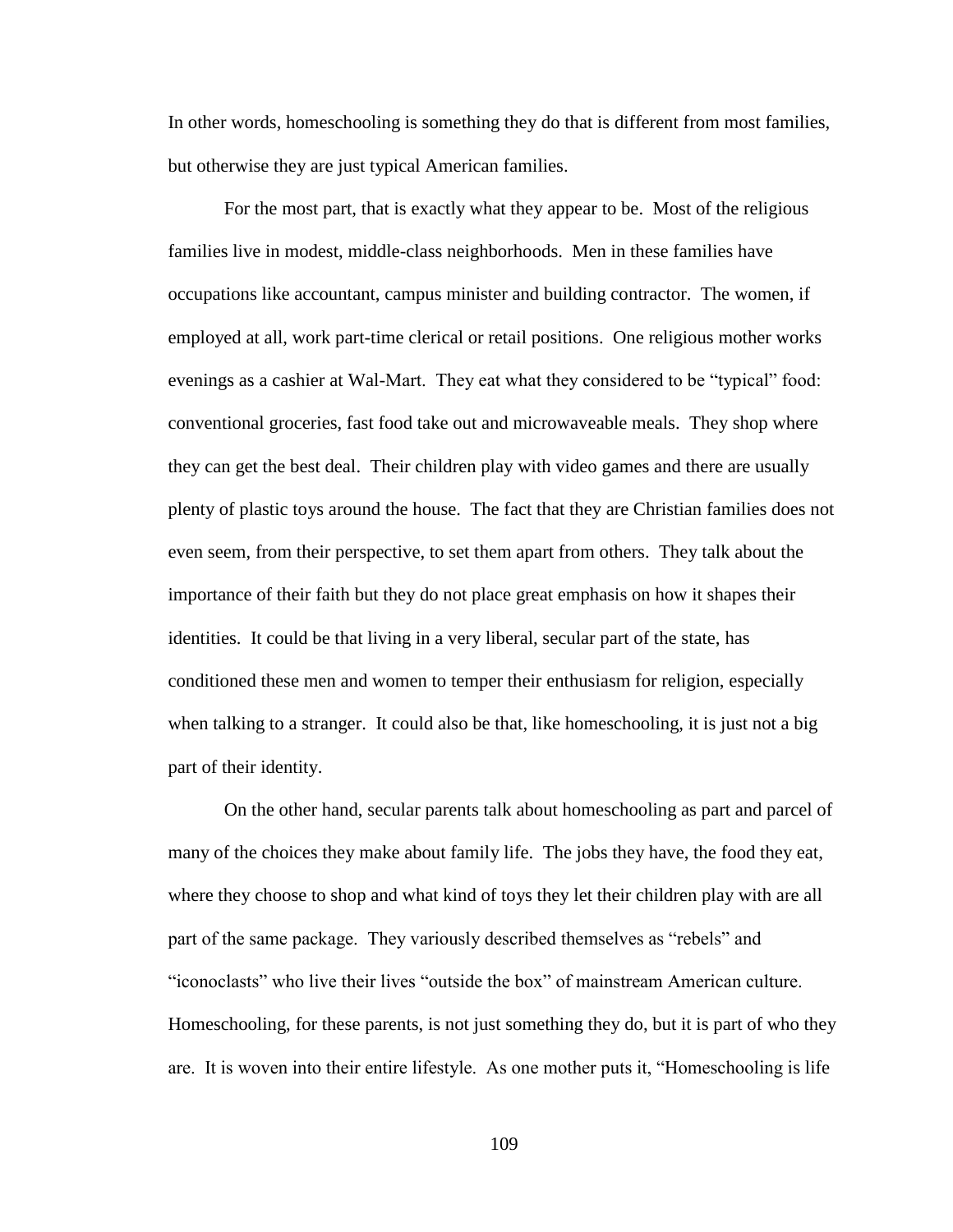and life is homeschooling." Therefore, secular parents, unlike their religious peers, are engaged in the work of constructing a moral identity that embraces their status as homeschoolers.

It is not the case that religious parents completely lack a sense of collective identity as homeschoolers. As I show in the section that follows, religious parents share with secular parents an awareness that they are part of something bigger than themselves. In the subsequent section, I explain that both groups also engage in similar identity work insofar as they stress their sameness with non-homeschoolers. From there, I will describe how secular parents' collective identity is unique.

# **Who Are We?: How Homeschoolers See Themselves**

By definition, a collective identity implies that movement participants share a sense of solidarity. They feel connected to others with common interests, concerns and beliefs. These shared interests and emotions form the basis for collective action (Polletta and Jasper 2001; Sandlin and Walther 2009). Parents in this study, secular and religious alike, do have a sense of solidarity with other homeschoolers but they describe this connection as relatively weak and, in some ways, unintentional. For example, when asked if she felt like she was part of a broader homeschooling movement, Donna, a religious mother of five, describes it this way:

I don"t think I did in the beginning but it is starting to feel like that…Not actively, not purposely. I don't feel like I'm driven by that. I think it's perhaps an effect from our choice…it is an effect of what we"ve chosen to do – what works best for us. And I wouldn"t ever say anybody has to do it. I"m just saying what works best for us. I've actually helped another friend take her child out of sixth grade. He was having great emotional difficulties and she came to me and I helped her do the paperwork and all that sort of stuff. So, I think it is an effect of what I"m doing but I don"t think it was the purpose of what I was doing.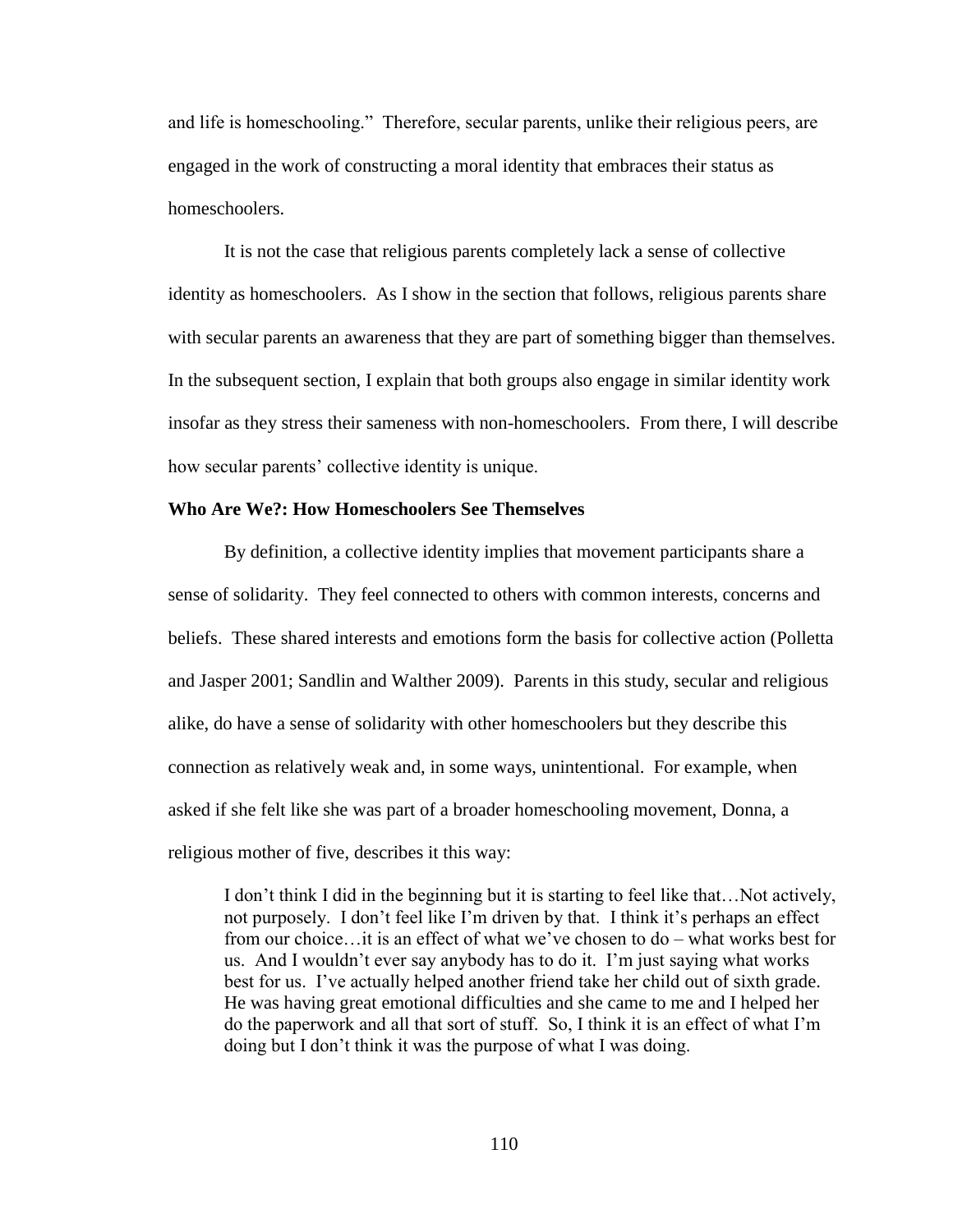Donna did not become a homeschooler because she was drawn to the goals and aims of the movement. Rather, she started doing what she felt was best for her children and only later developed some connection, albeit a weak one, to a broader movement.

Donna"s story is similar to most of her religious and secular peers and it reveals a

critical dimension of these homeschoolers" collective identity. That is, these parents do

not necessarily think of themselves as part of a mass effort to affect cultural or political

change. I asked Lesley, secular mother of three, what she thinks the homeschooling

movement is trying to accomplish. She explains

I don"t know if it"s trying to accomplish anything, "cause I think…it"s individual in terms of, I think a lot of that comes out of just wanting to spend more time with your kids. I mean, kind of wanting to be like a strong family. Wanting to be a part of what your kids are learning, and share that.

I followed up by asking if the movement is about affecting any large scale social change.

She said:

I don"t think it is at this point. That might be, [laughs], that might change…maybe if I thought about it, but at this point…I mean, I think of who my sons may become as adults…that may be influenced by the homeschooling, so if you look at it that way, I mean, I"m hoping that they"ll be strong individuals and love learning and are passionate about what they believe in and become involved in their community.

Lesley characterizes the movement as individualized in its focus. She sees that perhaps there will be social benefits to homeschooling – so long as her sons grow to be decent people involved in their community. However, social change is not the point and that is not why Lesley, or any other family in this study, got involved in homeschooling in the first place.

Therefore, homeschoolers in this study do not strongly identify as members of a homeschooling movement. They believe that a movement exists and they are part of it, if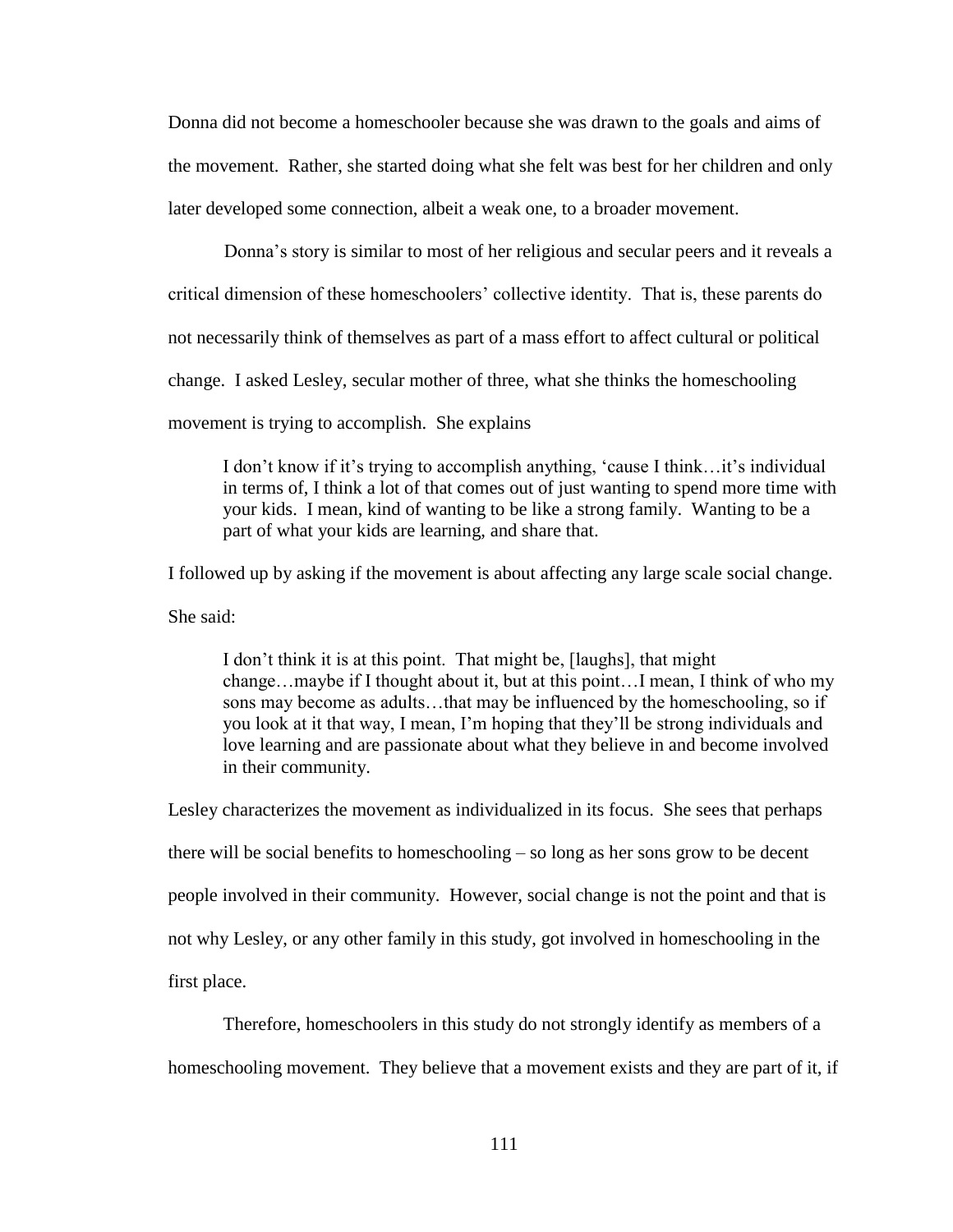only in an involuntary way. In fact, outside of homeschooling activities with their children, the participation of these parents in the movement is informal and infrequent. Unlike many of the homeschoolers Stevens (2001) studied, these families rarely attend conferences and very few belong to formal homeschooling groups that meet on a regular basis. Most families interact with other homeschoolers only through play dates and social gatherings. Furthermore, only a handful of parents read homeschooling literature on a consistent basis. This lack of formal participation in the movement may be either a symptom or a cause of the overall weakness of the solidarity these parents feel to a broader movement.

Nevertheless, the parents in this study do have a sense of who they are as homeschoolers. Although no other interviewee put it quite so crudely, it is worth considering how John, a secular father of two, describes his fellow homeschoolers "We're like a bunch of kids on the playground. If we don't like the way you're playing then we say, fuck you! We take our ball and go home!" This statement is meaningful on a couple of different levels. First, there is the sense that homeschoolers are people who will not tolerate a "game" if they do not like how it is being played. Much like the child in John"s analogy, homeschoolers have decided they do not like the game of mass schooling, so they take their ball (their children) and go home to play a different game (teach them at home). This reinforces the idea that homeschoolers are not interested in reforming the rules of any game to make them more fair or effective. Rather, they want to do what is best for themselves and their own families. Most homeschoolers recognize that they share this individualistic orientation.

Second, John uses this analogy to suggested that homeschoolers as a group are an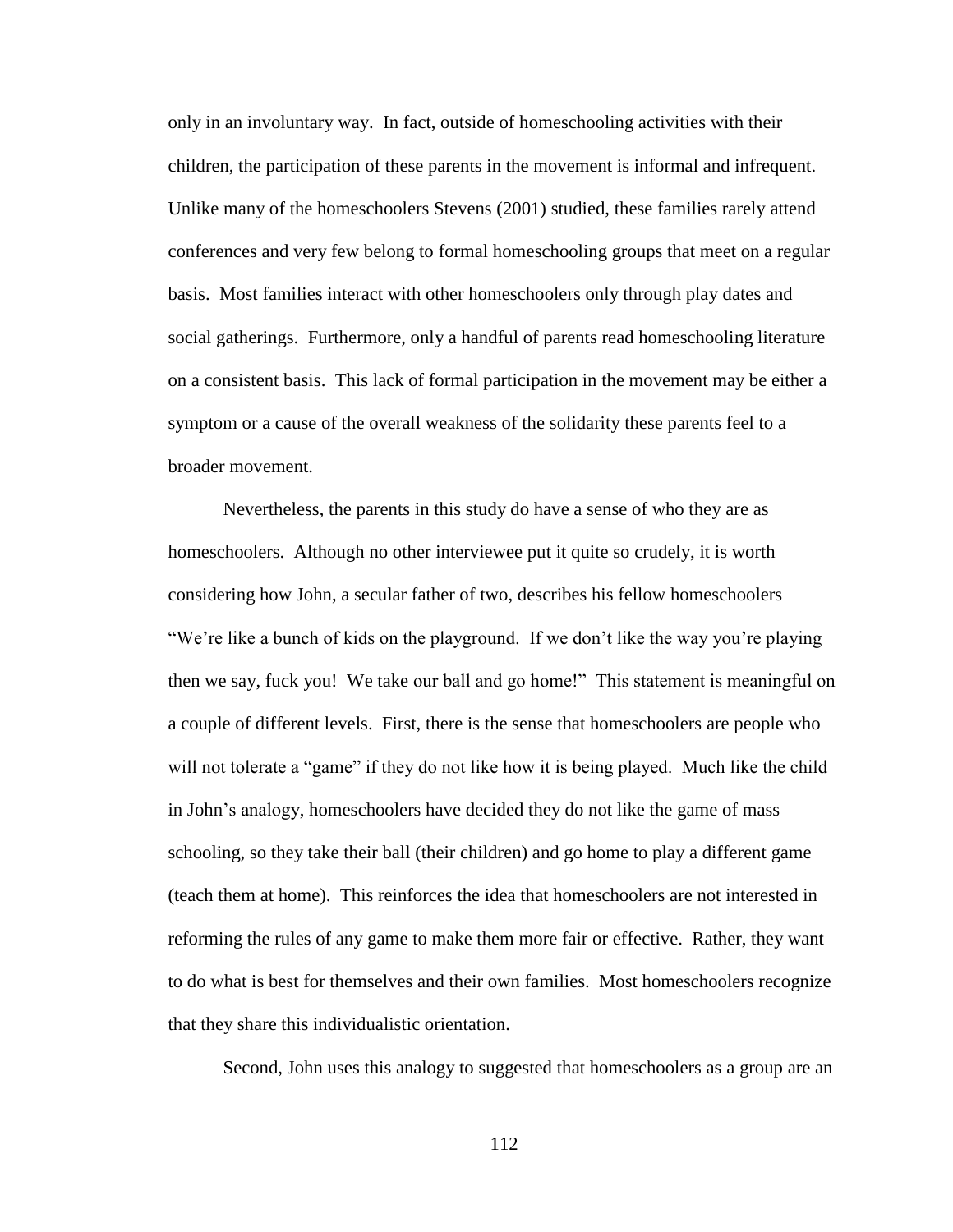empowered, confident lot. Bolstered by the experience of standing up to schools, one of the most revered and significant of all social institutions, homeschoolers are people who have the courage to contradict authorities and break with social norms. Many of the parents talk about the confidence that emerges from making the decision to homeschool. Cherri, secular mother of three, remembers how her initial decision to homeschool was met with some trepidation and outright criticism from her family members. She and her husband stuck by the decision, though, and are now educating their second child at home. In the long run, the confidence she garnered from this experience has fed her selfassurance in making other decisions about her work and family life.

Third, this analogy illustrates how homeschoolers conceive of themselves as an eclectic bunch who, for the most part, peacefully coexist. When I asked Donna, religious mother of five, to describe the "typical" homeschooling family, she told me about a lesson she learned early in her homeschooling years: "There was no one family that looks like a homeschooling family. You can do whatever you want, basically, within the structure of dealing with the schools and stuff like that." The families in this study are well aware that there are a wide range approaches to homeschooling. In fact, among the ranks of these families there is everything from a religious family that uses a highly structured DVD based curriculum complete with tests and homework to the single secular mother of four whose "unschooling" methods mostly consist of letting her children have free play and occasionally reading to her older child. By in large, these families do not criticize other homeschoolers whose homeschooling practices are different from their own.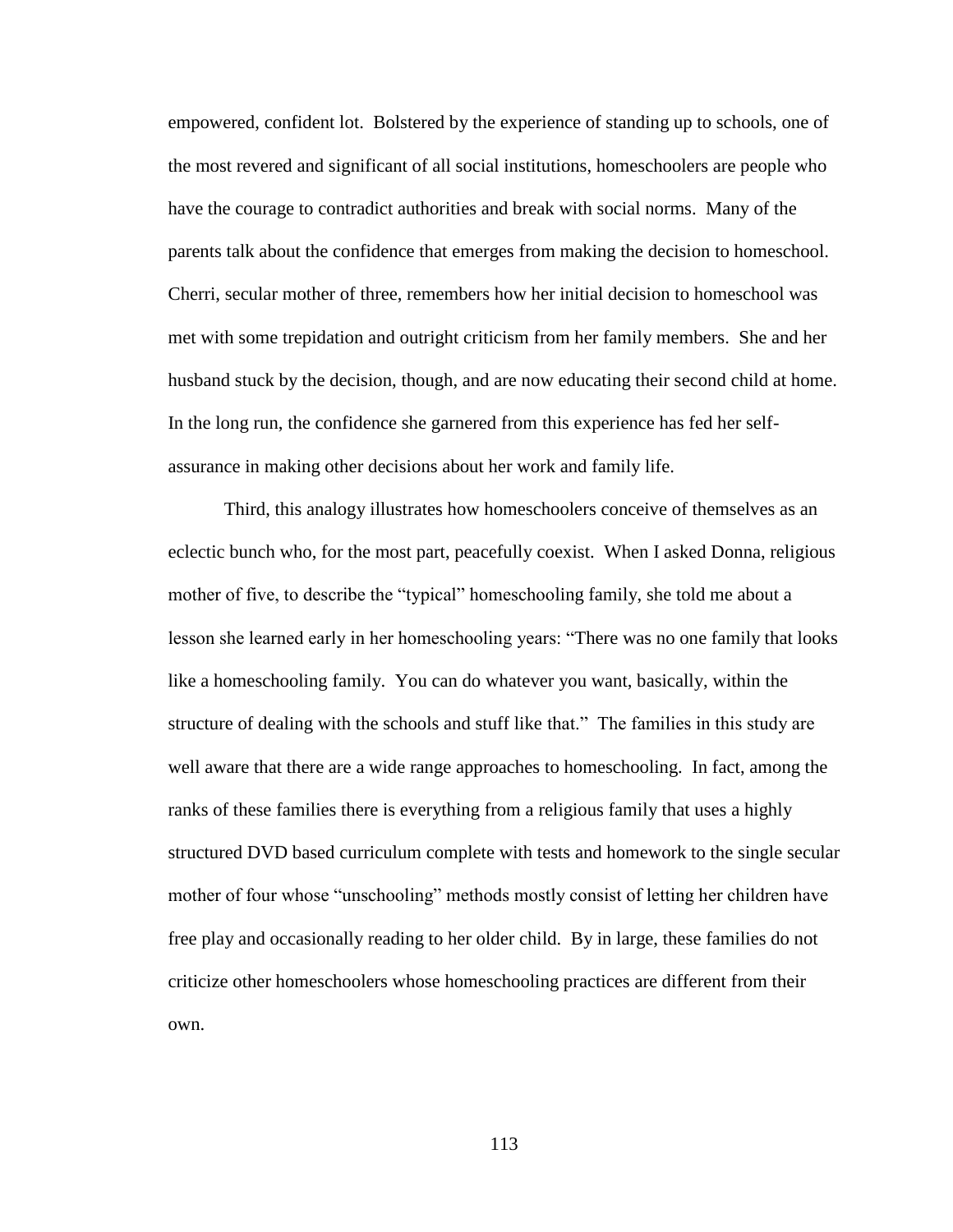As John describes it, there is a potential downside when a group of individualistic, empowered adults try to work together. He tells a story about a handful of secular homeschoolers who recently came together to co-create an environmental education program for their children. Controversy erupted when two of the volunteer organizers discussed compensation for their labor (as trained teachers) as well as a pool of cash to buy supplies. Some of the other parents objecting saying this sounded too much like school. The ad-hoc coalition disbanded and the program never came to be. Interestingly, there were no similar stories among religious families. Perhaps they were more likely to compromise or maybe they did not attempt to collaborate in a similar way. My impression is that the latter is the case.

In sum, the secular and religious homeschoolers in this study see themselves as an eclectic group of people who share one common goal: to take care of their families and themselves first and foremost. They are independent, individualistic and emboldened to make choices that others may not regard as popular. Although they have a sense of solidarity with other homeschoolers, their identification with the broader movement is tenuous at best. This is how homeschoolers construct their collective identity internally. It focuses on how they think of themselves as a group and how they think of themselves in relation to other homeschoolers. In the following section, I turn my attention to how secular homeschoolers make external comparisons. In other words, I examine how they compare themselves to people outside of the movement.

#### **Anyone Can Do It, But Homeschooling Isn't For Everybody:**

#### **The Moral Identity Work of Secular Homeschoolers**

For the secular parents in this study, the status of homeschooler has special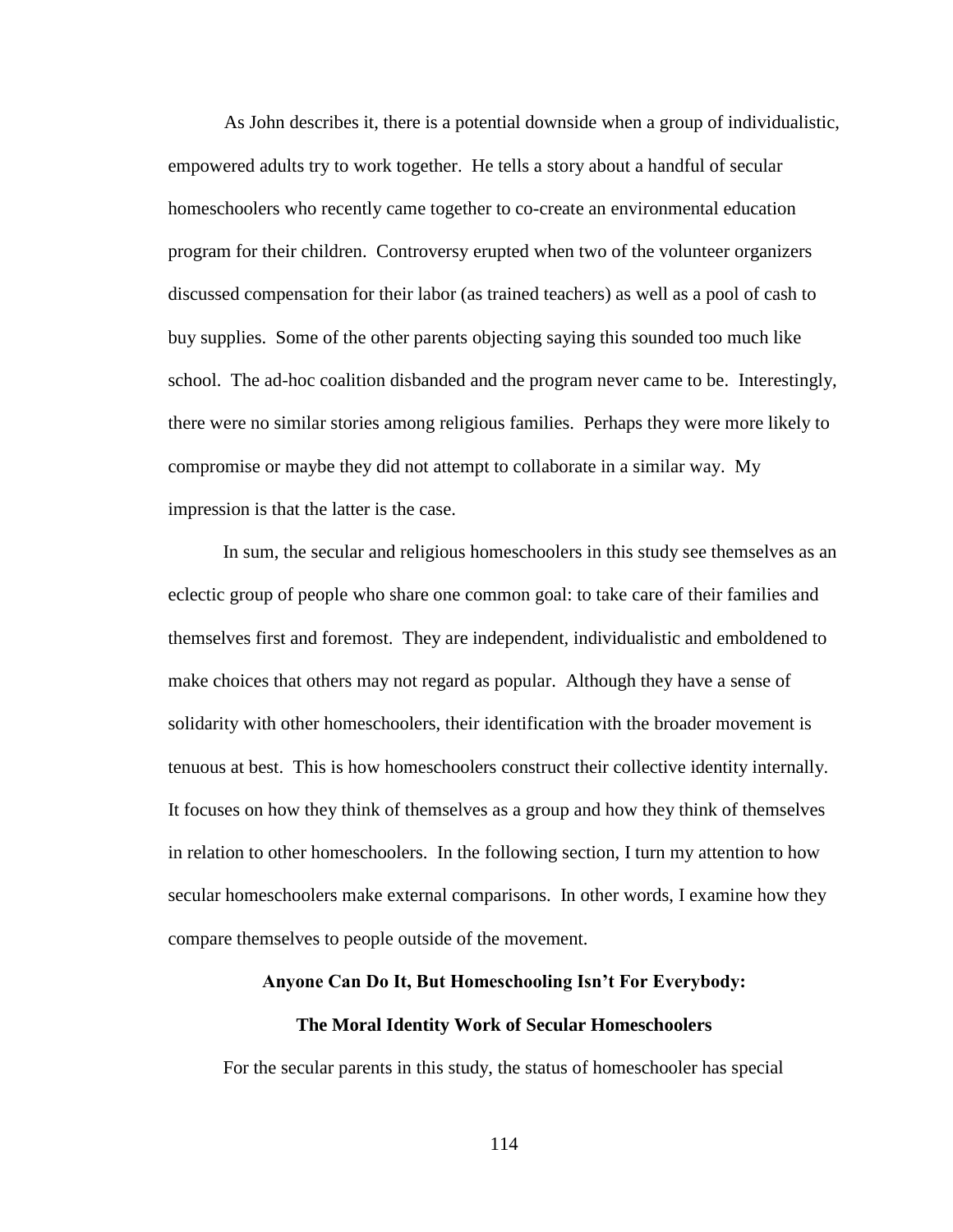significance. For them, being a homeschooler is part of their moral collective identity. That is, this identity is based on strongly held values and beliefs that inform their lifestyle choices and constitute their sense of themselves as good people. Seculars" identity is defined and sustained in opposition to typical, mainstream American values. As such, it engenders a sense of tension between thinking of oneself as someone who has better values and makes better choices than other people, and not presenting oneself as a judgmental elitist. Therefore, the moral identity of secular homeschoolers requires significant identity work involving the rhetoric of sameness and difference (Bernstein 1997).

The identity work of secular parents is epitomized by a seemingly contradictory logic that is shared by these men and women. When it comes to homeschooling, most believe "Anyone can do it, but homeschooling is not for everyone." This contradiction describes secular homeschoolers' strategic use of claims of sameness and difference in the process of their collective identity construction. First, these parents see themselves as undeniably different from most non-homeschoolers in a few important ways. The following passage from my interview with Kate, secular mother of two boys, encapsulates these differences. Kate describes what it is like to be with families who are like her own:

I find it amusing when…we do the camping trip down on the Cape on Fathers" Day weekend, and it's a group of homeschooling families...all these families that are all, you know, growing their own organic food and choosing to spend a lot of time with their kids. And some are vegetarian and some are not but, um, it gives me this idea that I live in a world where everyone is recycling and everyone is drinking water instead of Coca-Cola, um and making these kind of choice for their families.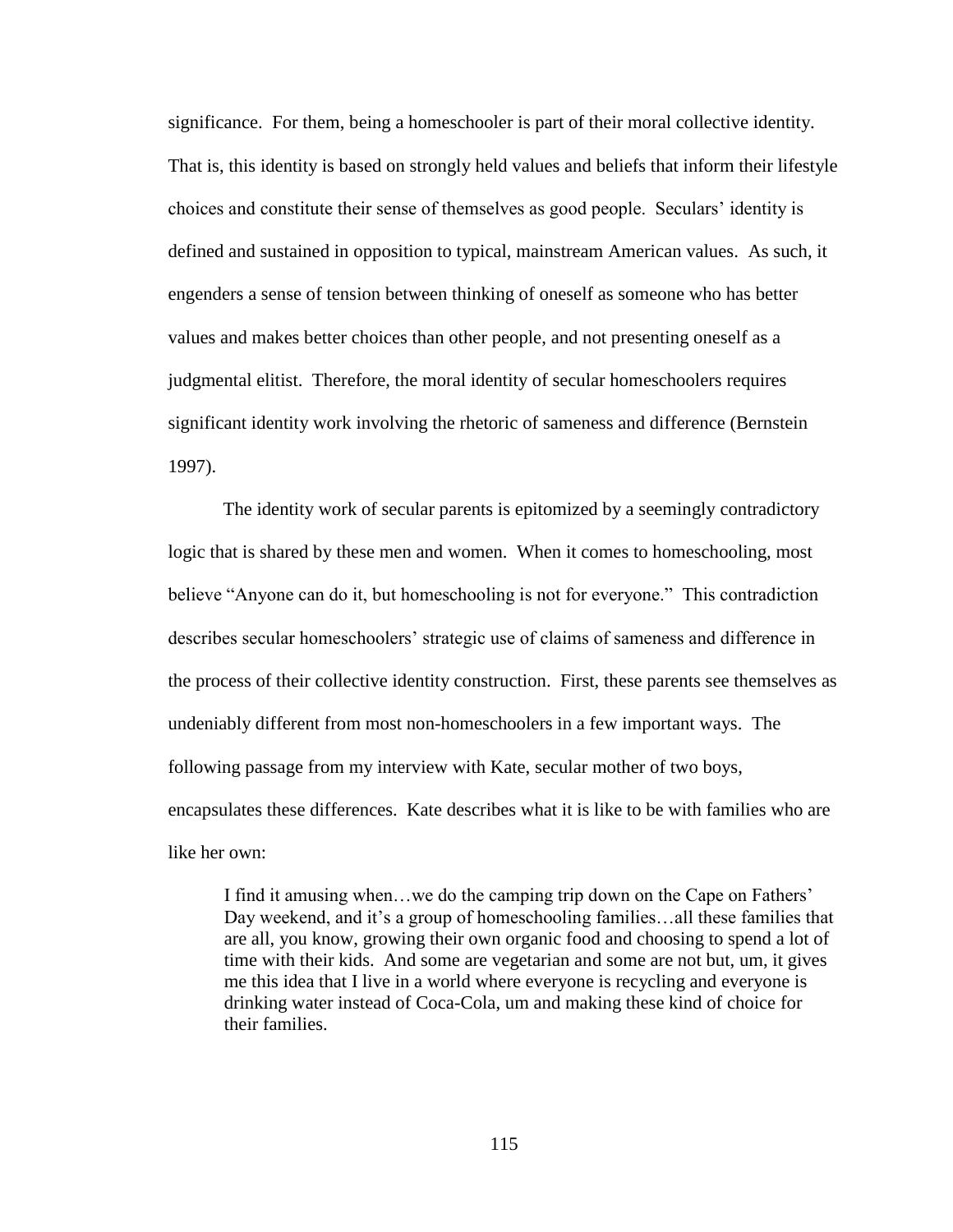Embedded in this passage are a number of important components of secular homeschoolers' identity. The first is this idea that homeschoolers are people who value spending time with their children more than the average parent does. When I asked parents to explain why more people do not choose to homeschool, most offered explanations similar to Cherri's:

You know, a lot of people just don"t want to spend that much time with their kids. And that"s what I hear from a lot of people. A lot of my friends who send their kids to school tell me they could just never do it. They could never just spend that much time with their kids. So that is a commitment that you have to take on – you know, to want to be with your children.

Non-homeschooling parents avoid spending time with their children not just by sending them to school. They also hire baby-sitters, send their kids to camp and work long hours outside of the home. Homeschooling parents use all of these choices as evidence that non-homeschoolers lack the same commitment to their children that their fellow homeschoolers have.

A second main difference that secular homeschoolers see between themselves and non-homeschoolers is that they regard themselves as less materialistic. Much like members of the "voluntary simplicity" movement (Johnson 2004; Sandlin and Walther 2009), many of these families have chosen to forgo material comforts in exchange for more quality time with their family members. Kate explains that they do not drive new cars and they go camping on their vacation instead of flying to Hawaii like some other families she knows. Jerry, Kate's husband, explains "People are working...and have this idea in the society, I think, that you know, you"re trying to make as much money as you can and that's sort of what it's all about. That's where the values are." By comparison, Jerry suggests that he and Kate have freely chosen to live with less income. In the first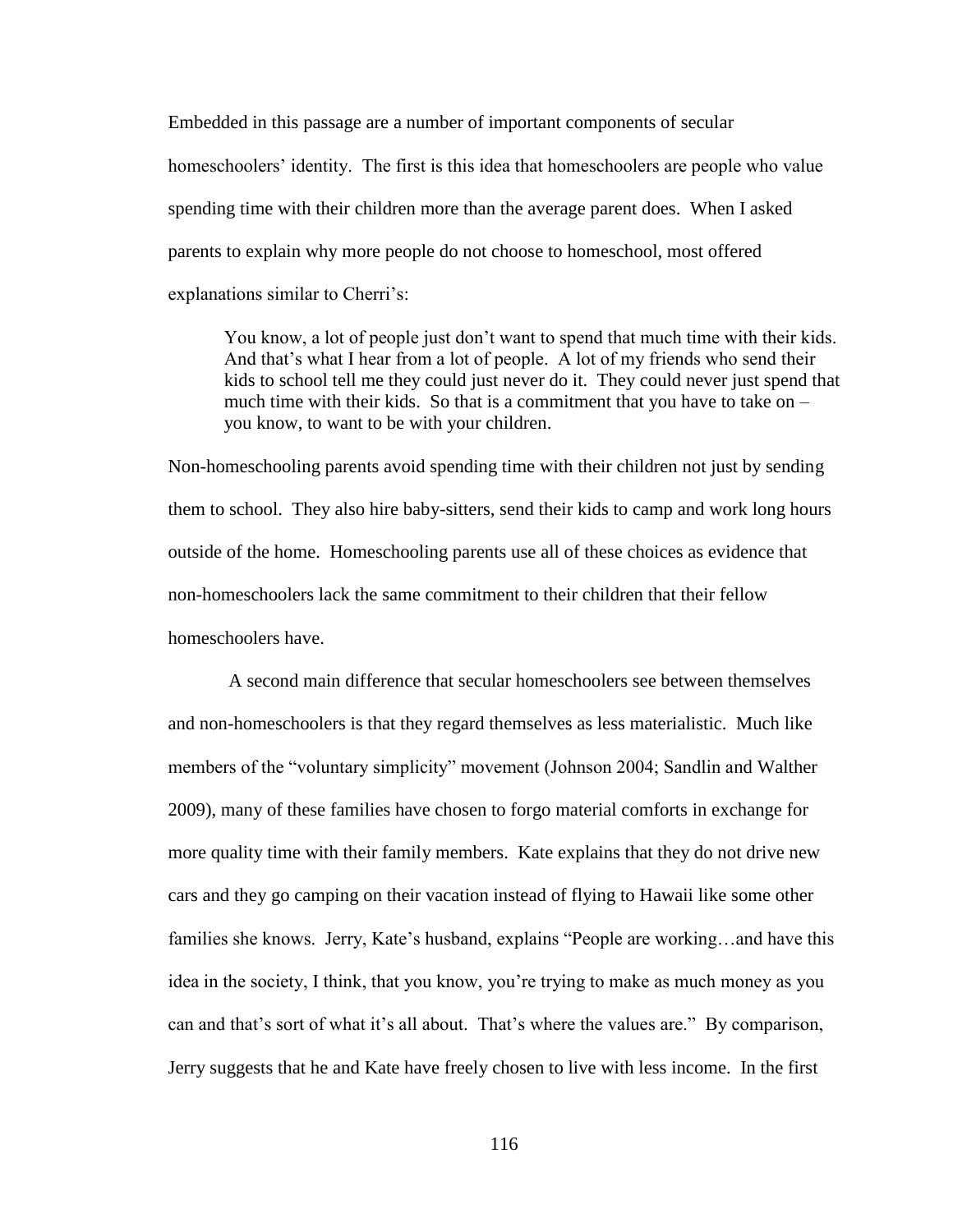few years, he says it was hard to figure out how to survive on one teacher"s salary. Now that they have figured it out, they say that they are pretty satisfied with life. Other parents spoke without regret of postponing home repairs, shopping at thrift stores and sharing hand-me-down clothing with other homeschooling families. All of this suggests to secular homeschoolers that they are less concerned with material possessions than the typical American family.

Another distinguishing feature of secular homeschoolers' moral identity is a strong sense of environmental consciousness. That is, these men and women see themselves as stewards of the natural world. They appreciate how individual choices impact the planet. Therefore, they are highly committed to practices like recycling, shopping locally, and growing their own organic produce. One mother, Lesley, talked about how the cleaning products she uses are informed by her concern for the environment. She says that when she visits her husband's family in the suburbs of "Middle America," she sees people using products like Windex, something she would never use. Lesley explains that this is different from what she finds when she is with homeschoolers in her community, "Like I would, I would expect someone to have vinegar to clean with around here, and not bring out the bleach when someone pees on the floor, you know." Lesley, and others like her, would rather use vinegar instead of bleach and conventional cleaning products, as the latter contain harsh chemicals that are bad for the environment. As caretakers of this planet, seculars see it as their duty to make environmentally responsible choices about how to live their lives. From their perspective, this is crucial since most Americans do not choose to live this way.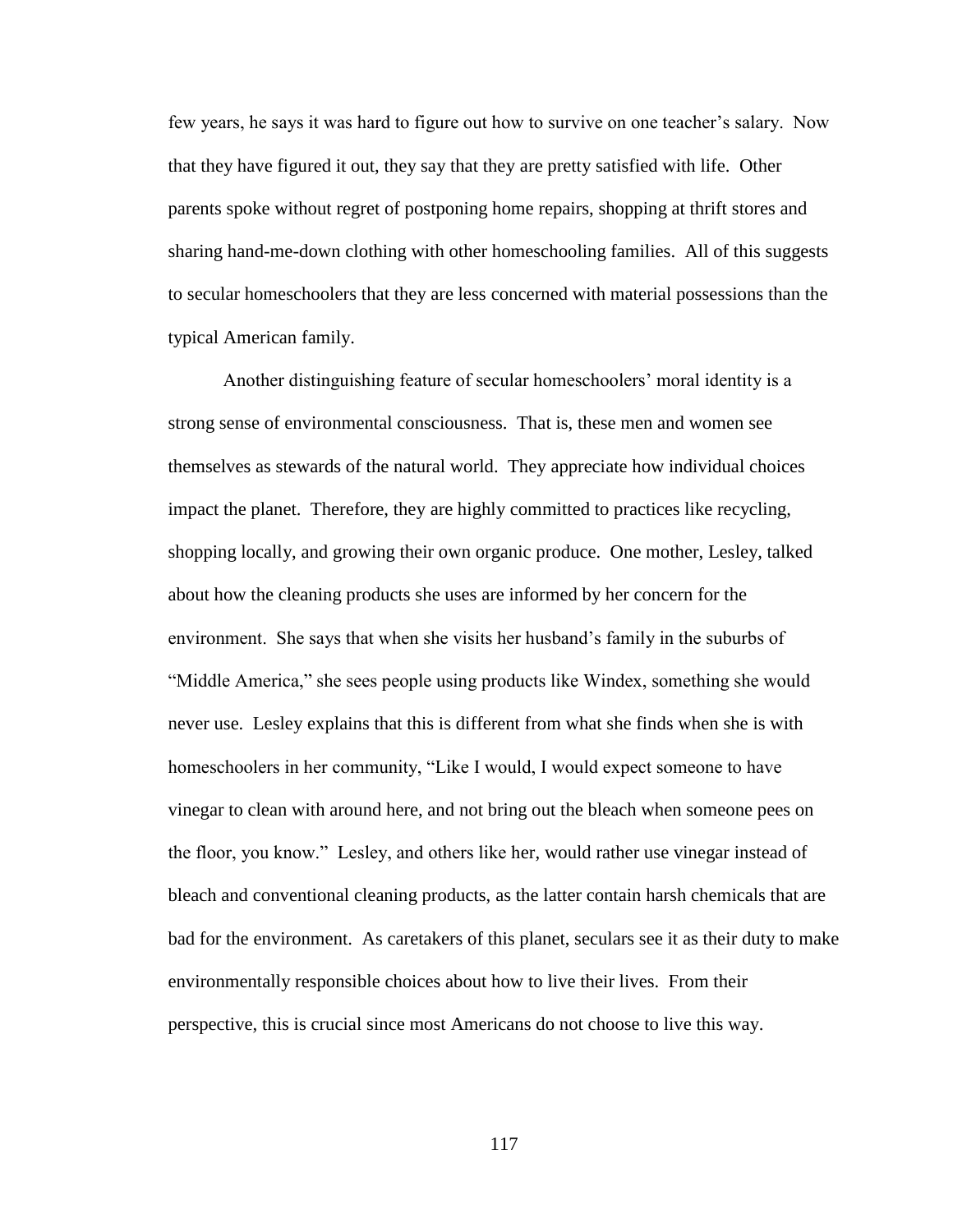Finally, there is a sense among these homeschoolers that they think more critically about the world around them than do most people. There are several layers to this belief. On the hand, it means that they do not blindly follow the pack and do what everyone else does. The feel like they have other options. Schooling their children at home is the most obvious example of this notion. Kasey, for example, suggested that other parents may not homeschool because they simply do not realize it is a viable option. She says that parents automatically send their children to schools because their parents sent them, their grandparents sent their parents and so on. Another level is that these people see themselves as conscious consumers. Most people do not think about how their choices of consumption are related to broader social, political and ecological factors. However, these parents try to make informed choices about the cars they drive, the food they eat, and how they dispose of their waste. In general, these parents see themselves as being too smart to fall for much of the "cultural brainwashing" that most others fall victim to in this fast-paced, materialistic, mass media saturated world.

To summarize and highlight the key features of the collective moral identity of the secular homeschoolers in this study, it is worthwhile to revisit my interview with Kate. After describing what it is like to be around other homeschoolers, she went on to tell me what happens when she spends time with people in the "mainstream world." After her annual camping excursion with other homeschooling families, she visits her sister on the return trip. She explains:

And then I go... out into the more mainstream world and realize that, that it's a very different world out there…My sister lives in Plymouth, she lives there with her husband and two show dogs and they"ve made decisions not to have children and they just lead a very different life from what we lead. One of things that they do is every morning they, um, they go down to Dunkin Doughnuts for their coffee and they come back and have it at home pour it from Styrofoam cups to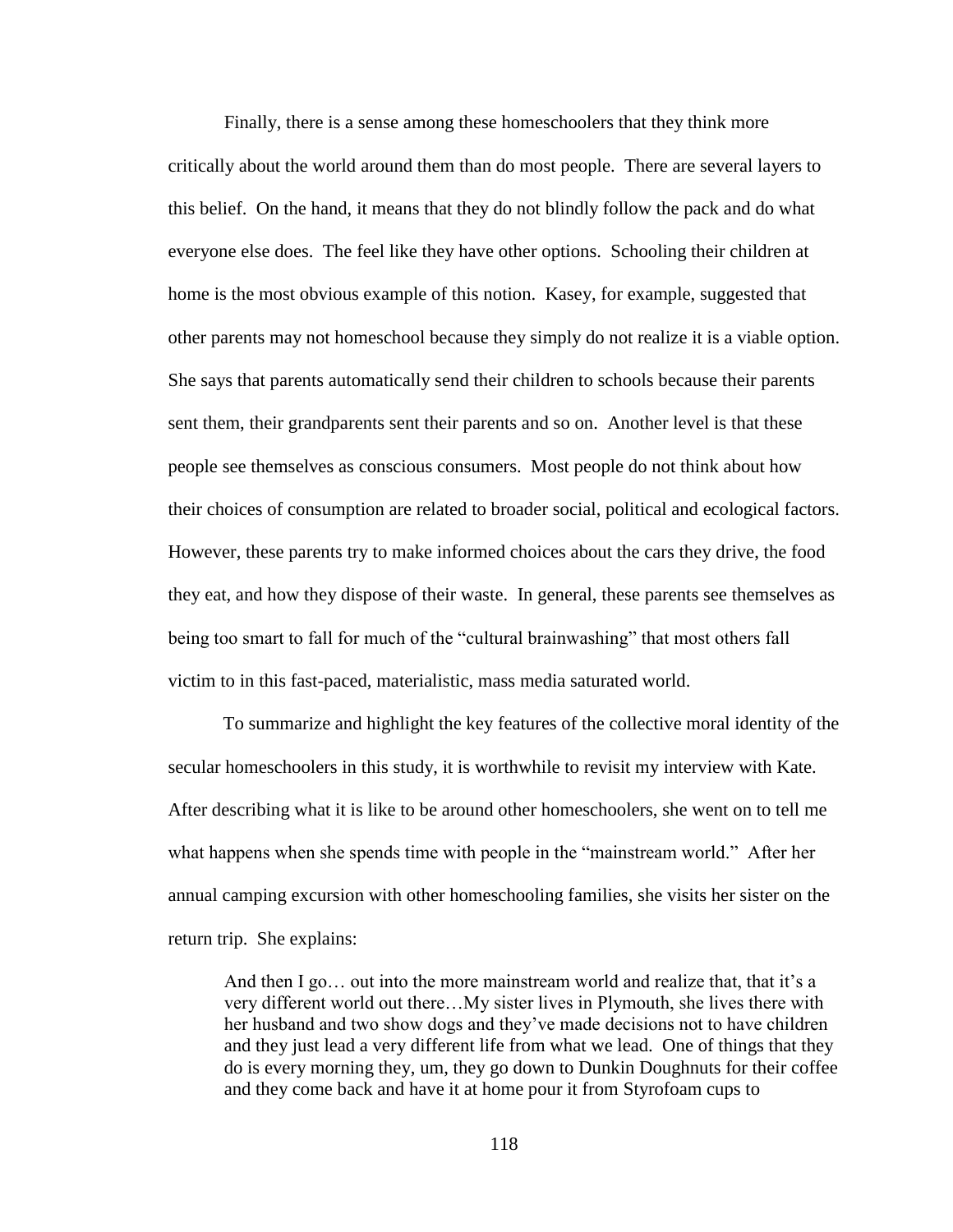household mugs. You know, I use cloth bags and, you know, it's just part of how we all in our family think about living in the world. I suggested to her bringing down a travel mug and she kind of laughed like "oh, you do enough recycling for the both of us." Um, and it just made me realize that it"s really probably how most of the people in this country do live. It's just, every time I throw out something I always consider first if I can use it in a different way and most people, my sister included, just throw things out. Um, and so I think, in a lot of ways, yeah, we are kind of strange people.

When Kate compares her sister's lifestyle to her own, she highlights the key components of the identity she shares with other secular homeschoolers. This moral identity is based on a coherent set of values: children and family, anti-materialism, environmental awareness and critical, independent thinking.

So, what does this comparison say about Kate"s voluntarily childless, show dog owning, non-recycling sister who lives in a big house and gets her morning coffee from a chain store instead of brewing a fresh pot of organic, fair trade coffee at home? By comparison, Kate implies that her sister does not value family, does not care about the environment, and does not appreciate how her actions impact others. Clearly, Kate thinks that the lifestyle choices she shares with other homeschoolers are better and more responsible than the choices made by non-homeschoolers like her sister. Yet, she does not come out and say it directly. Though they may well believe it, none of the secular parents in this study made direct and specific claims about the moral superiority of homeschoolers. To do so would be to risk being cast as judgmental elitists, thus tarnishing their collective sense of themselves as good people.

### **Preserving a Moral Identity**

In order to preserve their moral identity, secular homeschoolers engage in three specific strategies of identity work. First, they try to make it seem like what they are doing is nothing special – hence the popular refrain, "anyone can do it." Many parents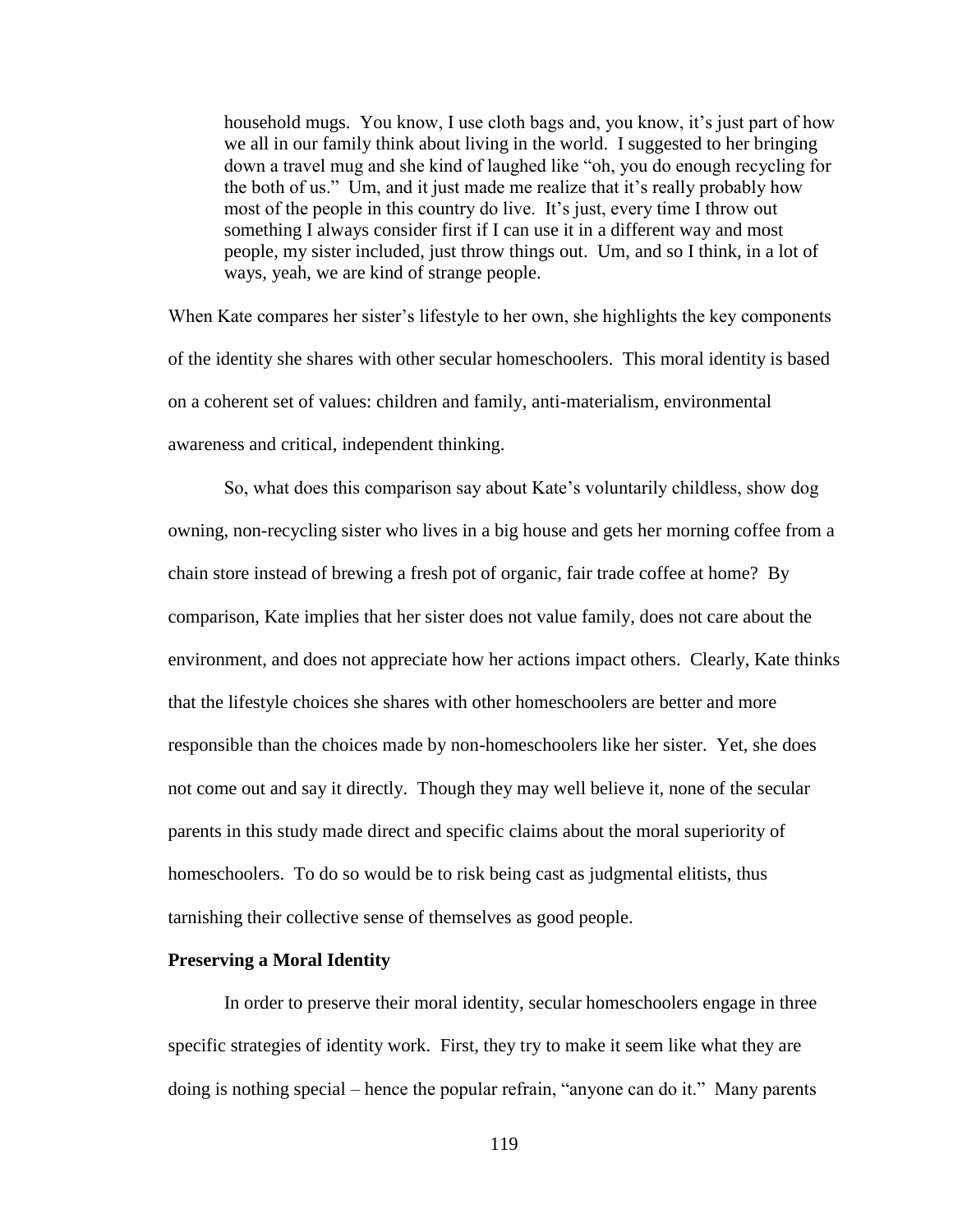tell stories of having friends, family members or even strangers saying "Oh I wish I could that. That seems really cool but it must be really hard." Typically, parents respond by telling the other person that they *can* do it. Secular homeschoolers sense some fear around homeschooling, especially when it comes to teaching particular subjects like math and science. Most parents are self-deprecating about their skills and abilities as teachers. If they do not know how to teach their children about math, then they ask another homeschooler or look for help at the library. The point is that they do not think about themselves as perfect or experts. They are just like every other parent who wants to do the best for their child. Though homeschooling is difficult, they suggest that anyone can do it so long as their heart is in the right place.

Second, secular homeschoolers tend to employ the rhetoric of choice. They position homeschooling as one of many options that parents have when they make decisions about their children"s education. They talk about their own process of arriving at homeschooling. For many, this meant weighing the options of public, private and charter schools. Cherri and Doug, for example, actually sent their eldest child to a private school for one year. While there some aspects of that experience that they liked, the prospect of paying at least \$7000 per year per child was untenable. Hence, homeschooling became a much more attractive option. A number of secular parents said they found appealing private schools but the cost was simply prohibitive. Additionally, many of these parents talk about leaving the door open to public schools. Darren and Kasey, for example, say they check in with their children each summer to see if they would prefer to be homeschooled or if they want to try conventional schooling. A lot of parents say that they are open to the possibility of their children going to public school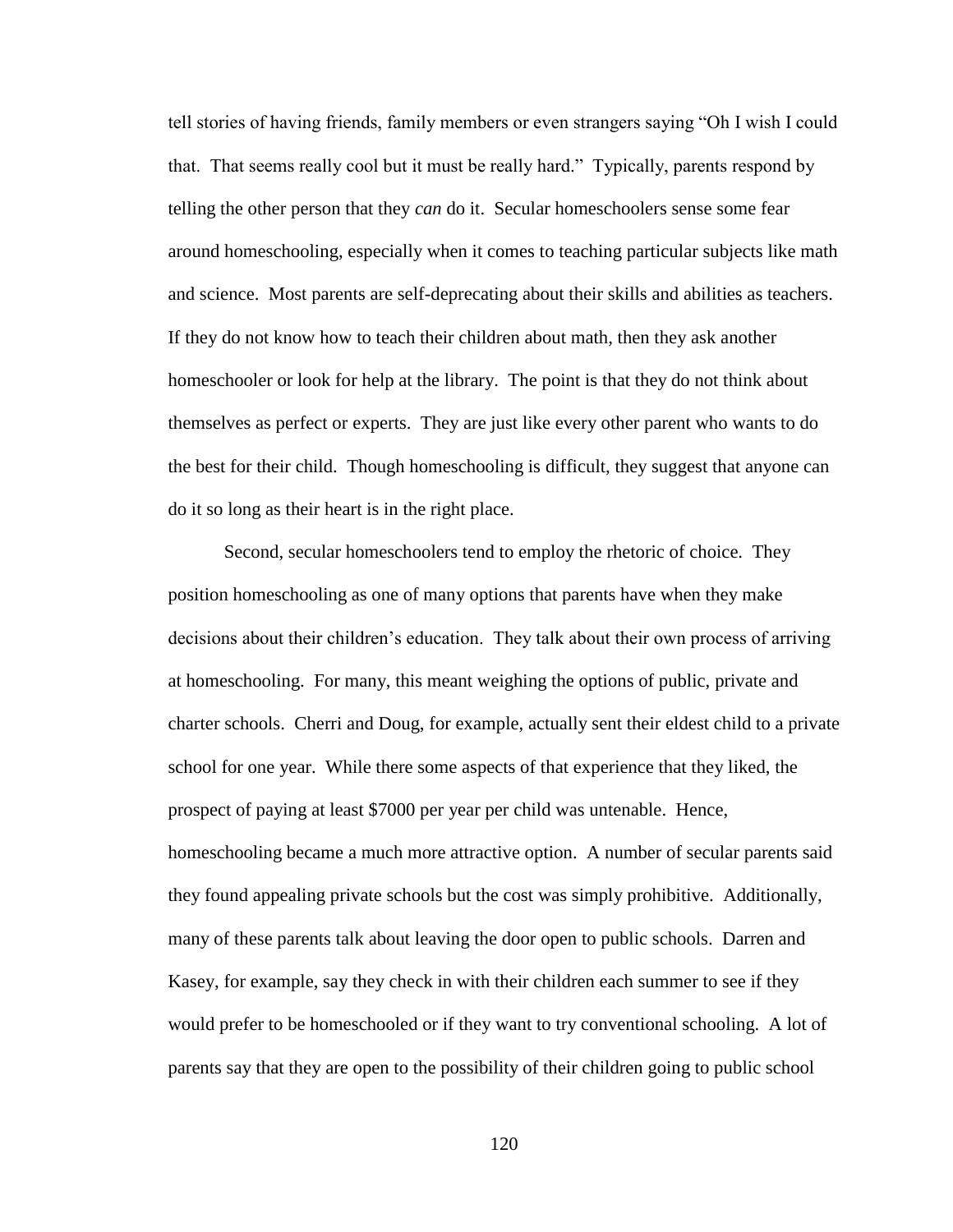when they are older and can make an informed decision. By constructing homeschooling as one possible choice among many, these parents avoid creating a situation where their decision is right and all others are wrong. While they clearly feel like homeschooling is the best option, they do not say it directly. Therefore, when they account for someone choosing to send their children to school, it is simply a less desirable choice – it is not a bad person with bad values. In this way, they preserve their sense of self as good and morally just, and yet not judgmental.

Third, when comparing themselves to non-homeschoolers, these parents avoid using language that blames individuals. Rather they assign responsibility to social factors. For example, many seculars feel that more parents would choose to homeschool if only they could afford to. Living in uncertain economic times, in the midst of two wars, with the cost of living ever-increasing, they recognize that a lot of families cannot survive without two full-time incomes. In addition to blaming the economy, many parents blame "society" for exerting inordinate pressure on people to make choices other than homeschooling. Donna, religious mother of five, explained that "I think that society has pointed out that we need bigger homes and better cars and we need to go on vacation and in order to do any of that, two parents need to be working outside of the home, fulltime." And as secular father Doug explains, if both parents are going to work then "You send them off to school and the parents go to work." Here we see this strategy go full circle. Rather than blaming individual parents for not homeschooling their children because they are inherently greedy or do not love their children, they acknowledge that some parents work full-time out of economic necessity or because they are compelled to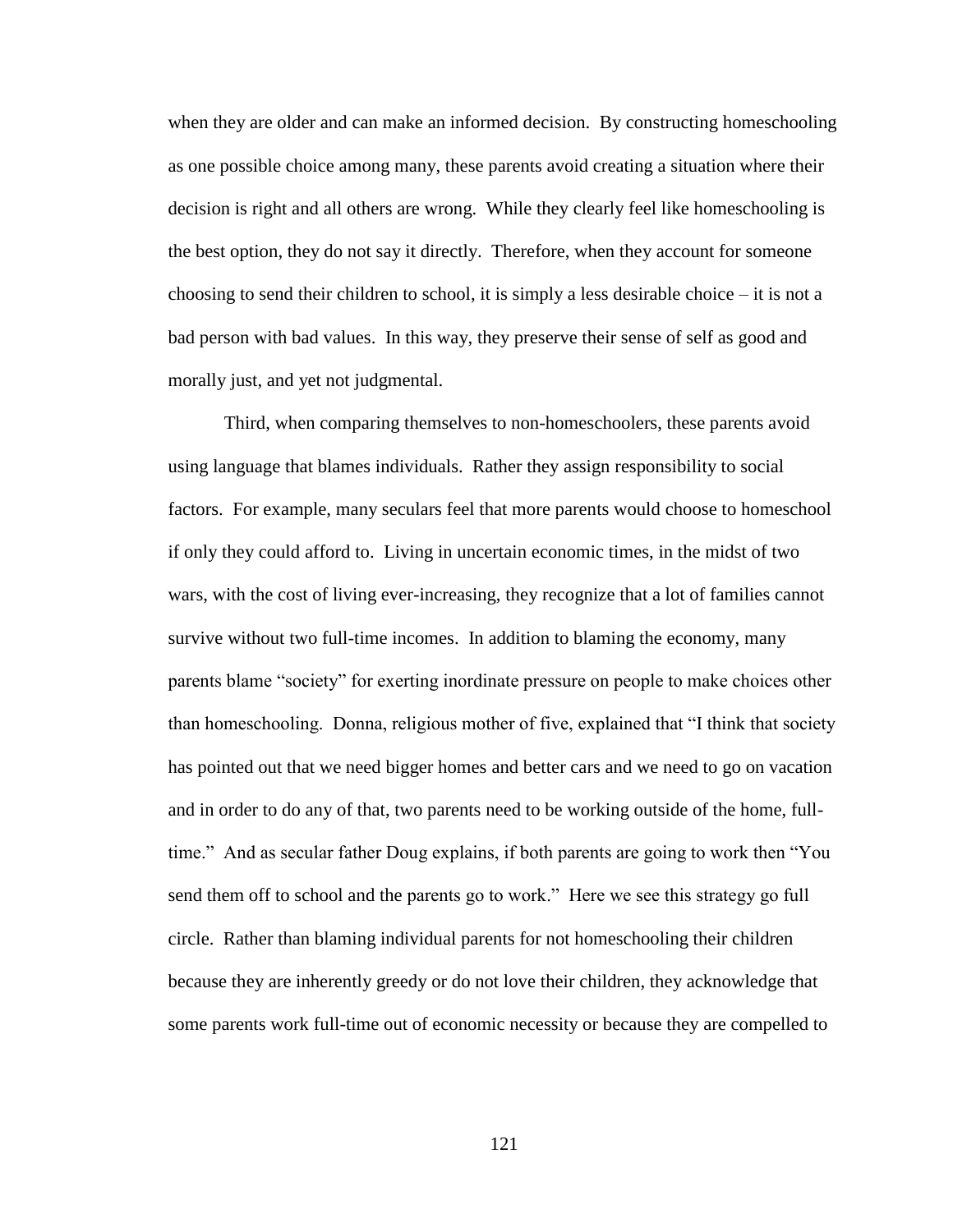do so by cultural mandates that are part of society. Under these circumstances, it makes no sense to assign individual blame to these parents.

It is useful at this point to reconsider the phrase offered at the beginning of this section: "Anyone can do it, but homeschooling is not for everyone." The tension of secular homeschooler"s moral identity work is embedded in this seemingly contradictory logic. The idea that "anyone can do it" downplays the specialness of homeschooling and the parents who do it. It emphasizes sameness over difference. To say "but it is not for everyone" has a mixed meaning. On the one hand, some people cannot or do not homeschool it because they are overwhelmed by economic constraints or they are overwhelmed by a culture that gives them the idea that they must work long hours and accumulate lots of material possessions. On the other hand, it is not for everybody because most people do not share the same values as these homeschoolers: family and children, anti-materialism, environmental awareness and critical, independent thought. This strategy emphasizes difference. What is clear is that secular homeschoolers" collective moral identity requires important identity work. They see themselves as good people with high moral standards and they are careful not to taint that image with smugness or judgment.

### **Gender and Secular Homeschoolers' Moral Identity Work:**

### **Quasi Activist Parenting**

There is another level on which to examine the moral identity work of secular parents and this is gender. To consider secular homeschoolers" moral identity work through a gender lens suggests paying attention to how gendered ideology, identities and experiences shape the processes of collective identity formation. In her study of the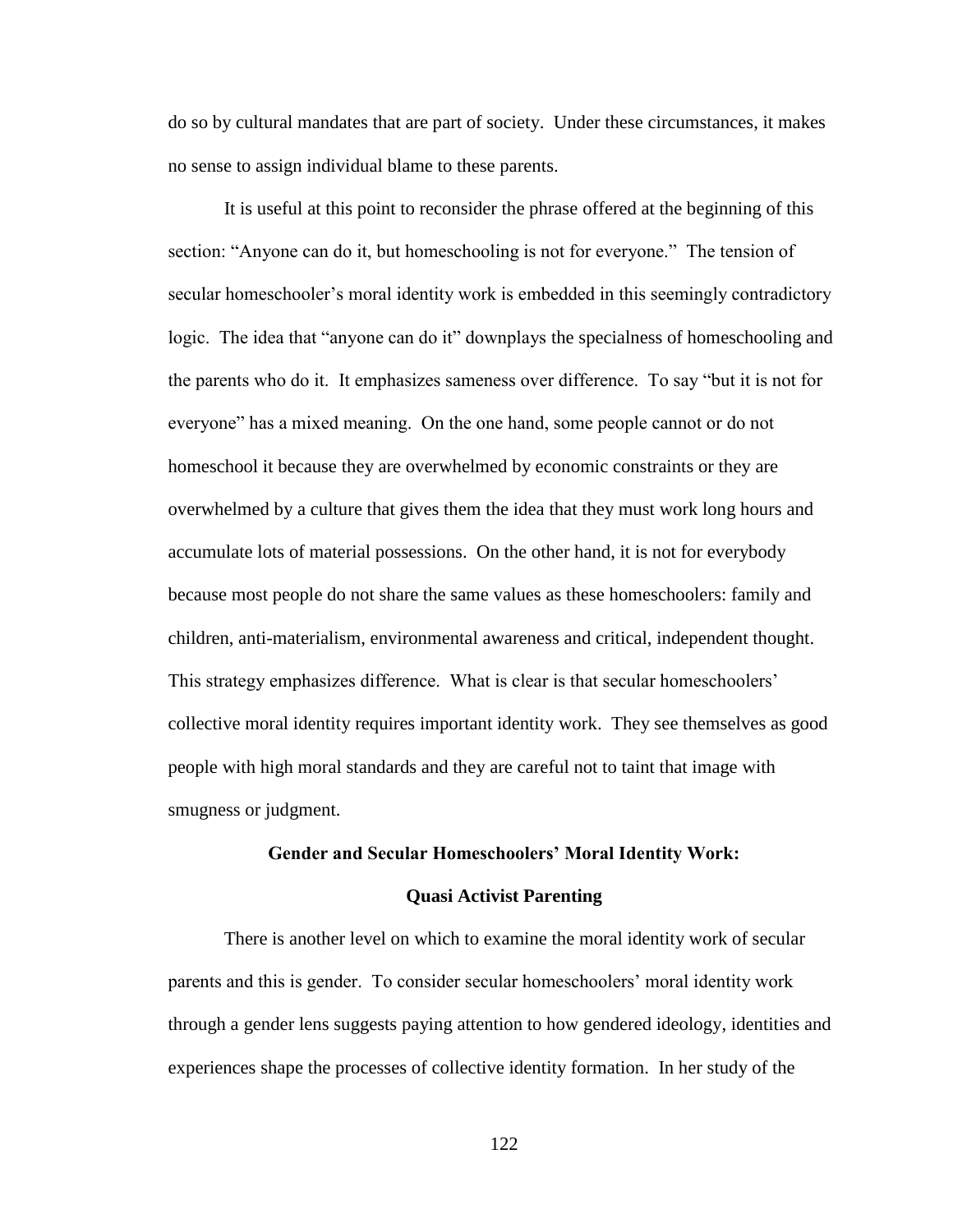voluntary simplicity movement, Grigsby (2004) explains the role of gender in moral identity work in the following way:

Rejecting…values of the dominant culture and adopting voluntary simplicity moral identities has different implications and requires different types of identity work for men than it does for women because men and women have different developmental experiences…These men and women as groups also experience different expectations and pressures from the dominant culture. And they occupy differing relative positions of power to dominant institutions (p. 60).

In other words, men and women in this society have different experiences and expectations and these suggest different forms of identity work. In Grigsby"s case, she argues "Men and women in voluntary simplicity are in one way involved in trying to remake those aspects of masculine and feminine gender identity that they experience as negative. How they use voluntary simplicity reflects different unmet identity needs in men and women (p. 60)." These differing identity needs are present among homeschooler and they are manifested in the type of identity work they do.

Within the literature on gender identities and women's activism, there is a distinction drawn between activism emerging out of the *occupation* of traditional gender roles and activism motivated to *transform* traditional gender roles (Neuhouser 2008). The activism of parents in this study is a bit of both. It at once emerges out of their status as parents and it is partly geared toward challenging gender expectations, particularly for women. Therefore, I position secular parents' homeschooling as a form of "quasi activist" parenting. This is especially true for the women for whom homeschooling is, among other things, an occasion to struggle with what it means to be a good mother at this historical moment.

My use of the notion of quasi activist parenting draws from Nancy Naples" (1998) description of "activist mothering." Naples describes activist mothering as a process by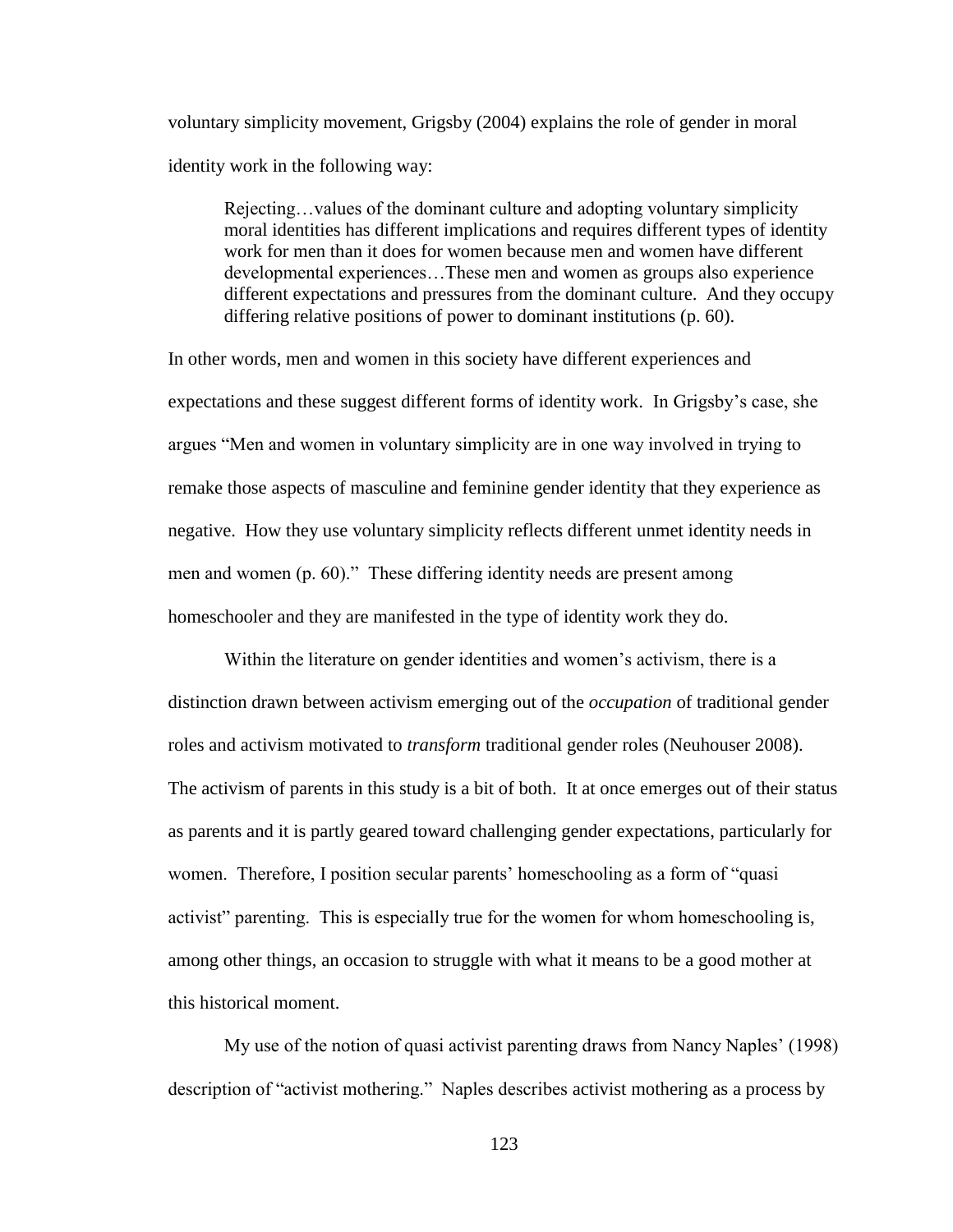which mothers reshape their identities as mothers as they engage in political activism. She introduced the term to describe the experiences of low income Latina and African American community workers. These women felt compelled, as mothers, to take steps to combat the racism and poverty they saw ruining their neighborhoods. Along the way, they pushed the traditional expectations of motherhood by articulating the idea of "othermothering" – a reconceptualization of "good mothering" that includes caring for non-biological children, social activism and caring for the broader community. I regard activist parenting as a form of identity work, insofar as it emerges out of an individual"s sense of who they are as a parent and/or it includes a critical examination of what it means to be a parent. As I explain below, the identity work of secular homeschoolers is a quasi activist parenting because it differs from Naples' activist mothering in a couple of important ways.

Secular homeschoolers are like activist parents in that they are motivated out of a sense of duty or obligation as parents. As mothers and fathers they have serious concerns about the world in which they are raising their children. As mentioned in an earlier chapter they believe that the importance of family is eroding in this society, this culture is overly materialistic and people lack a general concern for the natural world. As parents, they feel duty bound to take care of their children. They want what is best for their children and they are compelled to take action. Similar to activist mothers, these parents are clearly motivated by "concern for their children"s well-being (Naples, p. 114, 1998)." In this sense, it is reasonable to suggest that secular homeschooling *resembles* activist parenting.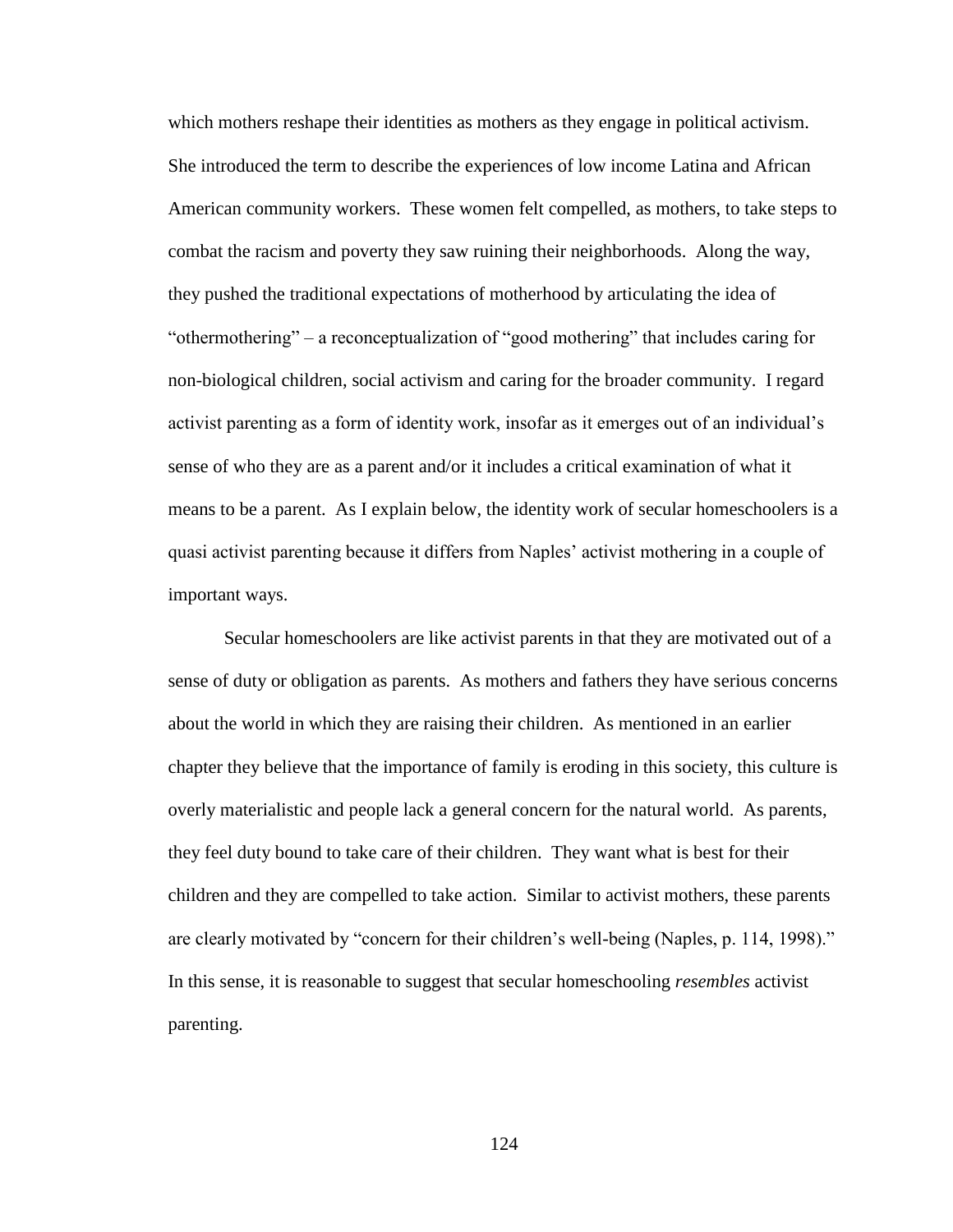However, it is their choice of actions that set them apart from other activist parents. The mothers in Naples's (1998) study channeled their concerns about their children"s well-being into organizational and community based activism. They took jobs in social service agencies, joined community groups and raised awareness about the problems faced in their neighborhoods. They were motivated to change the conditions under which they and the families around them were living. This would benefit their children as well as others". Secular homeschooling parents, on the other hand, make a different choice. They criticize schools as fundamentally flawed institutions where many of the "society"s" problems converge. How, they wonder, could any child get a decent, meaningful education in such an environment? Their response is to keep their kids out of school altogether. Instead of working to improve the schools, which could potentially benefit many children, they focus instead on the immediate milieu of their family and their home. Beneath this choice to work for personal fulfillment instead of social change is a set of beliefs about mothering that further differentiate secular homeschoolers from activist parents.

As the previous discussion indicates, secular homeschooling can be viewed as activism motivated by parents" statuses as mothers and fathers. A second analytical point is to explore the extent to which homeschooling is also activism intent on transforming traditional gender roles. In the case of activist mothers, Naples (1998) describes women engaged in resistance and redefinition of conventional norms about mothering by expanding the definition of "good mothering" outside of the home to include caring for non-biological children and community needs. This challenges the predominantly white, middle-class ideal of expert-driven, all consuming, highly individualized "intensive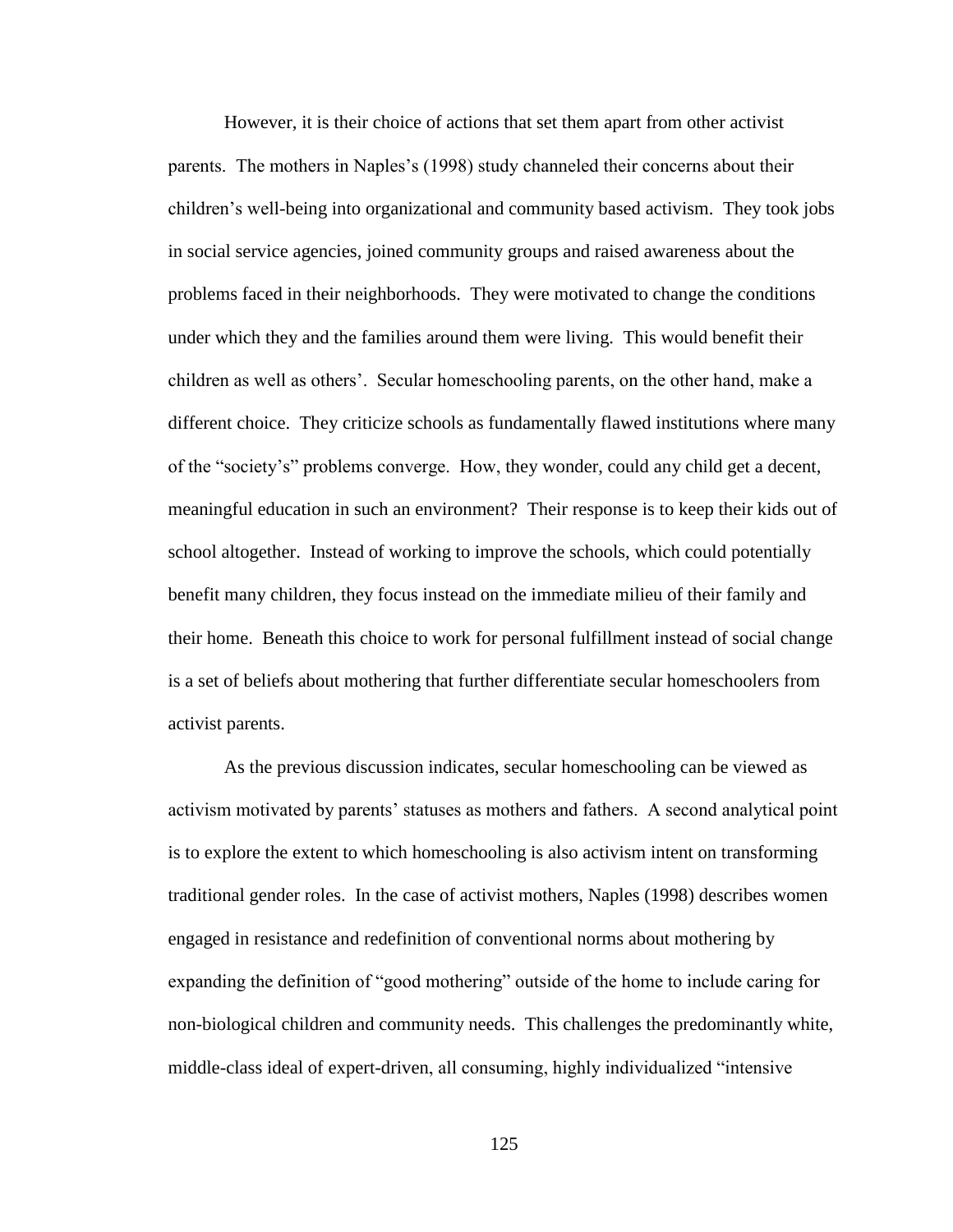mothering" (Hays 1996). By challenging hegemonic notions of ideal mothering, Latina and African American activist mothers are engaged in a form of identity work. They are pushing the boundaries of what it means to be a good mother.

Secular homeschooling mothers seem to embrace the ideology of intensive mothering but they do so with a caveat. These mostly college educated, white, middleclass women devote a great deal of time, energy, resources, and individualized attention to their children. None of these mothers complained about being the parent expected to do the majority of the childrearing work. Most seemed to relish their position and in this way, they were embracing conventional gender roles. The caveat is that there is a dimension of resistance in their mothering. As discussed in the previous chapter of this dissertation, secular homeschooling mothers do not agree that having a career is a necessary part of being a good mother – quite the opposite. Many secular mothers told stories similar to this one to illustrate the point. In an exasperated tone, Lesley explained "I mean, like, like there"s a two week old down our street and she"s [the mother] at work. I couldn't believe there's no...I mean, there's no time, and it's like two weeks, and they"re back to work." On the other hand, Lesley explained that she, and other mothers like her, either stop working altogether to care for their children or at least drop down to part-time. They would never even dream of leaving their children in the care of some stranger while they go off to work.

Secular mothers" homeschooling resembles activist mothering insofar as they are resisting some externally imposed norms about gender. However, I characterize it as quasi activist mothering since their particular form of identity work actually reinforces conventional gender roles and the oppressive structures inherent to them. There is long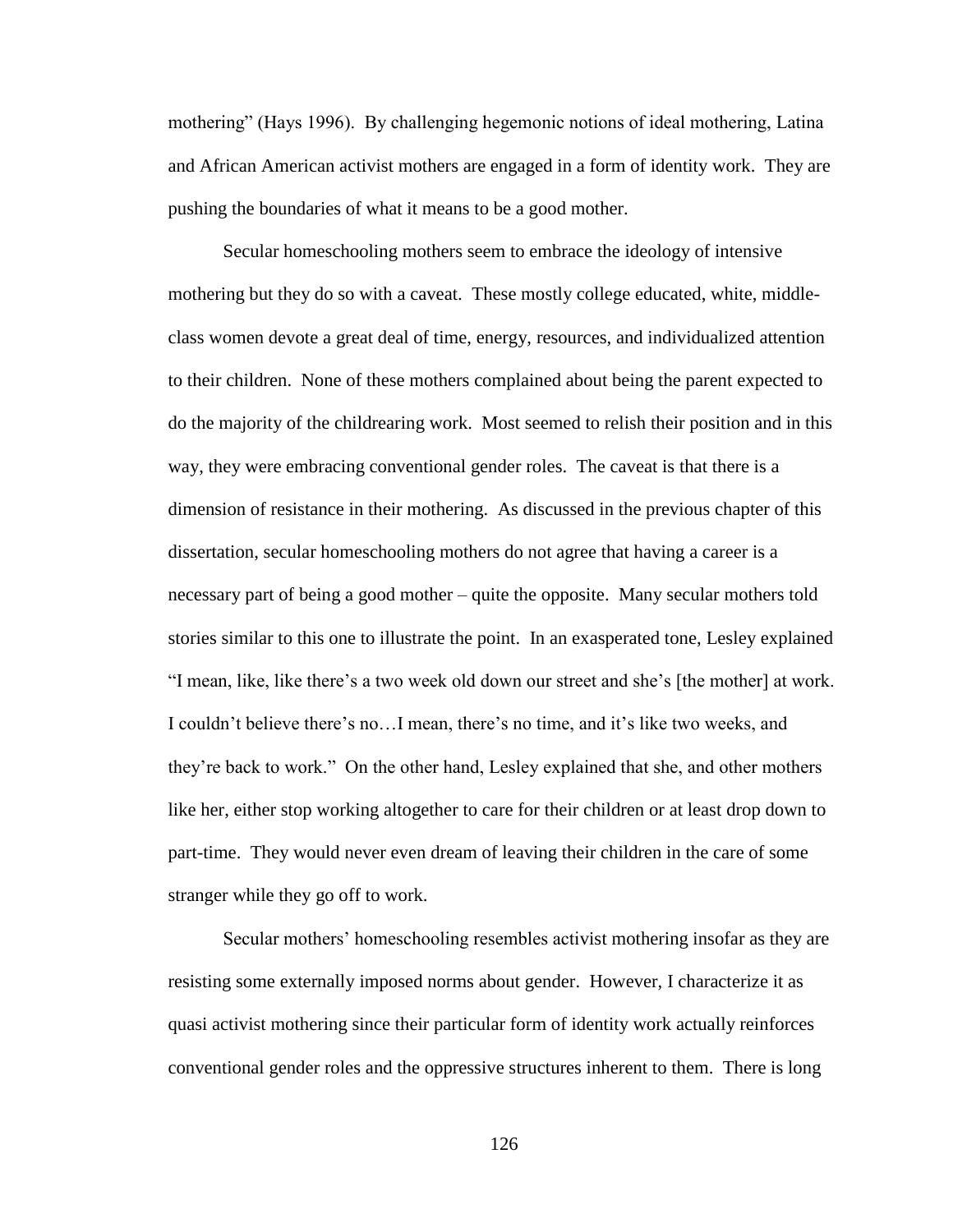established link in the literature between women"s employment status and their relative position of power within the family (Perry-Jenkins et al. 2000; Shelton and John 1996). Therefore, for secular mothers, homeschooling is an opportunity for them to defy expectations and reshape motherhood, albeit in a regressive manner.

For secular fathers, homeschooling is not clearly related to gender identity work and is much less like activist parenting. The moral identity work they do through homeschooling is much more concerned with creating a sense of self as a good person who lives according to his values. Unlike their female counterparts, parental status does not seem to be much of a factor for these men. As described in an earlier chapter, contemporary men are parenting in the age of the "new fatherhood." This new mode of fathering represents a break from the past, where fathers' roles were seen mainly as providers. The new father is expected to spend quality time with his children, to attend to their emotional as well as material needs, and to lessen the burden of care on his wife (Coltrane and Adams 2001; LaRossa 1998, 1997). Researchers have found that although many Americans embrace the idea of the new father, most men are out of step with the practice. That is, there is a cultural lag between what is expected and acceptable and what men are actually doing (Andrews et al. 2004; Marsiglio et al. 2000; Ranson 2001).

Some secular fathers say that they would actually prefer to be more involved in homeschooling and other household functions. I asked Doug if he and his wife ever talk about switching roles and he would take over full-time homeschooling duties and work part-time for pay, and his wife would work full-time outside of the house. He says,

We talk about it all the time...I've never said you gotta do that 'cause I don't want to work you know. You know, I"m happy to work…It takes a long time to build something up to where you can support a family and it takes years.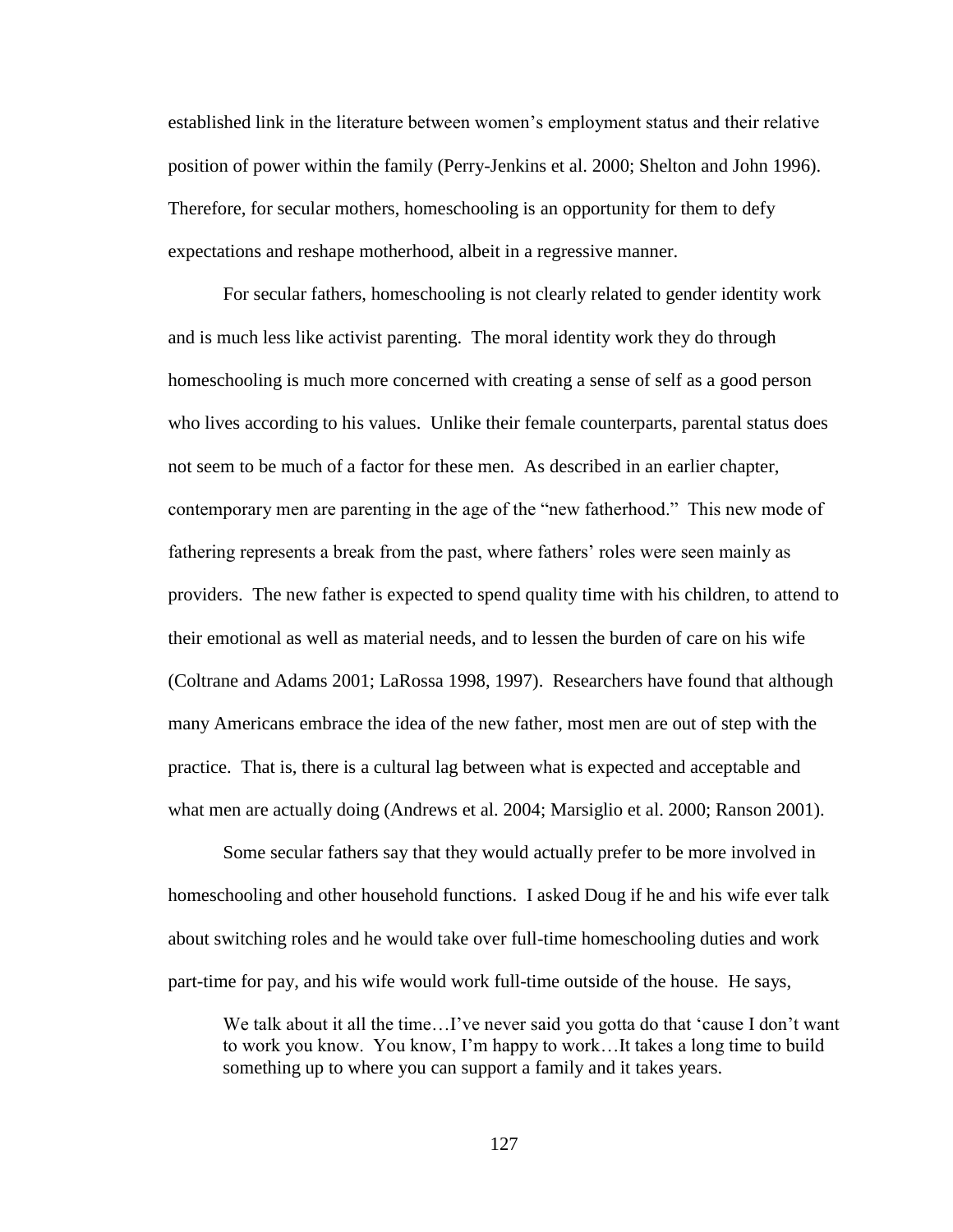Likewise, Jerry says that he and his wife occasionally talk about altering their roles in a way that would allow him to be more involved as a father, but there are too many obstacles,

Well...I would like to be home with them and doing it [homeschooling] but she *really* wants to be doing it…Also, I make quite a bit more than she would if she was to go back to work. Um, and as things are working out nicely, definitely now it would be a bit of a stretch to have to, to take a 10 or 15 thousand dollar annual pay cut.

For both Doug and Jerry, economic constraints keep them from behaving like new fathers and instead relegate them to the role of primary breadwinner. Most secular fathers agree that homeschooling is a costly endeavor. It means that a family must learn how to survive on one income. In every family but one, it is the father's income.

However, it is not clear how committed they are to the idea of change. Both Doug and Jerry, as well as most of the other secular fathers, indicated that they always expected they would be the breadwinner in their family. Even before they were married and had children, these men imagined that one day they would be working full-time while their future wives took care of their children and their homes. Few complain about having to work or not being able to do more housework. Like Doug, most are "happy to work" and provide their family with material support.

Therefore, it would be difficult to characterize what these men are doing as a form of activist parenting. While their commitment to homeschooling may originate from their roles as fathers, they are not really resisting traditional gender roles. While they say they would like to be more involved as fathers, virtually none of these men act that way. What differentiates these men from their wives, who are openly scornful of the contemporary "supermom" who has a career and is the primary caregiver, is that they do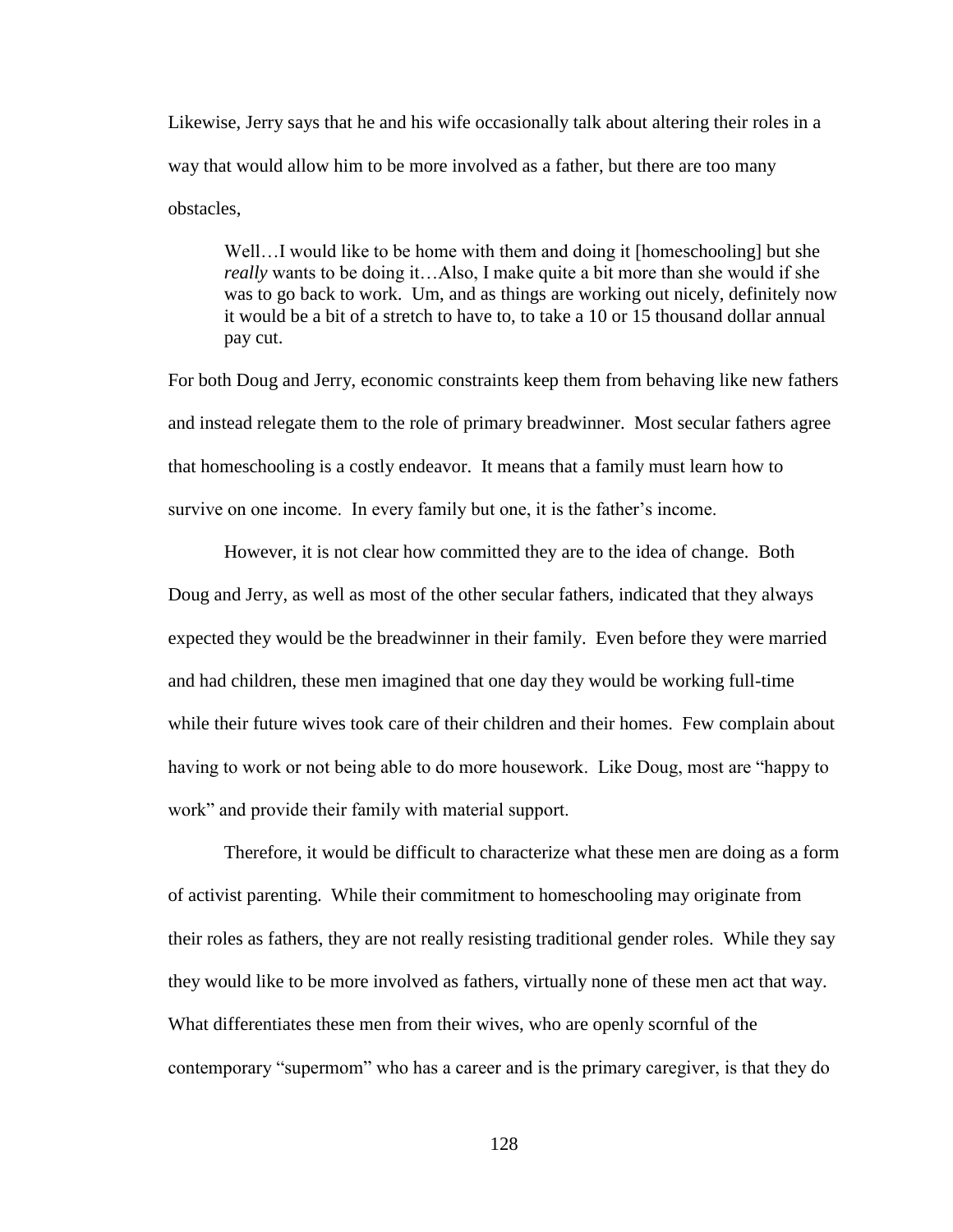not verbalize contempt for men who parent according to the new fatherhood ideal. Instead, they pay lip-service to the idea of more involved fathering, and then quietly fall into a rather conventional father-as-breadwinner role.

# **Conclusion**

In this chapter, I have shown that homeschoolers have a sense of themselves that is complicated by the fact that they are only loosely tied to a broader movement. They say they are a diverse bunch of independent thinkers who want to do the best for their kids. For secular parents, homeschooling has much more salience for their collective sense of moral identity. Unlike the religious parents, who see homeschooling as something they do, secular parents regard homeschooling as part of who they are.

Secular parents walk a fine line in the process of their collective moral identity work. They clearly feel that they have a set of values – critical thinking, valuing children and family, and an environmental ethic – which sets them apart from the broader culture. Yet, they try to minimize their difference through strategies that stress their sameness with other people, including downplaying the difficulty of homeschooling, employing the rhetoric of choice, and avoiding blaming individuals for their bad choices. Moreover, I characterize secular parents" homeschooling as "quasi activist parenting." Though their participation in homeschooling seems to be rooted in their particular gendered positions as mothers and fathers, they do not work for social change the way other activist parents do (Naples 1998).

It is clear that religious and secular families have different attachments to homeschooling and their sense of who they are. What is not clear is how this complicated collective identity affects the broader movement. It is possible that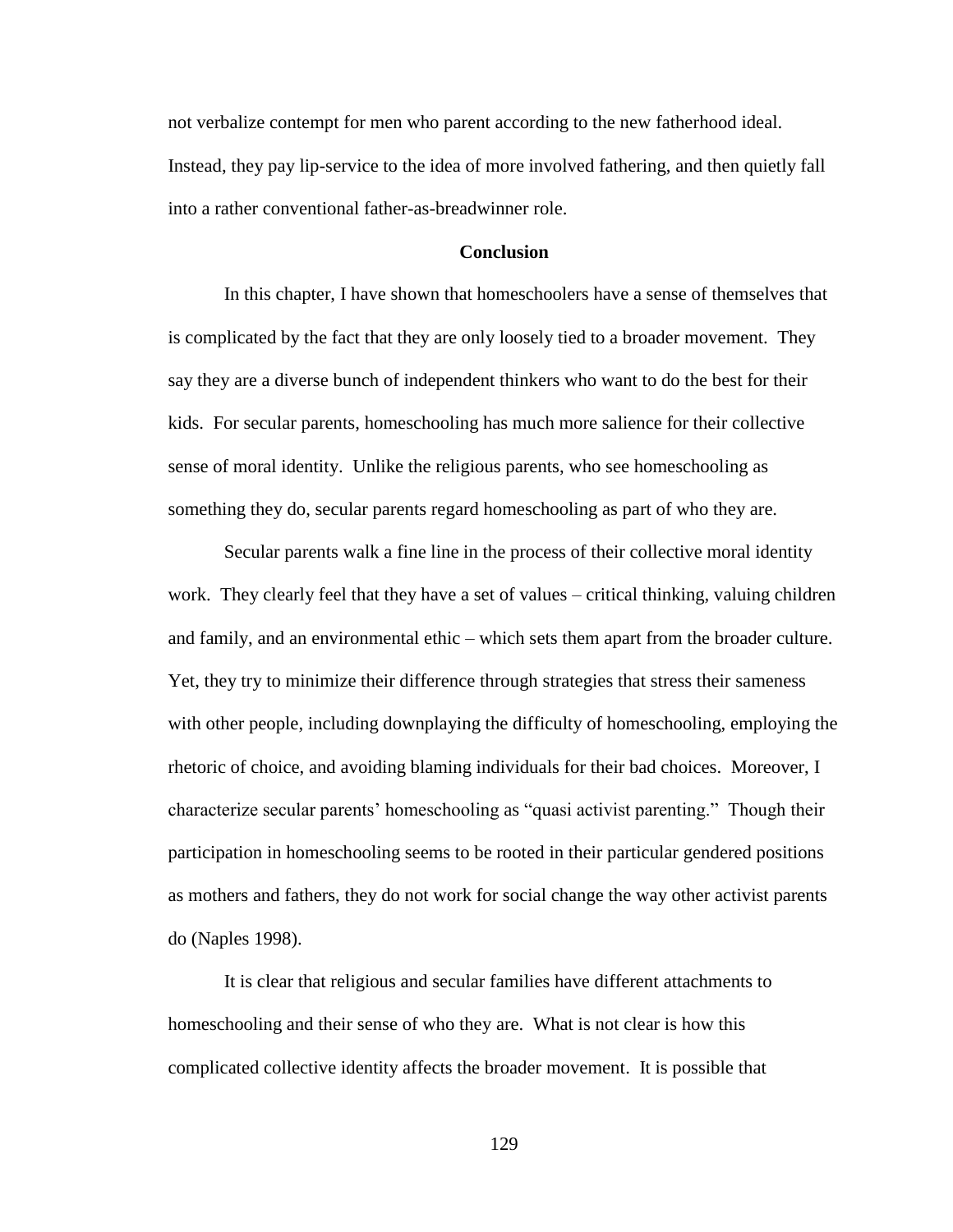homeschooling is growing precisely because it attracts a variety of people. Yet, it is also plausible that the growth and overall success of this movement may be limited due to a lack of a cohesive identity to unify participants and attract new families into the fold. In the final chapter of this dissertation, I address this as well as other looming questions.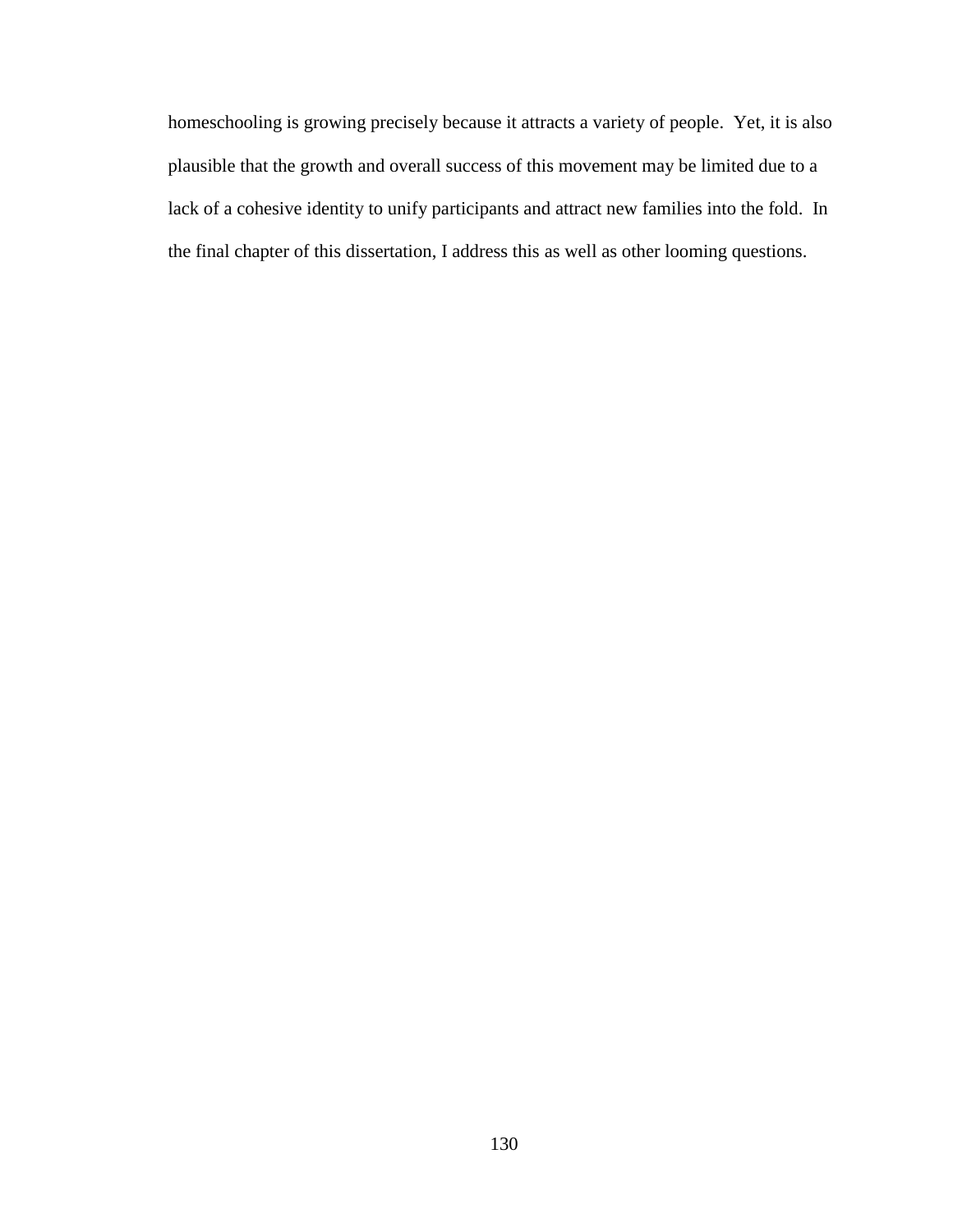# **CHAPTER 6**

# **CONCLUSION**

The contemporary homeschooling movement sits at the intersection of several important social trends: widespread concern about the effectiveness and safety of the public school system, feminist challenges to the patriarchal family structure, anxiety about the state of the family as an institution, and challenging economic conditions. The central concern of this dissertation has been to make sense of homeschooling within this broader context. In particular, I sought to understand how changes in gender and family arrangements have affected the rise and development of the homeschooling movement and how this movement might alter gender and family arrangements (Staggenborg 1998; xii). I found that homeschooling certainly bears the imprint of broader changes regarding the gender system and contemporary family life, as well as other economic and cultural changes. However, I argue, that for a variety of reasons, this movement is not likely to contribute to any meaningful social change.

This dissertation was organized around four main research questions. First, how do parents *frame* their commitment to homeschooling and how do these frames relate to broader social changes regarding gender and the family? I argue that the cultural frames employed by the parents in this dissertation share several common themes. First and foremost, all parents, religious and secular, believe that schools are not a good match for their children. They used three interrelated frames to construct the problems of public schools and to justify their decision to homeschool: precious childhood/intensive mothering, decline of the family, and moral decline. Within these three general frames, there are subtle yet significant differences between the groups. For example, both groups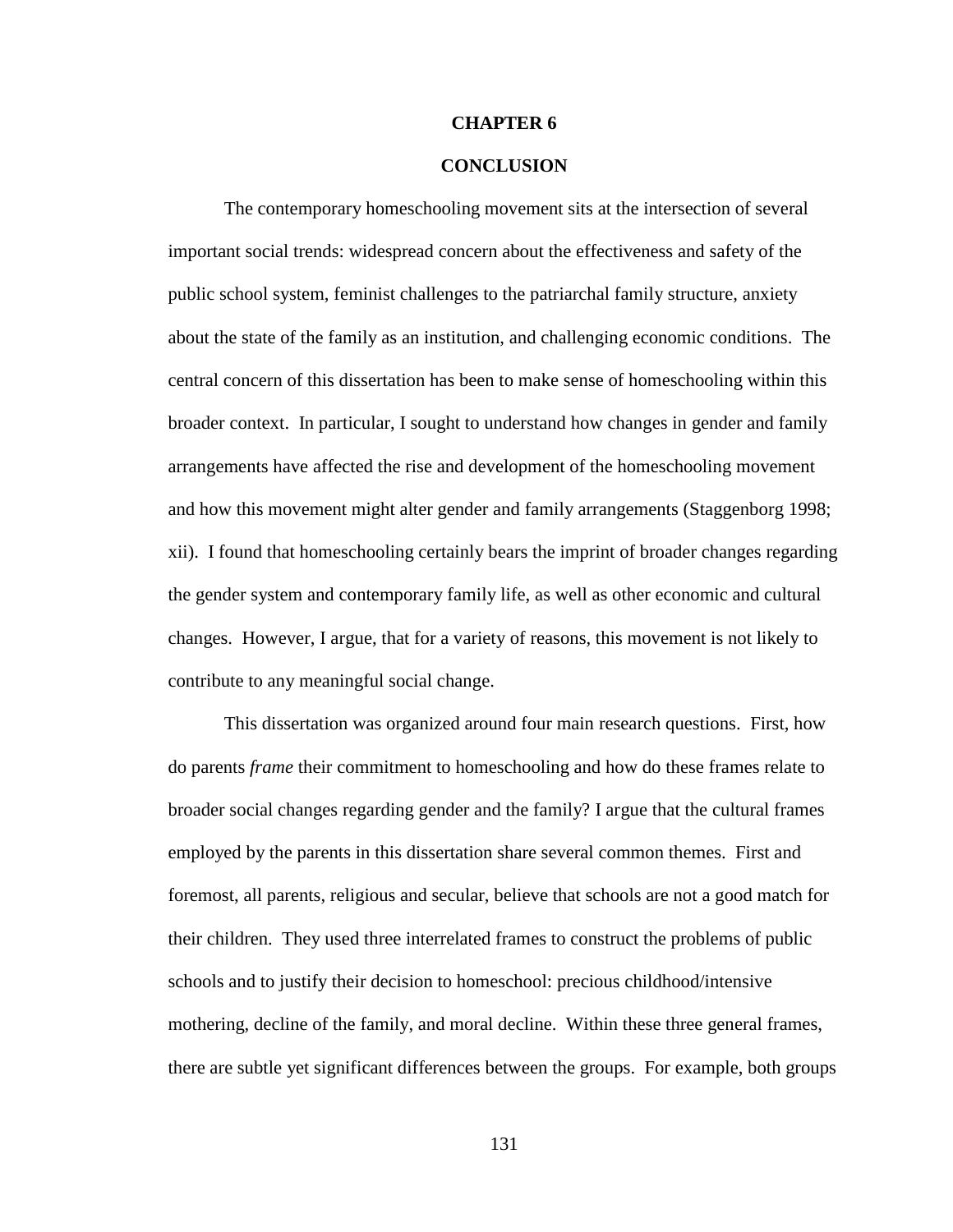of parents feel schools are doing a poor job of educating children. However, secular parents fault schools for placing too much emphasis on academic skills while ignoring social development and free time, while religious parents tend to think schools do not focus enough on basic skills and knowledge. Ultimately, this difference, and others, stems from each group"s particular worldview or cultural schema (Blair-Loy 2003).

Second, what are the particular *tactics* employed by these homeschoolers? In other words, how do they homeschool their children? How are their tactics related to contemporary ideas about motherhood, childhood and family life? This is an area where differences between religious and secular families are more evident. Each group has its own particular sense of who children are and what they need to grow, learn, and succeed in life. Religious parents describe their children as special, unique and in need of strong but loving adult guidance. Their version of homeschooling stresses academic skills, adult authority, and structured education. Most secular parents employed some variation of "unschooling." This child-centered approach favors self actualization over academic skills and flexibility over structure. Although they differed in how they characterized children"s needs and how they went about meeting those needs, virtually all parents agreed on who should do the actual work of homeschooling the children. In all but one family, it was the mother who did the majority of the homeschooling labor. Parents justified this arrangement in different ways – religious parents made claims to the will of god, while secular parents discussed the wisdom of nature.

Third, what are the components of homeschoolers" *collective identity*? How do they think of themselves as homeschoolers and how do they differentiate themselves from people who do not homeschool? What sort of identity work do they engage in? Is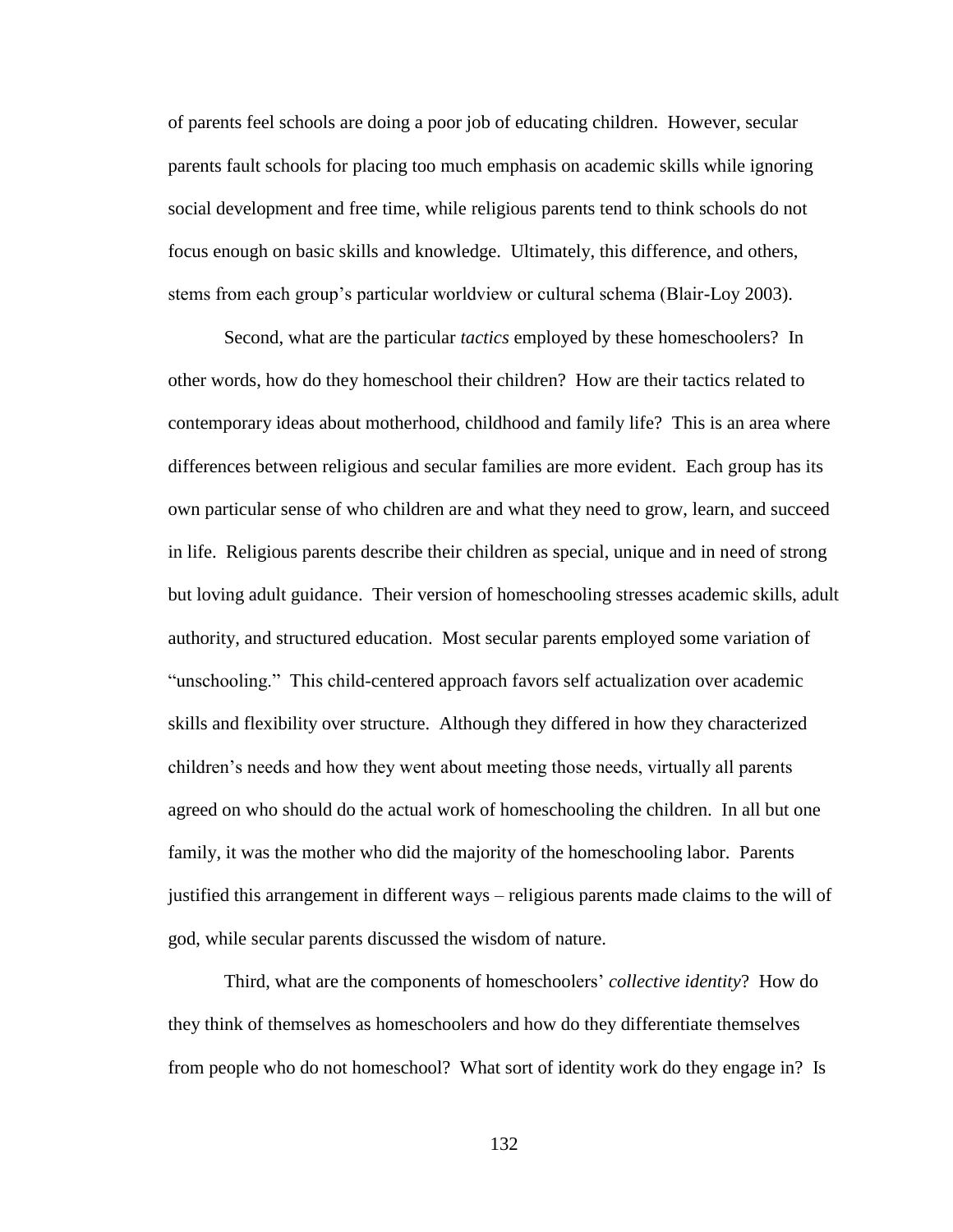homeschooling part of parents' identities as mothers and fathers? I argue that all of these parents have a sense that they are part of a broader movement of homeschoolers but their connection to the movement is tenuous. Moreover, secular parents see homeschooling as part of who they are, while religious parents describe homeschooling more as just something that they do. Since homeschooling is part of secular parents' sense of who they are, they end up engaging in "identity work" (Reger et al. 2008). This identity work consists of simultaneously stressing similarities, while downplaying difference. This identity work is gendered insofar as secular women are engaged with what it means to be a woman and a mother in  $21<sup>st</sup>$  century America. Hence, I characterize secular mother"s identity work as form of "quasi-activist parenting" (Naples 1998). Secular men, on the other hand, tend not to use homeschooling as an occasion to problematize contemporary norms of fatherhood and masculinity.

Finally, what are the potential *outcomes* of this movement for contemporary debates about gender roles within families and the current state of the family? Does this movement signal a rejection of the feminist critique of the family and a push toward more equitable parenting arrangements? If so, what sort of vision of gender and family life does it put in its place? Assessing the potential outcomes of the homeschooling movement is complex. I argue that at its core, this movement contains a series of contradictions which make it unlikely that homeschooling will lead to any meaningful change regarding gender, families or education.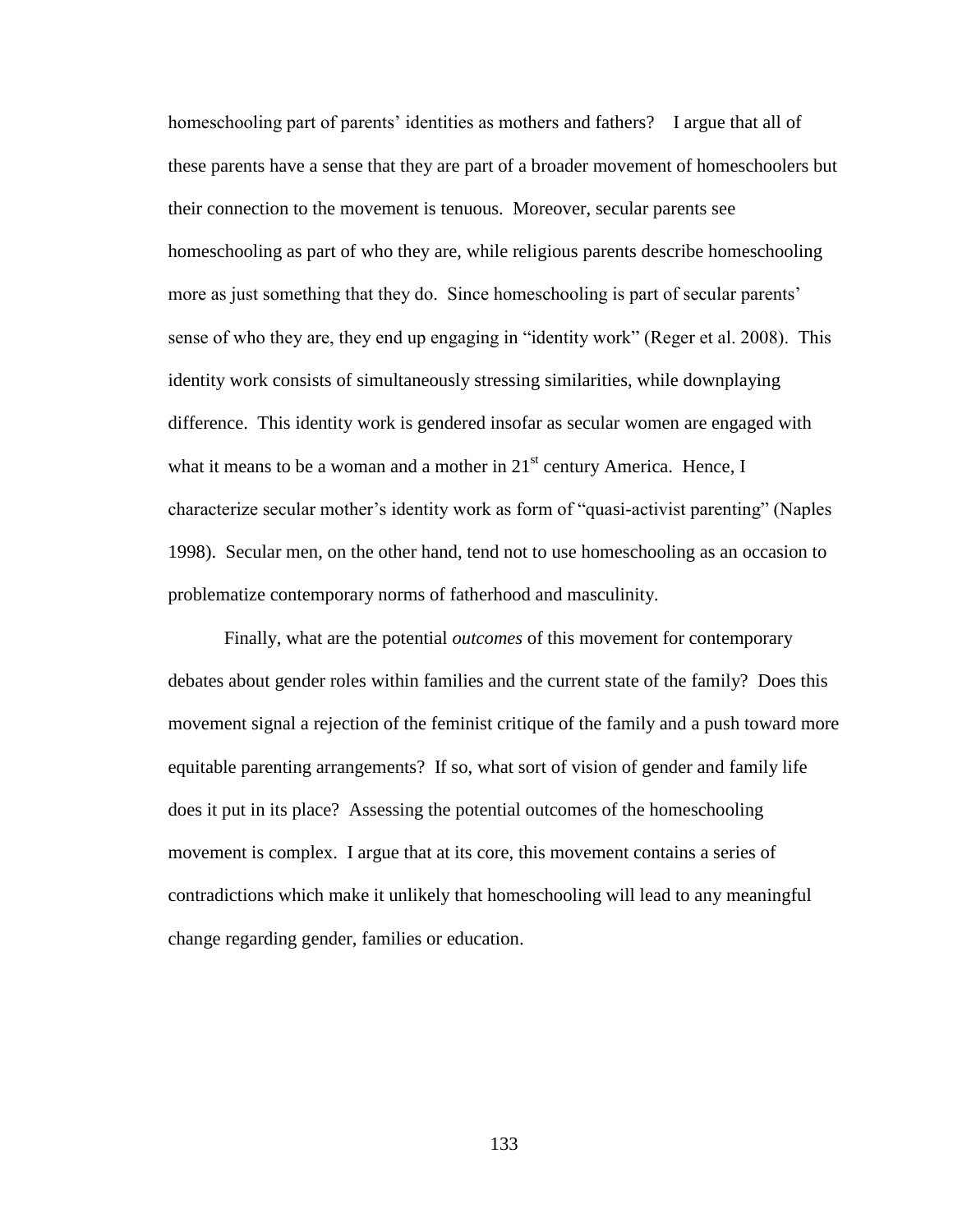#### **Contradictions of Homeschooling**

### **Resistance and Reproduction**

The most glaring contradiction of the homeschooling movement is that it simultaneously represents an act of resistance and an act of reproduction. First and foremost, these parents are resisting schools. In and of itself, this is a radical decision. Consider that if the higher estimates are correct, then less than three percent of children in the United States are homeschooled (Ray 2006). While this number represents a significant number of children, as many as two million, the fact is that the other ninetyseven percent of children are in schools. Like other parents of school-aged children, homeschooling parents have reservations about the safety and effectiveness of schools. Yet, only a minority of parents is prepared to make the sacrifices of time, energy and resources and resist the cultural mandate and social tradition of sending their children to schools.

Homeschooling parents are also resisting a number of social changes and trends that may not have their origins in schools, but are played out there nonetheless. For example, most of the parents in this dissertation talked about the negative influence of living in a consumerist society. They do not want their children to get swept up in the accumulation of goods, or wearing the "right clothes" in order to fit in with their peers. Also, most parents talked about the waning importance of the family as an institution in this society. Secular and religious parents alike spoke of wanting to have more time to spend with their families. They criticized school schedules, work demands, public policy, and mass media as not being sufficiently "family friendly." Their decision to homeschool can be read, in part, as resistance to mainstream cultural trends.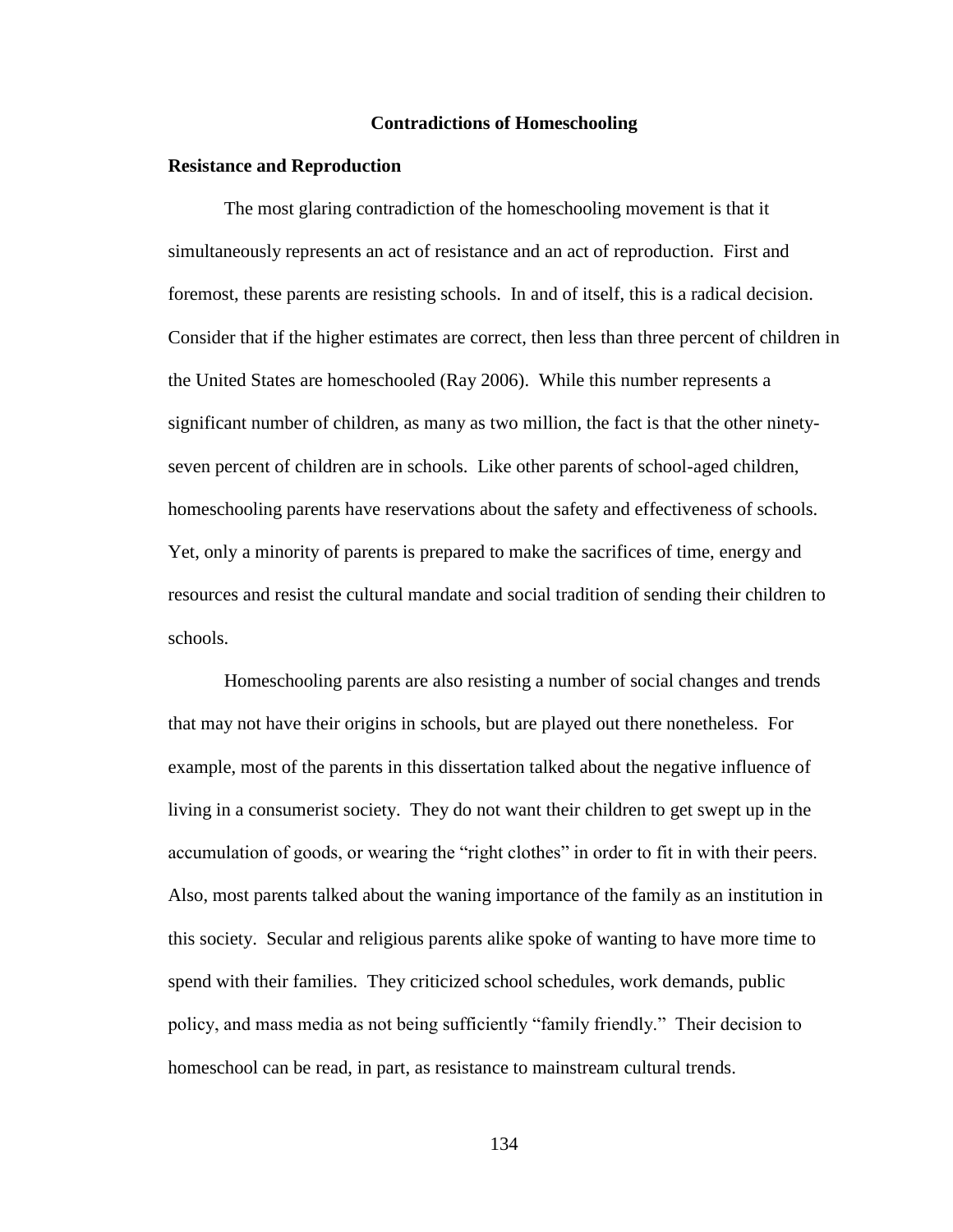Most of these parents were also resisting changes in gender roles within families. This was especially true of women. The mothers I spoke with ostensibly rejected the liberal feminist ideal of simultaneously maintaining a career while practicing "intensive mothering" (Hays 1996; Williams 2000). Unlike current and former professional women (Blair-Loy 2003; Stone 2007), these women chose not to pursue a career in the first place. Though some have ambitions of semi-professional or professional work in the future, they have chosen first to devote themselves to motherhood. Although most women talked about feeling some external pressures to be "more than just a mother," none really described their choice as anti-feminist. In fact, most characterized feminism in terms of choice: feminism means a woman is free to be whatever she wants – a housewife, an astronaut, a lawyer, or a homeschooling mother. In their view, since they are homeschooling mothers by choice, homeschooling is consistent with feminism as they understand it. They felt that those who characterize their decision as somehow antifeminist just have a different view of what women"s equality means.

For their part, most of the men in this study embraced the idea of the "new fatherhood" (Bianchi et al. 2006, Towsend 2002) although few actually practiced it. While they thought it was important for fathers to have close relationships with their children and for men to do their share of domestic chores most practiced fathering in a mode reminiscent of the conventional "breadwinner" role. Many men justified this on grounds of the accurate economic calculation that in most fields, men can earn more than women. Other suggested that they would be willing to share wage earning and family work equally with their wives, yet they could not say for certain why they have not done this. Still others admitted to harboring traditional views about men"s and women"s roles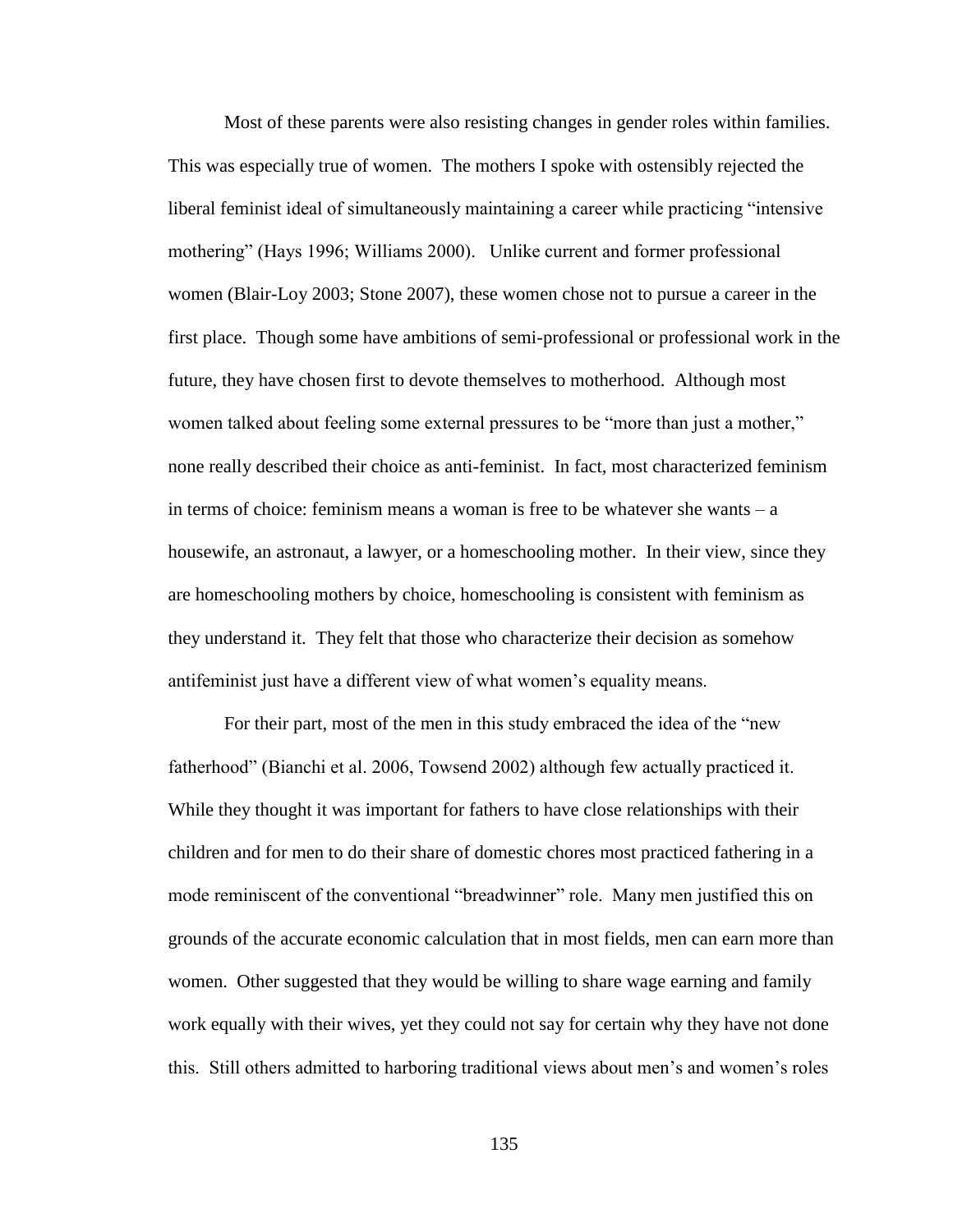within families. Regardless of how they justified it, most men, in practice, resisted the modern cultural turn toward the new fatherhood.

The obvious contradiction in homeschooling is that in the process of resisting schools and a number of objectionable social changes, participants in this movement are reproducing conventional forms of family life. For decades, feminist scholars and activists have criticized the patriarchal family structure and have fought for women"s expanded access to education, employment, and political power. Critics have argued that the inherent inequities of the breadwinner/homemaker roles are oppressive to women, limit men's psychosocial development, and by being so rigid and gendered, these roles set a bad example for children (Ferree 2010; Fox and Murry 2000; Friedan 1963; Thorne 1992). Yet, at the beginning of the  $21<sup>st</sup>$  century, more and more homeschooling parents are arranging their families in this way. Therefore, while they are taking a stand against one allegedly flawed and misguided social institution, they are reinforcing another that has been equally challenged in public discourse.

### **Individual Solution to Social Problems**

The second contradiction of homeschooling is that this movement offers an individual solution to social problems. As I have argued, this movement is foremost about a critique of schools. Both religious and secular parents agree that schools do not do a good job of teaching most children, or catering to their children"s individual needs and desires. Further parents fault schools for not representing their personal values, whether those are based on religious doctrine or the wisdom of nature. Most parents also regard schools as "greedy institutions" demanding copious amounts of time and energy from students and parents alike.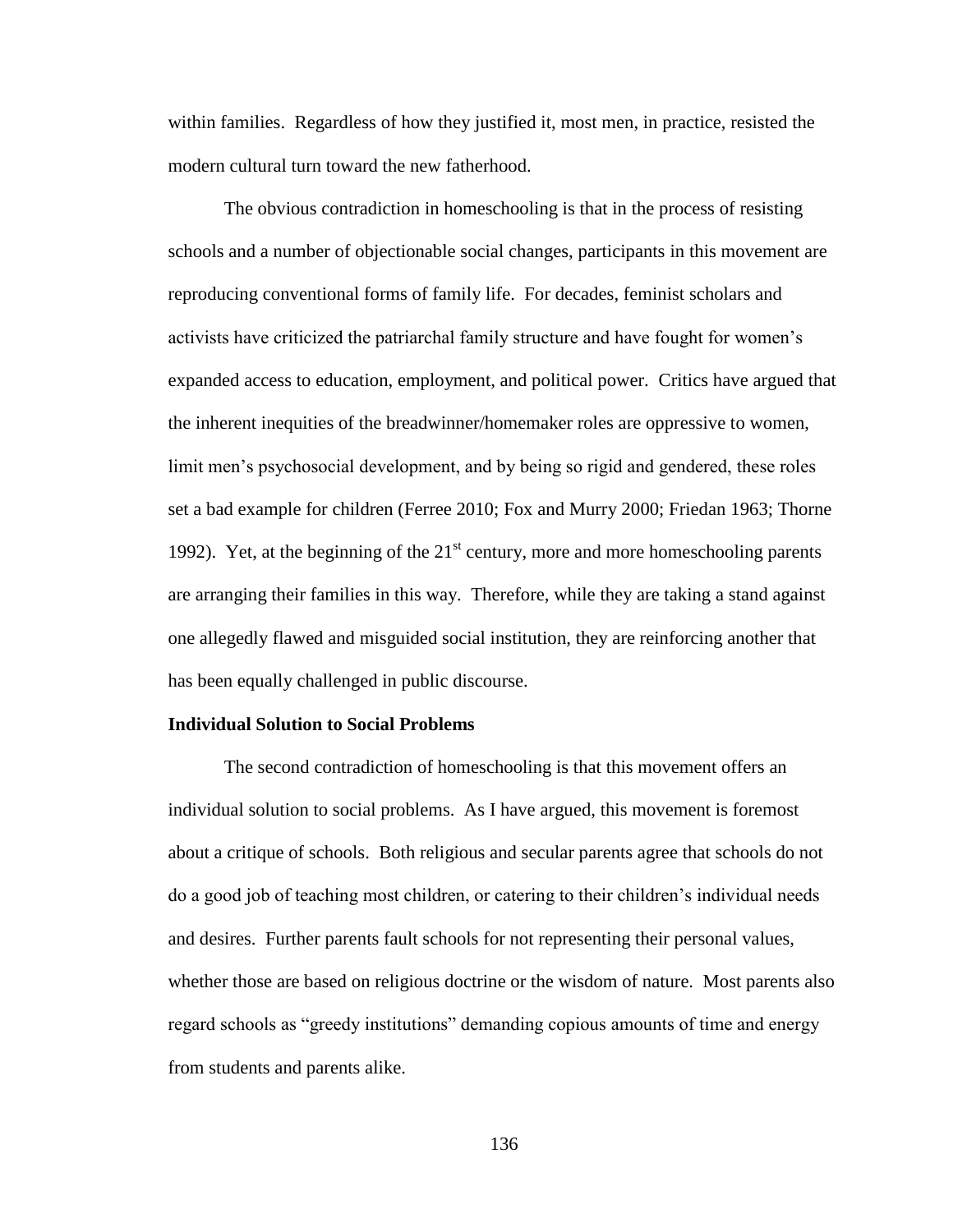How do homeschooling parents address their grievances with schools? They withdraw and choose not to participate. When I asked most parents what they hoped to accomplish by teaching their children at home, religious and secular parents both spoke about the benefits of homeschooling for their individual children, first and foremost, and for their families in general. None of the parents I spoke with was intent on changing schools for the betterment of other children. They were primarily interested in doing what was best for their children. In response to the social problem of (from their perspective) ineffective schools, these parents chose an individual solution.

Recall that homeschooling parents' grievances are not just with schools as an institution. They also spoke at length about the difficulties they face in the workplace. Many parents spoke of the wage gap in pay and the "motherhood penalty" (Budig and Hodges 2010). In general, they criticized the workplace- in the abstract- as not being sufficiently family friendly. How do they these parents address their concerns about the workplace? For most homeschooling mothers, the answer is not to participate. Rather than pushing employers for better pay, flexible schedules, and more generous benefits, most of these mothers opt not to get into a career. Similarly, most fathers indicated that work demands in terms of time and energy are extensive, yet no father spoke of trying to negotiate a more family friendly schedule with his employer. In homeschooling families, the solution to the gendered, non-family friendly institution of the workplace is to organize themselves in conventional, gender-specific roles.

 Another example is most parents decried mass media for being largely destructive force in contemporary society. They talked about movies and television glorifying violence and wanton sexuality. They spoke about unrelenting advertising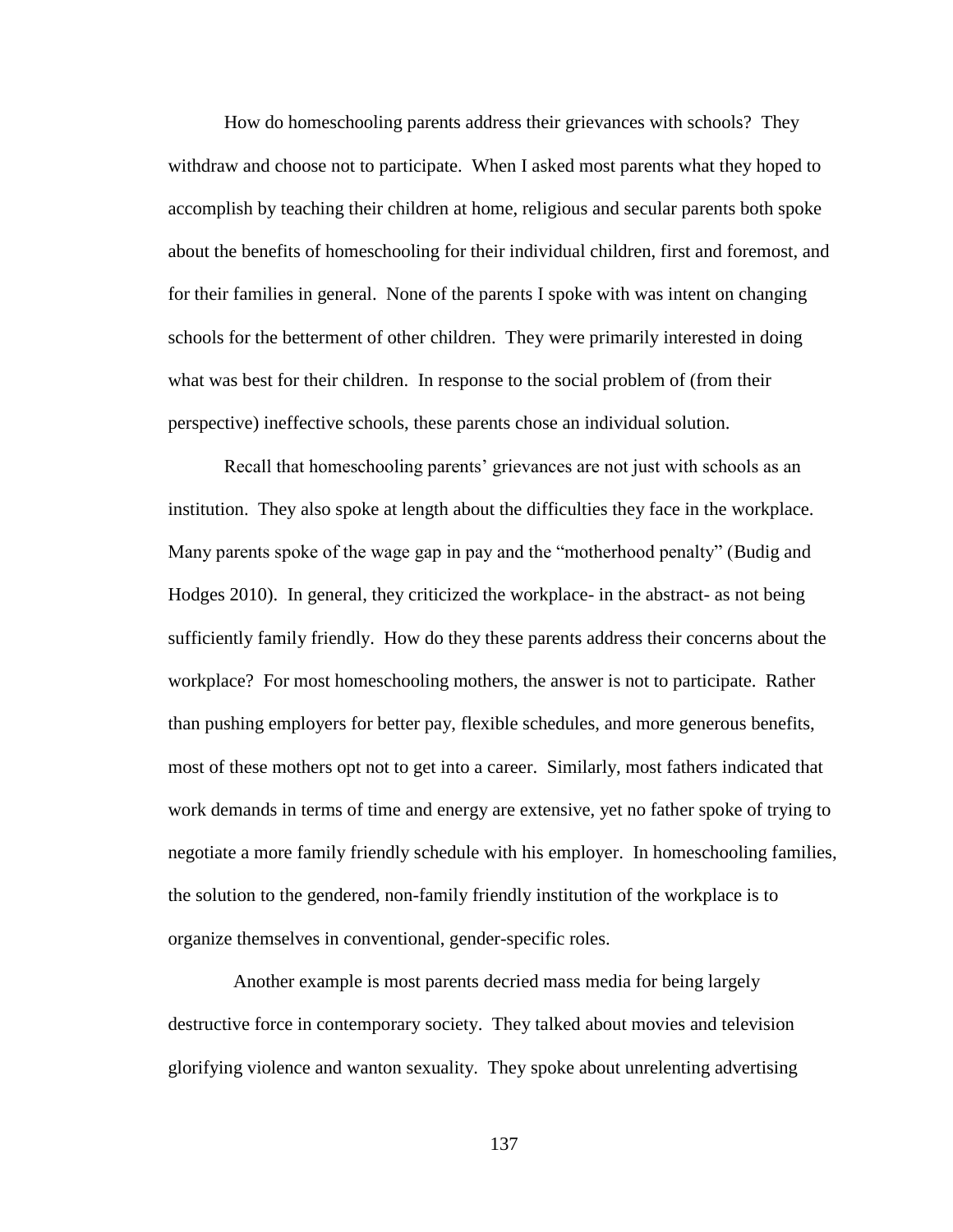promoting rampant consumerism. For most parents, the answer to the problem of the institution of mass media was to turn it off. Many of these families choose to live without a television and rarely go to the movies. So, instead of addressing the structural problems of mass media through media literacy campaigns or working with lawmakers to change media policy, these parents, in essence, choose not to participate.

The larger point here is not to "blame the victim." My argument is not that homeschoolers are responsible for failing schools because they do not work to change them. Nor am I faulting these parents for not becoming activists for workplace and mass media reform. I suggest that by focusing on individual solutions to social problems, the participants in the homeschooling movement, and hence the movement at large, are not likely to affect any meaningful social change. After all, social problems demand social solutions.

#### **What Does This All Mean? Implications and Suggestions for Further Study**

One of the main overarching concerns of this dissertation was to ask how this burgeoning movement might contribute to social change regarding gender, families, and education. Due to the internal contradictions of the movement, I suggest that it will not lead to change in any of these areas. In fact, this does not even seem to be a movement with a social change agenda. Nevertheless, this dissertation contributes to our understanding of homeschooling and offers important insights for families, education officials, and scholars alike. The findings here also suggest areas in need of further study.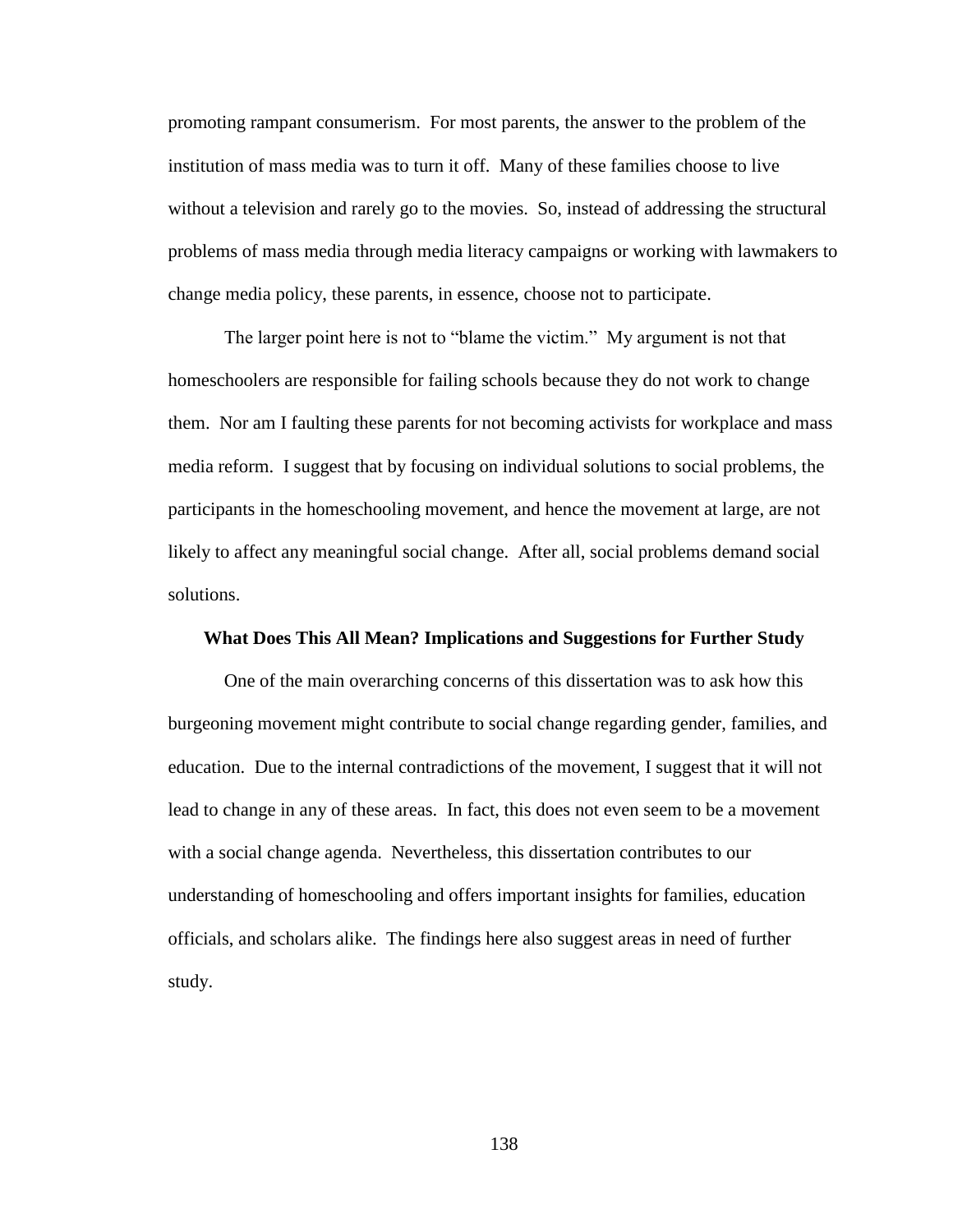## **Families**

First, this dissertation suggests important implications for current or potential homeschooling families. One lesson for parents is to consider the consequences of their choices. In order to teach their children at home and have the type of family life they desire, these families organized themselves in conventional, gender-specific roles. What are the consequences for the children and parents in these families? Do homeschooled children grow into adults who live their own lives, and organize their own families, in ways that replicate the gender system? How are young boys and girls affected by seeing their fathers behave as breadwinners and their mothers as homemakers? How does this shape their aspirations and expectations for the future? How might children"s experiences be different if their parents practiced more egalitarian modes of childrearing? Further research is needed to address these questions.

What about the adults? Do they ever experience regrets about teaching their kids at home? What are the long term economic consequences for homeschooling mothers who spend years outside of the labor force? In retrospect, how do they make sense of that decision? Once their children are grown, how do homeschooling fathers think about their parenting? Do they regret not being more involved, especially in homeschooling? Are they satisfied by providing the material support for their children"s unique educational experiences? How are relationships between parents affected by long-term homeschooling? In what ways does it bring them closer together and it what ways does it pull them apart? Research exploring these questions would be invaluable to parents either contemplating or currently involved in homeschooling.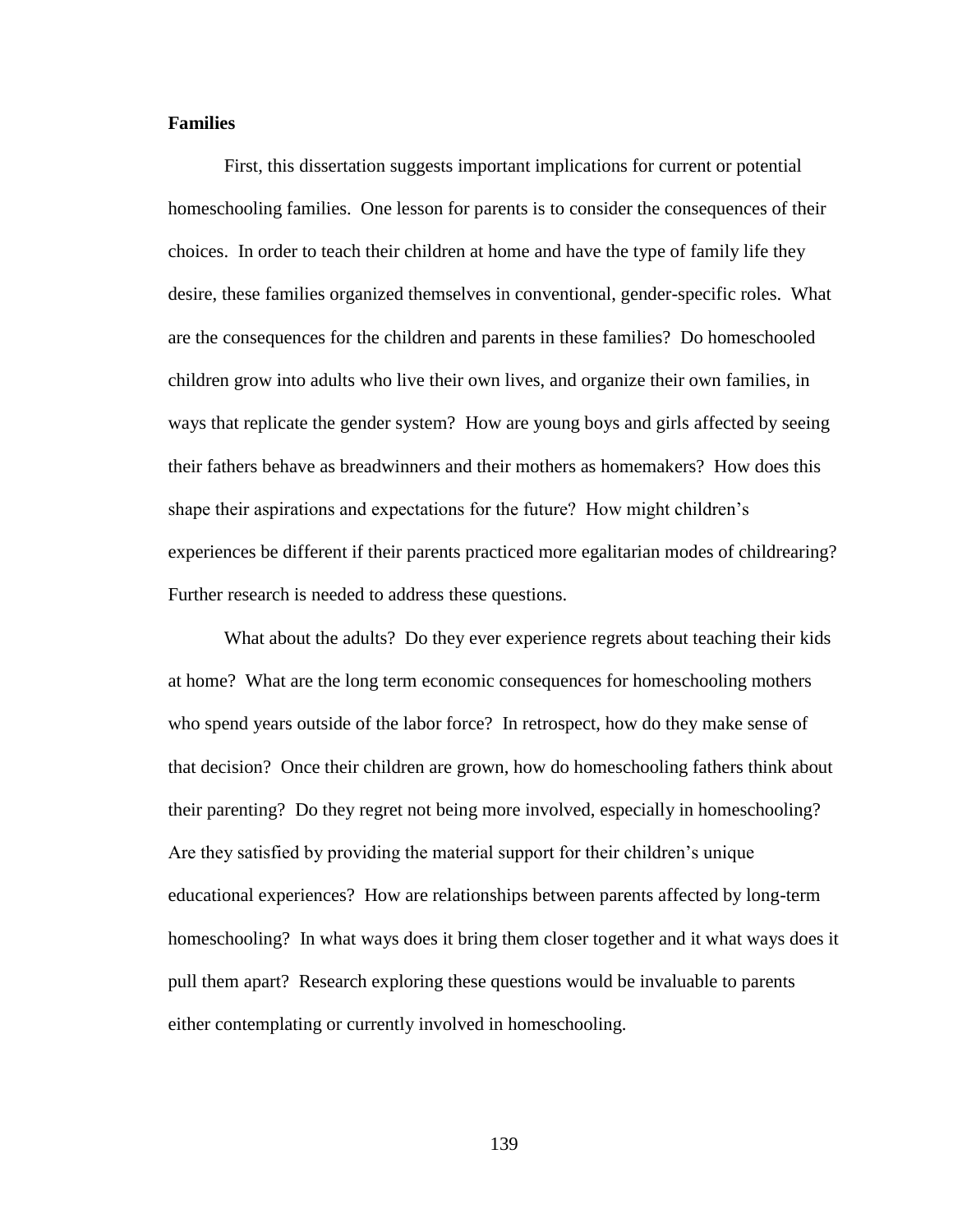## **Education Officials**

In some school districts, especially smaller ones, the increasing popularity of homeschooling presents a challenge. For example, in the rural district where I used to live, student enrollment was on a steady decline. Operating costs for schools were rising, while state contributions were falling. There was considerable public discussion about the possibility of closing the local elementary schools and busing the students to one regional location. Meanwhile, the number of homeschoolers in the area was rising. From the schools" perspective, the growth of homeschooling threatened their very existence.

There is another sense in which the growth of homeschooling presents a challenge to some school systems. Researchers have demonstrated two important factors about parent-school relationships: higher levels of parental involvement in schools contributes to students" success, and middle-class parents are more likely to get involved than working class and poor parents (Lareau 2003, 2000). Since most homeschoolers are middle-class, it is reasonable to conclude that schools are losing out on precisely those parents whose education and resources would be most beneficial.

Consider what a school official would have to do in order to attract parents to schools. If the parents in this dissertation are representative of the homeschooling population at large, then this task may be impossible. To satisfy homeschoolers, schools would have to place greater emphasis on the development of academic skills, yet give students plenty of space to explore subjects at their own pace. Schools would need to account for Christian ideology in their curricula, and at the same time emphasize the sacred relationship between humans and their ecological environment. The cafeterias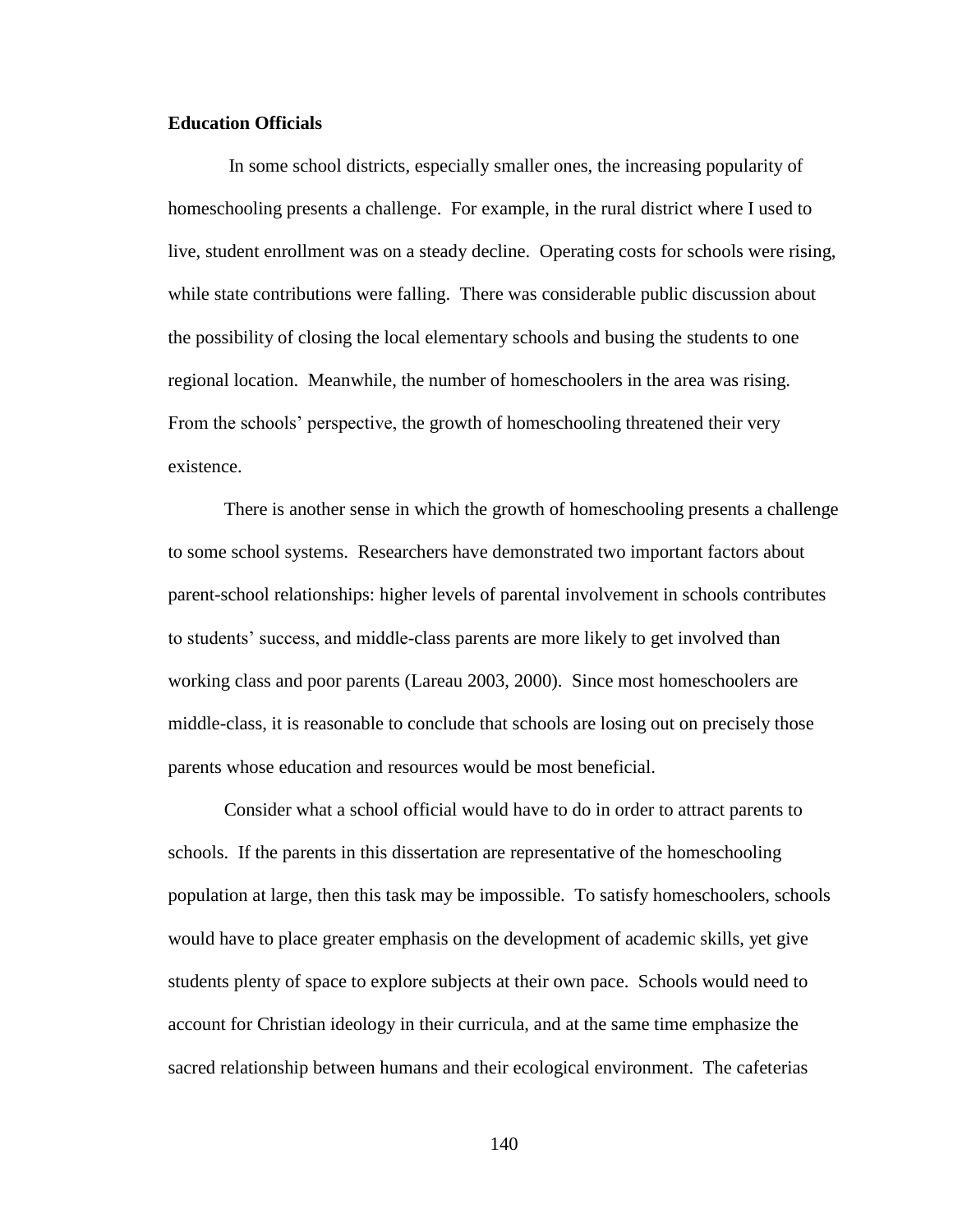would only serve locally grown, seasonal foods and the daily school schedules would need to be flexible, allowing students to come and go as they please.

Given the structural constraints of schools –including, but not limited to, budgets, the legal separation of church and state, and parents" work schedules – it is unrealistic to expect schools to make these changes. The question is: are there *modest* and reasonable accommodations schools could make that would lure homeschoolers back or compel them to enroll their children in the local school? Would flexible schedules and more oneon-one attention make all the difference? What are other proposals? This type of research would be a valuable asset for education officials and policymakers alike.

## **Social Movement Scholars**

The findings of this dissertation may force scholars to think differently about homeschooling *as a social movement*. Since this is essentially a movement that lacks a social change agenda, it might make more sense to think about homeschooling as a *countermovement* (Meyer and Staggenborg 1996). Granted, their opposition to schools does not necessarily represent counterclaims against a particular education movement. They oppose schools because they do not do well by their children. However, their particular convictions about gender roles and family life do suggest resistance to feminist movements for greater gender equity and more egalitarian modes of parenting. In this sense, the homeschooling movement seems to be more about resisting than affecting social and cultural change.

Another question that scholars would do well to consider is how do we account for the growth of this movement? At a time when the global economy is in crisis, the cost of living is increasing, and the value of wages is declining, why are more people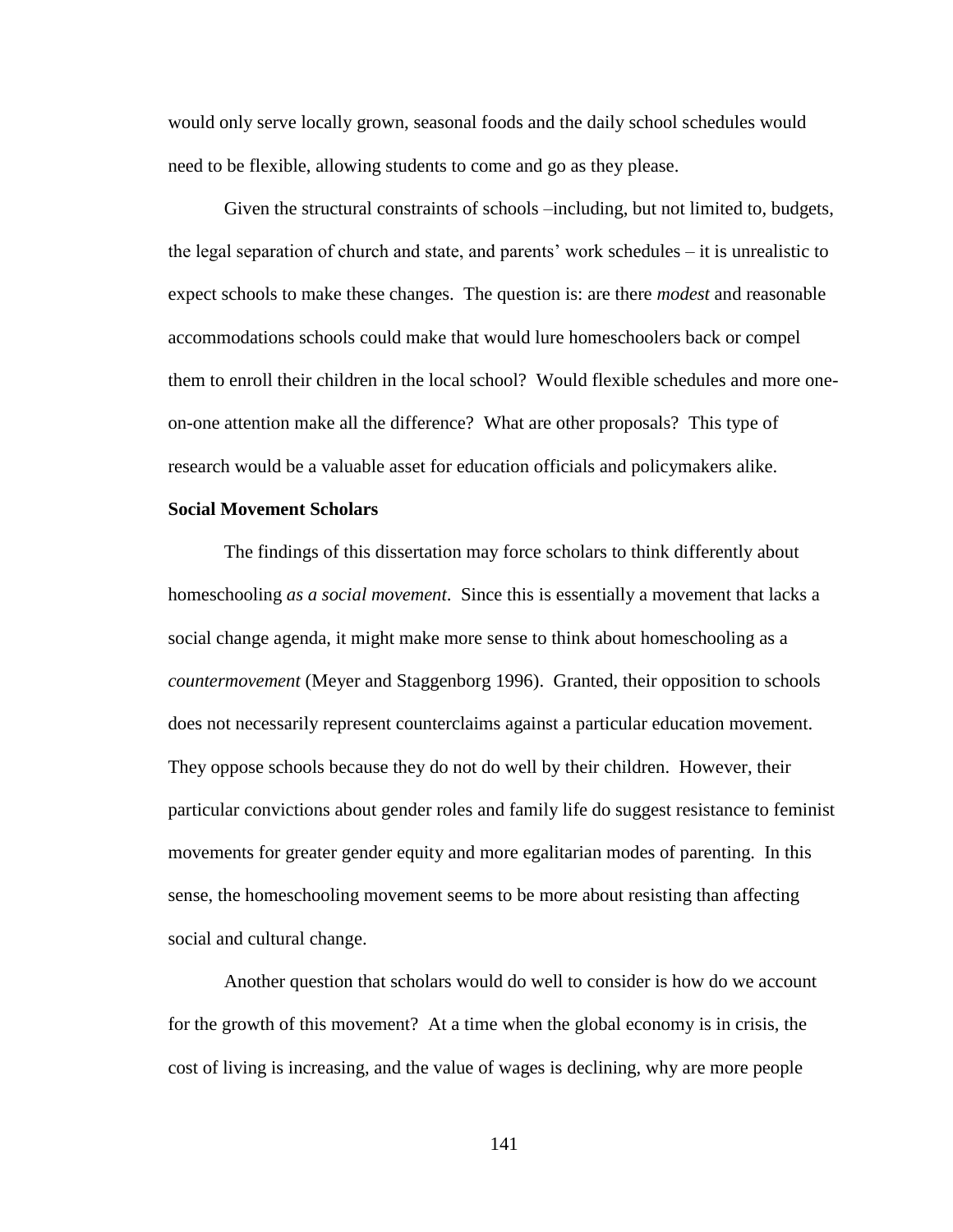making an education choice that entails such economic sacrifice? Though homeschoolers are typically middle-class (Bielick et al. 2001), they certainly are not all wealthy. They undoubtedly feel the economic cost of homeschooling. Have schools gotten appreciably worse over the past decade or so? Is the family really in crisis and more Americans are just now becoming more aware of it? Furthermore, how does this movement grow if most homeschoolers are not out there recruiting new members? Their tactics are largely invisible to the outside world, so how could this possibly inspire others to join the movement? Are there other movements that grow without despite the absence of active recruitment? How are they similar or different from this movement?

Finally, this dissertation raises important issues about the role of collective identities in social movements, especially identity based or "lifestyle" movements (Haenfler 2004). Here we have a movement which is thriving without a strong sense of identification among its participants. I argue that homeschoolers are aware that they are part of something bigger than what they are doing as individual families, yet their connection to and identification with other homeschoolers is tenuous at best. Moreover, only the secular parents regarded homeschooling as part of who they are. Religious parents talked about homeschooling as just something that they did. How might these different ideas about participation in this movement affect the movement"s long-term success? Are there other movements that contain multiple, tenuous collective identities and how does that affect their success?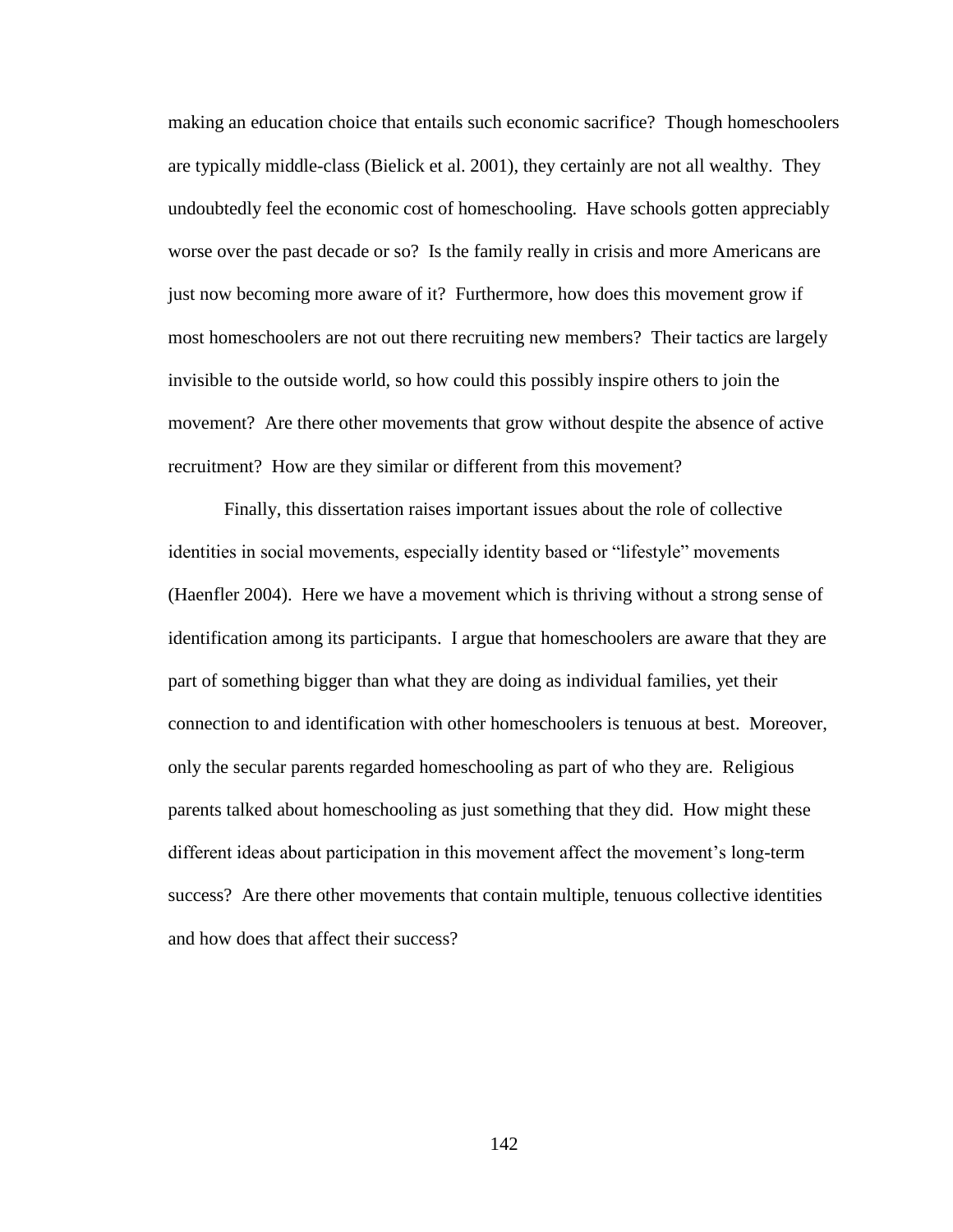### **A Note on Studying Privilege**

At the end of her insightful study of "natural mothers," feminist sociologist Chris Bobel (2002) describes the personal and intellectual difficulties she experienced studying privileged women. She explains:

I struggled with the value of studying this privileged group of women. Many lived a life that looked difficult, certainly labor-intensive, and bereft of the material comforts we typically associate with class privilege. Yet the fact that they chose to live this way and could choose to live differently preserved their middle-class status. I wonder aloud, to friends and colleagues, What is the point of studying privileged white women? Do we…need this study? How can we use this information (p. 171)?

Admittedly, I had similar concerns throughout the research and writing of this dissertation. Like the natural mothers, homeschoolers occupy a privileged class position. The fact that most of these families survived on one full-time income speaks to their relative affluence.

That these parents lacked an awareness of their class privilege should not have surprised me. We live in a society where we are socialized to believe that we are all middle class. Nevertheless, this blind spot did bother me. When homeschoolers characterized their commitment to homeschooling, organic foods, spending more time with family, or "living with less," they talked a lot about choice. Since these family and lifestyle practices were coded by these parents as a matter of choice, then these options are available to anyone if they are willing to choose them.

In the back of my mind I had moments of harsh judgments when I wanted to chide these parents for their lack of class awareness. I wanted to say, "Yes, homeschooling seems like a good option for your family. But what about all of the children whose parents cannot afford to either teach them at home or send them to private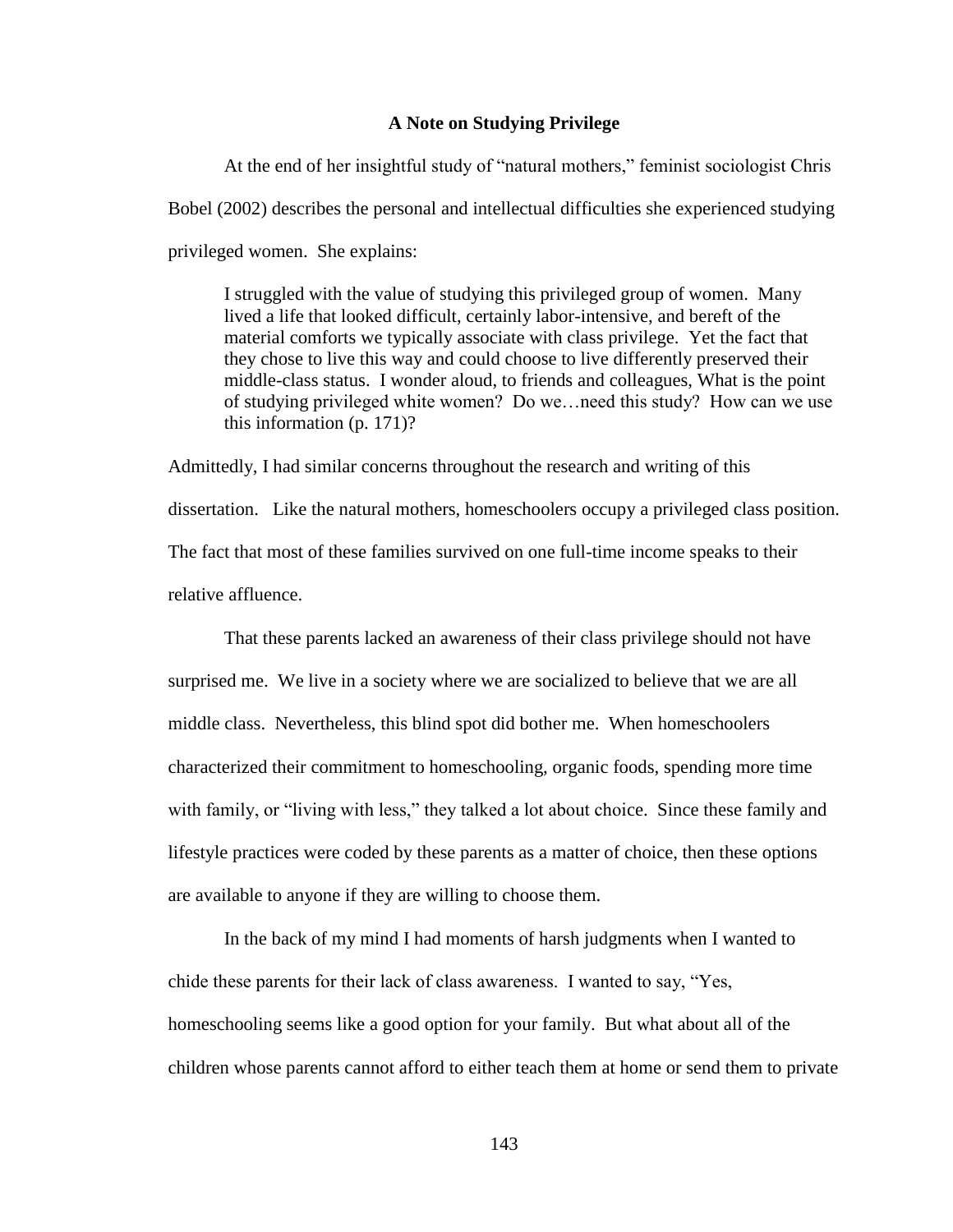schools? What about their education and what about their future?" Middle-class parents use the rhetoric of choice because they, in fact, have options and the cultural and material resources to exercise those options. To have confronted these parents would have crossed a line in terms of research ethics and betrayed any notion of sociological objectivity.

Eventually, I realized that my discomfort with the decisions these parents were making had more to do with personal and political beliefs than with the value of conducting this study. It certainly troubled me that this group of privileged white families was responding to widespread social problems by retreating into their own families and homes and largely ignoring the plight of those around them. That does not diminish the broader sociological significance of what they are doing. Their behavior is framed and constrained by social factors as much as their less affluent peers, though in slightly different ways – and to analyze social behavior in its context is at the heart of sociological inquiry, regardless of the subjects' social class.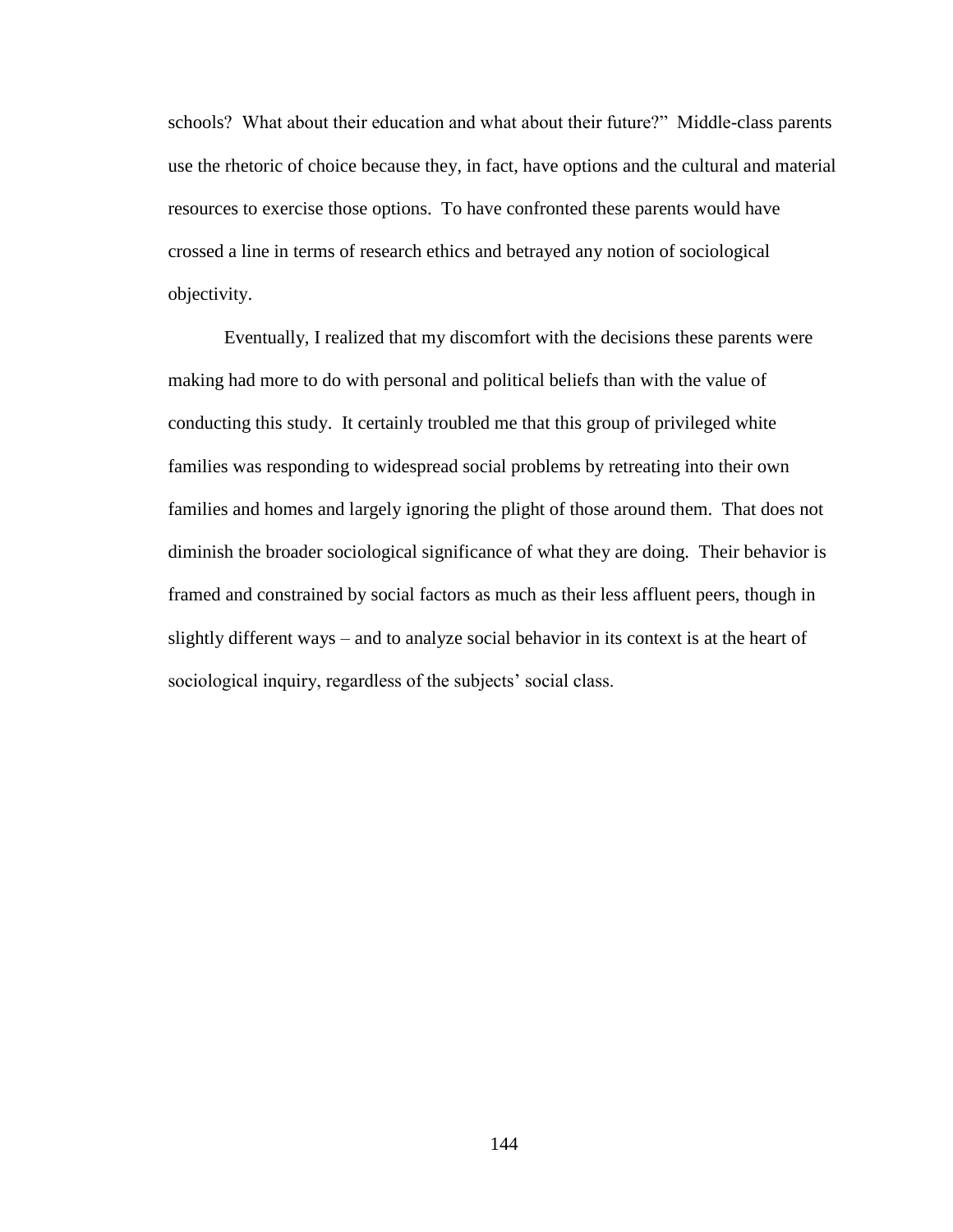### **APPENDIX A**

### **PRE-INTERVIEW SURVEY**

1) What is your sex? (please check one) Female\_\_\_ Male\_\_\_

2) What race or ethnicity do you consider yourself to be? (please check one) White (non-Hispanic) Black/African American (non-Hispanic)\_\_\_ Hispanic/Latino\_\_\_ Native American Asian or Pacific Islander\_\_\_ Multiracial (please specify)\_\_\_\_\_\_\_\_\_\_ Other (please specify)

3) Do you consider yourself a religious person? (please check one)

Yes No

4) What is your religious affiliation? Is it Protestant, Catholic, Jewish, some other religions or none at all? (please check one)

Protestant\_\_\_ Catholic\_\_\_ Jewish\_\_\_ None Other (please specify)\_\_\_\_\_\_\_\_\_\_

5) How often do you attend religious services? (please check one)

Never\_\_\_ Less that once a year About once or twice a year\_\_\_ Several times a year\_\_\_ About once per month\_\_\_ 2-3 times per month\_\_\_ Nearly every week\_\_\_ Every week\_\_\_ Several times a week\_\_\_

6) In general, do you consider yourself a Democrat, Republican, Independent or something else? (please check one)

Democrat\_\_\_ Republican\_\_\_ Independent\_\_\_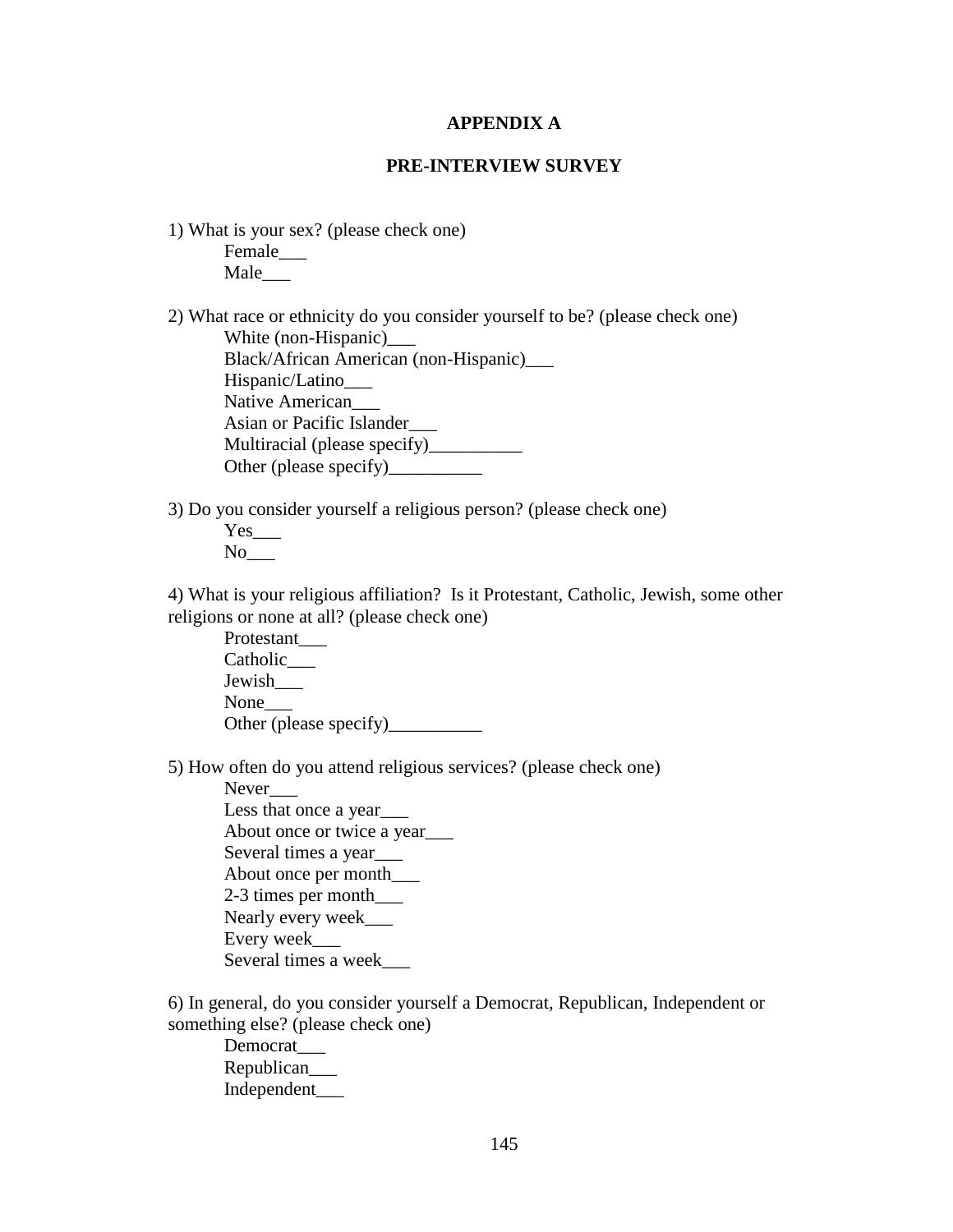Other (please specify)\_\_\_\_\_\_\_\_\_\_

7) What is your year of birth? (please fill in) 19\_\_\_

8) Are you married? (please check one) Yes\_\_\_ (go to next question)  $No$  (skip to question x) Live with another adult

9) How long have you been married? (please fill in)

\_\_\_\_\_ years

10) What are the ages of your children? (please fill in)

Child  $1 = \_$ Child  $2 = \_$ Child  $3 =$ Child  $4 =$ Child  $5 = \_$ Child  $6 = \_$ 

11) About how much is your TOTAL FAMILY INCOME, including both you and your spouse or partner, plus any investment income you have (over the whole year, before taxes)? (please check one)

Less than  $$10,000$ \$11,000 to \$20,000 \$21,000 to \$30,000\_\_\_ \$31,000 to \$40,000\_\_\_ \$41,000 to \$50,000 \$51,000 to \$60,000\_\_\_ \$61,000 to \$70,000\_\_\_ \$71,000 to \$80,000\_\_\_ \$81,000 to \$90,000\_\_\_ \$91,000 to \$100,000\_\_\_ \$101,000 to \$150,000\_\_\_ \$151,000 to \$200,000 \$201,000 or more\_\_\_

12) What is your highest level of educational attainment? (please check one) Did not complete high school High school diploma or GED\_\_\_\_ Attended some college\_\_\_ Associate's degree\_ Bachelor's degree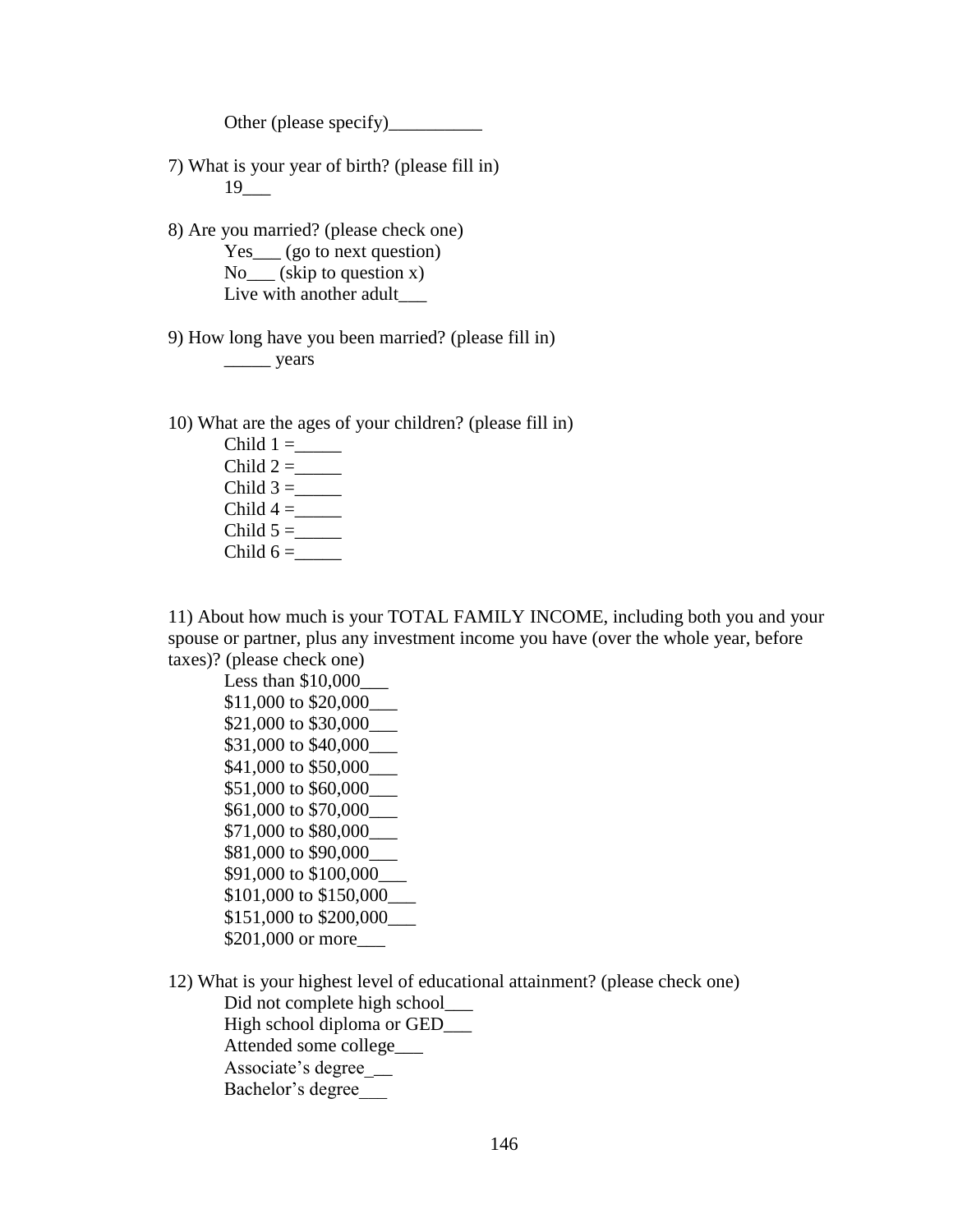Graduate degree\_\_\_\_

\_\_\_\_\_\_\_\_\_\_

\_\_\_\_\_\_\_\_\_\_

- 13) Are you currently employed? (please check one) Yes\_\_\_(go to next question) No\_\_\_(skip to question x)
- 14) About how many hours do you work per week? (please fill in)
- 15) What do you do for work? (What is your job title?) (please fill in)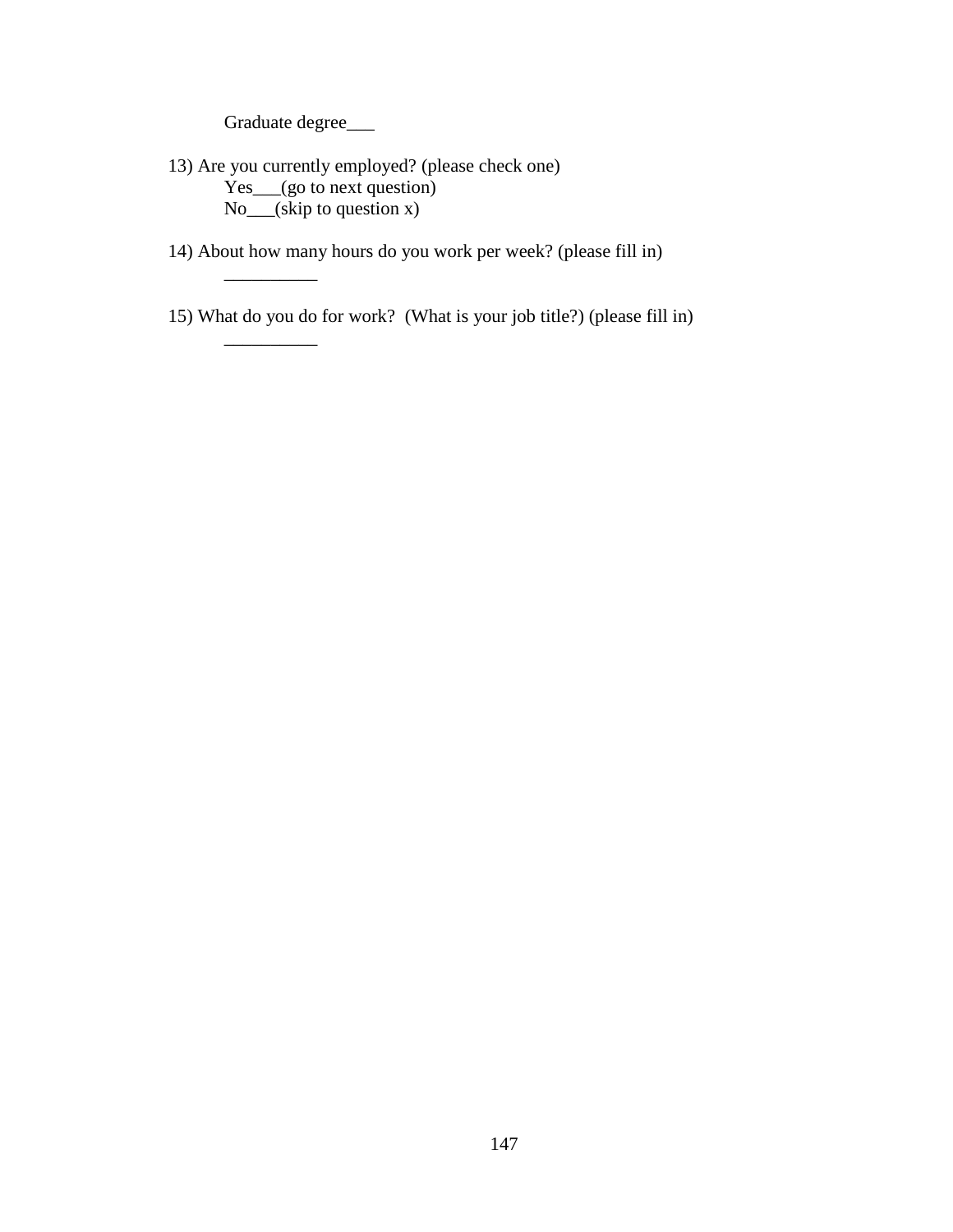# **APPENDIX B**

# **TABLES OF SELECT CHARACTERISTICS OF HOMESCHOOLING FAMILIES**

| Family        | Age of<br>Children | Education                | Occupation                       | Employment<br><b>Status</b> | Annual<br>Household |
|---------------|--------------------|--------------------------|----------------------------------|-----------------------------|---------------------|
|               |                    |                          |                                  |                             | Income              |
| Pat           | 11,8               | <b>Graduate Degree</b>   | None                             | Not employed                | 175000              |
| Joe           |                    | Bachelor's Degree        | Entrepreneur                     | Full-time                   |                     |
| Jerri         | 20, 7              | <b>Graduate Degree</b>   | Psychiatrist                     | Full-time                   | 125500              |
| John          |                    | <b>Graduate Degree</b>   | None                             | Not employed                |                     |
| Lisa          | 21, 19, 16         | <b>Bachelor's Degree</b> | Teacher                          | Full-time                   | 125000              |
| Bill          |                    | Bachelor's Degree        | Mortgage Officer                 | Full-time                   |                     |
| Megan         | 13, 10             | <b>Graduate Degree</b>   | Special Ed. Teacher              | Not employed                | 125500              |
| Mark          |                    | Not reported*            | Financier                        | Full-time                   |                     |
| Kasey         | 9, 6, 3            | <b>Graduate Degree</b>   | Playgroup Facilitator            | Part-time                   | 95500               |
| Darren        |                    | <b>Graduate Degree</b>   | <b>College Professor</b>         | Part-time                   |                     |
| <b>Stacey</b> | 14, 10             | <b>Bachelor's Degree</b> | <b>Assistant Teacher</b>         | Part-time                   | 95500               |
| Sven          |                    | Not reported             | Not reported                     | Not reported                |                     |
| Sadie         | 11, 8, 5           | <b>Graduate Degree</b>   | <b>Business Consultant</b>       | Part-time                   | 75500               |
| Sidney        |                    | Not reported             | <b>Small Business Owner</b>      | Full-time                   |                     |
| Kasey         | 10, 7, 1           | <b>Bachelor's Degree</b> | None                             | Not employed                | 75500               |
| Daniel        |                    | Bachelor's Degree        | Information Systems Tech.        | Full-time                   |                     |
| Jean          | 16                 | <b>Graduate Degree</b>   | Fine Artist (Painter)            | Part-time                   | 65500               |
| Jon           |                    | Not reported             | Not reported                     | Not reported                |                     |
| Kate          | 6, 3               | <b>Graduate Degree</b>   | Teacher                          | Part-time                   | 55500               |
| Jerry         |                    | <b>Graduate Degree</b>   | <b>Elementary School Teacher</b> | Full-time                   |                     |
| Cherri        | 12, 6, 3           | <b>Graduate Degree</b>   | <b>Freelance Writer</b>          | Part-time                   | 45500               |
| Doug          | months             | <b>Graduate Degree</b>   | <b>Painting Contractor</b>       | Full-time                   |                     |
| Maura         | 7, 5               | Bachelor's Degree        | <b>Volunteer Coordinator</b>     | Part-time                   | 45500               |
| Matt          |                    | Not reported             | <b>Small Business Owner</b>      | Full-time                   |                     |
| Liz           | 17, 13             | Some College             | Hairstylist                      | Part-time                   | 35500               |
| Lawrence      |                    | Not reported             | Not reported                     | Not reported                |                     |
| Lesley        | 6, 4, 1.5          | <b>Graduate Degree</b>   | Private Spanish Teacher          | Part-time                   | 35500               |
| Tim           |                    | Bachelor's Degree        | Musician                         | Part-time                   |                     |
| Sarah         | 9,11               | Bachelor's Degree        | <b>Building Contractor</b>       | Part-time                   | 25500               |
| <b>Steve</b>  |                    | Not reported             | <b>Building Contractor</b>       | Part-time                   |                     |
| Ellen         | 7, 3               | Graduate Degree          | Teacher                          | Part-time                   | 15500               |
| Greg          |                    | <b>Graduate Degree</b>   | Graduate Student/Instructor      | Part-time                   |                     |

# **Table 1. Select Characteristics of Secular Families**

\*"Not reported" indicates that husband did not participate in interview and wife did not provide information.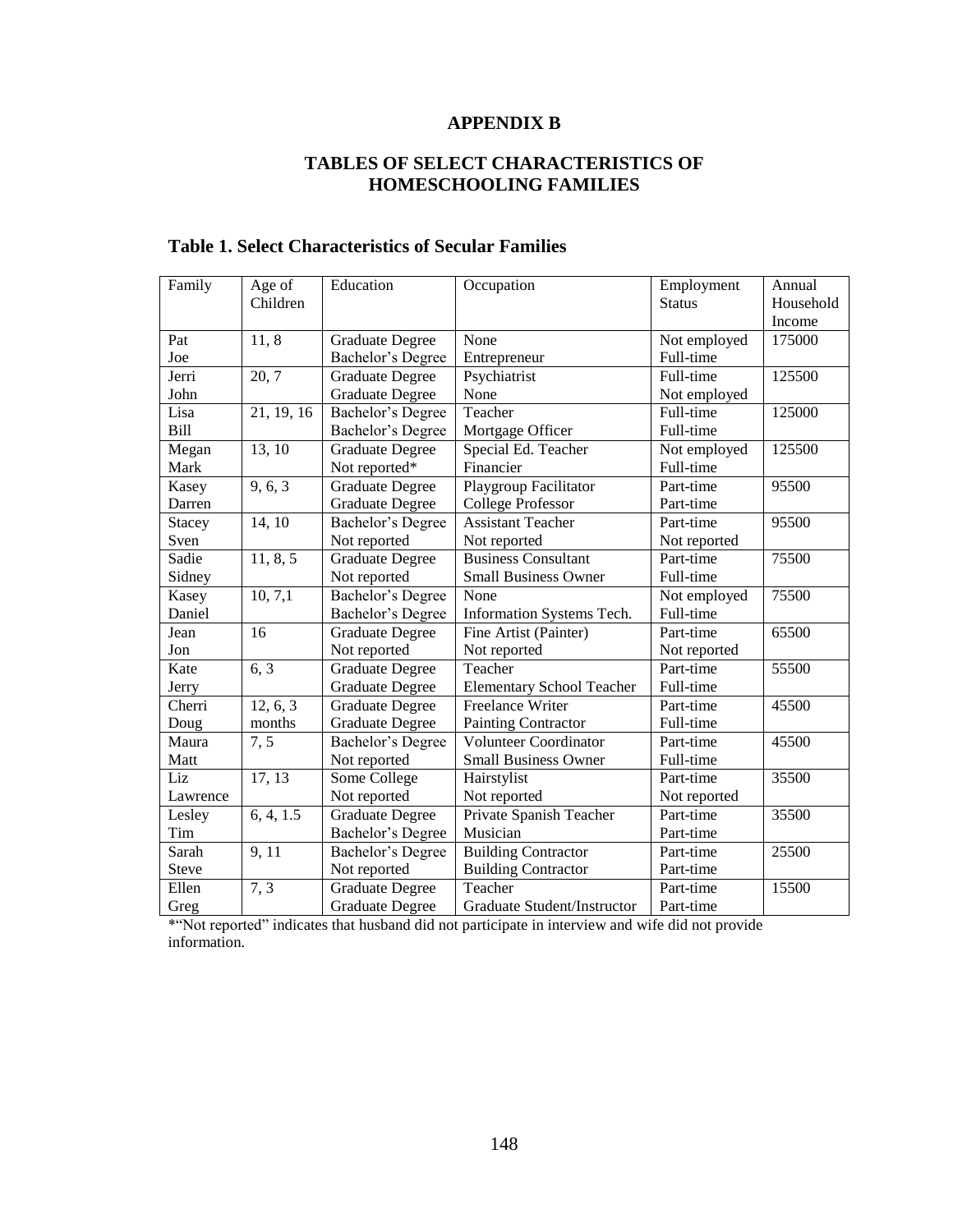| Family        | Age of     | Education              | Occupation                         | Employment    | Annual    |
|---------------|------------|------------------------|------------------------------------|---------------|-----------|
|               | Children   |                        |                                    | <b>Status</b> | Household |
|               |            |                        |                                    |               | Income    |
| Cindy         | 21, 12     | Associate's Degree     | Accountant                         | Part-time     | 85500     |
| Charles       |            | Not reported*          | Self-Employed Plumber              | Full-time     |           |
| Maureen       | 10         | Bachelor's Degree      | <b>Construction Safety Officer</b> | Full-time     | 79500     |
| Mike          |            | Some College           | Construction                       | Full-time     |           |
| <b>Brenda</b> | 19, 17,    | Bachelor's Degree      | Campus Minister                    | Part-time     | 55500     |
| Paul          | 13         | Bachelor's Degree      | Minister                           | Full-time     |           |
| Angela        | 10, 9, 7,  | Bachelor's Degree      | None                               | Not employed  | 45500     |
| <b>Barry</b>  | 5          | Some College           | General Contractor                 | Full-time     |           |
| Jane          | 11,7       | Bachelor's Degree      | Art Teacher                        | Part-time     | 45500     |
| Ted           |            | <b>Graduate Degree</b> | <b>Elementary School Teacher</b>   | Full-time     |           |
| Kristy        | 11, 8, 5,  | Associate's Degree     | <b>Retail Clerk</b>                | Part-time     | 45500     |
| <b>Bruce</b>  | 3          | Bachelor's Degree      | Minister                           | Full-time     |           |
| Carrie        | 6, 4, 2    | <b>Graduate Degree</b> | Teacher/Consultant/Tutor           | Part-time     | 45500     |
| Noel          |            | Some College           | Self-Employed Carpenter            | Full-time     |           |
| Patty         | 9, 5       | Bachelor's Degree      | None                               | Not employed  | 45500     |
| Dan           |            | Bachelor's Degree      | <b>Accounting Clerk</b>            | Full-time     |           |
| Laurie        | 9, 8, 5, 3 | Bachelor's Degree      | None                               | Not employed  | 40000     |
| Len           |            | Not reported           | Not reported                       | Not reported  |           |
| Donna         | 10, 8, 7,  | Bachelor's Degree      | <b>Retail Clerk</b>                | Part-time     | 35500     |
| Hal           | 4, 2       | Bachelor's Degree      | Dairy Farmer                       | Full-time     |           |
| Rochelle      | 6, 3, 2    | Some College           | None                               | Not employed  | 15000     |
| Jack          | months     | Some College           | Retail Manager                     | Part-time     |           |

\*"Not reported" indicates that husband did not participate in interview and wife did not provide information.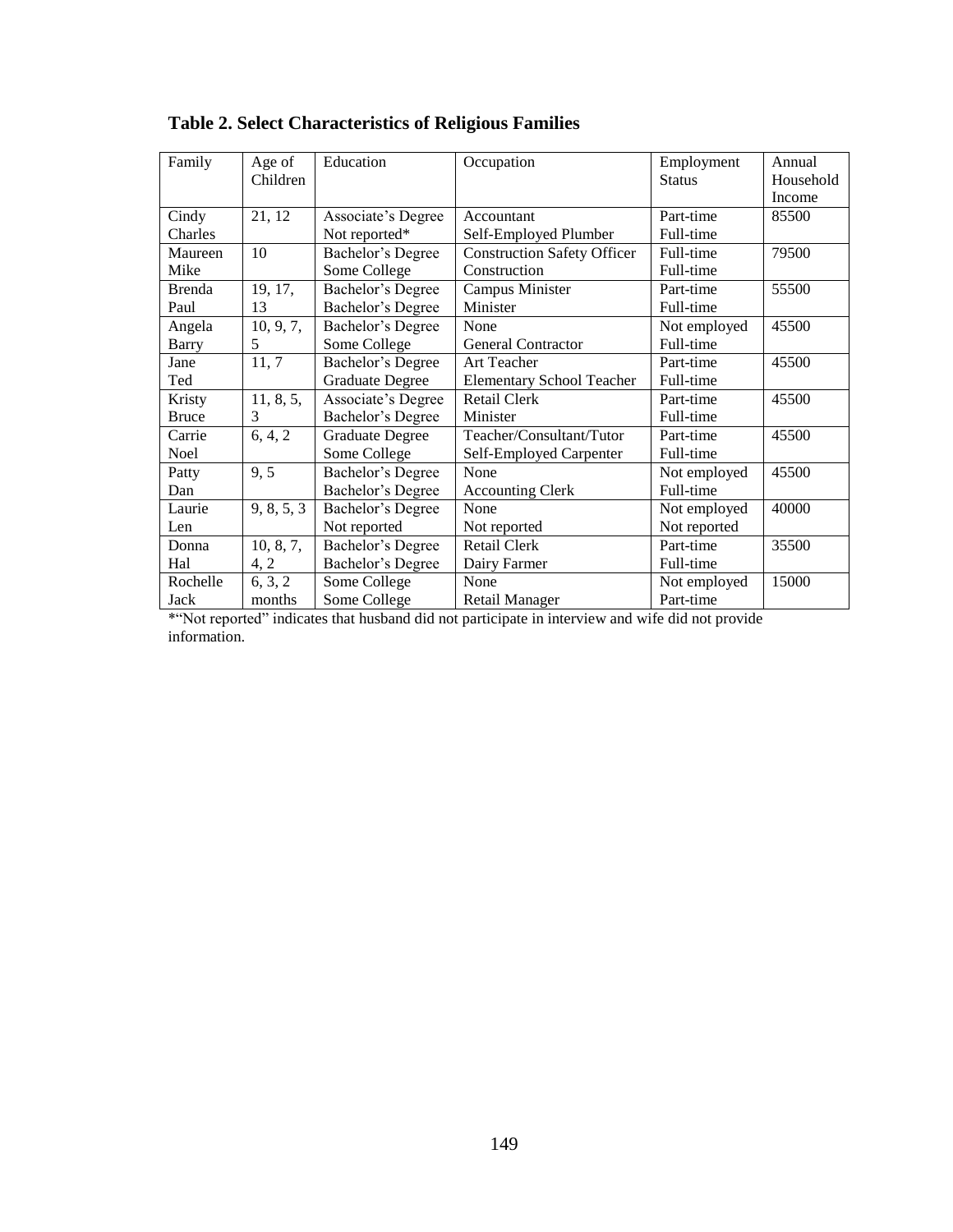## **APPENDIX C**

### **INTERVIEW PROTOCOL**

### What do you do?

- 1) How long have you been homeschooling?
- 2) What"s the best thing about homeschooling?
- 3) What is the biggest challenge?
- 4) Who is responsible for the daily instruction of your child/children? a. How was that decided? Describe the process. Was there conflict?
- 5) I"d like to hear more about what homeschooling is like in your family. So, can you take me through what you did from the time you got up until the time you went to bed?
	- a. If not yesterday, then the most recent homeschooling day.
	- b. Was it a typical homeschooling day? Why/why not?
- 6) Do you use a pre-packaged curriculum?
	- a. If yes…
		- i. Can you describe it to me?
		- ii. Can we look at it?
		- iii. Why did you choose this particular curriculum?
		- iv. Who decided which curriculum to use?
	- b. If no, why not?
- 7) Do you read homeschooling literature?
	- a. If yes, what do you read and why?
	- b. What do you get out of it?
	- c. How did you hear about it?
- 8) Are you involved with other homeschoolers (formally or informally)?
	- a. If so, who are you involved with?
	- b. What do you do?
	- c. What do you get out of it?
	- d. What do you think your children get out of it?
- 9) Do you attend meetings?
	- a. Why, or why not?
	- b. What is that like?
	- c. Who is there?
	- d. What do you get out of it?
	- e. How did you hear about them?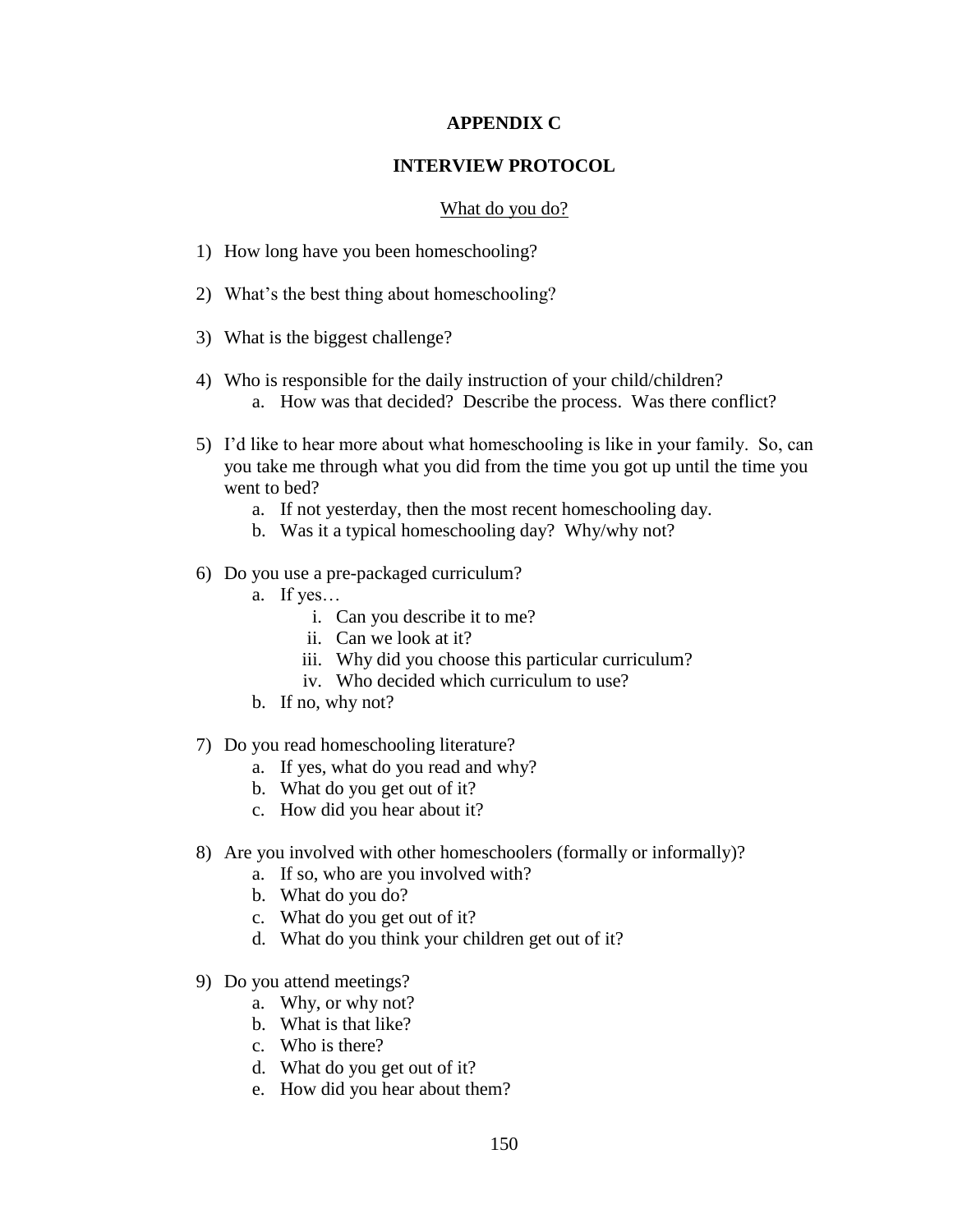- 10) Who do you think is responsible for the day-to-day activities of homeschooling in most families?
	- a. Why do you think that?

## Why do you Homeschool?

- 11) How did you first come to think about homeschooling?
	- a. Did you read something? If so, what?
	- b. Did someone talk to you? Who?
- 12) Why did you start homeschooling?
	- a. What are the 2 or 3 most important factors?
	- b. Is religion a factor? If so, how?
	- c. What about academic concerns? (quality, methodology)
	- d. What about the school environment? (safety, values, so on)
	- e. What about the kind of family life you want?
- 13) Are your reasons for homeschooling the same today as when they started?
	- a. If no, how have they changed and why?
- 14) Who made the decision to start homeschooling?
	- a. Was this a hard decision?
	- b. Were you and your spouse/partner in agreement about the issue or did one of you have to convince the other?
- 15) How have your friends and family reacted to your decision to homeschool?
	- a. Give me examples of what they said.
	- b. How did you react?
- 16) How does homeschooling fit with your other life choices?
	- a. Are there other choices you make with for your family that you consider to be "non-mainstream?"
	- b. If yes, did homeschooling flow from these other decisions or has homeschooling caused you to make other non-mainstream choices?
- 17) As a homeschooler, do you consider yourself part of a broader social movement?
	- a. If yes, what is this movement trying to accomplish?
	- b. Is it just about education?
	- c. Is it also about family? If so, how?
	- d. Is it a political movement? If so, how?
- 18) Although the numbers are growing, homeschoolers still represent a small minority of all families. Why do you think more families don"t homeschool?
	- a. What roles do values play?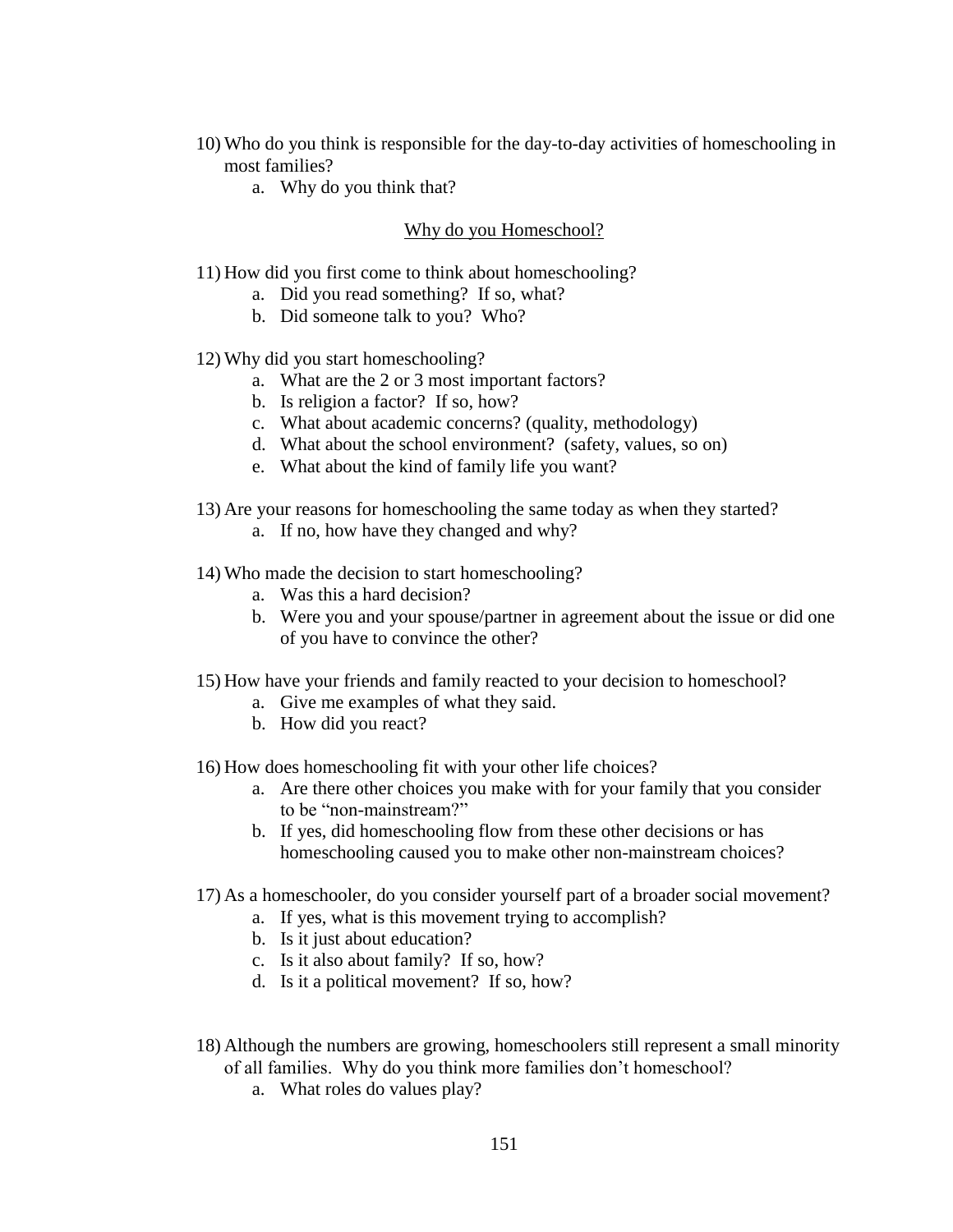- b. What about the availability of resources?
- c. Perhaps people just don"t know about it, or think it is an option?
- 19) What do you think is the future of the homeschooling movement?
	- a. Will it continue to grow?
	- b. Why or why not?
- 20) What are you, personally, hoping to accomplish through homeschooling?
	- a. What do you hope for your child/children to get out of it?
	- b. What do you hope to get out of it?
	- c. What are your hopes for how homeschooling will impact your family?
	- d. What about your town or community?
	- e. What about society in general?
- 21) What would happen if more and more families would homeschool?
	- a. How would that impact your community/society?

## What are the consequences?

- 22) Tell me about your work history since you decided to homeschool your children?
	- a. If stopped working or working less…
		- i. Was that a hard transition?
		- ii. If you stopped, do you miss working outside of the home?
	- b. If working more…
		- i. Was that a hard transition?
		- ii. Do you sometimes regret it?
- 23) Have you altered your career goals in order to make homeschooling possible?
	- a. If so, in what ways?
- 24) How, if at all, will your work life change once you"re done homeschooling?
	- a. Will you work more, less, why?
- 25) Has the decision to homeschool affected other family goals?
	- a. For example, buying a new car
	- b. How you spend your leisure time (vacation)
	- c. Your home (buying, renting, upgrading)
- 26) How has it affected your relationship with your spouse?
	- a. Has it brought you closer? If so, how?
	- b. Has it created tension? Explain.
- 27) How has it affected your relationship with your children?
	- a. What are some of the positive impacts?
	- b. What are the negative consequences?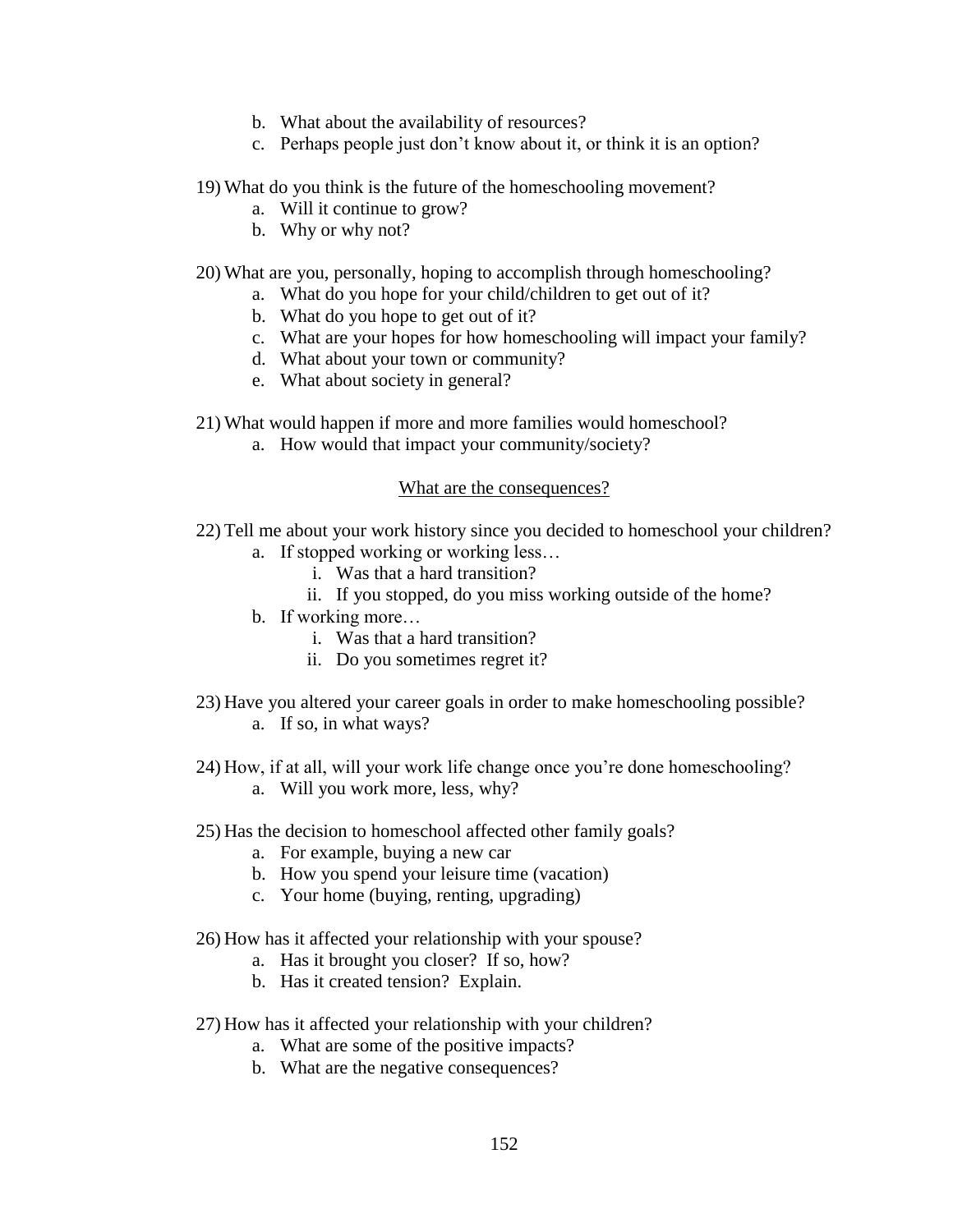### 28) How has it affected your relationship with your community?

- a. Do you feel closer to people in your community?
- b. Do you sometimes feel alienated? If so, why? Has something happened?

29) In general, how has homeschooling impacted your family?

- a. Do you feel more interconnected or unified?
- b. Have there been unexpected consequences, either good or bad?

### 30) Do you ever regret the decision to homeschool?

- a. If so, why?
- b. Have you thought about sending your children to school in the near future? What about when they get older?

## Attitudes

- 31) What do you think are the biggest challenges facing families today?
- 32) Nowadays, more and more mothers are working outside of the home. What do you think about this?
	- a. How does it impact children?
	- b. How does it impact spouses?
	- c. How does it impact women?
- 33) What are the characteristics of a good mother?
- 34) What are the characteristics of a good father?
- 35) Do you consider homeschooling as part of your identity as a parent?
	- a. In other words, do you consider yourself a "homeschooling mother"/"homeschooling father?"
	- b. What does this mean to you?
	- c. Do you think homeschooling parents are different from nonhomeschooling parents? If so, how?
- 36) Do you think men and women are equal nowadays?
	- a. Should they be? Why, why not?
- 37) What do you think of when I say the word *feminism*?
	- a. Do you think homeschooling is in any way feminist?
	- b. Is it anti-feminist? Explain.
- 38) Is there anyone else you know who homeschools that might be interested in participating in this project?
	- a. If yes, would you share their contact information?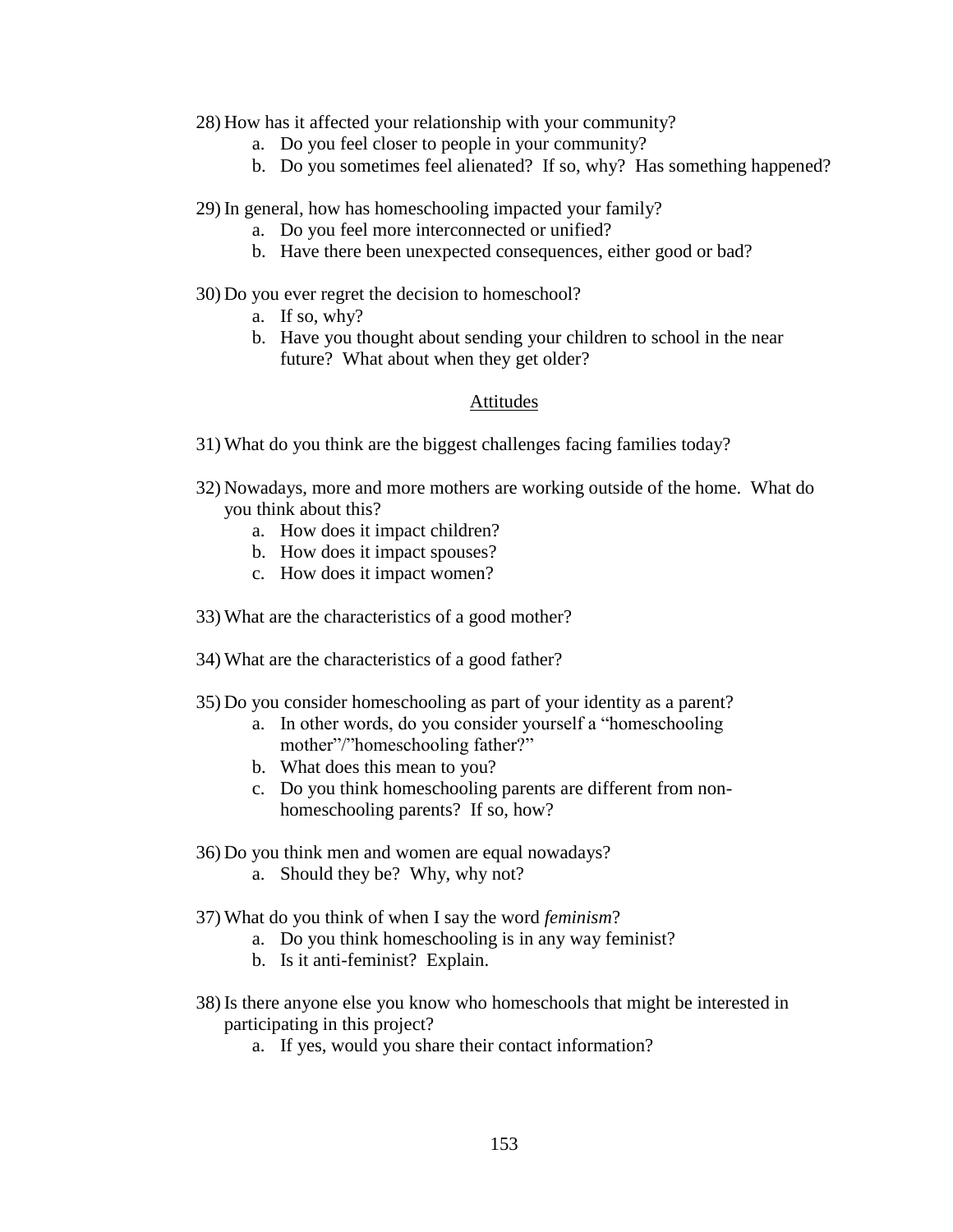## **BIBLIOGRAPHY**

- Amato, Paul R. 1998. "More Than Money? Men"s Contributions to Their Children"s Lives." In Alan Booth and Ann C. Crouter (eds.).*Men in Families: When Do They Get Involved? What Difference Does it Make?* Mahwah, NJ: Pp. 241-278.
- Andrews, Arlene, B., Irene Luckey, Errol Bolden, Judith Witing-Fickling and Katherine A. Lind. 2004. "Public Perceptions about Father Involvement: Results of a Statewide Household Survey." *Journal of Family Issues*, 25, 5: Pp. 603-633.
- Ault, Amber. 1996. "The Dilemma of Identity: Bi Women"s Negotiations." Pp. 311-330. In *Queer Theory/Sociology*. Steven Seidman, Ed. Cambridge, MA: Blackwell
- Bauman, Kurt J. 2002. "Homeschooling in the United States: Trends and Characteristics." *Educational Policy Analysis Archives*, 10, 26. Retrieved 7/01/05 from http://epaa.asu.edu/epaa/v10n26.html.
- Bernstein, Mary. 1997. "Celebration and Suppression: The Strategic Uses of Identity by the Lesbian and Gay Movement". *American Journal of Sociology.* 103 (3): 531- 565.
- Bianchi, Suzanne M.*,* Robinson, John P and Melissa A. Milkie. 2006*. Changing Rhythms of American Family Life.* New York: Russell Sage Foundation*.*
- Bielick, Stacey, Kathryn Chandler and Stephen P. Broughman. 2001. *Homeschooling in the United States: 1999*. (NCES 2001-033) Washington, DC: National Center for Education Statistics.
- Blair-Loy, Mary*.* 2003*. Competing Devotions: Career and Family among Women Financial Executives*. Cambridge, MA: Harvard University Press*.*
- Bleakley, Amy, Michael Hennessy and Martin Fishbein. 2010. "Predicting Preferences for Types of Sex Education in US Schools." *Sexuality Research and Social Policy: Journal of NSRC* 7(1):50-57.
- Bobel, Chris. 2002. *The Paradox of Natural Mothering*. Philadelphia: University of Temple Press.
- Bochenek, Michael and A. Widney Brown. 2001. *Hatred in the Hallways: Violence and Discrimination Against Lesbian, Gay, Bisexual, and Transgender Students in U.S. Schools.* Human Rights Watch: New York.
- Bowles, Samuel, and Herbert Gintis. 1976. *Schooling in Capitalist America*. London: Routledge and Kegan Paul.
- Budig, Michelle J. 2002. "Male Advantage and the Gender Composition of Jobs: Who Rides the Glass Escalator?" *Social Problems* 49(2):258-277.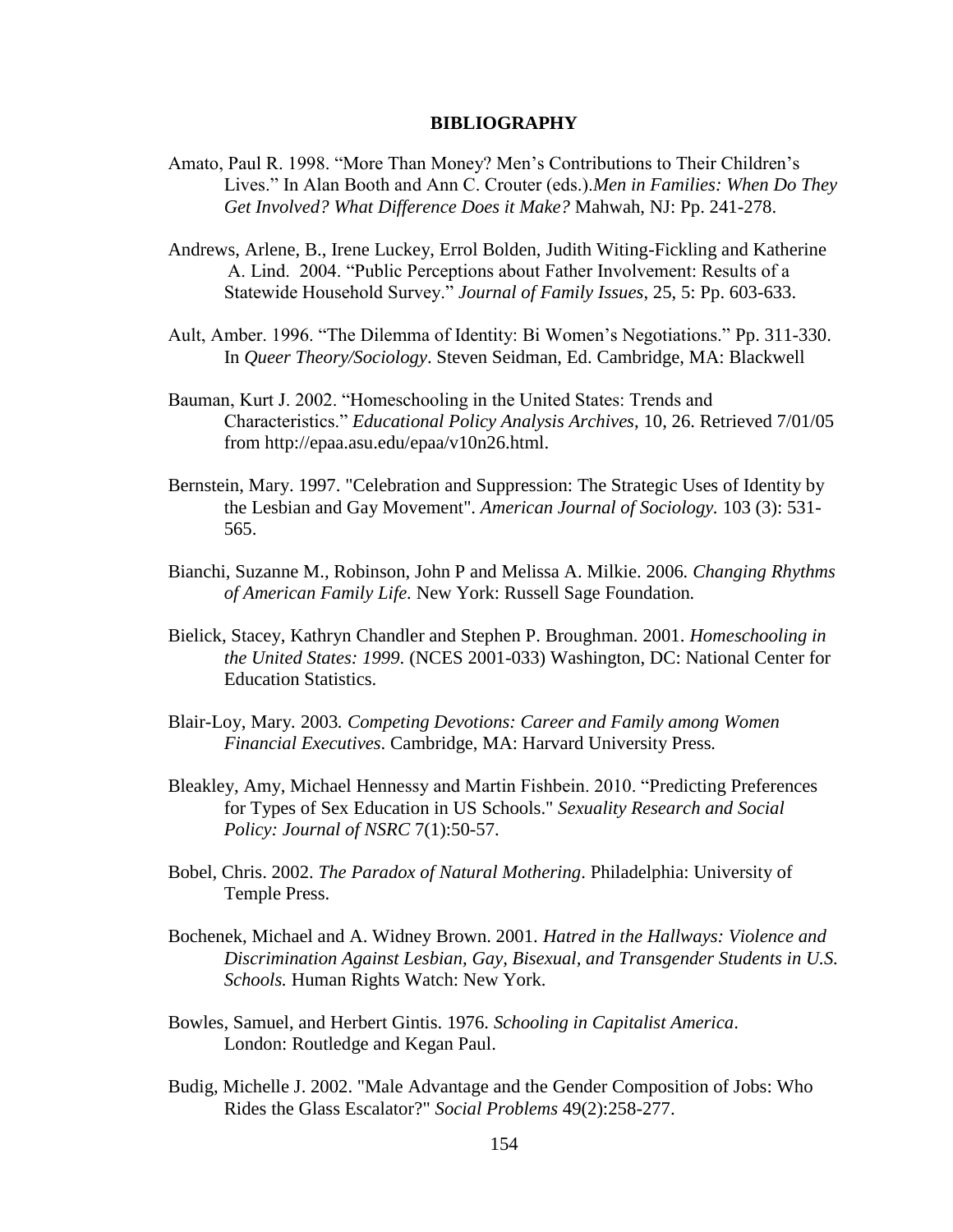- Budig, Michelle J. and Melissa J. Hodges. 2010. "Differences in Disadvantage: Variation in the Motherhood Penalty Across White Women's Earnings Distribution." *American Sociological Review* 75(5):705-728.
- Bushaw, William J. and Shane J. Lopez. 2010. "A Time for Change: The  $42<sup>nd</sup>$  Annual Phi Delta Kappa/Gallup Poll of the Public's Attitudes Toward the Public Schools." *Phi Delta Kappan*, v. 92:1.
- Calhoun, Craig. 1993. ""New Social Movements" of the Early Nineteenth Century". *Social Science History.* 17 (3): 385-427.
- Center for Educational Reform. 2009. Web Page. Retrieved 5/20/2011 at www.edreform.com/Fast\_Facts/K12\_Facts/.
- Cherlin, Andrew. 2004. "The Deinstitutionalization of American Marriage." *Journal of Marriage and the Family*, 66:Pp. 848-861.
- Collom, Ed and Douglas E. Mitchell. 2005. "Home Schooling as a Social Movement: Identifying the Determinants of Homeschoolers" Perceptions." *Sociological Spectrum*, 25:273-305.
- Coltrane, Scott. 2000. "Research on Household Labor: Modeling and Measuring the Social Embeddedness of Routine Family Work." *Journal of Marriage and the Family*, 62, 4: Pp.1208-1233.
- Coltrane, Scott. 1996. *Family Man: Fatherhood, Housework, and Gender Equity.* New York: Oxford University Press.
- Coltrane, Scott and Michelle Adams. 2001. "Men"s Family Work: Child-centered Fathering and the Sharing of Domestic Labor." In R. Hertz & N. Marshall (Eds.), *Work and Family: Today's Realities and Tomorrow's Visions (pp. 72-99).* Berkeley: University of California Press.
- Coontz, Stephanie. 2000 [1992]. *The Way We Never Were: American Families and the Nostalgia Trap.* New York: Basic Books.
- Cooper, Marianne. 2000. "Being the "Go-To-Guy": Fatherhood, Masculinity, and the Organization of Work in the Silicon Valley." *Qualitative Sociology*, 23, 4:379- 405.
- Douglas, Susan J. and Meredith W. Michaels. 2004. *The Mommy Myth: The Idealization of Motherhood and How it Has Undermined Women*. New York: The Free Press.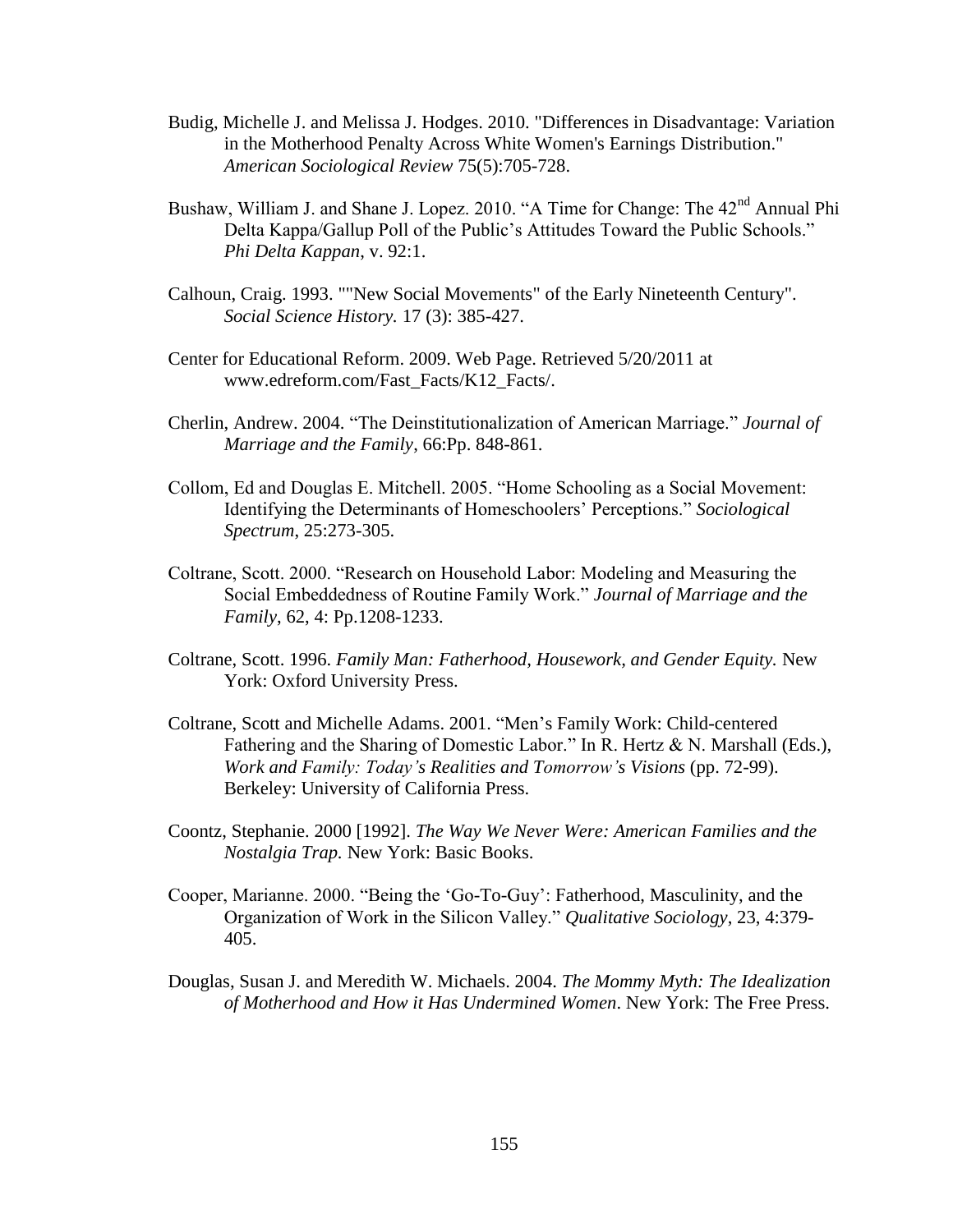- Dugan, Kimberly B. 2008. "Just Like You: The Dimensions of Identity Deployment in an Antigay Contested Context." Pp. 21-46 in *Identity Work in Social Movements.*  Jo Reger, Daniel J. Myers and Rachel Einwohner, Editors. Minneapolis and London: University of Minnesota Press.
- Einwohner, Rachel L. 1999. "Gender, Class, and Social Movement Outcomes: Identity And Effectiveness in Two Animal Rights Campaigns." *Gender & Society,* 13:56- 76.
- Einwhohner, Rachel L., Jocelyn A. Hollander and Toska Olson. 2000. "Engendering Social Movements: Cultural Images and Movement Dynamics." *Gender & Society,* 14, 5:679-699.
- Faludi, Susan. 1991. *Backlash: The Undeclared War Against American Women.* New York: Crown.
- Ferree, Myra Marx. 2010. "Filling the Glass: Gender Perspectives on Families." *Journal of Marriage and Family*, 72: 420–439.
- Fonow, Mary M. 1998. "Protest Engendered: The Participation of Women Steelworkers in the Wheeling-Pittsburgh Steel Strike of 1985." *Gender & Society,* 12:710-728.
- Fox, Greer Litton, and Velma McBride Murry, V. M. 2000. "Gender and Families: Feminist Perspectives and Family Research." *Journal of Marriage and Family*, 62: 1160–1172.
- Friedan, Betty. 1963. *The Feminine Mystique.* New York: Dell.
- Gamson, Joshua. 1996. "Must Identity Movements Self-Destruct?: A Queer Dilemma." Pp. 395-420 In *Queer Theory/Sociology*. Steven Seidman, Ed. Cambridge, MA: Blackwell.
- Gamson, William A. 2006. "Defining Movement "Success"" Pp. 350-53 In *The Social Movements Reader: Cases and Concepts.* James M. Jasper and Jeff Goodwin, Eds. Malden, MA: Blackwell Publishing.
- Giele, Janet Z. 1995. *Two Paths to Women's Equality: Temperance, Suffrage, and the Origins of Modern Feminism*. New York: Twayne.
- Goodwin, Jeff, and James M. Jasper. (Eds.). 2003. *The Social Movements Reader: Cases and Concepts*. Malden, MA; Oxford: Blackwell Publishing.
- Green, Christa, and Kathleen Hoover-Dempsey. 2007. "Why Do Parents Homeschool?" *Education and Urban Society.* 39 (2): 264-285.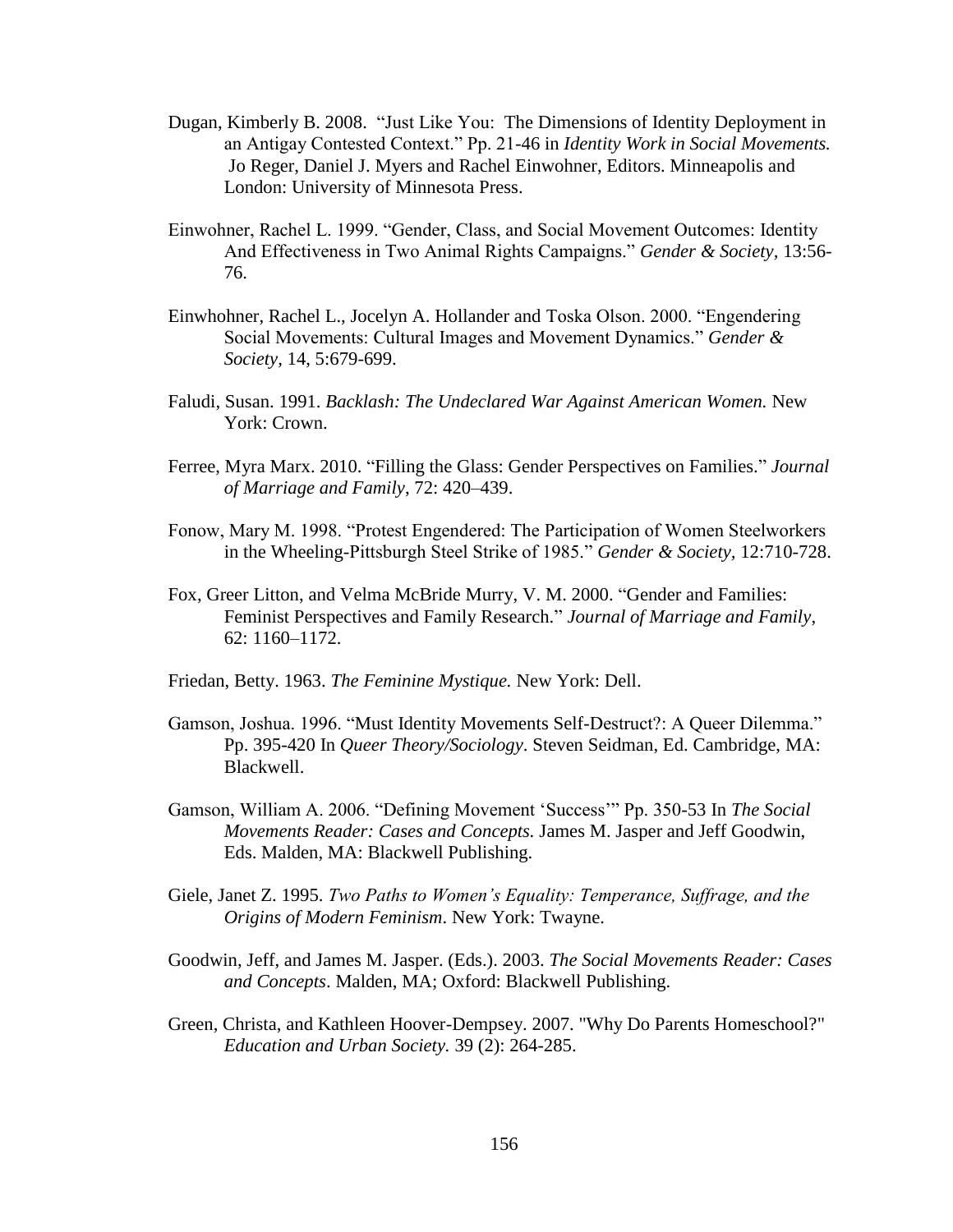- Grigsby, Mary. 2004. *Buying Time and Getting by: The Voluntary Simplicity Movement*. Albany, NY: State University of New York Press.
- Griswold, Robert L. 1993. *Fatherhood in America: A History*. New York: Basic Books.
- Hays, Sharon.1996. *The Cultural Contradictions of Motherhood.* New Haven: Yale University Press.
- Haenfler, Ross. 2004. "Collective Identity in the Straight Edge Movement: How Diffuse Movements Foster Commitment, Encourage Individualized Participation, and Promote Cultural Change." *The Sociological Quarterly.* 45 (4).
- Hern, Matt. 1996. *Deschooling Our Lives*. Philadelphia, PA: New Society Publishers.
- Hochschild, Arlie. 1989. *The Second Shift*. New York: Avon.
- Holt, John. 1989. *Teach Your Own: A Hopeful Path for Education*. New York: Delacorte Press/Seymour Lawrence.
- Holt, John. 1967. *How Children Learn*. New York: Pitman.
- Holt, John. 1964. *How Children Fail*. New York: Pitman.
- Illich, Ivan. 1971. *Deschooling Society*. New York: Harper & Row.
- Irvine, Janice M. 2002. *Talk About Sex: The Battles Over Sex Education in the United States*. Berkeley: University of California Press.
- Johnson, Brett. 2004. *Simplicity Discourse and the Voluntary Simplicity Movement: Visions of the Good Life*. Unpublished Dissertation, University of Colorado, Boulder.
- Knowles, J. Gary. 1992. "From Pedagogy to Ideology: Origins and Phases of Home Education in the United States, 1970-1990". *American Journal of Education.* 100 (2): 195-235.
- Kohl, Herbert R. 1969. *The Open Classroom; A Practical Guide to a New Way of Teaching*. New York: Random House.
- Kozol, Jonathan. 1972. *Free Schools*. Boston: Houghton Mifflin.
- Krauss, Celine. 1993. "Women and Toxic Waste Protests: Race, Class, and Gender as Resources of Resistance." *Qualitative Sociology*, 16:247-262.
- Kroska, Amy. 2003. "Investigating Gender Differences in the Meaning of Household Chores and Child Care." *Journal of Marriage and the Family*, 65: Pp. 456-473.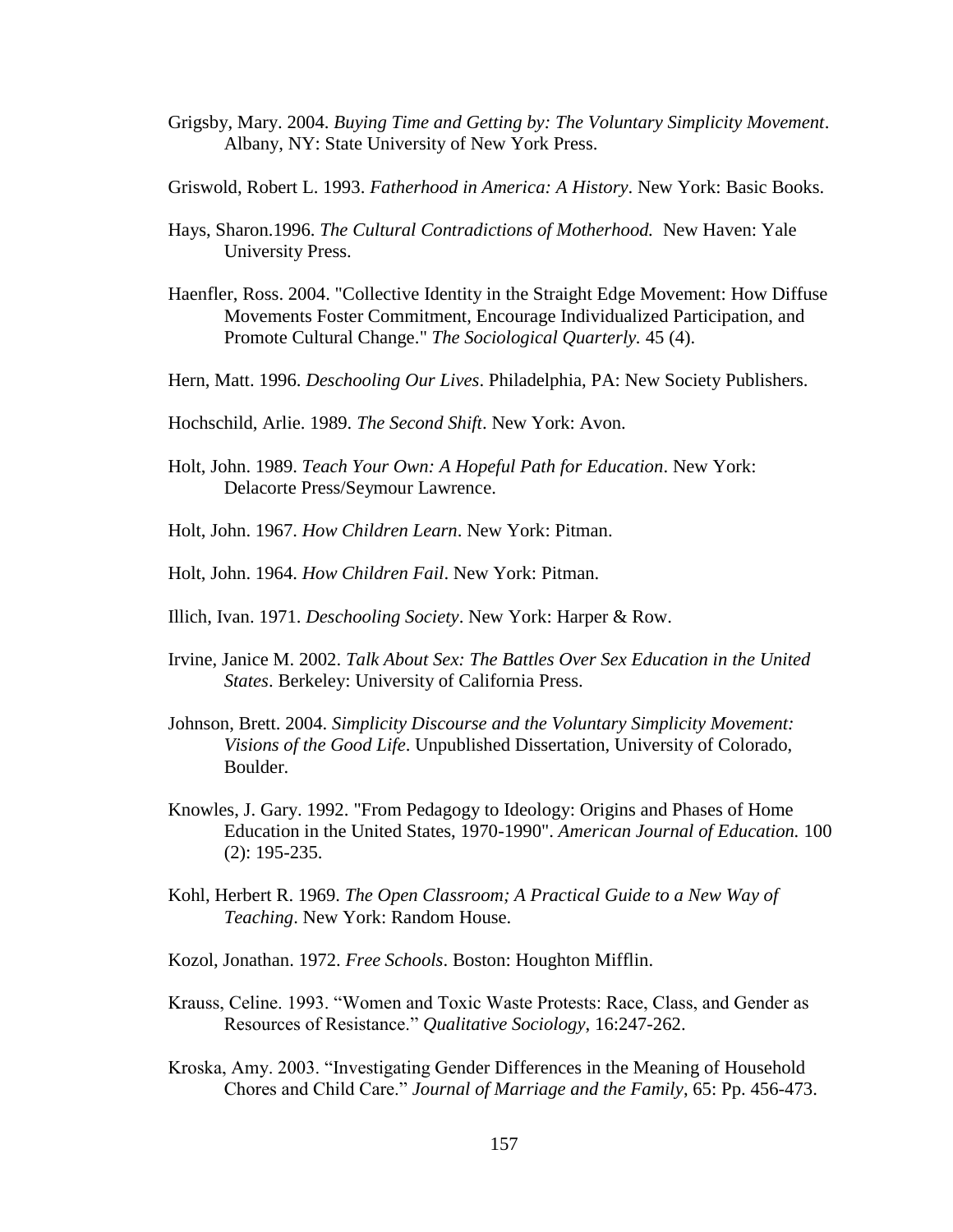- Kuperberg, Arielle, and Pamela Stone. 2008. "The Media Depiction of Women Who Opt Out". *Gender & Society.* 22 (4): 497-517.
- Lareau, Annette. 2003. *Unequal Childhoods: Class, Race and Family Life*. Berkeley: University of California Press.
- Lareau, Annette. 2000. *Home Advantage: Social Class and Parental Intervention in*  Elementary Education, 2<sup>nd</sup> Ed. Oxford: Rowan and Littlefield.
- LaRossa, Ralph. 1997. *The Modernization of Fatherhood: A Social and Political History*. Chicago: The University of Chicago Press.
- LaRossa, Ralph. 1988. "Fatherhood and Social Change." *Family Relations*, 37, 4, pp. 451-457.
- Lee, Jason W. 2003. "Prayer in American Scholastic Sport." *SOSOL - Sociology of Sport Online* 6(1) (http://search.proquest.com/docview/60515200?accountid=14572).
- Lines, Patricia M. 2000. "Homeschooling Comes of Age." *Public Interest*, 140:74-85.
- Lines, Patricia M. 1991. "Home Instruction: The Size and Growth of the Movement." Pp. 9-41 In *Homeschooling: Political, Historical and Pedagogic Perspectives*. Jane Van Galen and Mary A. Pitman, Eds. Norwood NJ: Ablex.
- Lois, Jennifer. 2010. "The Temporal Emotion Work of Motherhood". *Gender & Society.*  24 (4): 421-446.
- Lois, Jennifer. 2006. "Role Strain, Emotion Management, and Burnout: Homeschooling Mothers' Adjustment to the Teacher Role". *Symbolic Interaction.* 29 (4): 507-530.
- Lyman, Isabel. 2000. *The Homeschooling Revolution*. Bench Press International.
- Lyman, Isabel. 1998. "Homeschooling. Back to the Future?" Policy Analysis No. 294, Washington, D.C.: Cato Institute.
- Marchant, Gregory J. and Suzanne C. MacDonald. 1994. "Home Schooling Parents: An Analysis of Choices." *People and Education,* 2, 1:65-82.
- Marsiglio, William, Paul Amato, Randal D. Day and Michael E. Lamb. 2000. "Scholarship on Fatherhood in the 1990s and Beyond." *Journal of Marriage and the Family,* 62, 4: Pp 1173-1191.
- Mayberry, Maralee, Gary J. Knowles, Brian Ray and Stacey Marlow. 1995. *Home Schooling: Parents as Educators*. Thousand Oaks, CA: Corwin Press/Sage.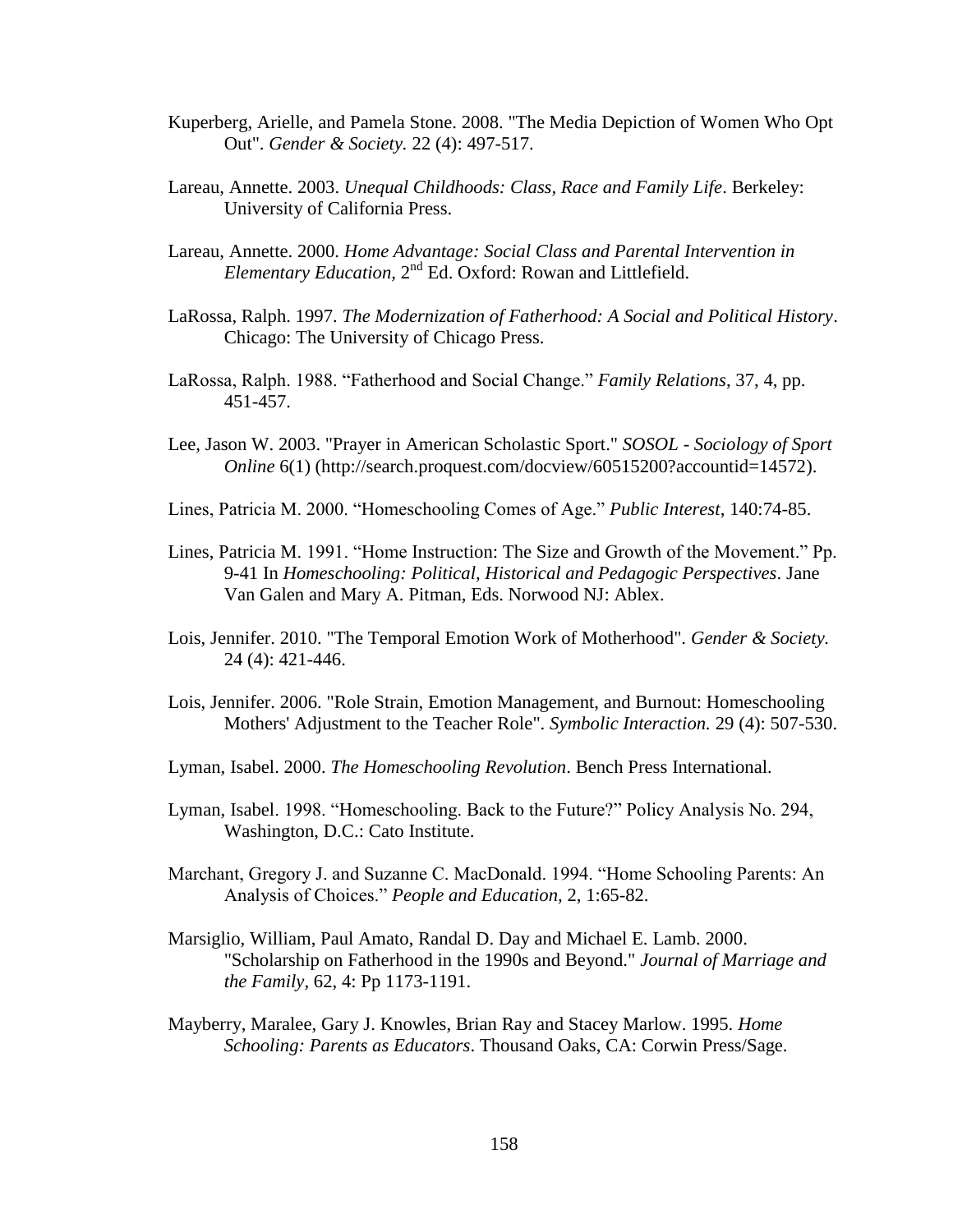- Mayberry, Maralee and Gary J. Knowles. 1989. "Family Unity Objectives of Parents Who Teach Their Children: Ideological and Pedagogical Orientations to Home Schooling." *The Urban Review*, 21, 4:209-225.
- Mayberry, Maralee. 1988. "Characteristics of Families Who Home School." *Education and Urban Society*, 21, 1:32-41.
- McAdam, Doug and David A. Snow. 1997. "Social Movements: Conceptual and Theoretical Issues." Pp. xviii-xxvi In *Social Movements: Readings on Their Emergence, Mobilization, and Dynamics.* Doug McAdam and David A. Snow, Eds. Los Angeles: Roxbury Publishing Company.
- McDowell, Susan A. and Brian Ray. 2000. "The Home Education Movement in Context, Practice and Theory: Editors' Introduction." *Peabody Journal of Education*, 75, (1-2): Pp. 1-7.
- McDowell, Susan A., Annette R. Sanchez and Susan S. Jones. 2000. "Participation and Perception: Looking at Homeschooling Through a Multicultural Lens." *Peabody Journal of Education,* 75, 1-2:124-146.
- Meier, Deborah and Susan Harman. 2008. "Resisting the Threat to Public Education." *Dissent* 55(4):79-79.
- Meier, Deborah, and George H. Wood. 2004. *Many Children Left Behind: How the No Child Left Behind Act Is Damaging Our Children and Our Schools*. Boston: Beacon Press.
- Messner, Michael. 1997. *The Politics of Masculinities: Men in Movements*. Thousand Oaks, CA: Sage Press.
- Messner, Michael A. and Suzel Bozada-Deas. 2009. "Separating the Men from the Moms: The Making of Adult Gender Segregation in Youth Sports." *Gender & Society* 23(1):49-71.
- Meyer, David S., and Suzanne Staggenborg. 1996. "Movements, Countermovements, and the Structure of Political Opportunity". *American Journal of Sociology.* 101 (6): 1628-1660.
- Miller, Ron. 2002. *Free Schools, Free People: Education and Democracy After the 1960s*. New York: State University of New York Press.
- Mintz, Steven. 2004. *Huck's Raft: a History of American Childhood*. Cambridge, Mass: Harvard University Press.
- Moore, Raymond S. and Dorothy S. Moore. 1982. *Home-Spun Schools*. Waco, Texas: Word Books.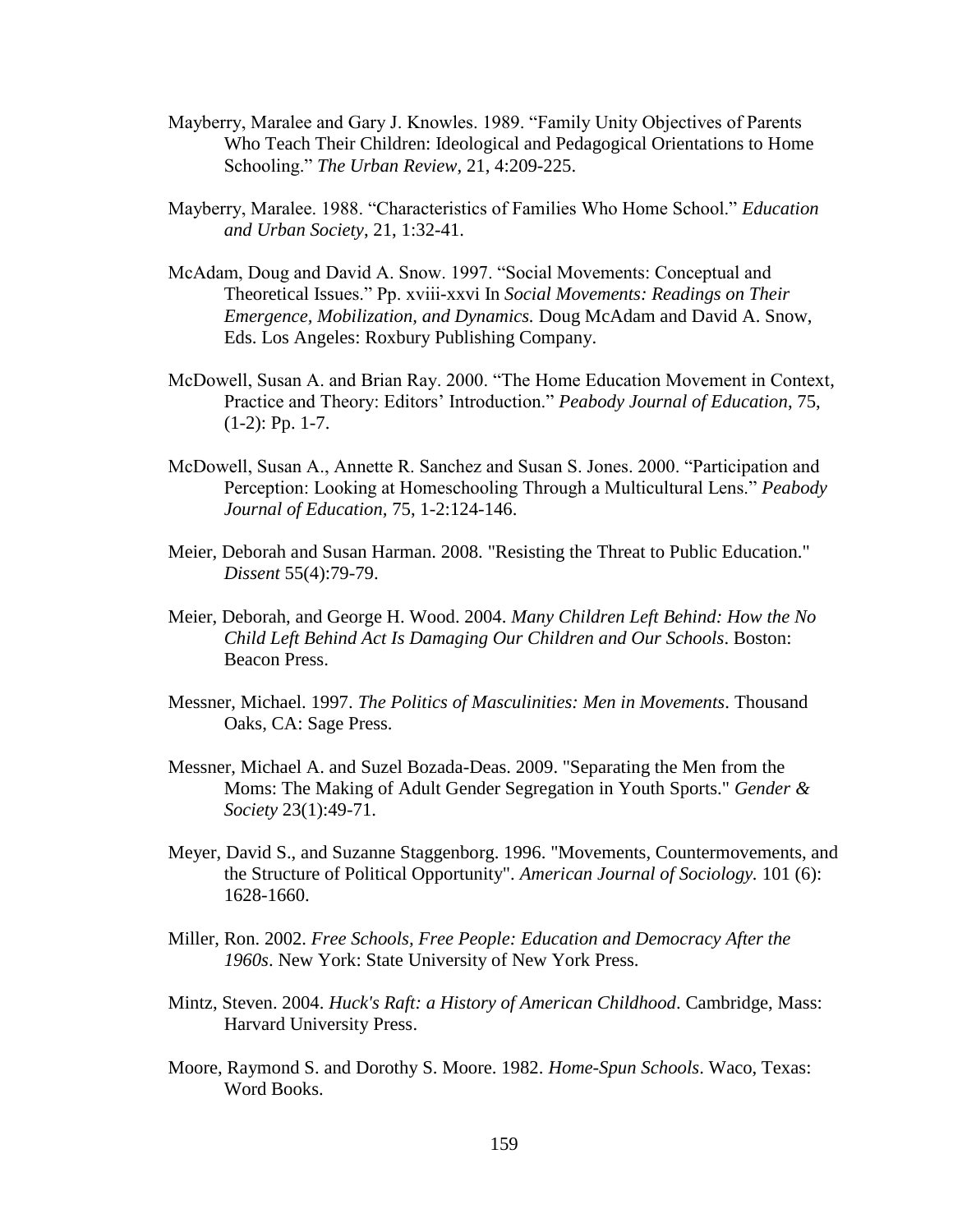- Moore, Raymond S. and Dorothy S. Moore. 1981. *Home Grown Kids*. Waco, Texas: Word Books.
- Moore, Raymond S. and Dorothy S. Moore. 1975. *Better Late Than Early*. New York: Reader"s Digest Press.
- Moore, Raymond S., T. Joseph Willey, Dennis R. Moore, and D. Kathleen Kordenbock. 1979. *School Can Wait*. Provo, Utah: Brigham Young University Press.
- Muncy, James A. 1996. "The Home Schooling "Market": Results and Implications of Current Research." *Journal of Marketing for Higher Education*, 7, 3:81-93.
- Naples, Nancy A. 1998. *Grassroots Warriors: Activist Mothering, Community Work, and the War on Poverty*. New York: Routledge.
- Nelson, Margaret K. 2010. *Parenting Out of Control: Anxious Parents in Uncertain Times*. New York: New York University Press.
- Nemer, Kariane Mari. 2004. *Schooling Alone: Homeschoolers, Individualism, and the Public Schools*. Unpublished Dissertation. University of California, Los Angeles.
- Neuhouser, Kevin. 2008. "I Am the Man and Woman in This House: Brazilian *Jeito* and the Strategic Framing of Motherhood in a Poor, Urban Community." Pp. 141-166 in *Identity Work in Social Movements.* Jo Reger, Daniel J. Myers and Rachel Einwohner, Editors. Minneapolis and London: University of Minnesota Press.
- Newton, Judith Lowder. 2005. *From Panthers to Promise Keepers: Rethinking the Men's Movement*. Lanham, MD: Rowman & Littlefield.
- Perry-Jenkins, Maureen, Rena L. Repetti and Ann C. Crouter. 2000. "Work and Family in the 1990s." *Journal of Marriage and the Family,* 62, 4: Pp. 981-998.
- Polletta, Francesca, and James M. Jasper. 2001. "Collective Identity and Social Movements". *Annual Review of Sociology.* 27: 283-305.
- Popenoe, David. 2005. *War Over the Family*. New Brunswick, N.J.: Transaction Publishers.
- Princiotta, Daniel, Stacey Bielick and Chris Chapman. 2004. "1.1 Million Homeschooled Students in the United States in 2003." U.S. Department of Education. Washington, DC: National Center for Education Statistics.
- Ranson, Gillian. 2001. "Men at Work: Change-or No Change?- in the Era of the "New Father."" *Men and Masculinities*, 4: Pp. 3-26.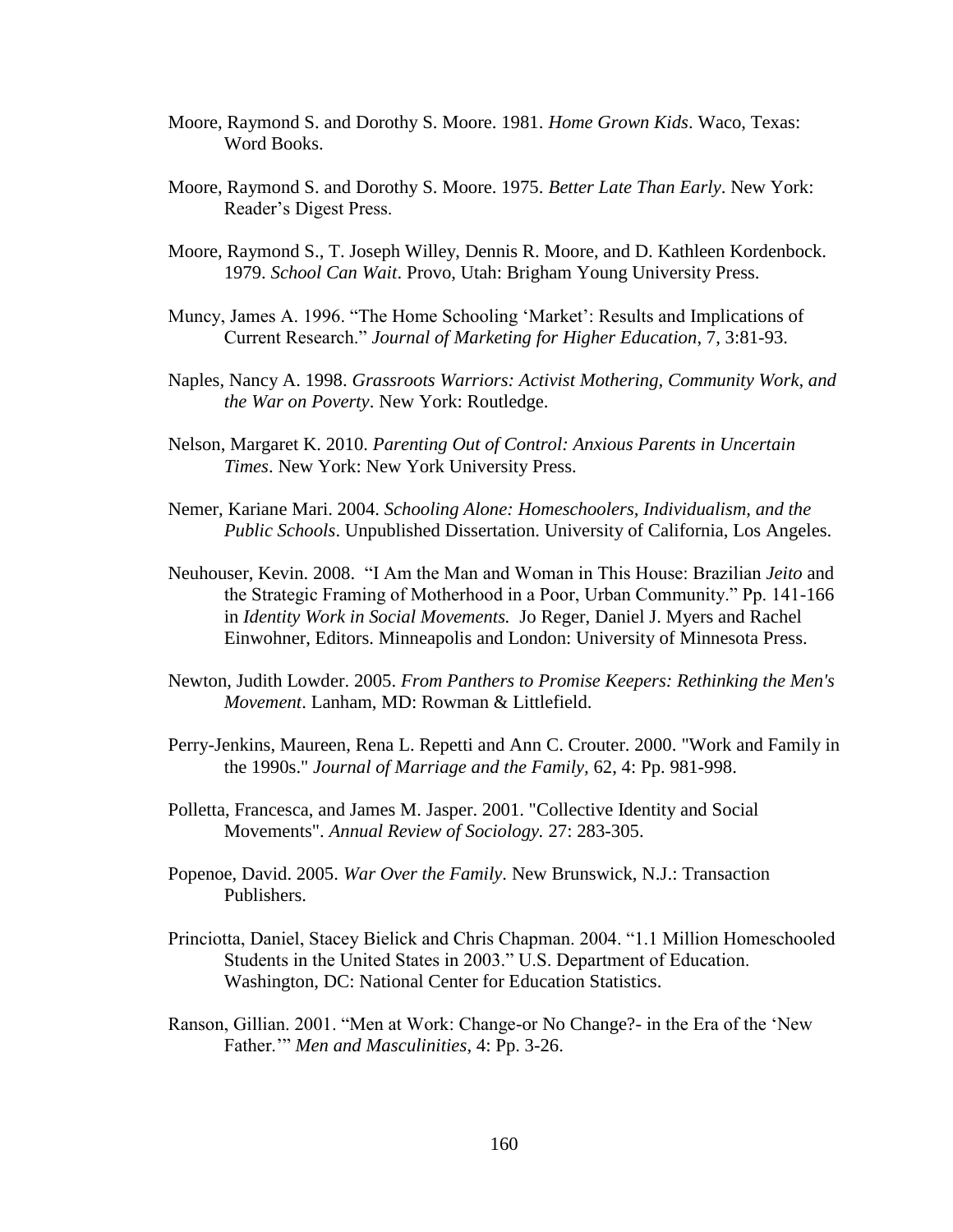- Ray, Brian D. 2006. *Research Facts on Homeschooling. General Facts and Trends*. Salem, OR: National Home Education Research Institute.
- Ray, Brian D. 2000. "Home Schooling: The Ameliorator of Negative Influences on Learning?" *Peabody Journal of Education.* 75 (2): 71-106.
- Ray, Brian D. 1997. *Strengths of Their Own: Academic Achievement, Family Characteristics, And Longitudinal Traits*. Salem, OR: National Home Education Research Institute Publications.
- Reger, Jo, Daniel J. Myers, and Rachel L. Einwohner. 2008. *Identity Work in Social Movements*. Minneapolis: University of Minnesota Press.
- Rupp, Leila J. and Verta Taylor. 2003. *Drag Queens at the 801 Cabaret.* Chicago: University of Chicago Press.
- Sandlin, Jennifer A., and Carol S. Walther. 2009. "Complicated Simplicity: Moral Identity Formation and Social Movement Learning in the Voluntary Simplicity Movement". *Adult Education Quarterly: A Journal of Research and Theory.* 59 (4): 298-317.
- Schwalbe, Michael. 1996. *Unlocking the Iron Cage: The Men's Movement, Gender Politics, and American Culture*. New York: Oxford University Press.
- Sears, William and Martha Sears. 1993. *The Baby Book.* New York: Little, Brown.
- Shelton, Beth Anne and Daphne John. 1996. "The Division of Household Labor." *Annual Review of Sociology*, 22: Pp. 299-322.
- Shows, Carla, and Naomi Gerstel. 2009. "Fathering, Class, and Gender". *Gender & Society.* 23 (2): 161-187.
- Snow, David A., Sarah A. Soule, and Hanspeter Kriesi. 2004. "Mapping the Terrain." Pp. 3-16 In *The Blackwell Companion to Social Movements.* David A. Snow, Sarah A. Soule, and Hanspeter Kriesi, Eds. Malden, MA: Blackwell Publishing.
- Stacey, Judith. 2011. *Unhitched: Love, Marriage, and Family Values from West Hollywood to Western China*. New York: New York University Press.
- Staggenborg, Suzanne. 1998. *Gender, Family, and Social Movements*. Thousand Oaks, CA: Pine Forge Press.
- Stambach, Amy and Miriam David. 2005. "Feminist Theory and Educational Policy: How Gender Has Been "Involved" in Family School Choice Debates." *Signs,* 30, 2:1633-1658.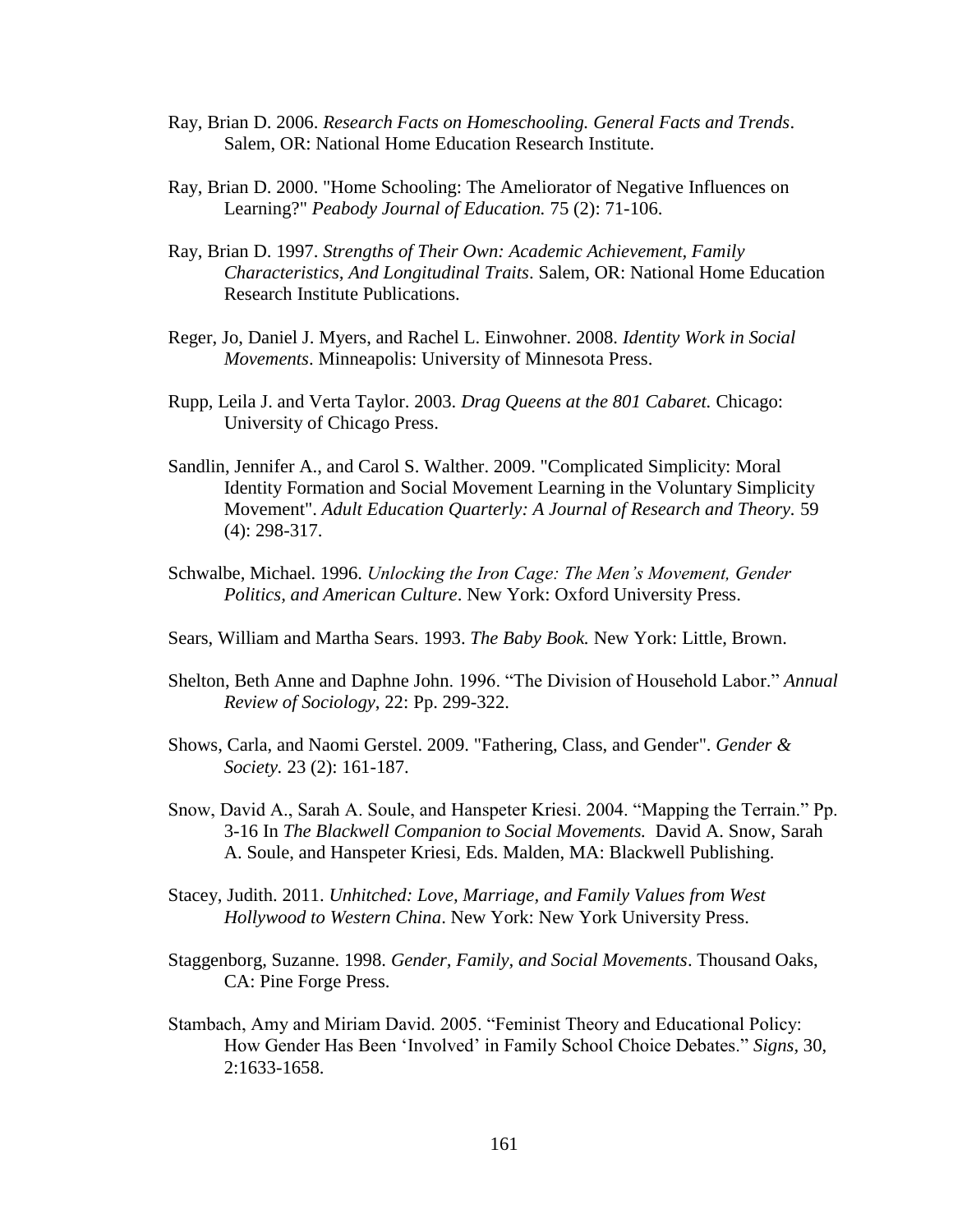- Stevens, Mitchell L. 2001. *Kingdom of Children: Culture and Controversy in the Homeschooling Movement*. Princeton and Oxford: Princeton University Press.
- Stone, Pamela. 2007. *Opting Out?: Why Women Really Quit Careers and Head Home.* Berkley and Los Angeles, CA: University of California Press.
- Strauss, Anselm L. and Juiet Corbin. 1998. *Basics of Qualitative Research: Techniques* and Procedures for Developing Grounded Theory. 2<sup>nd</sup> ed. Thousand Oaks, CA: Sage Publications.
- Stryker, Sheldon, Timothy J. Owens, and Robert W. White. (Eds.) 2000. *Self, Identity, and Social Movements*. Minneapolis: University of Minnesota Press.
- Tarrow, Sidney. 1998. *Power in Movement: Social Movements and Contentious Politics,*  2<sup>nd</sup> ed. Cambridge: Cambridge University Press.
- Taylor, Verta. 1999. "Gender and Social Movements: Gender Processes in Women"s Self-Help Movements." *Gender & Society*, 13, 1:8-33.
- Taylor, Verta. 1996. *Rock-a-by-Baby: Feminism, Self-Help, and Postpartum Depression*. New York: Routledge.
- Taylor, Verta and Nella Van Dyke. 2004. "Tactical Repertoires, Action, and Innovation." Pp. 262-293 In *The Blackwell Companion to Social Movements.* David A. Snow, Sarah A. Soule, and Hanspeter Kriesi, Eds. Malden, MA: Blackwell Publishing.
- Taylor, Verta, and Nancy Whittier. 1992. "Collective Identity in Social Movement Communities: Lesbian Feminist Mobilization." In *Frontiers in Social Movement Theory,* ed. Aldon D. Morris and Carol McClurg Mueller, 104-29. New Haven, CT: Yale University Press.
- Tettegah, Sharon Y., Betout, Diana, and Kona Renee Taylor. 2006. "Cyber-bulling and Schools in an Electronic Era." *Advances in Educational Administration*, v. 8: 17- 28.
- Thorne, Barrie, and Marilyn Yalom. 1992. *Rethinking the Family: Some Feminist Questions*. Revised edition. Boston: Northeastern University Press.
- Townsend, Nicholas W. 2002. *The Package Deal: Marriage, Work, and Fatherhood in Men's Lives*. Philadelphia: Temple University Press.
- United States Department of Labor. 2005. *Women in the Labor Force: A Databook.*  Bureau of Labor Statistics, Washington: D.C.